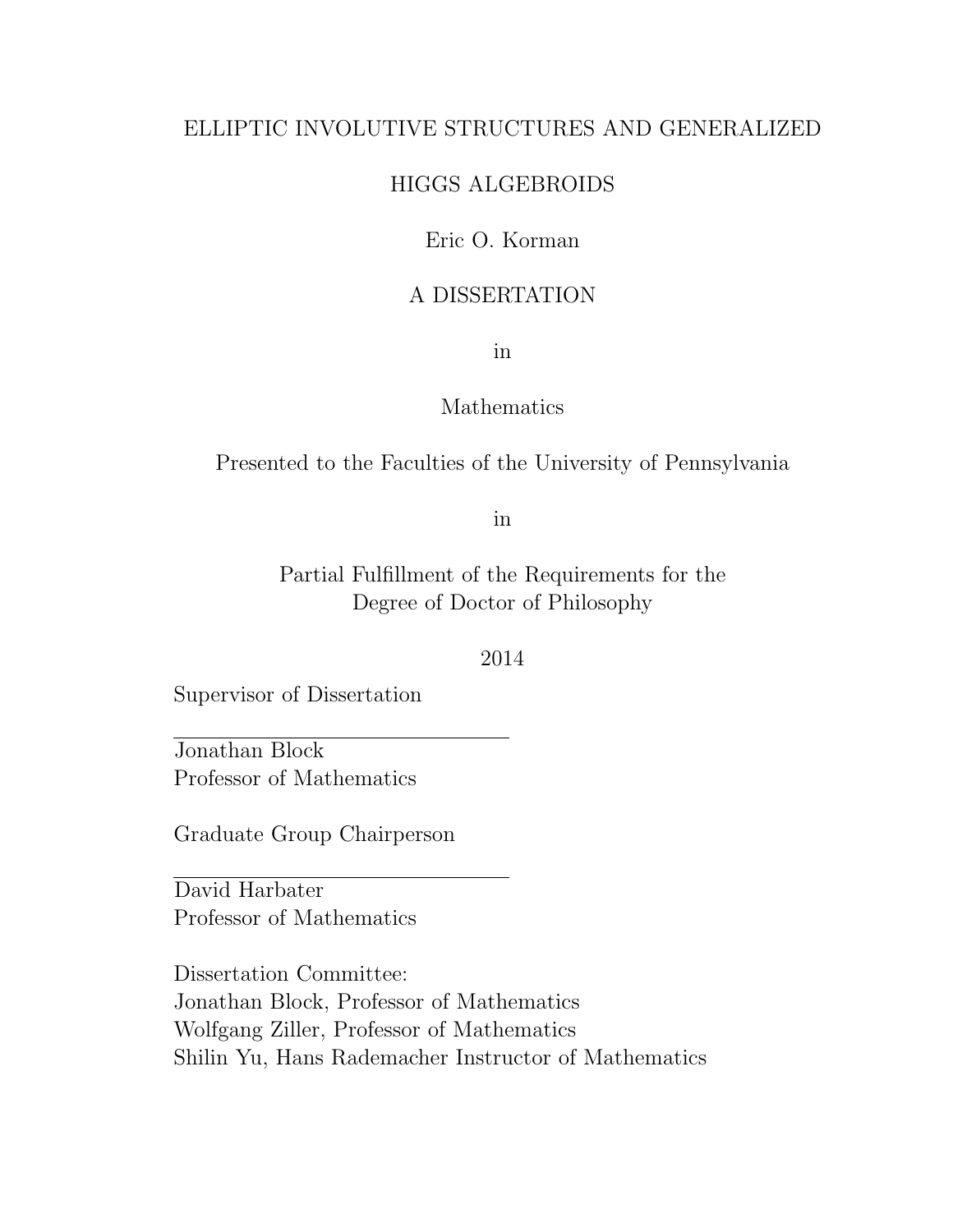### Acknowledgments

First I would like to thank my advisor, Jonathan Block, for spending so much time meeting with me and suggesting interesting mathematics to think about. His wide knowledge of geometry and topology made it easy for me to find research topics that excited me. I also thank Shilin Yu and Wolfgang Ziller for being on my committee and for useful remarks concerning my thesis.

This work has greatly benefited from conversations with Zhaoting Wei, Tony Pantev, Nigel Higson, and Calder Daenzer. I am also extremely grateful to George Sparling, who took me under his wing when I was an undergraduate at the University of Pittsburgh and who introduced me to the world of higher mathematics.

I thank the administrative staff of the department, Janet Burns, Monica Pallanti, Paula Scarborough, and Robin Toney, for all of the behind-the-scenes work they do to make the department run smoothly.

Last and not least, I thank my family (both blood and Boricua) for their love and support. Natalia, thanks for putting up with me! It is not easy to deal with the life of a graduate student, let alone when you are one yourself. I especially thank my parents, Amy and David Korman, and my grandmother, Betty Glick. Their unconditional support and encouragement throughout my life has allowed me to pursue my interests with confidence and pride. This work is dedicated to them.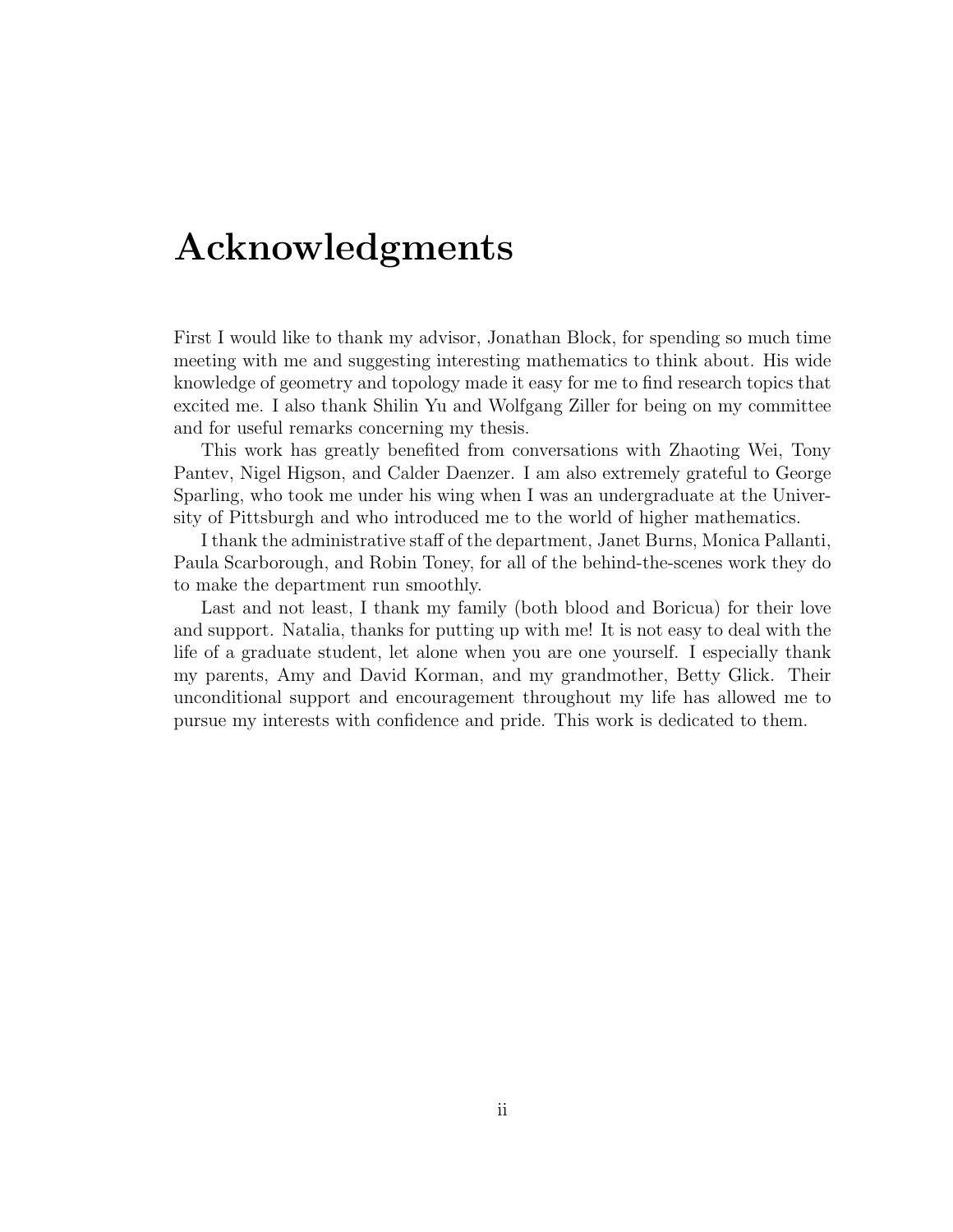### ABSTRACT ELLIPTIC INVOLUTIVE STRUCTURES AND GENERALIZED HIGGS ALGEBROIDS

### Eric O. Korman Jonathan Block

We study the module theory of two types of Lie algebroids: elliptic involutive structures (EIS) (which are equivalent to transversely holomorphic foliations) and what we call twisted generalized Higgs algebroids (TGHA). Generalizing the wellknown results in the extremal cases of flat vector bundles and holomorphic vector bundles, we prove that there is an equivalence between modules over an EIS and locally free sheaves of modules over the sheaf of functions that are constant along the EIS. We define Atiyah like characteristic classes for such modules. Modules over a TGHA give a simultaneous generalization of Higgs bundles and generalized holomorphic vector bundles. For general Lie algebroids, we define a higher direct image construction of modules along a submersion. We also specialize to Higgs bundles, where we define Dolbeault cohomology valued secondary characteristic classes. We prove that these classes are compatible with the non-abelian Hodge theorem and the characteristic classes of flat vector bundles. We use these secondary classes to state and prove a refined Grothendieck-Riemann-Roch theorem for the pushforward of a Higgs bundle along a projection whose fiber is Kähler.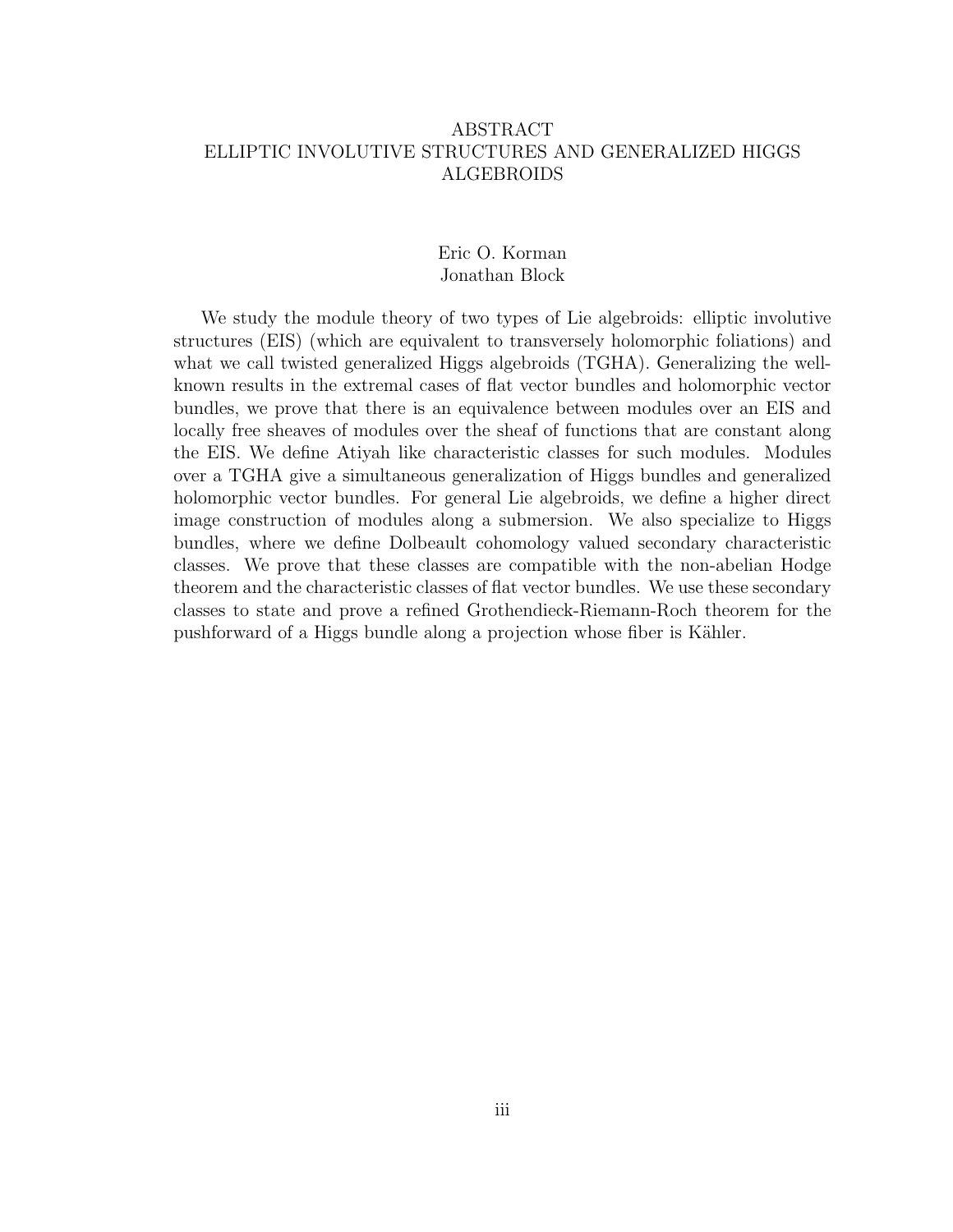## **Contents**

| 1                | Introduction                                                                  | $\mathbf{1}$   |
|------------------|-------------------------------------------------------------------------------|----------------|
|                  | Higher direct image of Lie algebroid modules $\dots \dots \dots \dots$<br>1.1 | $\mathbf{1}$   |
|                  | 1.2                                                                           | $\overline{2}$ |
|                  | 1.3                                                                           | $\mathfrak{Z}$ |
|                  | 1.3.1                                                                         | 3              |
| $\bf{l}$         | Lie algebroids                                                                | $\bf{5}$       |
| $\boldsymbol{2}$ | Lie algebroid basics                                                          | 6              |
| 3                | Lie algebroid modules                                                         | 8              |
|                  | Cartan calculus<br>3.1                                                        | 9              |
|                  | 3.2                                                                           | 9              |
|                  | 3.3                                                                           | 10             |
|                  | 3.4                                                                           | 10             |
| 4                | Higher direct images and the Leray spectral sequence                          | 12             |
|                  | 4.1                                                                           | 16             |
|                  | 4.2                                                                           | 16             |
| $\mathbf{I}$     | Elliptic involutive structures                                                | 18             |
|                  |                                                                               |                |
| 5                | General theory                                                                | 19             |
| 6                | The sheaf $\mathcal{O}_V$ and cohomology                                      | 21             |
| 7                | V-modules                                                                     | 23             |
|                  | Deformations<br>7.1                                                           | 27             |
|                  | 7.2                                                                           | 27             |
|                  | A Hirzebruch-Riemann-Roch formula<br>7.2.1                                    | 28             |
|                  | 7.3                                                                           | 29             |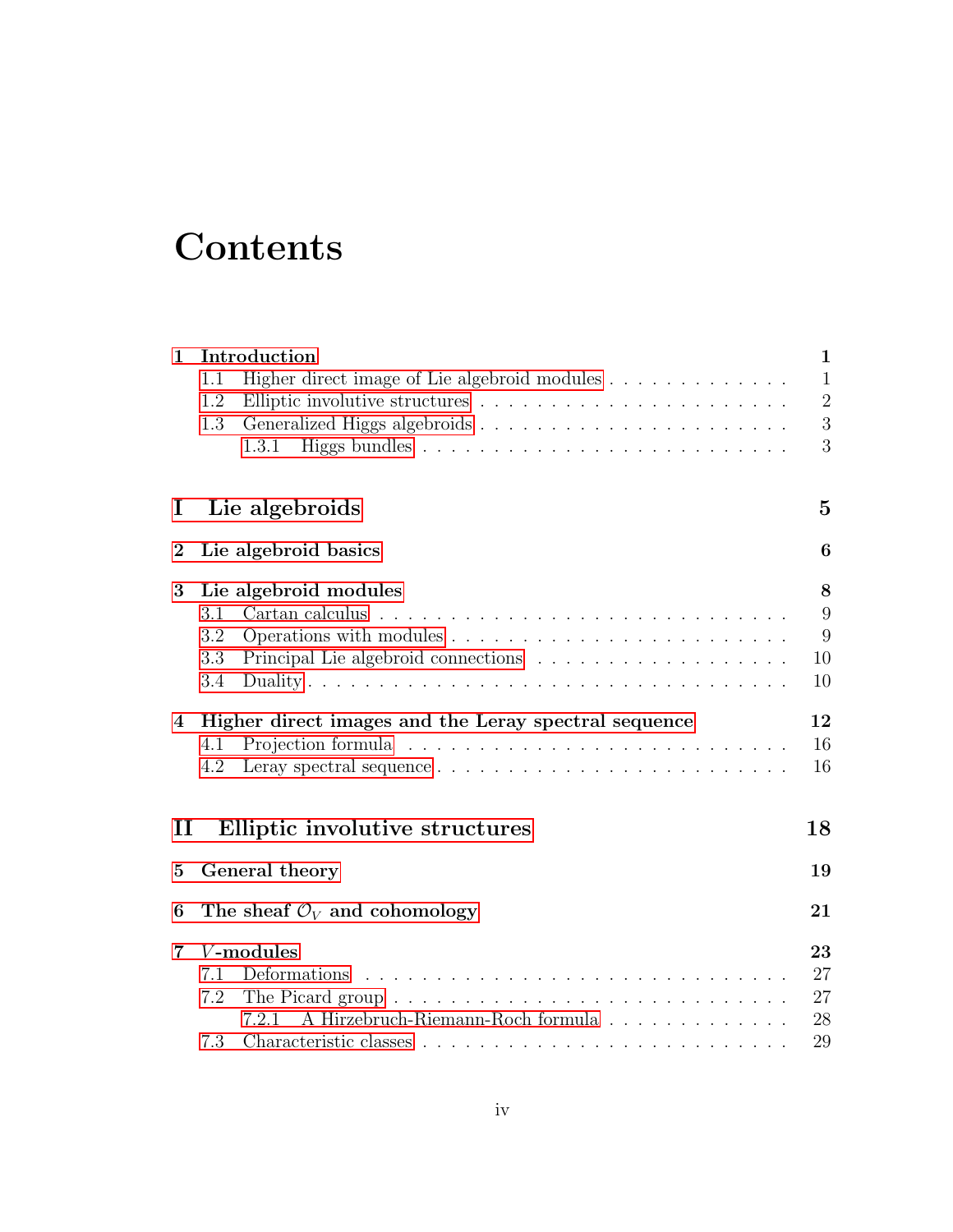|   |     | 7.3.1                                                                                | 29     |
|---|-----|--------------------------------------------------------------------------------------|--------|
|   |     | 7.3.2                                                                                | 31     |
|   | 7.4 |                                                                                      | 32     |
| 8 |     | <b>Examples</b>                                                                      | 33     |
|   | 8.1 | Fiber bundles                                                                        | 33     |
|   |     | Principal bundles over complex manifolds<br>8.1.1                                    | 33     |
|   | 8.2 | Compact Lie groups and homogeneous spaces                                            | 35     |
|   |     | 8.2.1                                                                                | 36     |
|   |     | 8.2.2                                                                                | 38     |
|   |     | 8.2.3                                                                                | 39     |
|   |     | 8.2.4<br>$SU(n) \subset Spin(2n)$                                                    | 39     |
|   | 8.3 | Projectivizations of $V$ -modules $\ldots \ldots \ldots \ldots \ldots \ldots \ldots$ | 40     |
| Ш |     | Generalized Higgs algebroids                                                         | 42     |
| 9 |     | Basic structure of generalized Higgs algebroids                                      | 43     |
|   | 9.1 |                                                                                      | 45     |
|   |     | 9.1.1                                                                                | 46     |
|   | 9.2 |                                                                                      | 46     |
|   |     | 10 Modules over generalized Higgs algebroids                                         | 48     |
|   |     | 10.1 The case of untwisted generalized Higgs algebroids                              | 48     |
|   |     | 10.1.1 K-valued Higgs bundles $\ldots \ldots \ldots \ldots \ldots \ldots$            | 49     |
|   |     | 10.1.2 Gauge transformations and the $B$ -field action on modules                    | 49     |
|   |     |                                                                                      | $50\,$ |
|   |     |                                                                                      | 51     |
|   |     | 11 Higgs bundles                                                                     | 52     |
|   |     | 11.1 Characteristic classes of Higgs bundles                                         | $53\,$ |
|   |     | 11.1.1 Reznikov's theorem and the nonabelian Hodge theorem                           | 54     |
|   |     | 11.2 Higher direct image and a secondary                                             |        |
|   |     | Grothendieck-Riemann-Roch theorem                                                    | 56     |
|   |     |                                                                                      | 56     |
|   |     | 11.2.2 Secondary Grothendieck-Riemann-Roch                                           | 58     |
|   |     |                                                                                      | 58     |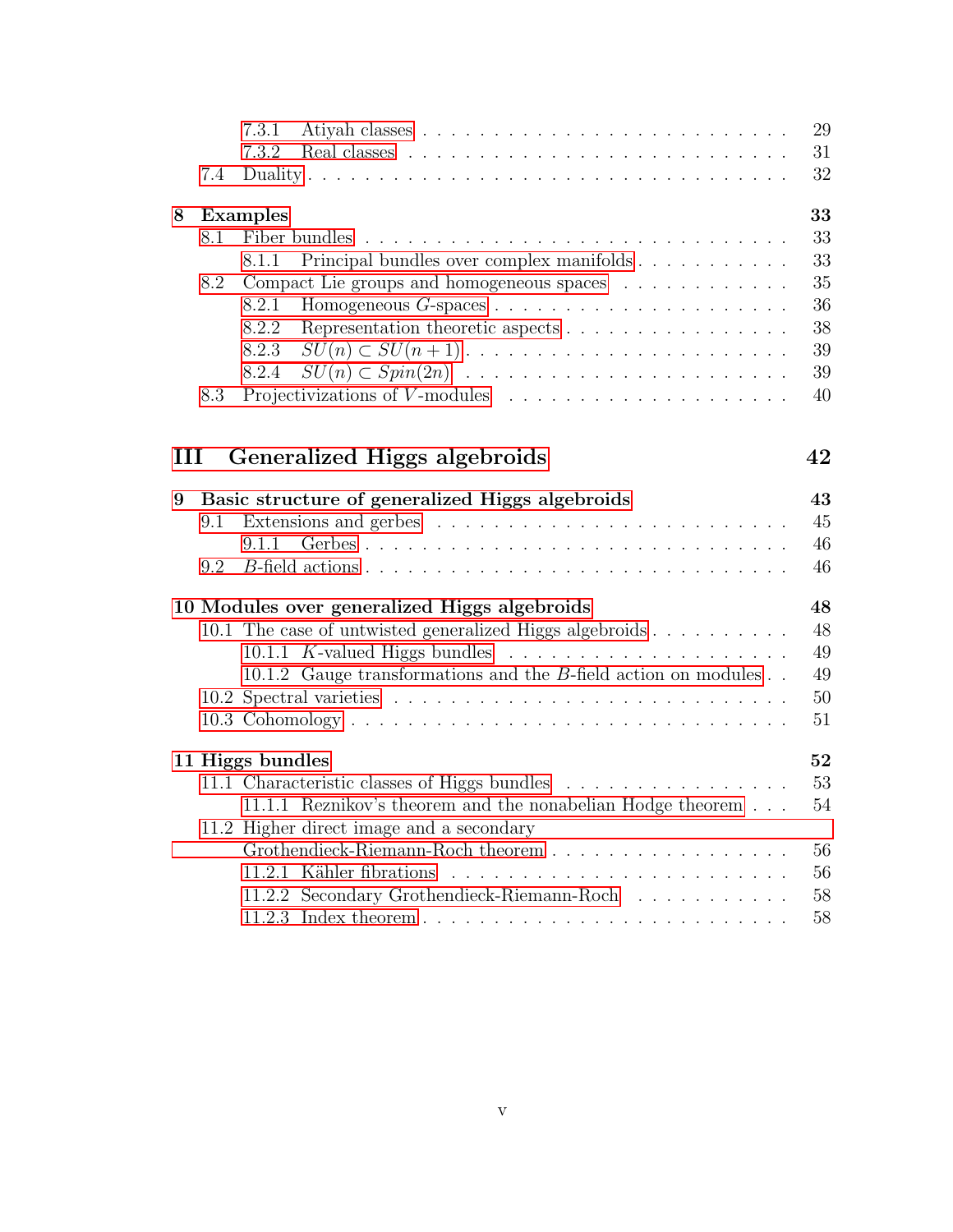# <span id="page-5-0"></span>Chapter 1 Introduction

The language of Lie algebroids, their corresponding differential graded algebras (dga), and their modules (i.e. representations) serve as a natural and unifying framework for many geometric structures. The tangent bundle of a smooth manifold is a prototypical geometric example of a Lie algebroid. Its dga is the de Rham algebra and its modules are flat vector bundles. Similarly, the anti-holomorphic tangent bundle of a complex manifold is a Lie algebroid whose dga is the Dolbeault algebra and whose modules are holomorphic vector bundles. Foliations, Poisson manifolds, Higgs bundles, and generalized complex structures are also naturally described by Lie algebroids.

This work consists of three main parts. Part [I](#page-9-0) is about Lie algebroids in general, with chapters [2](#page-10-0) and [3](#page-12-0) serving as a quick review of the basic notions that we will use throughout this work. In chapter [4](#page-16-0) we introduce a higher direct image construction for Lie algebroid modules along a submersion. The last two parts deal with two specific types of Lie algebroids: elliptic involutive structures and what we call (twisted) generalized Higgs algebroids.

### <span id="page-5-1"></span>1.1 Higher direct image of Lie algebroid modules

In [\[BL95\]](#page-68-0), Bismut and Lott give a geometric construction of the flat connection on the higher direct image of a flat vector bundle  $E \to M$  along a submersion  $M \to B$ . This is done by considering the infinite rank bundle  $E_{M/B}^{\bullet}$  over B formed by sections of the vertical de Rham complex twisted by E. The vertical exterior derivative turns this vector bundle into a complex and the underlying vector bundle of the higher direct image is the cohomology of this complex. From the point of view of B, the connection on E determines a flat superconnection on  $E_{M/B}^{\bullet}$ , whose degree 0 piece is the vertical exterior derivative. The degree 1 part induces the desired flat connection on the higher direct image.

In chapter [4](#page-16-0) we generalize this construction to modules over general Lie algebroids. Specifically, given a smooth submersion  $M \to B$  that lifts to a map of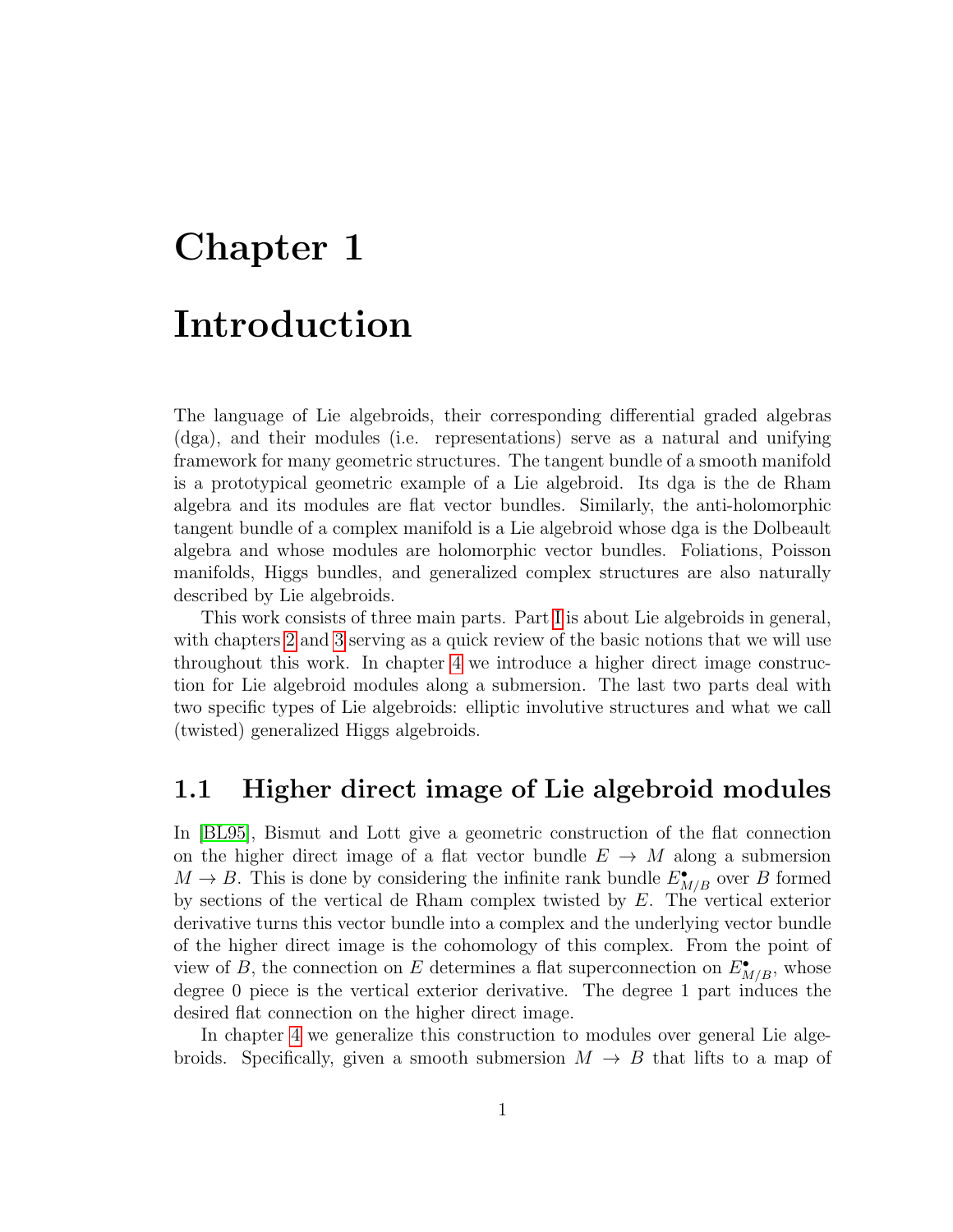Lie algebroids  $A_M \to A_B$  we define a higher direct image of an  $A_M$ -module, which is a  $\mathbb{Z}$ -graded  $A_B$ -module, by taking cohomology along the vertical Lie algebroid ker  $A_M \rightarrow A_B$ . We prove that this construction is natural with respect to the action of  $A_B$ -modules via tensor product. We also prove a twisted Leray-Hirsch theorem, which we will make repeated use of in later sections.

### <span id="page-6-0"></span>1.2 Elliptic involutive structures

An elliptic involutive structure (EIS) [Trè92, [BCH08\]](#page-68-1) on a smooth manifold  $M$ is an involutive complex distribution  $V \subset T_{\mathbb{C}}M$  satisfying  $V + \overline{V} = T_{\mathbb{C}}M$ . A module over  $V$  (viewed as a Lie algebroid) is then a vector bundle with a flat partial connection along V. At one extreme, we have  $V = \overline{V} = T_{\mathbb{C}}M$ , which has flat vector bundles as its modules. At the other extreme we have  $V \cap \overline{V} = 0$ , which, along with the involutivity requirement, shows that  $V$  can be taken to be the bundle of anti-holomorphic vectors for some integrable complex structure on M. Modules in this case are holomorphic vector bundles. Between these two extremes we have a foliation  $V \cap \overline{V} \cap TM$  with a transversely holomorphic structure [\[GM80\]](#page-69-0). Modules are then vector bundles that are flat along the leaves of the foliation and holomorphic in the transverse directions.

Elliptic involutive structures and their modules appear in many places throughout mathematics and theoretical physics, such as the algebraic K-theory of complex varieties [\[BMS87\]](#page-68-2), generalized complex geometry [\[Gua11\]](#page-69-1), the theory of coisotropic A-branes [\[KO03\]](#page-70-1), and supersymmetric field theories [\[CDFK14\]](#page-69-2). We will see that a choice of a Borel subgroup of a semi-simple Lie group  $G$  gives an elliptic involutive structure on G as well as some of its homogeneous spaces.

We focus primarily on the module theory of EISs. Recall the well-know result that, over a manifold, there is an equivalence between flat vector bundles and locally constant sheaves of vector spaces. Similarly, over a complex manifold X there is an equivalence between vector bundles with a  $\overline{\partial}$  operator and locally free sheaves of  $\mathcal{O}_X$ -modules. We prove that these results generalize to modules over an EIS: if  $\mathcal{O}_V$  denotes the sheaf of smooth functions that are constant along V, then we have

**Theorem 7.** Let  $E \rightarrow M$  be a rank r vector bundle. The following data are equivalent:

- 1. A flat V -connection on E.
- 2. A locally free sheaf  $\mathcal{O}(E)$  of  $\mathcal{O}_V$ -modules such that  $E = C_M^{\infty} \otimes_{\mathcal{O}_V} \mathcal{O}(E)$ .
- 3. A trivializing cover  $\{U_i\}$  for E such that the transition functions  $U_i \cap U_j \rightarrow$  $GL(r, \mathbb{C})$  take values in  $\mathcal{O}_V(U_i \cap U_j)$ .

In section [7.3](#page-33-0) we define two types of characteristic classes for V -modules. One generalizes the Dolbeault cohomology valued Atiyah classes [\[Ati57\]](#page-68-3) of holomorphic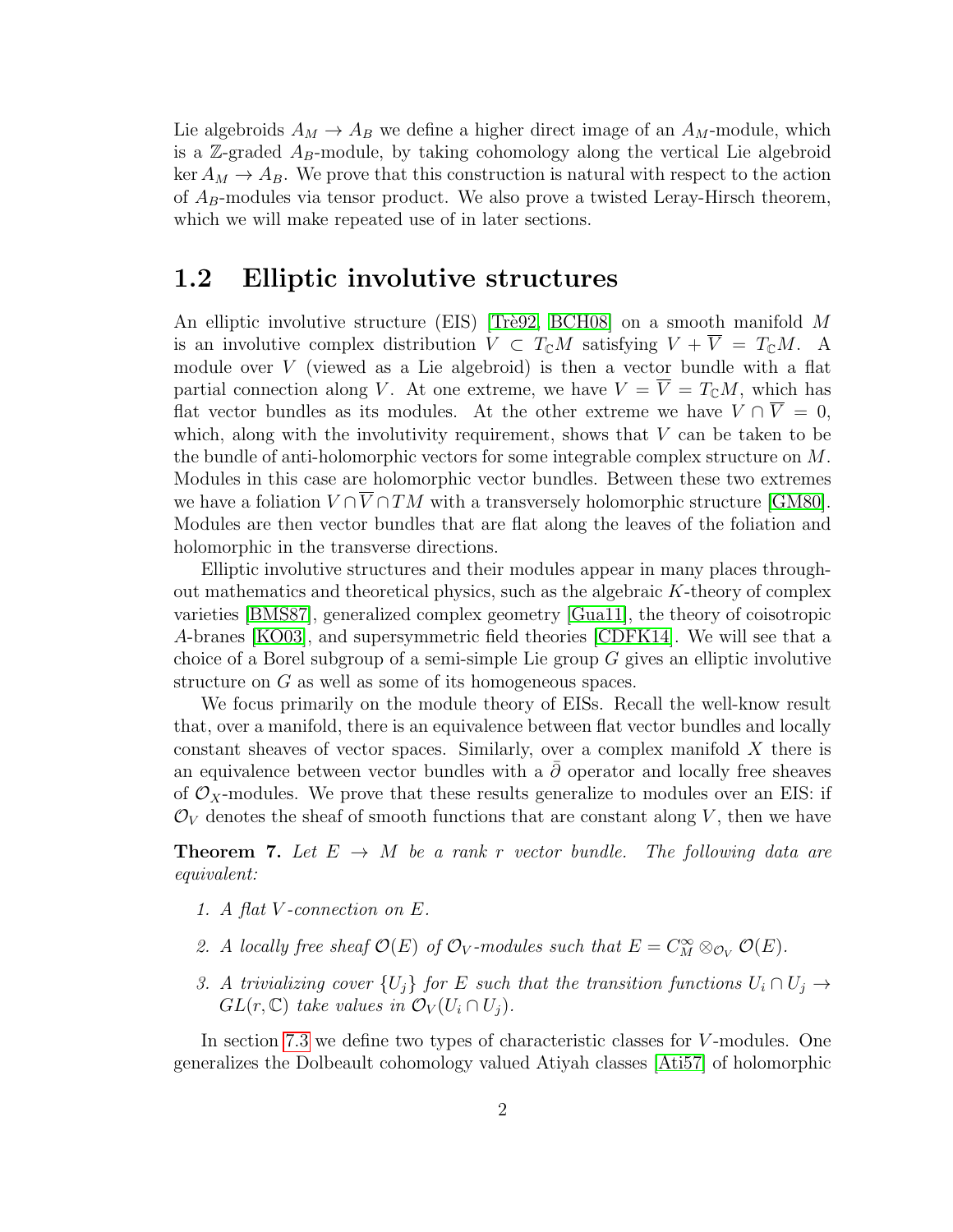vector bundles. We define these using the general notion of Atiyah class for Lie algebroid pairs defined by Chen, Stineon, and Xu [\[CSX12\]](#page-69-3). The second type of class generalizes the  $H^{odd}(M;\mathbb{R})$  valued characteristic classes of flat vector bundles [\[BL95,](#page-68-0) [KT75\]](#page-70-2).

Chapter [8](#page-37-0) is devoted to explicit examples. The  $2n+1$  sphere  $S^{2n+1}$  can be viewed as a unitary frame bundle for the tautological line bundle over  $\mathbb{C}P^n$ . In this way it inherits an EIS, V. We will see that the space of all rank 1 V-modules is  $\mathbb C$  and that the first Atiyah class of section [7.3](#page-33-0) is a complete invariant. We then move on to the example of a compact semisimple Lie group  $G$ , which has an EIS,  $V$ , coming from the fibration over its flag variety. Here we show that the space of rank 1 Vmodules is isomorphic to  $\mathfrak{t}^*$ , the dual of the Lie algebra of a maximal torus. We then give a description of certain subgroups H such that  $G/H$  inherits an EIS. For such subgroups we use this structure to define an induction map from representations of H to representations of G. We discuss the examples of  $SU(n) \subset SU(n+1)$  and  $SU(n) \subset Spin(2n)$ . The last example we discuss is the EIS on the projectivized bundle of a *V*-module.

### <span id="page-7-0"></span>1.3 Generalized Higgs algebroids

The second type of Lie algebroid, which we call a (twisted) generalized Higgs algebroid ((T)GHA) has motivations coming from generalized complex geometry [\[Gua11\]](#page-69-1) and the theory of Higgs bundles. A generalized complex structure is a simultaneous generalization of a complex structure and symplectic structure on a manifold and is determined by a certain Lie algebroid. Higgs bundles, defined as a holomorphic vector bundle  $E \to X$  together with a holomorphic form  $\theta \in \Omega^{0,1}(X;\text{End } E)$  with  $\theta \wedge \theta = 0$  can, alternatively, be defined as modules over a Lie algebroid, called the Higgs algebroid [\[Blo05\]](#page-68-4), which is determined by the complex structure on X. Both of these Lie algebroids are special cases of a TGHA, which we define to be an elliptic complex Lie algebroid such that the kernel of the anchor map is abelian. We show that the constructions of Hitchin on co-Higgs bundles [\[Hit10\]](#page-70-3) carryover to twisted generalized Higgs algebroids. In particular, we utilize the spectral variety construction and the notion of a transversely holomorphic gerbe (which is represented by a class in  $H^2(\mathcal{O}_V^{\times})$  $V(V)$ , where V is an EIS). Using these we can, following Hitchin, state a vanishing result on the cohomology of a module over a TGHA.

### <span id="page-7-1"></span>1.3.1 Higgs bundles

Finally, in chapter [11](#page-56-0) we specialize to the case of Higgs bundles. This section is fairly self-contained and we think it will be of interest to those interested in Higgs bundles proper. Here we define secondary characteristic classes  $a_{2i+1}(E, \theta) \in H^{j+1,j}(X)$  of a Higgs bundle  $(E, \theta)$  over a complex manifold X. In the case of compact Kähler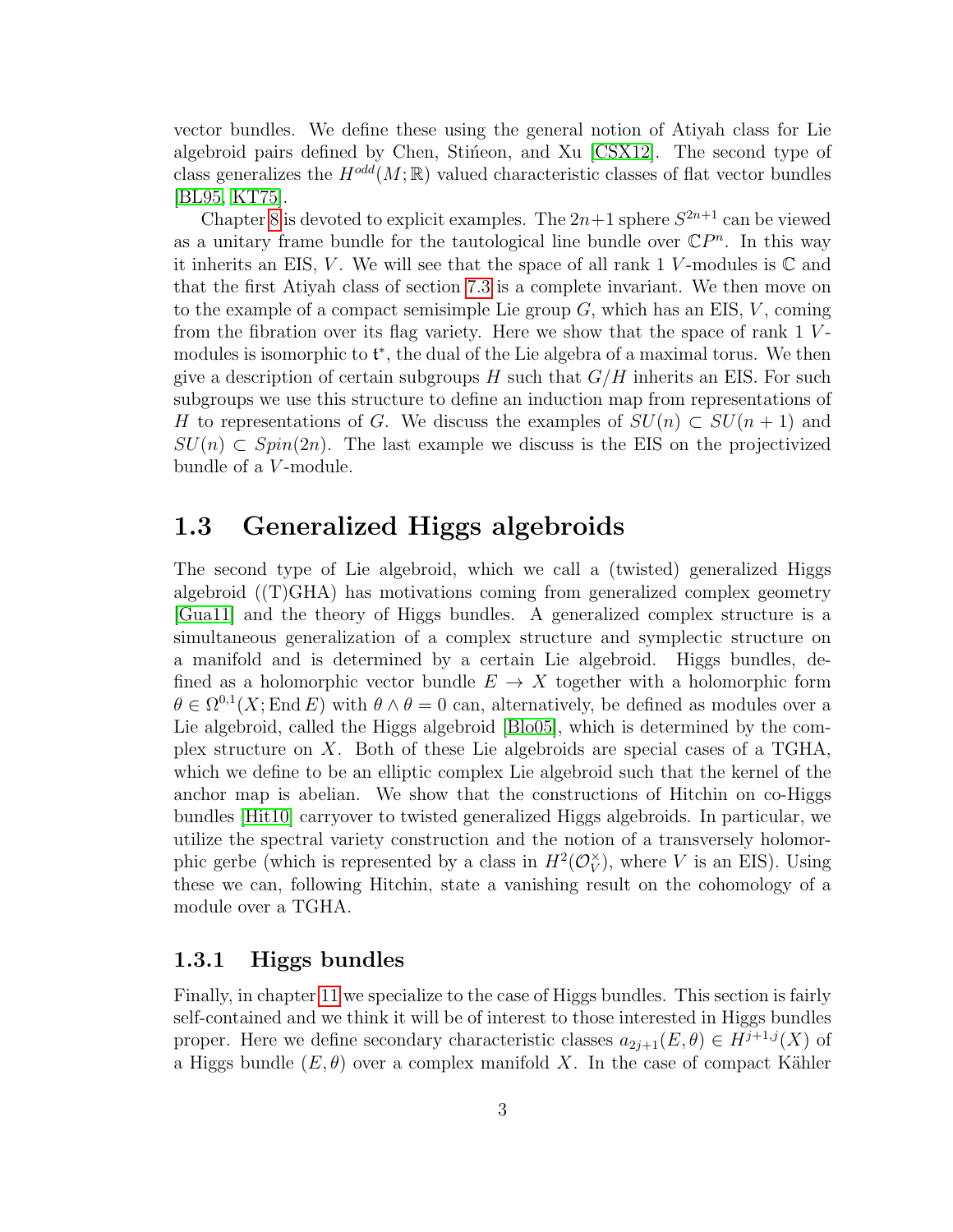manifolds, we show that these are compatible with the non-abelian Hodge theorem of Simpson [\[Sim92\]](#page-70-4). Along the way we give a quick proof, using the non-abelian Hodge theorem, of Reznikov's theorem/Bloch's conjecture that the  $H^{odd}(X;\mathbb{R})$ valued characteristic classes of flat vector bundles vanish when  $X$  is compact Kähler. We then examine what the pushforward construction of chapter [4](#page-16-0) looks like in this case (the direct image of Higgs bundles has previously been described by Simpson [\[Sim93\]](#page-70-5)) when the submersion is a Kähler fibration (a notion due to [\[BGS88\]](#page-68-5)). We then prove a secondary Grothendieck-Riemann-Roch theorem for the secondary classes in the case of a projection  $B \times Y \to B$  with Y Kähler:

**Theorem 14.** Suppose B is a complex manifold, Y is Kähler and  $(E, \theta)$  is a Higgs bundle over  $B \times Y$ . Then

$$
a_k(\text{ind}(\bar{\partial}_{Y,E} + \theta_Y)) = \int_Y e(TY)a_k(E, \theta), \quad k \ge 0.
$$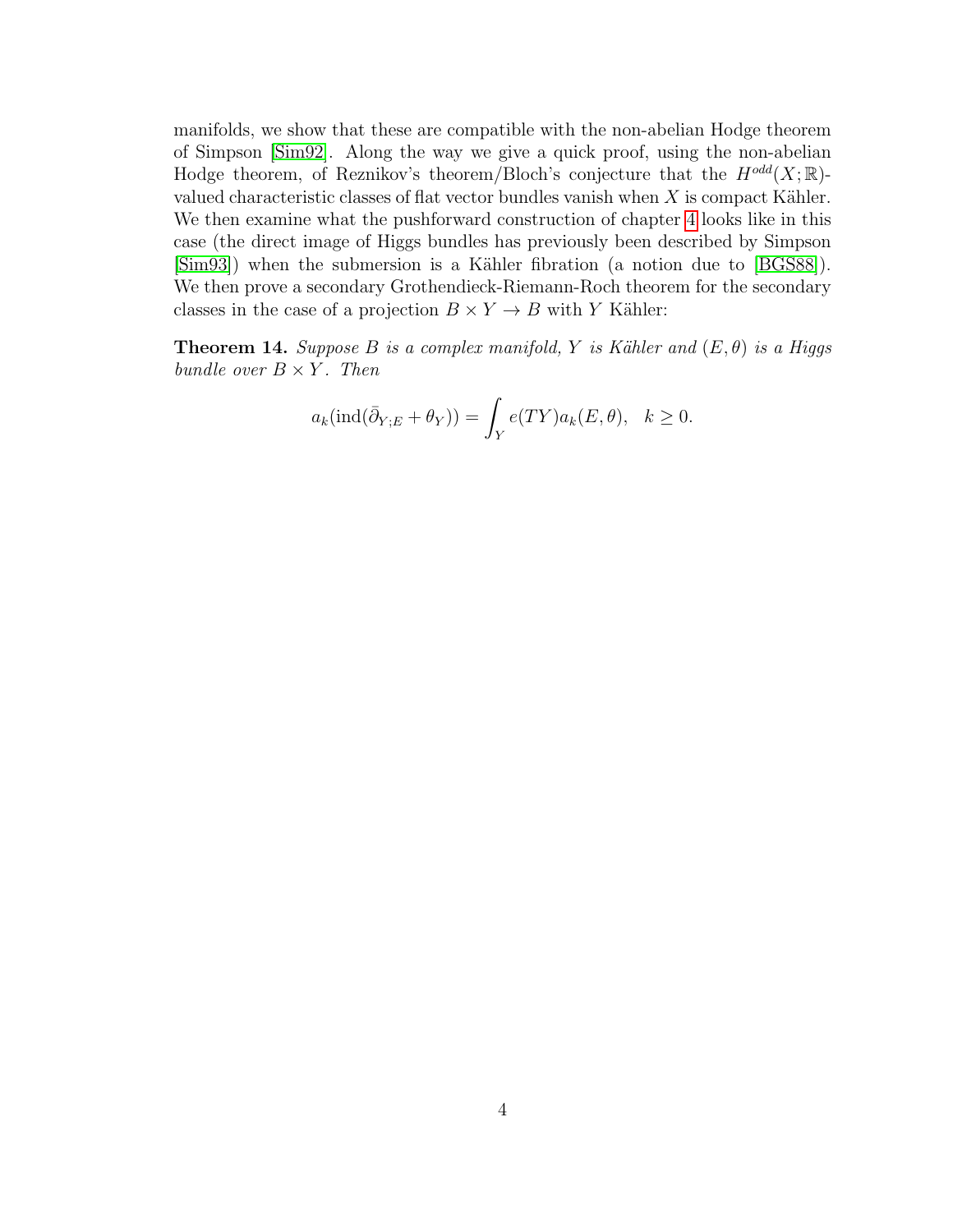# <span id="page-9-0"></span>Part I Lie algebroids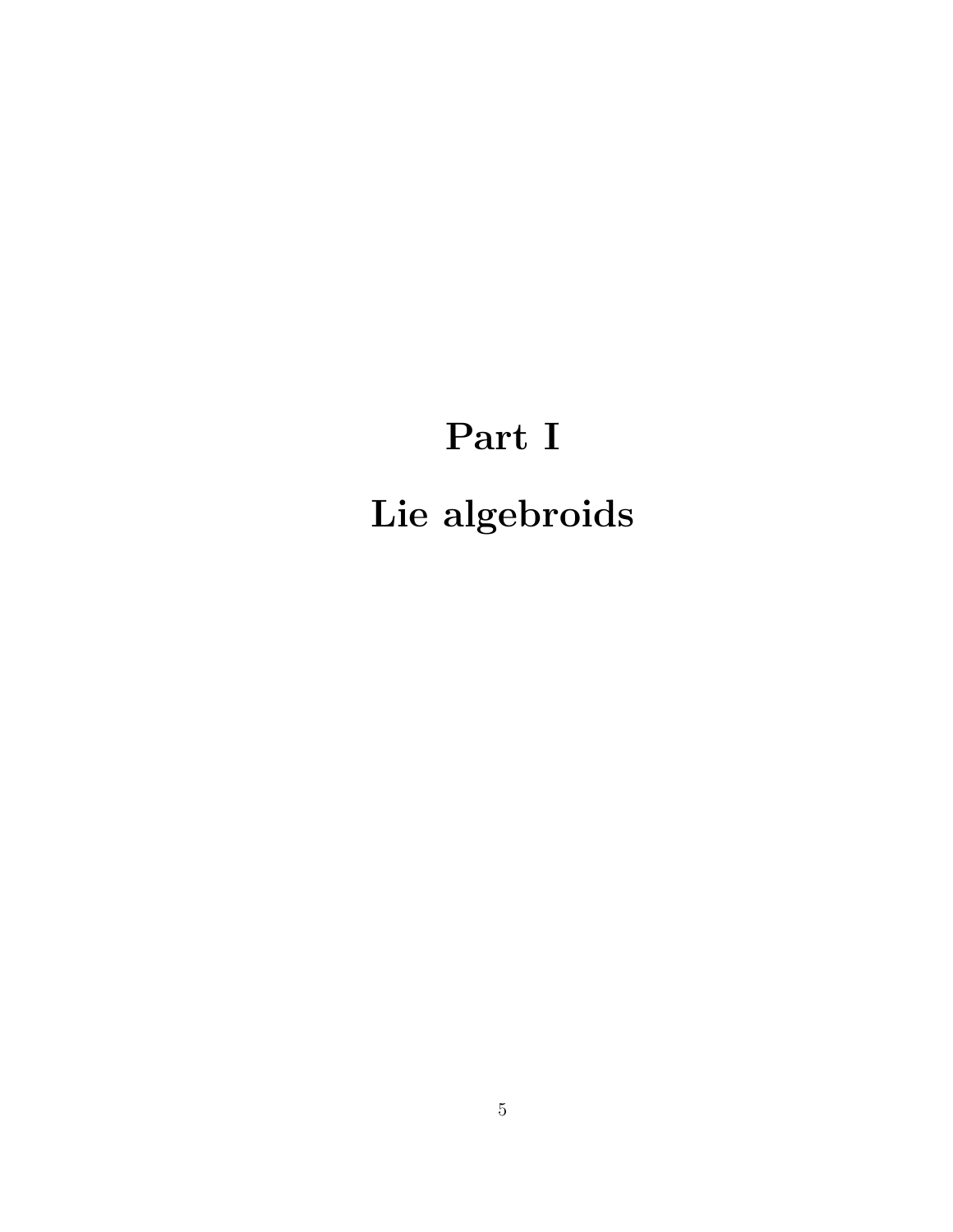# <span id="page-10-0"></span>Chapter 2 Lie algebroid basics

We first review some of the basic theory of Lie algebroids. A good reference is [\[Mac05\]](#page-70-6), although there only real Lie algebroids are discussed. Throughout, M is a smooth manifold,  $T_{\mathbb{C}}M = TM \otimes \mathbb{C}$  the complexified tangent bundle, and  $C^{\infty}(M)$ is the space of smooth complex valued functions on M.

**Definition 1.** A (complex) Lie algebroid over M is a complex vector bundle  $A \rightarrow M$ with a Lie bracket  $[\cdot, \cdot]$  on the space of sections  $\Gamma(M; A)$  and a bundle map  $\rho: A \to$  $T_{\mathcal{C}}M$ , called the anchor, such that

- 1. The map that  $\rho$  induces on sections is a Lie algebra homomorphism (with respect to the Lie bracket of vector fields).
- 2. For all  $f \in C^{\infty}(M)$  and  $v, w \in \Gamma(M; A)$ , we have

$$
[v, fw] = (\rho(v) \cdot f)w + f[v, w],
$$

where  $\rho(v) \cdot f$  denotes differentiation of f along the vector field  $\rho(v)$ .

Associated to any Lie algebroid is the dga  $(\Omega^{\bullet}_{A}(M), d_{A})$ , where

$$
\Omega_A^k(M) = \Gamma(M; \Lambda^k A^*),
$$
  

$$
d\alpha(v_0, v_1, \dots, v_k) = \sum_{j=0}^k (-1)^j \rho(v_j) \cdot \alpha(v_0, \dots, \hat{v}_j, \dots, v_k)
$$
  

$$
+ \sum_{j
$$

Definition 2. We call a Lie algebroid A elliptic if the corresponding dga is an elliptic complex. This is equivalent to having  $\rho(A) + \rho(A) = T_{\mathbb{C}}M$ .

Remark. For real Lie algebroids, being elliptic is equivalent to being transitive (i.e. having surjective anchor map).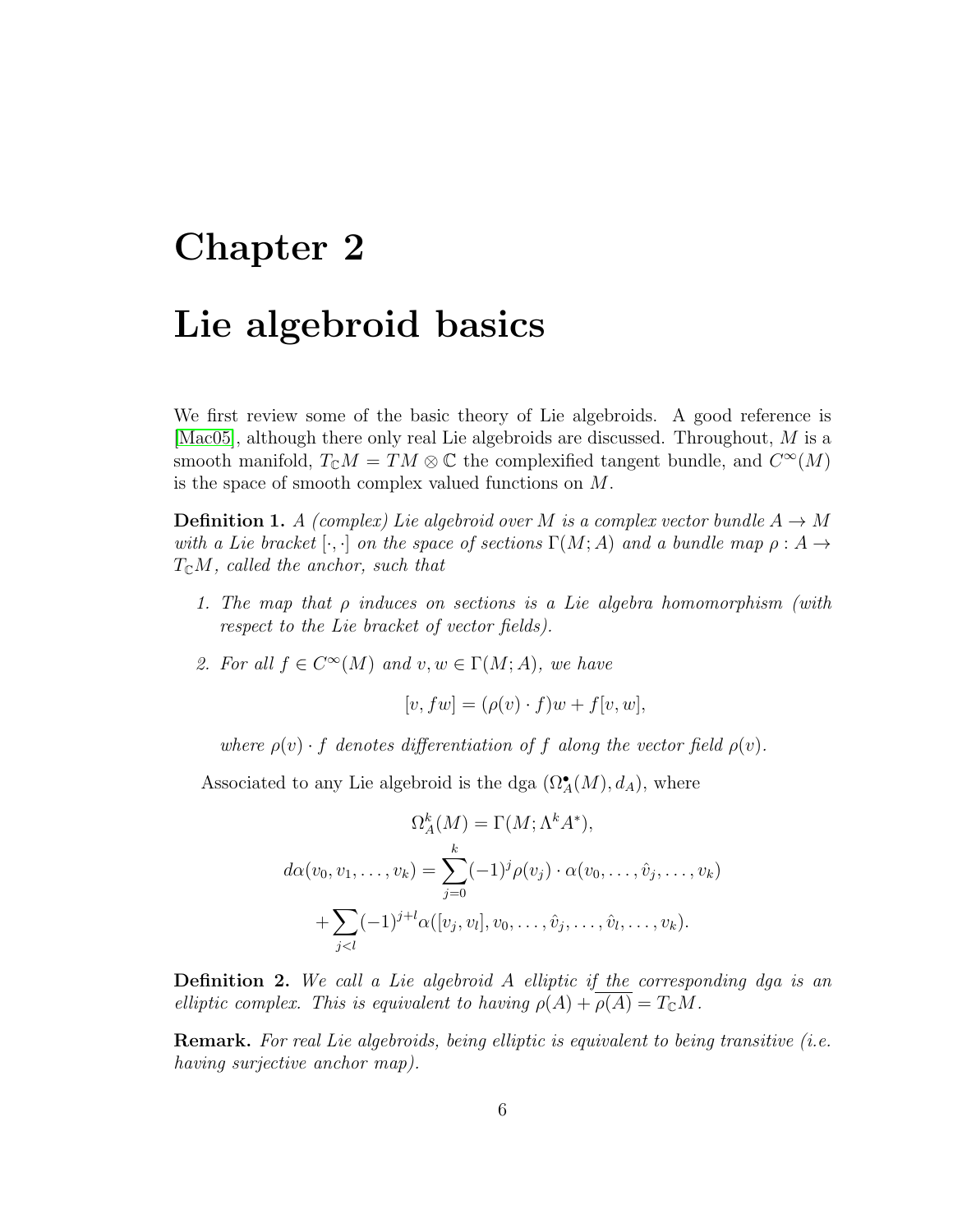Using the dga, we can give a clean definition of a morphism between Lie algebroids over different base spaces:

**Definition 3.** Let  $\rho : A \to TM$ ,  $\rho' : A' \to TM'$  be two Lie algebroids. Then a morphism between them is a vector bundle morphism



that induces a chain map

$$
(\Omega^\bullet_{A'}(M'), d_{A'}) \to (\Omega^\bullet_A(M), d_A).
$$

Examples of Lie algebroids:

- 1. The trivial Lie algebroid  $A = T_{\mathbb{C}}M$ . This is elliptic with the de Rham algebra as the corresponding dga.
- 2. If X is a complex manifold then  $A = T^{0,1}X$  is an elliptic Lie algebroid with dga the Dolbeault algebra  $\Omega^{0,\bullet}(X)$ .
- 3. Let  $P \to X$  be a principal G bundle. Quotienting the sequence  $0 \to P \times \mathfrak{g} \to Y$  $P \to TM$  by the G action gives the Atiyah sequence

$$
0 \to P \times_{Ad} \mathfrak{g} \to TP/G \to TM \to 0.
$$

Then  $TP/G$  is an elliptic (indeed, transitive) Lie algebroid, called the Atiyah algebroid. In contrast to the previous examples, ker  $\rho$  is non-trivial.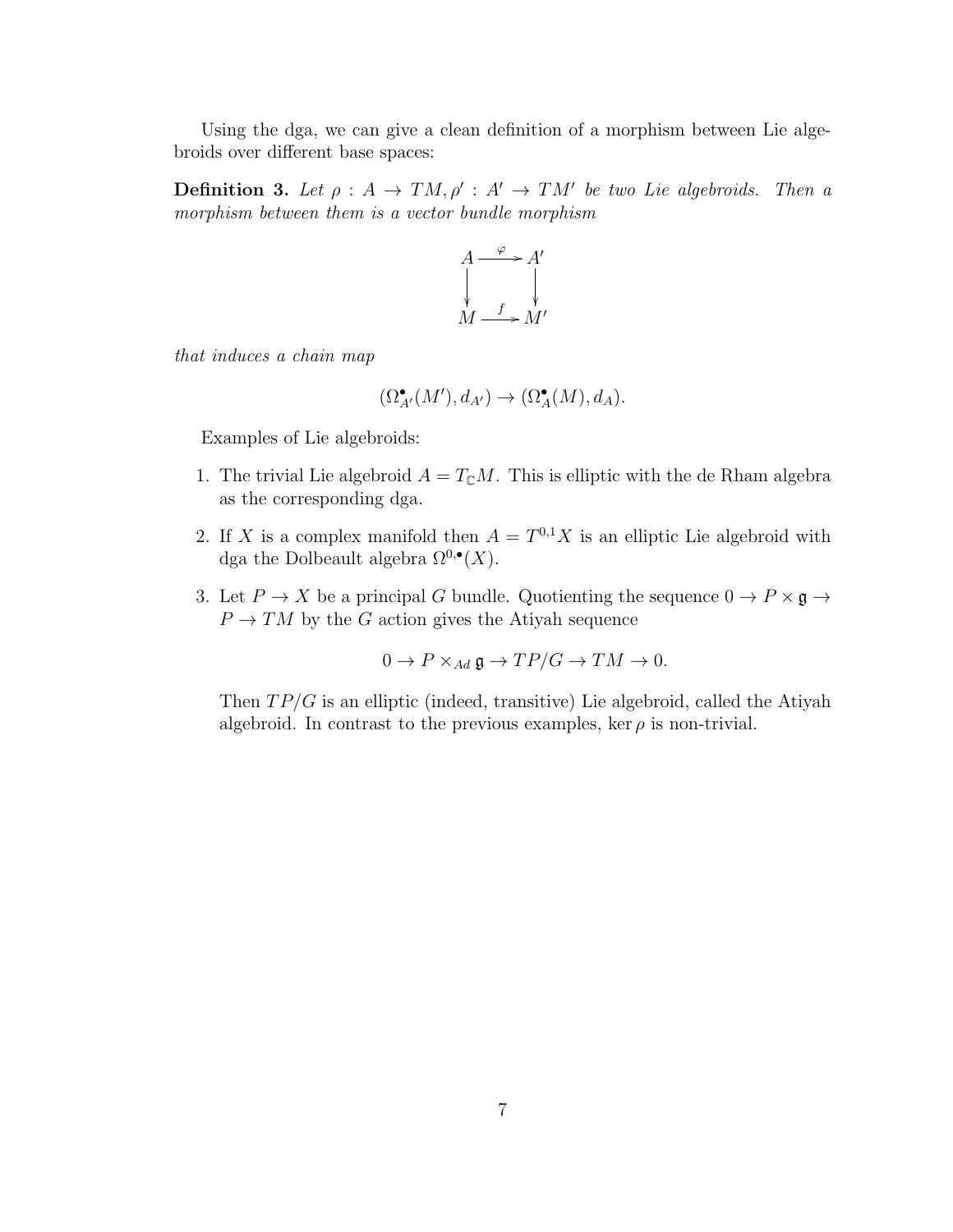# <span id="page-12-0"></span>Chapter 3 Lie algebroid modules

**Definition 4.** A module over a Lie algebroid  $A$  is a vector bundle  $E$  together with flat A-connection  $\nabla^{A,E}$ . That is,  $\nabla^{A;E}$  is an operator

$$
\Gamma(M;E) \to \Gamma(M;A^* \otimes E)
$$

such that

$$
\nabla^{A;E}(f\psi) = d_A f \otimes \psi + f \nabla^{A;E} \psi
$$

and

$$
[\nabla^{A;E}_v,\nabla^{A;E}_w]=\nabla^{A;E}_{[v,w]}.
$$

This determines a complex  $(\Omega^{\bullet}_{A}(M;E), d_{A;E})$  by

$$
d_{A;E}(\mu \otimes \psi) = d_A \mu \otimes \psi + (-1)^{\deg \mu} \mu \wedge \nabla^A \psi, \quad \mu \in \Omega^{\bullet}_A(M), \psi \in \Gamma(M;E),
$$

where  $\Omega^{\bullet}_A(M;E) = \Gamma(M; \Lambda^{\bullet} A^* \otimes E).$ 

We will often omit some of the superscripts on  $\nabla$  when it is clear from context which Lie algebroid or module we are considering.

It is a straightforward computation to verify that  $d_{A;E}$  is given by an analogous equation as the definition of  $d_A$ :

**Proposition 1.** For  $\alpha \in \Omega_A^k(M; E)$ , we have

$$
d_{A;E}\alpha(v_0, v_1, \dots, v_k) = \sum_{j=0}^k (-1)^j \nabla_{v_j} \alpha(v_0, \dots, \hat{v}_j, \dots, v_k) + \sum_{j < l} (-1)^{j+l} \alpha([v_j, v_l], v_0, \dots, \hat{v}_j, \dots, \hat{v}_l, \dots, v_k),
$$

where  $v_0, \ldots, v_k \in \Gamma(M; A)$ .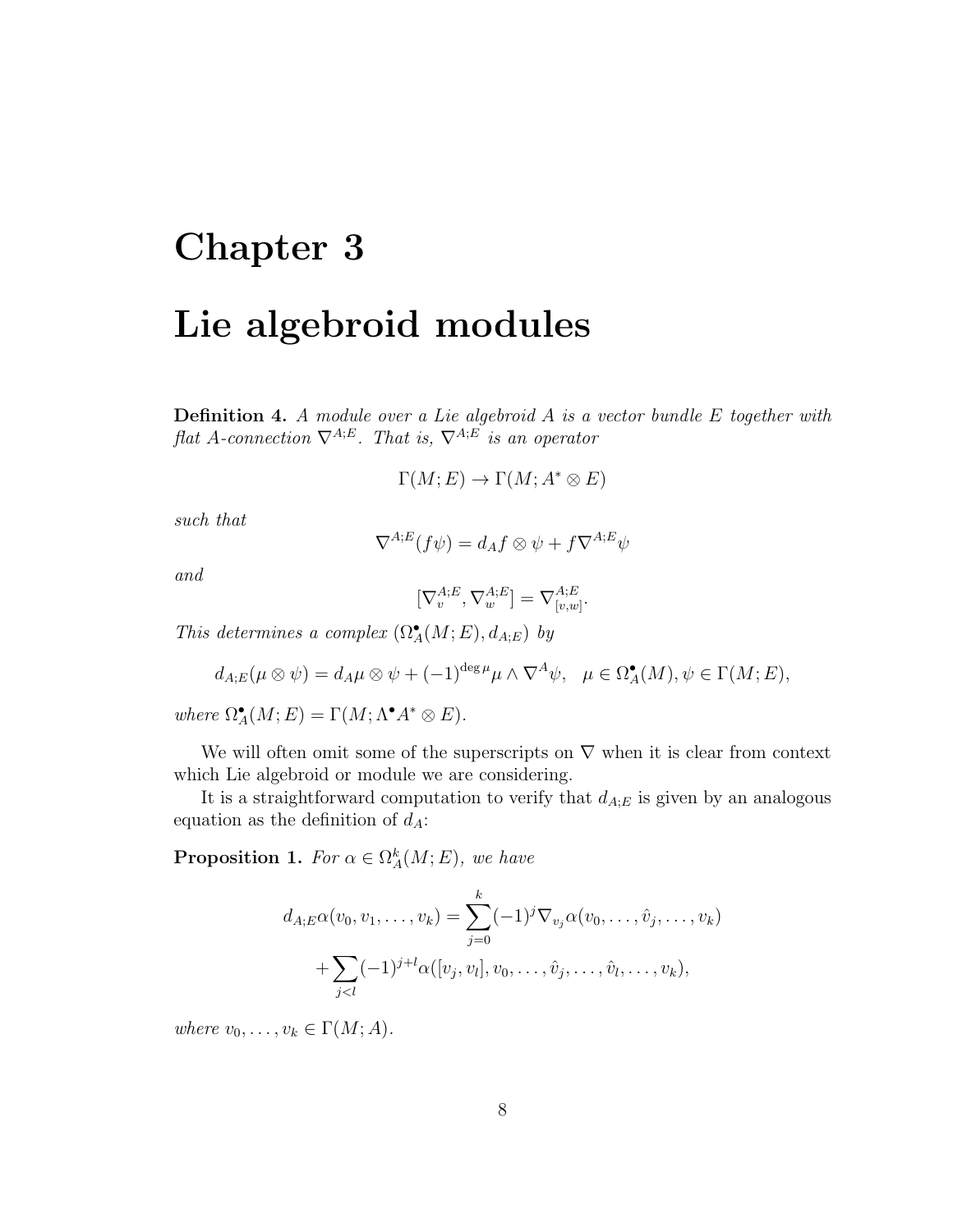### <span id="page-13-0"></span>3.1 Cartan calculus

We also can define a Lie derivative operator on twisted forms:

**Definition 5.** For  $v \in \Gamma(M; A)$ , we define the Lie derivative  $\mathcal{L}_v$ , which is a degree 0 operator on  $\Omega^{\bullet}_V(M; E)$ , by

$$
(\mathcal{L}_v \alpha)(w_1, \dots, w_k) = \nabla_v(\alpha(w_1, \dots, w_k))
$$
  
+ 
$$
\sum_{j=1}^k (-1)^j \alpha([v, w_j], w_1, \dots, \hat{w}_j, \dots, w_k),
$$

where

$$
\alpha \in \Omega_A^k(M; E), \quad w_1, \dots, w_k \in \Gamma(M; A).
$$

A straightforward computation then shows that the familiar Cartan homotopy formula holds in this setting.

<span id="page-13-2"></span>Proposition 2 (Cartan homotopy formula). We have

$$
\mathcal{L}_v = d_{A;E} \circ i_v + i_v \circ d_{A;E}.
$$

### <span id="page-13-1"></span>3.2 Operations with modules

The dual, direct sum, and tensor product of modules are defined in the natural way: **Definition 6.** If  $E$  is an A-module then the dual vector bundle is naturally an A-module with connection

$$
(\nabla_v^{A;E^*} F)(\psi) = \rho(v) \cdot F(\psi) - F(\nabla_v^{A;E} \psi),
$$

where  $F \in \Gamma(M; E^*), \psi \in \Gamma(M; E), v \in A$ .

**Definition 7.** If  $E_1, E_2$  are two modules over a Lie algebroid A, then  $E_1 \oplus E_2$  and  $E_1 \otimes E_2$  are modules over A with connections

$$
\nabla^{A;E_1\oplus E_2} = \begin{pmatrix} \nabla^{A;E_1} & 0\\ 0 & \nabla^{A;E_2} \end{pmatrix}
$$

and

$$
\nabla_v^{A;E_1 \otimes E_2}(\psi_1 \otimes \psi_2) = \nabla_v^{A;E_1} \psi_1 \otimes \psi_2 + \psi_1 \otimes \nabla_v^{A;E_2} \psi_2, \quad \psi_j \in \Gamma(M;E_j), v \in A.
$$

Definition 8. Suppose we have a map of Lie algebroids

$$
A \xrightarrow{\varphi} A' .
$$
  
\n
$$
\downarrow \qquad \qquad \downarrow
$$
  
\n
$$
M \xrightarrow{f} M'
$$

If E is an A' module, then we denote by  $\varphi^*E$  the A-module whose underlying vector bundle is  $f^*E$  and whose A-connection is determined by

$$
\nabla_v^{A;\varphi^*E} f^*\psi = f^* \nabla_v^{A';E} \psi, \quad v \in A, \psi \in \Gamma(M';E).
$$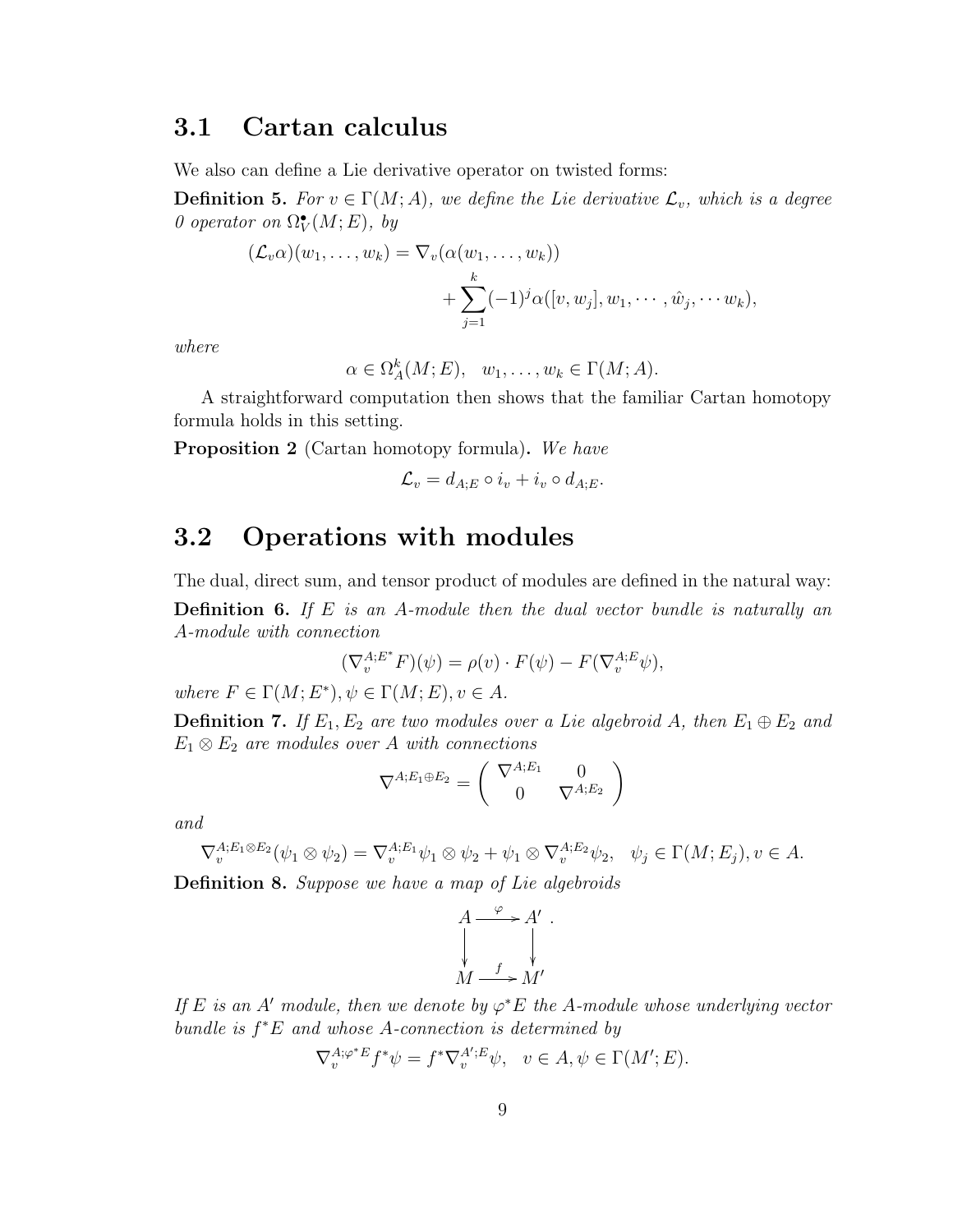### <span id="page-14-0"></span>3.3 Principal Lie algebroid connections

It will also be useful to have a notion of an A-connection on a principal G-bundle  $P \stackrel{\pi}{\rightarrow} M$ . This will then induce A-connections on any associated vector bundles that are compatible with the G-structure.

<span id="page-14-2"></span>**Definition 9** ([\[Fer02\]](#page-69-4)). An A-connection on P is given by a bundle map  $h : \pi^* A \to$  $TP \, such \, that \, the \, diagram$ 



commutes and h is G-invariant:  $h(pq, v) = h(p, v)q$ , where the right action of G on  $TP$  is given by the differential of the right action of G on P.

The connection is called flat if  $h(\pi^*A) \subset T_{\mathbb{C}}P$  is closed under Lie brackets.

It is straightforward to verify the following

<span id="page-14-3"></span>**Proposition 3.** Let  $E_0$  be a representation of G and  $E = P \times_G E_0$  the associated vector bundle over M. A section  $\sigma \in \Gamma(M; E)$  is equivalent to a G-equivariant map  $f: P \to E_0$ . Then an A-connection h on P determines an A-connection  $\nabla$  on E by

$$
\nabla_v \sigma = df(h(\pi^*v)),
$$

where  $v \in \Gamma(M; A)$ .

### <span id="page-14-1"></span>3.4 Duality

We now introduce the dualizing module associated to a Lie algebroid, which will give us a pairing between certain Lie algebroid cohomology groups. This notion is originally due to [\[ELW99\]](#page-69-5) and was further discussed in [\[Blo05\]](#page-68-4).

For a rank r complex Lie algebroid  $A \to M^n$ , define

$$
Q_A = \Lambda^r A \otimes \Lambda^n T_{\mathbb{C}}^* M.
$$

For  $v \in V$ , we extend the Lie derivative  $\mathcal{L}_v$  to  $\Lambda^r A$  by the Leibniz rule:

$$
\mathcal{L}_v(v_1 \wedge \cdots \wedge v_r) := [v, v_1] \wedge v_2 \wedge \cdots \wedge v_r + v_1 \wedge [v, v_2] \wedge v_3 \cdots \wedge v_r + \cdots
$$

Then we have

**Theorem 1** ([\[ELW99\]](#page-69-5)).  $Q_A$  is naturally an A-module with connection

$$
\nabla_v^{A;Q_A}(W\otimes \mu) = \mathcal{L}_v W \otimes \mu + W \otimes \mathcal{L}_{\rho(v)}\mu, \quad W \in \Lambda^r A, \alpha \in \Omega^n(M),
$$

where  $\mathcal{L}_{\rho(v)}\mu$  denotes the usual Lie derivative of differential forms.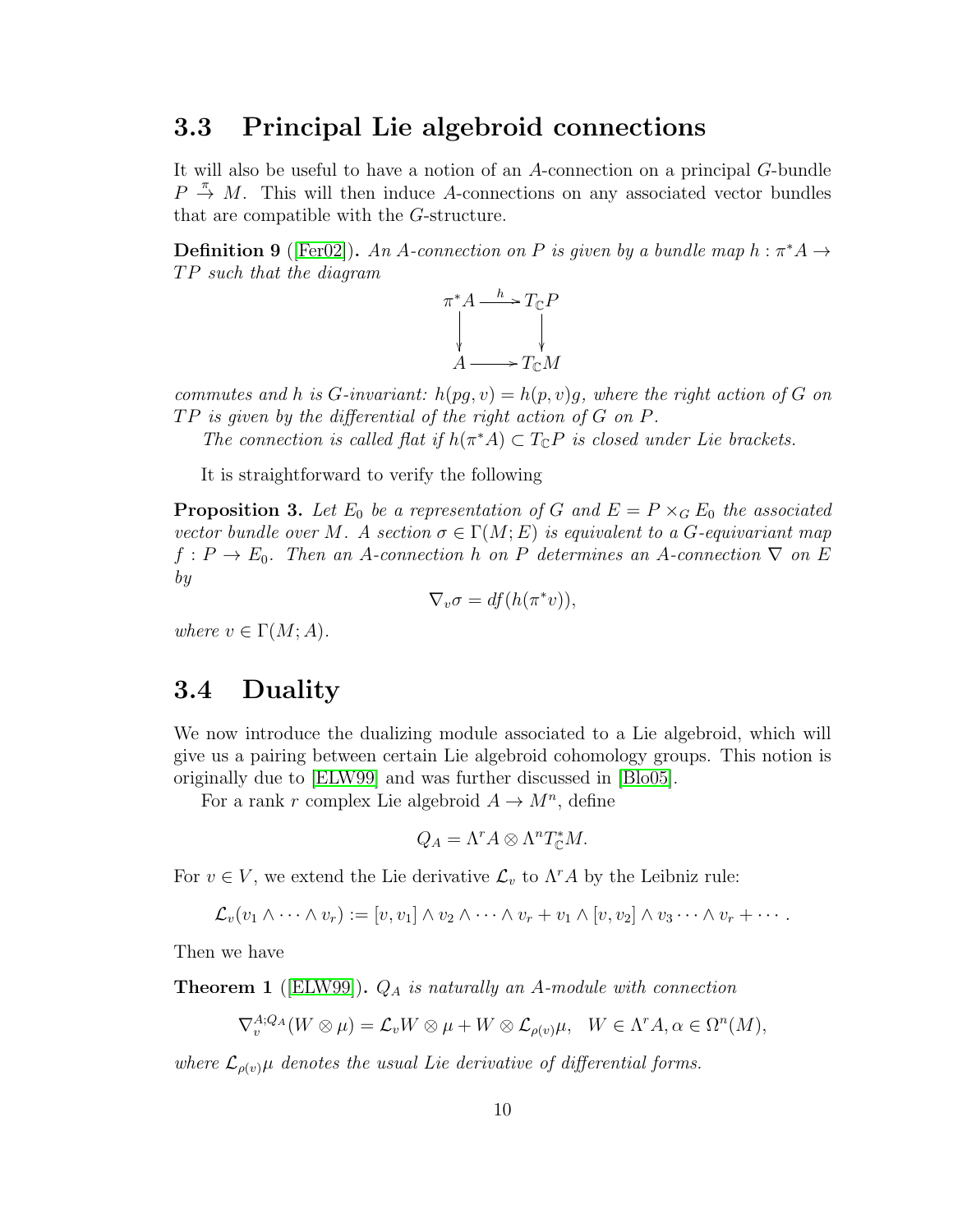<span id="page-15-0"></span>Theorem 2 ([\[ELW99,](#page-69-5) [Blo05\]](#page-68-4)). Let E be an A-module. The natural map

$$
\Omega_A^k(M; E) \otimes \Omega_A^{r-k}(M; E^* \otimes Q_A) \to \Omega^n(M) \xrightarrow{\int} \mathbb{C}
$$

given by the pairing of  $E \otimes \Lambda^r A^* \otimes \text{ with } E^* \otimes \Lambda^r A$ , descends to a map

$$
H_A^k(M; E) \otimes H_A^{r-k}(M; E^* \otimes Q_A) \to \mathbb{C}.
$$

If A is further assumed to be elliptic then this is a perfect pairing.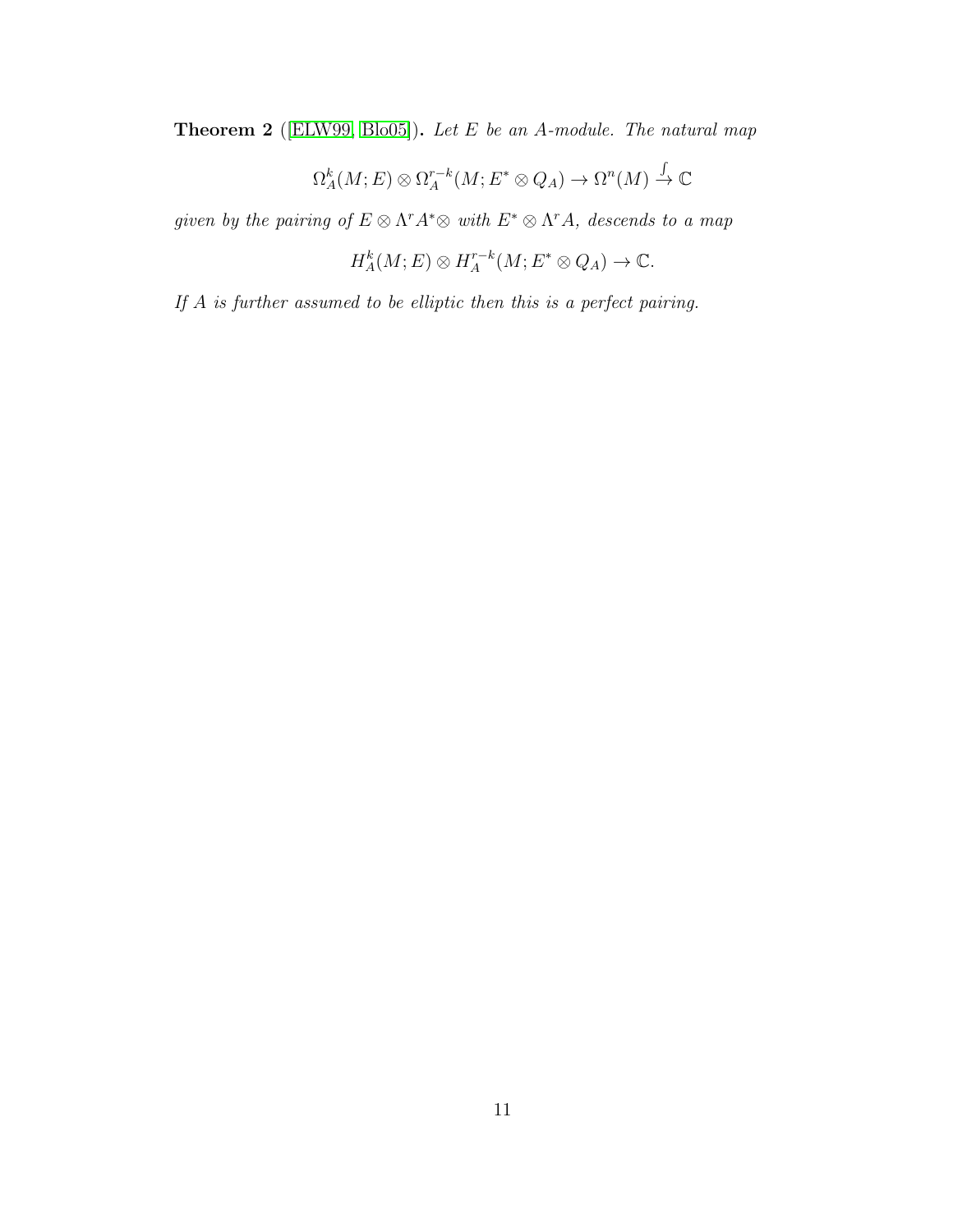### <span id="page-16-0"></span>Chapter 4

## Higher direct images and the Leray spectral sequence

We now describe a higher direct image construction that will allow us to pushforward Lie algebroid modules along compatible submersions compatible. This construction is generalized from the special case of the direct image of flat vector bundles used in [\[BL95\]](#page-68-0). The special case of our construction for Higgs bundles appears in [\[Sim93\]](#page-70-5).

Suppose  $M \stackrel{\pi}{\rightarrow} B$  is a fiber bundle and over M and B are Lie algebroids  $A_M$ ,  $A_B$ compatible with the fibration, i.e. we have the following diagram of vector bundles over  $M$ ,

<span id="page-16-1"></span>
$$
0 \longrightarrow A_{M/B} \longrightarrow A_M \xrightarrow{\pi_A} \pi^* A_B \longrightarrow 0
$$
\n
$$
\downarrow \qquad \qquad \downarrow
$$
\n
$$
0 \longrightarrow T(M/B) \longrightarrow TM \xrightarrow{\pi_*} \pi^* TB \longrightarrow 0,
$$
\n
$$
(4.0.1)
$$

where  $T(M/B)$  is by definition the vertical vectors of the fibration and  $A_{M/B}$  = ker  $\pi_A$ , which forms a Lie algebroid over M. We also assume that  $A_{M/B}$  is an elliptic Lie algebroid when restricted to any fiber. Let  $(E, \nabla^{A_M})$  be an  $A_M$ -module, which becomes an  $A_{M/B}$ -module by restriction. We will construct a Z-graded  $A_{B}$ module, denoted  $H_{A_{M/B}}^{\bullet}(M/B;E)$ , by taking the vertical cohomology. A nice way to view this construction is via the superconnection formalism. Thus we form the infinite rank complex of vector bundles over B, denoted by  $E_{M/B}^{\bullet}$ , whose fiber over  $x \in B$  is

$$
(E_{M/B}^{\bullet})_x = \Gamma(M_x; \Lambda^{\bullet} A_{M/B}^* \otimes E|_{M_x}),
$$

where  $M_x = \pi^{-1}(x)$ . The differential is given by  $d_{A_{M/B}} := d_{A_M;E}|_{A_{M/B}}$ . Note that this is an endomorphism of the bundle  $E_{M/B}^{\bullet}$  since the differentiation is happening in the vertical directions.

Choose a (vector bundle) splitting  $H : \pi^* A_B \to A_M$  and for  $v \in \Gamma(B; A_B)$  we write  $v^H \in \Gamma(M; A_M)$  for its lift. Similarly, write  $\alpha^H \in \Omega^{\bullet}_{A_M}(M; E)$  for the element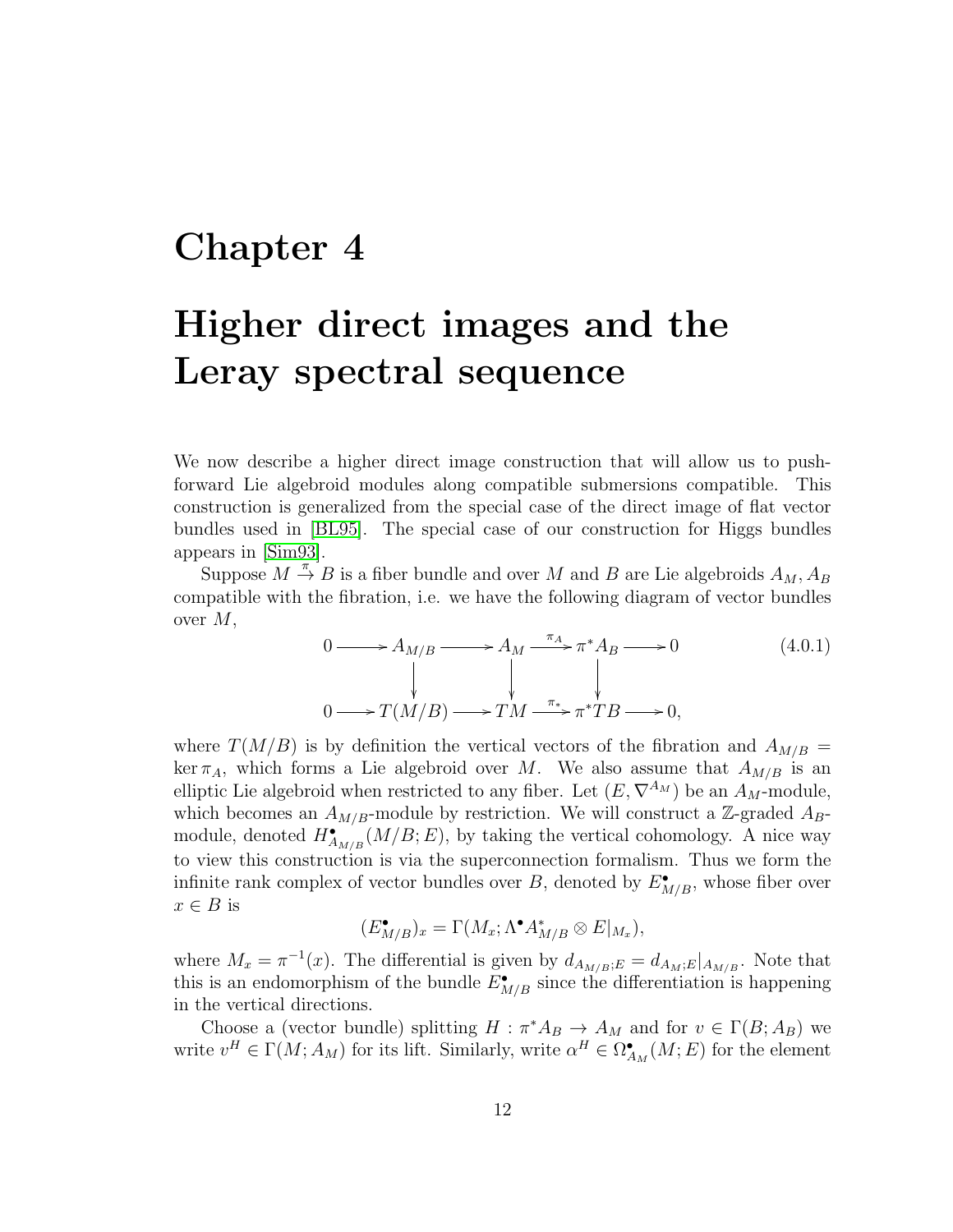corresponding to  $\alpha \in \Omega^{\bullet}_{A_{M/B}}(M;E)$ . Then H gives an isomorphism

$$
\pi^* \Lambda^{\bullet} A_B^* \otimes \Lambda^{\bullet} A_{M/B}^* \simeq \Lambda^{\bullet} A_M^*,
$$

and so we get the identification

$$
\Omega_{A_B}^\bullet(B;E_{M/B}^\bullet)\simeq \Omega_{A_M}^\bullet(M;E).
$$

Under this isomorphism, let A denote the operator on  $\Omega_{A_B}^{\bullet}(B;E_{M/B}^{\bullet})$  that corresponds to the connection  $d_{A_M;E}$ . Then A is a flat superconnection of total degree 1 (also called a Z-connection) and, in the language of [\[Blo05\]](#page-68-4), gives the bundle  $E_{M/B}^{\bullet} \to B$  the structure of a quasi-cohesive  $A_B$ -module. Decompose A as

$$
\mathbb{A} = \mathbb{A}_{[0]} + \mathbb{A}_{[1]} + \cdots
$$

where

$$
\mathbb{A}_{[j]} : \Gamma(B; E_{M/B}^{\bullet}) \to \Omega_{A_B}^j(B; E_{M/B}^{\bullet - j + 1}).
$$

Note that  $\mathbb{A}_{[0]} = d_{A_{M/B};E}$  and  $\mathbb{A}_{[1]}$  is an  $A_B$  connection on each  $E^j_{M/B}$  in the usual sense but may not be flat. Indeed, from  $\mathbb{A}^2 = 0$  we see that

$$
[d_{A_{M/B};E}, A_{[1]}] = 0,
$$
  

$$
A_{[1]}^2 + [d_{A_{M/B};E}, A_{[2]}] = 0,
$$

where all of the brackets are supercommutators. The first equation says that  $A_{[1]}$ descends to give a connection on the cohomology

$$
H_{A_{M/B}}^{\bullet}(M/B;E) := H^{\bullet}(E_{M/B}^{0} \xrightarrow{d_{A_{M/B}};E} E_{M/B}^{1} \xrightarrow{d_{A_{M/B}};E} \cdots)
$$

and the second equation says that this connection is flat. By the ellipticity condition on  $A_{M/B}$ , each  $H^{\overline{j}}_{A}$  $A_{M/B}(M/B; E)$  is finite dimensional and so is an  $A_B$ -module. Actually,  $H^j_{\neq}$  $A_{M/B}(M/B; E)$  will only form a vector bundle if the spaces  $H_A^j$  $\frac{d^{J}}{A_{M/B}} (M_b; E|_{M_b})$ have constant rank over  $b \in B$ . This happens automatically if  $A_B = T_{\mathbb{C}}M$  since we can use parallel transport to show that the vertical complexes over any two points in B are isomorphic.

While the cohomology groups  $H_{A_{M/B}}^{\bullet}(M/B;E)$  are independent of the choice of splitting  $\pi^* A_B \to A_M$ , the superconnection  $\mathbb A$  is not. However, we have

<span id="page-17-0"></span>**Theorem 3.** The induced  $A_B$ -connection  $\mathbb{A}_{[1]}$  on  $H_{A_{M/B}}^{\bullet}(M/B;E)$  is independent of the choice of splitting H.

To prove this, we first need the following two lemmas.

**Lemma 1.** If  $v^H \in \Gamma(M; A_M)$  is a lift of  $v \in \Gamma(B; A_B)$  then  $[v^H, w] \in A_{M/B}$  for  $w \in \Gamma(M; A_{M/B}).$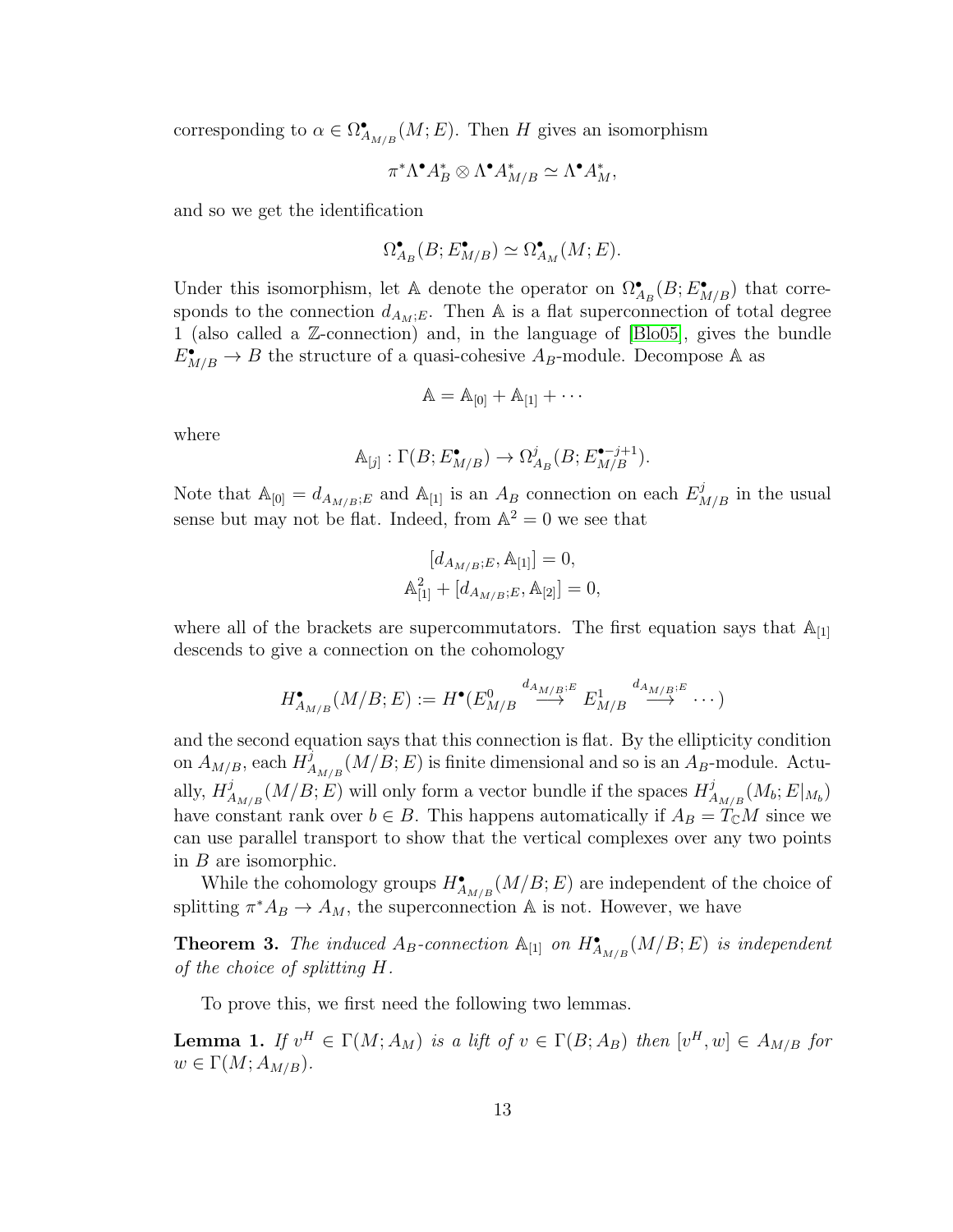*Proof.* For all  $\alpha \in \Gamma(B; A_B^*)$  we have

$$
\alpha_{\pi(x)}(\pi_A([v^H,w]_x)) = (\pi_A^*\alpha)_x([v^H,w]).
$$

But

$$
0 = (\pi_A^* d\alpha)(v^H, w) = d\pi_A^* \alpha(v^H, w)
$$
  
=  $\rho_M(v^H) \cdot \pi_A^* \alpha(w) - \rho_M(w) \pi^* \alpha(v) - \pi_A^* \alpha[v^H, w] = -\pi_A^* \alpha[v^H, w]$   

$$
[v^H, w] \in Ann(\pi^* \Omega_A(B)) = A_{M/B}.
$$

so that  $\lceil$  $^{\prime}$ ,  $w$   $\vert$  $n(\pi^*\Omega_A(B))=A_{M/B}.$ 

The next lemma shows a compatibility between the Lie derivatives on the Lie algebroids  $A_{M/B}$  and  $A_M$ .

**Lemma 2.** Let  $\mu \in \Gamma(M; \Lambda^k A_{M/B}^*)$  and let  $\tilde{H}: \pi^* A_B \to A_M$  be another lift. Then

$$
\mathcal{L}_{v^H-v^{\tilde{H}}}^{A_{M/B}}\mu = (\mathcal{L}_{v^H}^{A_M} \mu^H - \mathcal{L}_{v^{\tilde{H}}}^{A_M} \mu^{\tilde{H}})|_{A_{M/B}}.
$$

*Proof.* For  $w_1, \ldots, w_k \in A_{M/B}$ , we have

$$
\mathcal{L}_{v^H-v^{\tilde{H}}}\mu(w_1,\ldots,w_k) = \nabla_{v^H-v^{\tilde{H}}}^{\Lambda_M}(\mu(w_1,\ldots,w_k)) + \sum_{j=1}^k (-1)^j \mu([v^H-v^{\tilde{H}},w_j],w_1,\ldots,\hat{w}_j,\ldots,w_k)
$$

and

$$
\mathcal{L}_{v^H}^{A_M} \mu^H(w_1, \dots, w_k) = \nabla_{v^H}^{A_M} (\mu^H(w_1, \dots, w_k)) \n+ \sum_{j=1}^k (-1)^j \mu^H([v^H, w_j], w_1, \dots, \hat{w}_j, \dots w_k) \n= \nabla_{v^H}^{A_M} (\mu(w_1, \dots, w_k)) \n+ \sum_{j=1}^k (-1)^j \mu([v^H, w_j], w_1, \dots, \hat{w}_j, \dots w_k),
$$

since by the previous lemma  $[v^H, w_j] \in A_{M/B}$ . The same equation holds for  $\tilde{H}$  and  $\Box$ the lemma now easily follows.

*Proof of Theorem [3.](#page-17-0)* A choice of splitting  $H$  gives the following commutative diagram, where we are conflating a vector bundle with its space of sections and where we write  $\mathbb{A}^H_{[1]}$  for what we called  $\mathbb{A}_{[1]}$  before to stress the dependence on  $H$ ,

$$
E_{M/B}^{0} \xrightarrow{\nabla^{A_{M/B}}} E_{M/B}^{1} \xrightarrow{d_{A_{M/B},E}} E_{M/B}^{2} \xrightarrow{\nabla^{A_{M/B}}} \cdots
$$
  
\n
$$
\downarrow_{\mathbb{A}_{[1]}^{H}}^{\nabla^{A_{M/B}}} E_{M/B}^{1} \otimes A_{B}^{*} \xrightarrow{d_{A_{M/B},E}} E_{M/B}^{2} \otimes A_{B}^{*} \xrightarrow{\nabla^{A_{M/B}}} \cdots
$$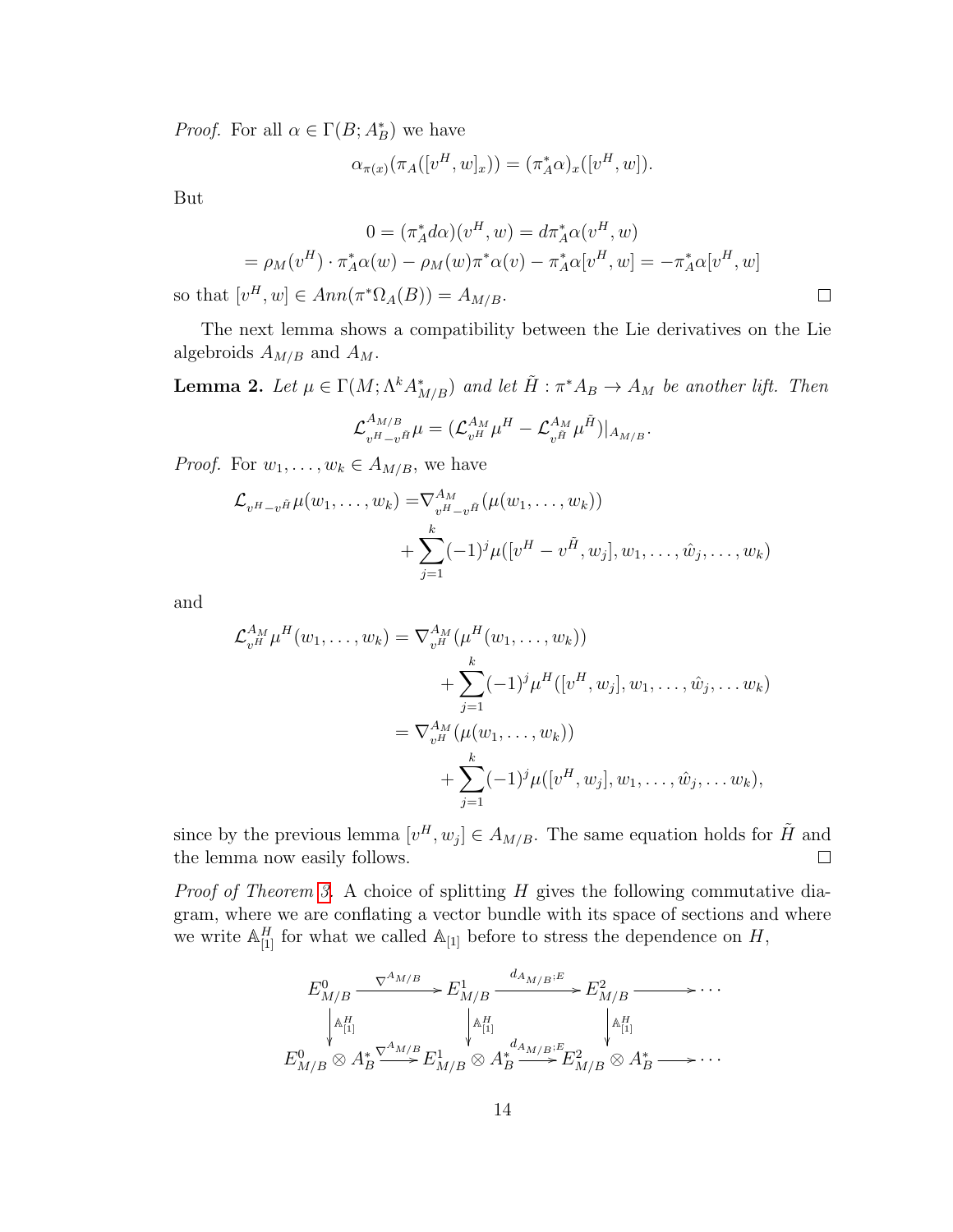To show that the maps  $\mathbb{A}_{[1]}^H$  and  $\mathbb{A}_{[1]}^{\tilde{H}}$  induce the same map on cohomology, we will show that we have a homotopy operator

$$
\mathscr{H}: E_{M/B}^{\bullet} \to E_{M/B}^{\bullet-1} \otimes A_{B}^*,
$$

which is defined by

$$
i_v \mathscr{H}(\mu) = i_{v^H - \tilde{v}^H} \mu, \quad v \in A_B, \mu \in E_{M/B}^{\bullet}.
$$

Explicitly,  $\mathscr{H}(\mu) = i_{a_j^H - a_j^H} \mu \otimes a^j$  where  $\{a_j\}$  is a local frame for  $A_B$  with dual frame  ${a<sup>j</sup>}.$  We have

$$
d_{A_{M/B};E} \mathcal{H} \mu + \mathcal{H} d_{A_{M/B};E} \mu = (d_{A_{M/B};E} i_{a_j^H - a_j^{\tilde{H}}} \mu + i_{a_j^H - a_j^{\tilde{H}}} d_{A_{M/B};E} \mu) \otimes a^j
$$
  
=  $\mathcal{L}_{a_j^H - a_j^{\tilde{H}}}^{A_{M/B}} \mu \otimes a^j$ ,

by Proposition [2.](#page-13-2) Now using the above lemma, we have

$$
\begin{split} \mathcal{L}^{A_{M/B}}_{a_j^H - a_j^{\tilde{H}}} \mu &= \left( \mathcal{L}^{A_M}_{a_j^H} \mu^H - \mathcal{L}^{A_M}_{a_j^{\tilde{H}}} \mu^{\tilde{H}} \right) |_{A_{M/B}} \\ &= \left( d_{A_M;E} \circ i_{a_j^H} \mu^H + i_{a_j^H} \circ d_{A_M;E} \mu^H \right. \\ & \left. - d_{A_M;E} \circ i_{a_j^{\tilde{H}}} \mu^{\tilde{H}} - i_{a_j^{\tilde{H}}} \circ d_{A_M;E} \mu^{\tilde{H}} \right) |_{A_{M/B}} \\ &= \left( i_{a_j^H} \circ d_{A_M;E} \mu^H - i_{a_j^{\tilde{H}}} \circ d_{A_M;E} \mu^{\tilde{H}} \right) |_{A_{M/B}} \\ &= i_{a_j^H} \circ \mathbb{A}_{[1]}^H \mu^H - i_{a_j^{\tilde{H}}} \circ \mathbb{A}_{[1]}^{\tilde{H}} \mu^{\tilde{H}}. \end{split}
$$

Thus

$$
\begin{split} d_{A_{M/B};E}\mathcal{H}\mu + \mathcal{H}d_{A_{M/B};E}\mu &= (i_{a_j^H} \circ \mathbb{A}_{[1]}^H \mu^H - i_{a_j^{\tilde{H}}} \circ \mathbb{A}_{[1]}^{\tilde{H}} \mu^{\tilde{H}}) \otimes a^j \\ &= \mathbb{A}_{[1]}^H \mu - \mathbb{A}_{[1]}^{\tilde{H}} \mu, \end{split}
$$

as desired.

We note that this construction has some content even in the case of the trivial fibration  $\{pt\} \to M \to M$ . We have an exact sequence of Lie algebroids given by

 $\Box$ 

$$
0 \longrightarrow \ker \rho \longrightarrow A \longrightarrow A/\ker \rho \longrightarrow 0
$$
  
\n
$$
\downarrow \qquad \qquad \downarrow \qquad \qquad \downarrow
$$
  
\n
$$
0 \longrightarrow 0 \longrightarrow TM \longrightarrow TM \longrightarrow 0.
$$

Then ker  $\rho$  is a bundle of Lie algebras and any A-module E, upon restriction, becomes a bundle of representations of ker  $\rho$ . The vertical complex is the fiberwise Chevalley-Eilenberg complex with coefficients in the module  $E|_{\text{ker }\rho}$ . Taking cohomology gives a Z-graded  $A/\ker \rho$  module.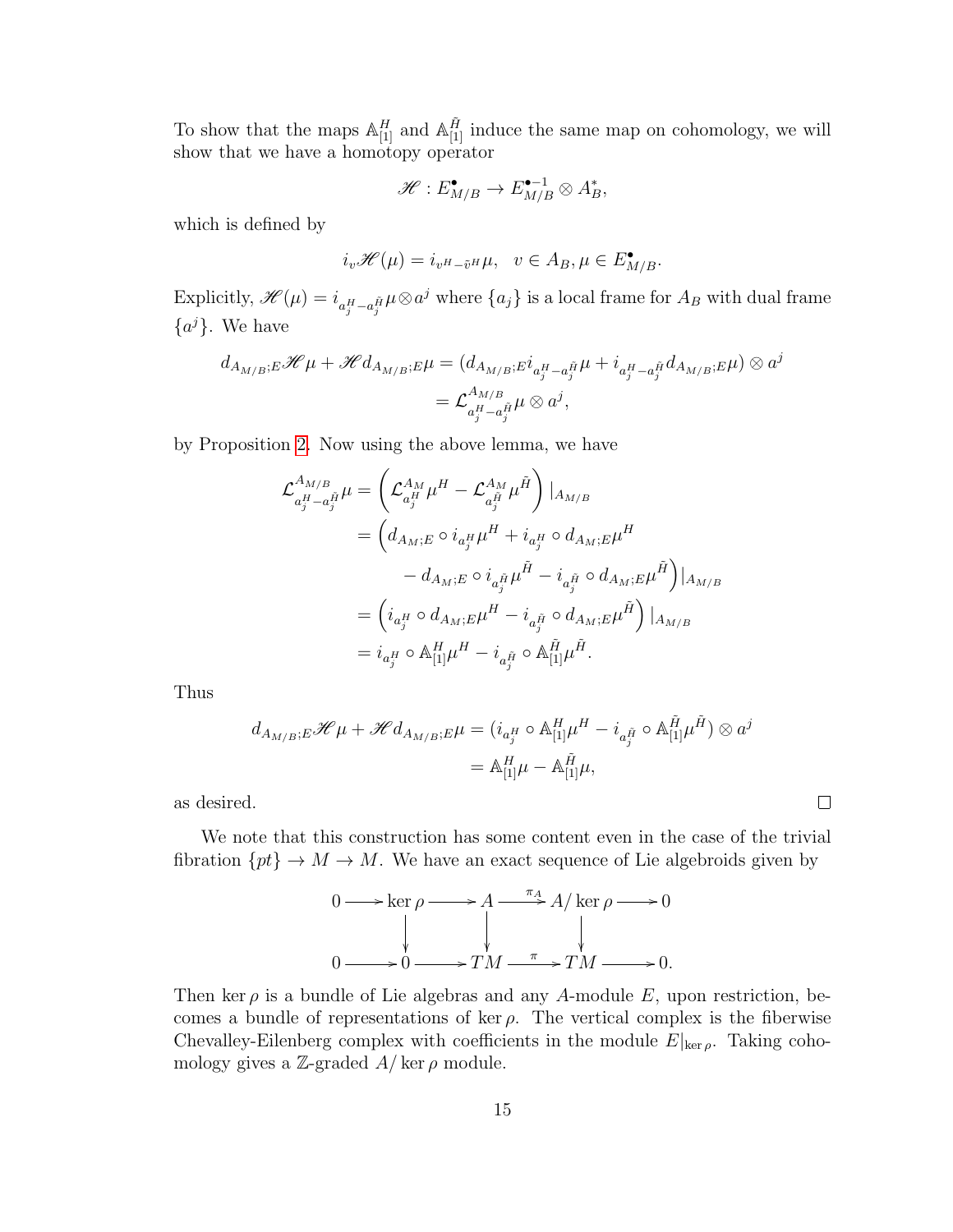### <span id="page-20-0"></span>4.1 Projection formula

If we are in the situation of diagram [\(4.0.1\)](#page-16-1), then any  $A_B$ -module E gives an  $A_M$ module  $\pi^*E$ . Via tensor product, the space of  $A_M$ -modules is a module over the space of  $A_B$ -modules. The next proposition shows that our direct image construction respects this structure.

**Proposition 4** (Projection formula). For any  $A_B$ -module E and  $A_M$ -module F, we have an isomorphism of  $A_B$ -modules

$$
H_{A_{M/B}}^{\bullet}(M/B;\pi^*E\otimes F)\simeq E\otimes H_{A_{M/B}}^{\bullet}(M/B;F).
$$

*Proof.* Since  $A_{M/B} = \ker \pi_A$ , we have  $\nabla^{A_{M/B}} \pi^* \psi = 0$  for all  $\psi \in \Gamma(B; E)$ . From this it follows that

$$
\Gamma(B; E \otimes H_{A_{M/B}}^{\bullet}(M/B; F)) \to \Gamma(H_{A_{M/B}}^{\bullet}(M/B; \pi^*E \otimes F))
$$
  

$$
\psi \otimes [\alpha] \mapsto [\pi^*\psi \otimes \alpha]
$$

is the desired isomorphism as vector bundles. That this respects the  $A_B$ -module structure follows from the fact that  $\nabla^{A_M}\pi^*\psi = \pi^*\nabla^{A_B}\psi$  so that  $\mathbb{A}_{[1]}\pi^*\psi = \pi^*\nabla^{A_B}\psi$ .  $\Box$ 

### <span id="page-20-1"></span>4.2 Leray spectral sequence

We still assume we are in the situation of diagram [\(4.0.1\)](#page-16-1). Since  $\pi_A$  is a surjective map of Lie algebroids, we have a dga embedding  $\pi_A^* \Omega_{A_B}^{\bullet}(B) \subset \Omega_{A_M}^{\bullet}(M)$ . Using this we can define the Leray-Cartan filtration on  $\Omega_{A_M}^{\bullet}(M)$ :

$$
F^p \Omega^{\bullet}_{A_M}(M) = \Omega^p_{A_B}(B) \cdot \Omega^{\bullet}_{A_M}(M).
$$

In other words,

$$
\alpha \in F^p \Omega^k_{A_M}(M)
$$
  
\n
$$
\Leftrightarrow
$$
  
\n
$$
i_{v_1} i_{v_2} \cdots i_{v_{k-p+1}} \alpha = 0, \text{for all } v_1, \dots, v_{k-p+1} \in A_{M/B}.
$$

Then associated to this filtration is a first quadrant spectral sequence  $E_2^{p,q}$  $_2^{p,q}$  converging to  $H_A^{\bullet}(M)$ . The first two pages are given by

$$
E_1^{p,q} \simeq \Omega_{A_B}^p(B; H_{A_{M/B}}^q(M/B))
$$
  

$$
E_2^{p,q} \simeq H_{A_B}^p(B; H_{A_{M/B}}^q(M/B)).
$$

Now suppose we have classes  $\alpha_1, \ldots, \alpha_d \in H_{A_M}^{\bullet}(M)$  that restrict to a basis of  $H_{A_{M/B}}^{\bullet}(M_x)$  for every  $x \in B$ , where  $M_x = \pi^{-1}(x)$ . In particular, this means that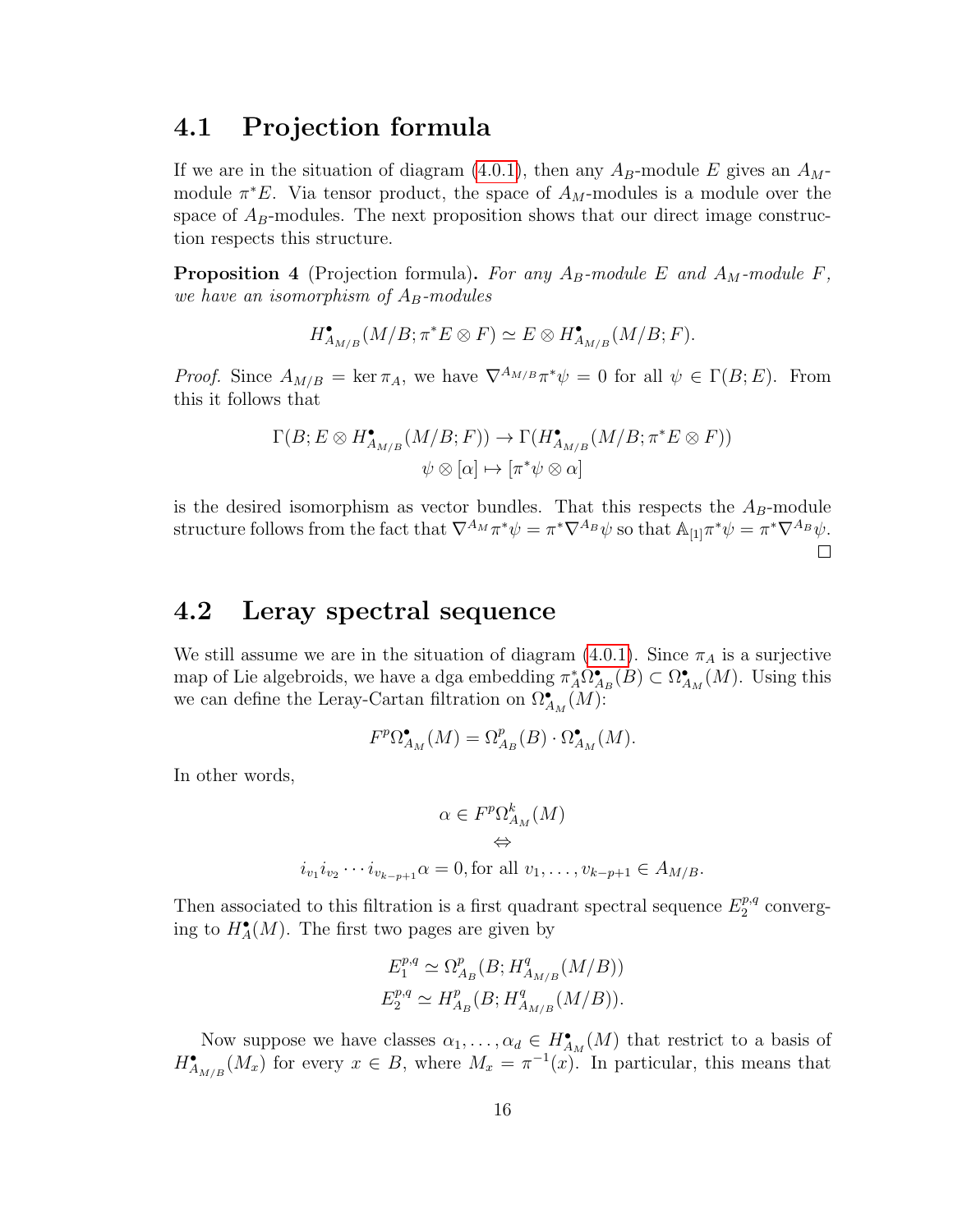the  $A_B$ -module  $H_{A_{M/B}}^{\bullet}(M/B)$  is trivial and  $E_2^{\bullet,\bullet} \simeq H_{A_B}^{\bullet}(B) \otimes \text{span}\{\alpha_1,\ldots,\alpha_d\}.$ Then the spectral sequence degenerates at the  $E_2$  page since everything in  $E_2$  is already represented by a global cohomology class so that  $H_{A_M}^{\bullet}(M) \simeq H_{A_B}^{\bullet}(B) \otimes$  $H_{A_{M/B}}^{\bullet}(M/B)$  (here we are conflating the trivial vector bundle  $H_{A_{M/B}}^{\bullet}(M/B)$  with the vector space underlying it). More generally, the same techniques give

<span id="page-21-0"></span>**Theorem 4** (Twisted Leray-Hirsch). Let  $E \rightarrow B$  be an  $A_B$ -module and F an  $A_M$ module. Suppose there exist  $\alpha_1, \ldots, \alpha_d \in H_{A_M}^{\bullet}(M;F)$  that restrict to a basis of  $H_{A_{M/B}}^{\bullet}(M_x; F|_{M_x})$  for every  $x \in B$ , then

$$
H_{A_M}^{\bullet}(M; \pi^* E \otimes F) \simeq H_{A_B}^{\bullet}(B; E) \otimes H_{A_{M/B}}^{\bullet}(M/B; F).
$$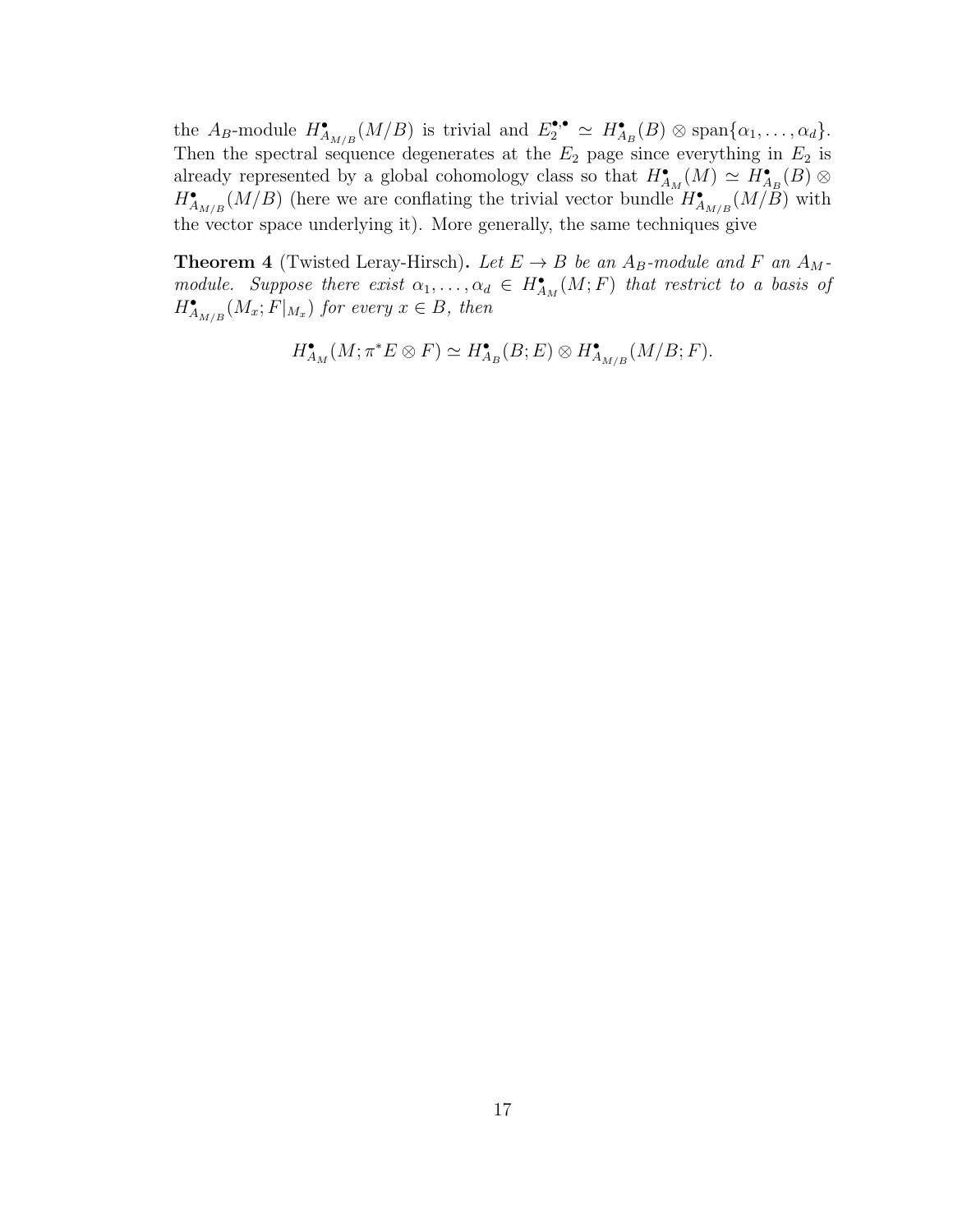## Part II

# <span id="page-22-0"></span>Elliptic involutive structures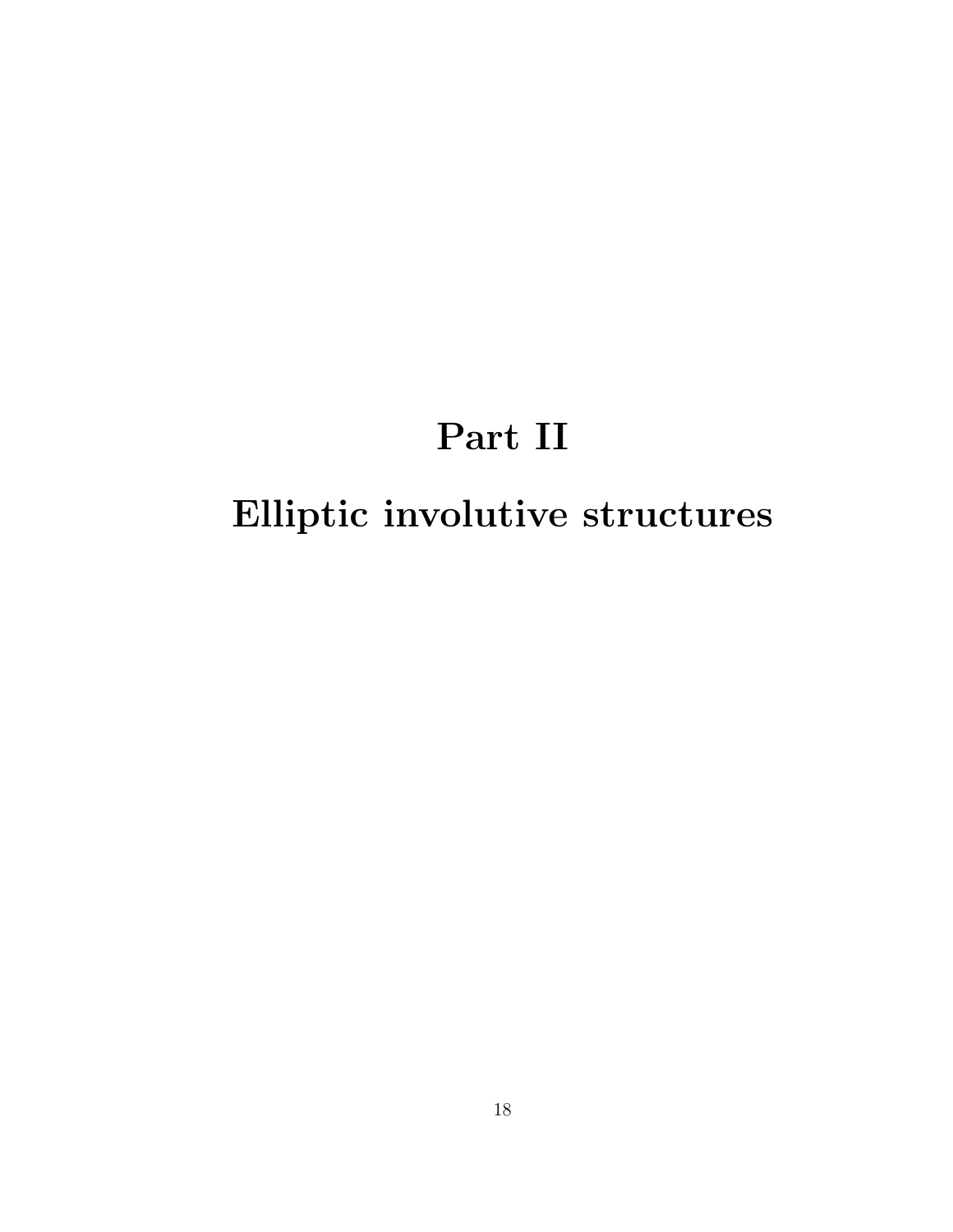# <span id="page-23-0"></span>Chapter 5 General theory

In this chapter we introduce one of our main objects: elliptic involutive structures. These turn out to be equivalent to transversely holomorphic foliations. Good ref-erences for the analytical properties are [Trè92, [BCH08\]](#page-68-1). Geometric expositions of transversely holomorphic foliations can be found in [\[GM80,](#page-69-0) [Jac00\]](#page-70-7) and a classification of such structures on 3-manifolds is described in [\[Bru96,](#page-69-6) [Ghy96\]](#page-69-7).

**Definition 10.** [Trè92] An elliptic involutive structure over M is a subbundle V  $\subset$  $T_{\mathbb{C}}M$  such that

- 1. V is involutive:  $[X, Y] \subset \Gamma(M; V)$  whenever  $X, Y \in \Gamma(M; V)$ .
- 2. *V* is elliptic:  $V + \overline{V} = T_{\mathbb{C}}M$ .

In other words, an elliptic involutive structure is an elliptic complex Lie algebroid with injective anchor.

**Definition 11.** The real distribution  $V_{\mathbb{R}} := V \cap \overline{V} \cap TM$  is involutive and so defines a foliation of M, called the characteristic foliation.

Dually, we may describe V in terms of its annihilator  $V^{\perp} \subset T_{\mathbb{C}}^*M$ . The usual arguments show that

**Proposition 5.** A distribution  $V \subset T_{\mathbb{C}}M$  is involutive if and only if  $V^{\perp}$  generates a differential ideal and V is elliptic if and only if  $V^{\perp} \cap T^*M = 0$  (note that here  $T^*M$  is the real tangent bundle).

The ellipticity condition on V is equivalent to the dga  $(\Omega_V^{\bullet}(M), d_V)$  being an elliptic complex. Thus we have the following

**Proposition 6.** If M is compact, then the vector spaces  $H_V^{\bullet}(M;E)$  are finitedimensional for any V -module E.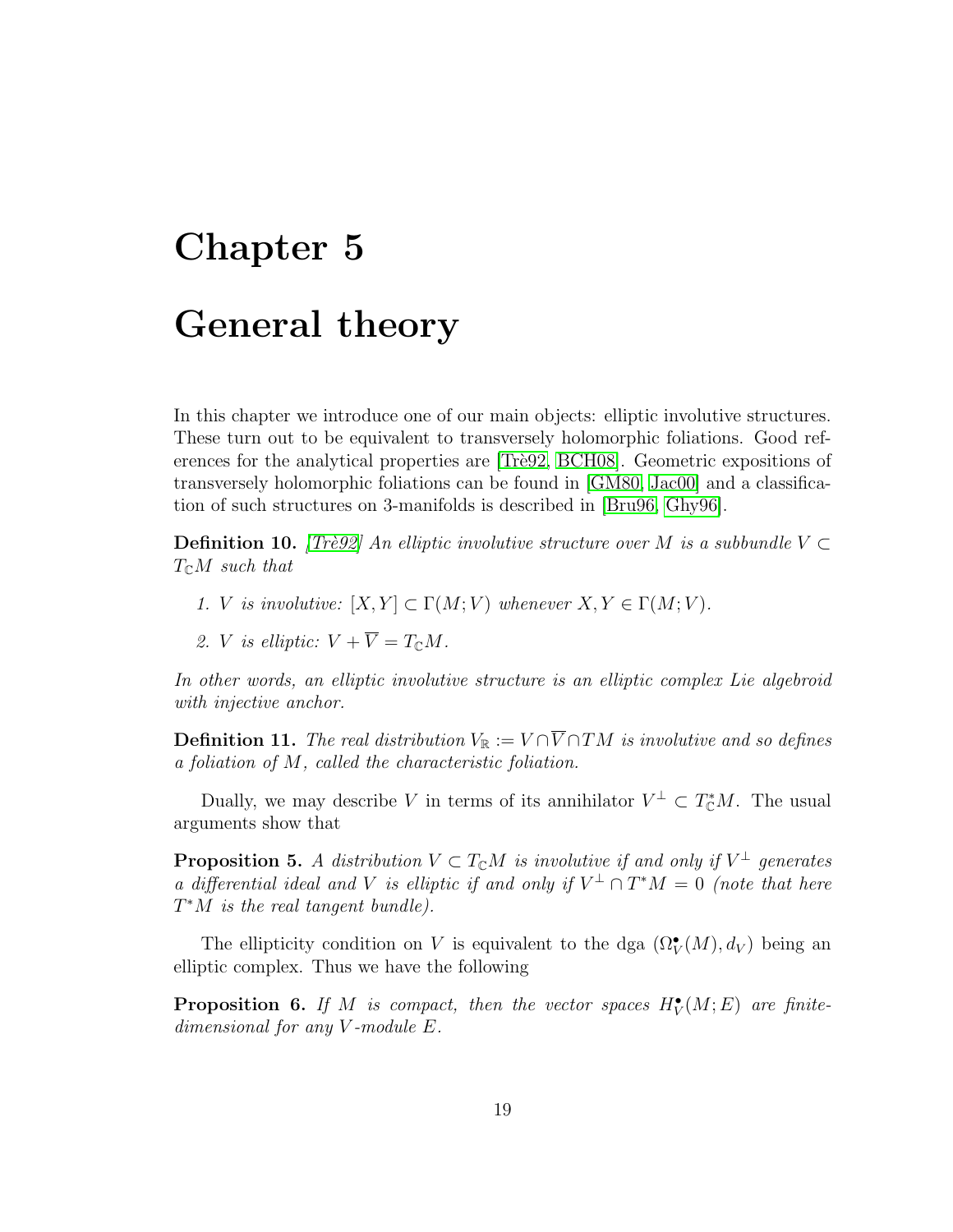In chapter [7](#page-27-0) we will give a detailed study of  $V$ -modules. For now, we just remark that V comes canonically with two modules,  $V^{\perp}$  and  $T_{\mathbb{C}}M/V$ . The connection on  $V^{\perp}$  is given by the Lie derivative and the connection on  $T_{\mathbb{C}}M/V$  is given by the Lie bracket. Explicitly,

$$
(\nabla_v^{V;V^{\perp}}\alpha)(w)=v\cdot \alpha(w)-\alpha[v,w],\quad \alpha\in \Gamma(M;V^{\perp}), v\in V, w\in T_{\mathbb C}M.
$$

and

$$
\nabla_v^{V;T_{\mathbb{C}}M/V}(w+V) = [v,w] + V, \quad v \in V, w + V \in \Gamma(M;T_{\mathbb{C}}M/V).
$$

Recall that for a complex manifold, the tangent bundle has a canonical holomorphic structure. The V-module  $T_{\mathbb{C}}M/V$  is the natural generalization of this for arbitrary elliptic involutive structures. The space

$$
H^0_V(M;T_\mathbb{C} M/V) = \{w + V \in \Gamma(M;T_\mathbb{C} M/V) \mid [v,w + V] = 0 \; \forall v \in \Gamma(M;V) \}
$$

is analogous to the space of holomorphic vector fields. Although the Lie bracket does not descend to  $T_{\mathbb{C}}M/V$  it does descend to  $H^0_V(M;T_{\mathbb{C}}M/V)$ , giving it the structure of a finite dimensional Lie algebra.

**Definition 12.** The bigraded vector space  $H^{\bullet}(M; \Lambda^{\bullet} V^{\perp})$  is called the Dolbeault cohomology of  $V$ .

We have the following immediate examples of elliptic involutive structures:

- 1. The trivial elliptic involutive structure  $V = T_{\mathbb{C}}M$ .
- 2. By the Newlander-Nirenberg theorem, an elliptic structure with  $V \cap \overline{V} = 0$ is equivalent to specifying an integrable complex structure on  $M$  by taking  $V$ to be the  $-i$  eigenspace. In this case we have that  $H^{\bullet}(M; \Lambda^{\bullet} V^{\perp}) = H^{\bullet,\bullet}(M)$ is the usual Dolbeault cohomology.
- 3. If A is an elliptic Lie algebroid then the image  $\rho(A) \subset T_{\mathbb{C}}M$  is an elliptic involutive structure.
- 4. Suppose  $f: E \to M$  is a fiber bundle and  $V \subset T_{\mathbb{C}}M$  is an elliptic involutive structure. Then  $f^*V^{\perp}$  generates a differential ideal, which corresponds to an elliptic involutive structure on  $E$ . In particular, any fiber bundle over a complex manifold has a canonical elliptic involutive structure that is neither trivial nor complex.
- 5. Below, we will show that the total space of any flat complex vector bundle over an arbitrary manifold and its projectivization have natural elliptic involutive structures, which are holomorphic in the vertical directions (in contrast to the last example).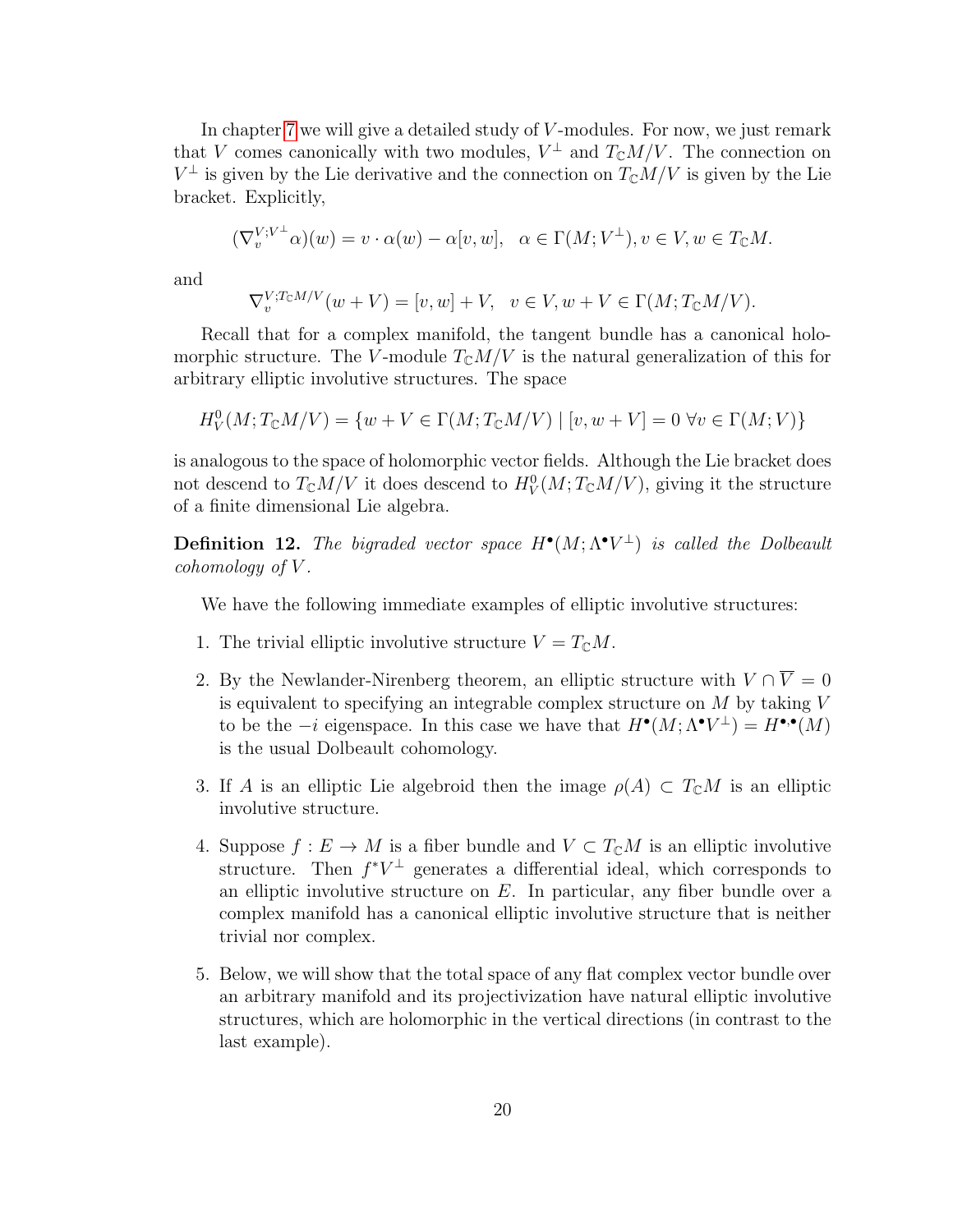# <span id="page-25-0"></span>Chapter 6 The sheaf  $\mathcal{O}_V$  and cohomology

A fundamental object associated to an elliptic involutive structure  $V \subset T_{\mathbb{C}}M$  is the sheaf of rings  $\mathcal{O}_V$  defined by

$$
\mathcal{O}_V(U) = \{ f \in C^{\infty}(M) \mid v \cdot f = 0, \text{ for all } v \in V \},
$$

where  $U \subset M$  is open. In the case  $V = T^{0,1}M$  we have the Newlander-Nirenberg theorem and there are Poincaré lemmas for the two extreme cases  $V = T^{0,1}M$  and  $V = T_{\rm C}M$ . We also have nice descriptions of flat and holomorphic vector bundles (i.e.  $T_{\mathbb{C}}M$  and  $T^{0,1}M$  modules) in terms of locally constant sheaves of modules over  $\mathcal{O}_{T\cap M} = \mathbb{C}_M$  and  $\mathcal{O}_{T^{0,1}M}$ , respectively. We will now show that these statements generalize to elliptic involutive structures.

Our first main analytic fact is

<span id="page-25-1"></span>**Theorem 5** (Newlander-Nirenberg [Trè92, [BCH08\]](#page-68-1)). Let V be an elliptic involutive structure on M. Then, locally, there exist on M real coordinates  $(t^1, \ldots, t^d)$  and complex coordinates  $(z^1, \ldots, z^n)$  such that

$$
V = \text{span}\left\{\frac{\partial}{\partial t^i}, \frac{\partial}{\partial \bar{z}^j}\right\} = \text{span}\{dz^j\}^{\perp}.
$$

On overlapping coordinates  $(s^1, \ldots, s^d)$  and  $(w^1, \ldots, w^n)$ , the transition functions are given by

$$
sj = fj(t1,..., td, z1,..., zd)
$$
  

$$
wj = gj(z1,..., zd)
$$

where the functions  $g^j$  are holomorphic.

Corollary 1. Elliptic involutive structures are equivalent to transversely holomorphic foliations [\[GM80\]](#page-69-0).

**Corollary 2.** If M is compact and connected, then  $H^0(\mathcal{O}_V) = \mathbb{C}$ .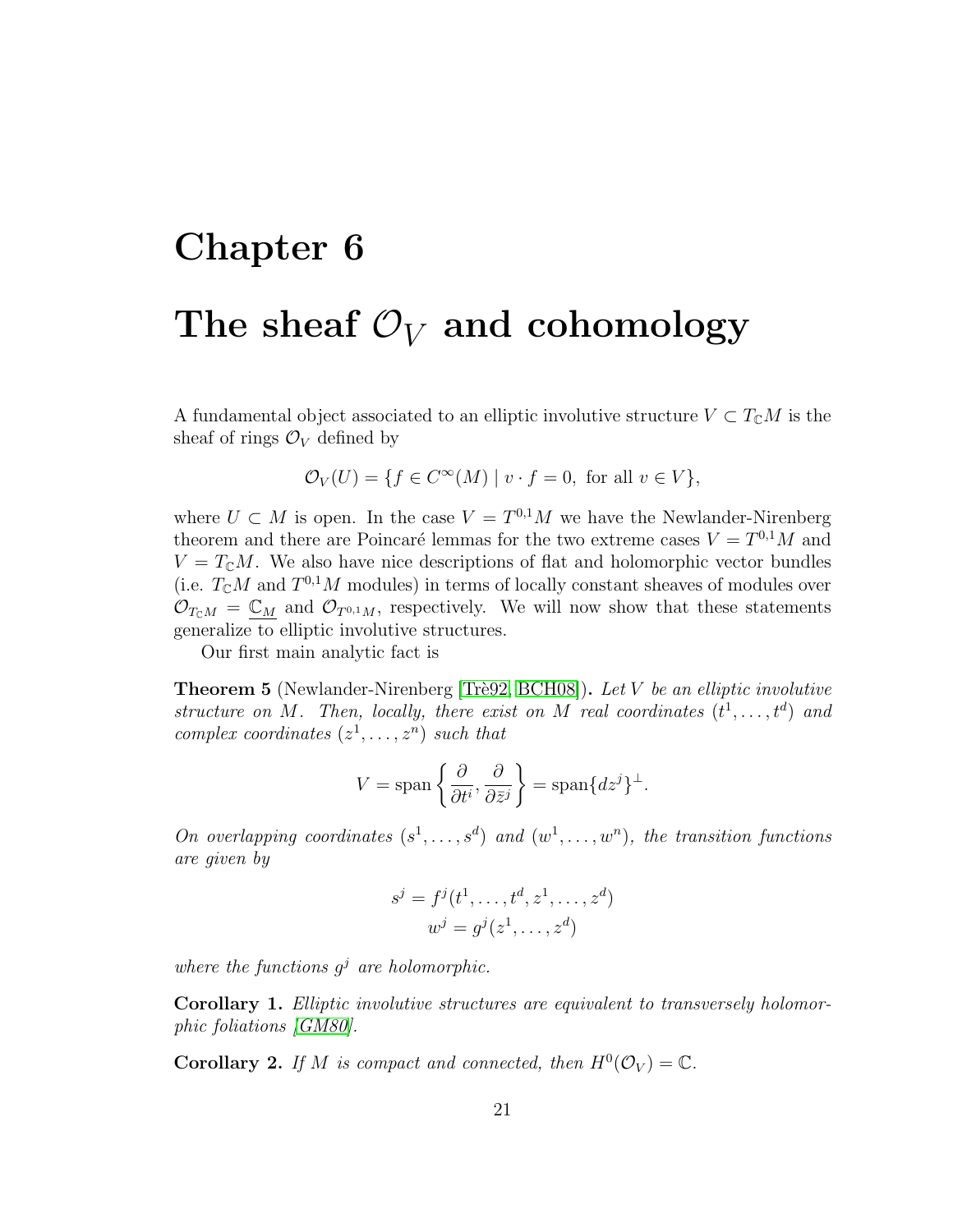Proof. The proof is essentially the same as the proof of the statement in the holomorphic case. By compactness, for any  $f \in \mathcal{O}_V(M)$  the function  $|f|$  obtains its maximum value, which we denote by c. Now suppose  $x \in |f|^{-1}(c)$ . Use the theorem to choose coordinates  $(t^i, z^j)$  on a neighborhood U around x. Since  $d_V f = 0$ , f is constant in the  $t^i$  directions. On the other hand, for fixed  $t^i$  we have a holomorphic function  $f(t^i, \cdot)$  with  $|f(t^i, \cdot)|$  attaining its maximum. By the maximum principle,  $f(t^i, \cdot)$  is constant and so f is constant on U. Thus  $U \subset |f|^{-1}(c)$ . Therefore  $|f|^{-1}(c)$  is open (and non-empty) but it is also clearly closed. By connectedness  $U = M$  so that f is constant on M.  $\Box$ 

The second analytic statement we will use is

<span id="page-26-1"></span>**Theorem 6** (Poincaré lemma, [\[BCH08\]](#page-68-1) thm. VIII.3.1, [Trè92]). Let  $U \subset \mathbb{R}^d$  be open and convex and  $W \subset \mathbb{C}^n$  be open and pseudo-convex. Then for the elliptic involutive structure  $V = TU \oplus T^{0,1} W \Sigma$  on  $U \times W$ , we have

$$
H_V^k(U \times W) = \begin{cases} \mathbb{C}; & k = 0 \\ 0; & otherwise \end{cases}.
$$

<span id="page-26-0"></span>Corollary 3. We have

$$
H^{\bullet}(\mathcal{O}_V(\Lambda^{\bullet}V^{\perp})) \simeq H^{\bullet}_V(V; \Lambda^{\bullet}V^{\perp}),
$$

where the left hand side is sheaf cohomology and  $\mathcal{O}_V(\Lambda^\bullet V^\perp)$  is the sheaf of sections of  $\Lambda^{\bullet}V^{\perp}$  killed by  $\nabla^{V;V^{\perp}}$ . In particular,

$$
H^{\bullet}(\mathcal{O}_V) \simeq H^{\bullet}_V(M),
$$

*Proof.* The Poincaré lemma says that

$$
0 \to \mathcal{O}_V \to \Omega_V^0 \overset{d_V}{\to} \Omega_V^1 \overset{d_V}{\to} \cdots
$$

is a resolution of  $\mathcal{O}_V$ , where  $\Omega_V^{\bullet}$  is the sheaf of sections of the bundle  $\Lambda^{\bullet}V^*$ . Further, Theorem [5](#page-25-1) shows that  $\Lambda^{\bullet}V^{\perp}$  is locally trivial as a V-module so

$$
0 \to \mathcal{O}_V(\Lambda^{\bullet} V^{\perp}) \to \Omega^0_V \otimes \Lambda^{\bullet} V^{\perp} \to \Omega^1_V \otimes \Lambda^{\bullet} V^{\perp} \to \cdots
$$

is a resolution (since locally it is just a direct sum of the resolution of  $\mathcal{O}_V$ ). Since  $\Omega^{\bullet}_V \otimes \Lambda^{\bullet} V^{\perp}$  is a sheaf of  $C^{\infty}_M$  modules (which is fine), the sheaves  $\Omega^{\bullet}_V$  are acyclic for the global sections functor and so we may use them to compute the cohomology of  $\mathcal{O}_V$  .  $\Box$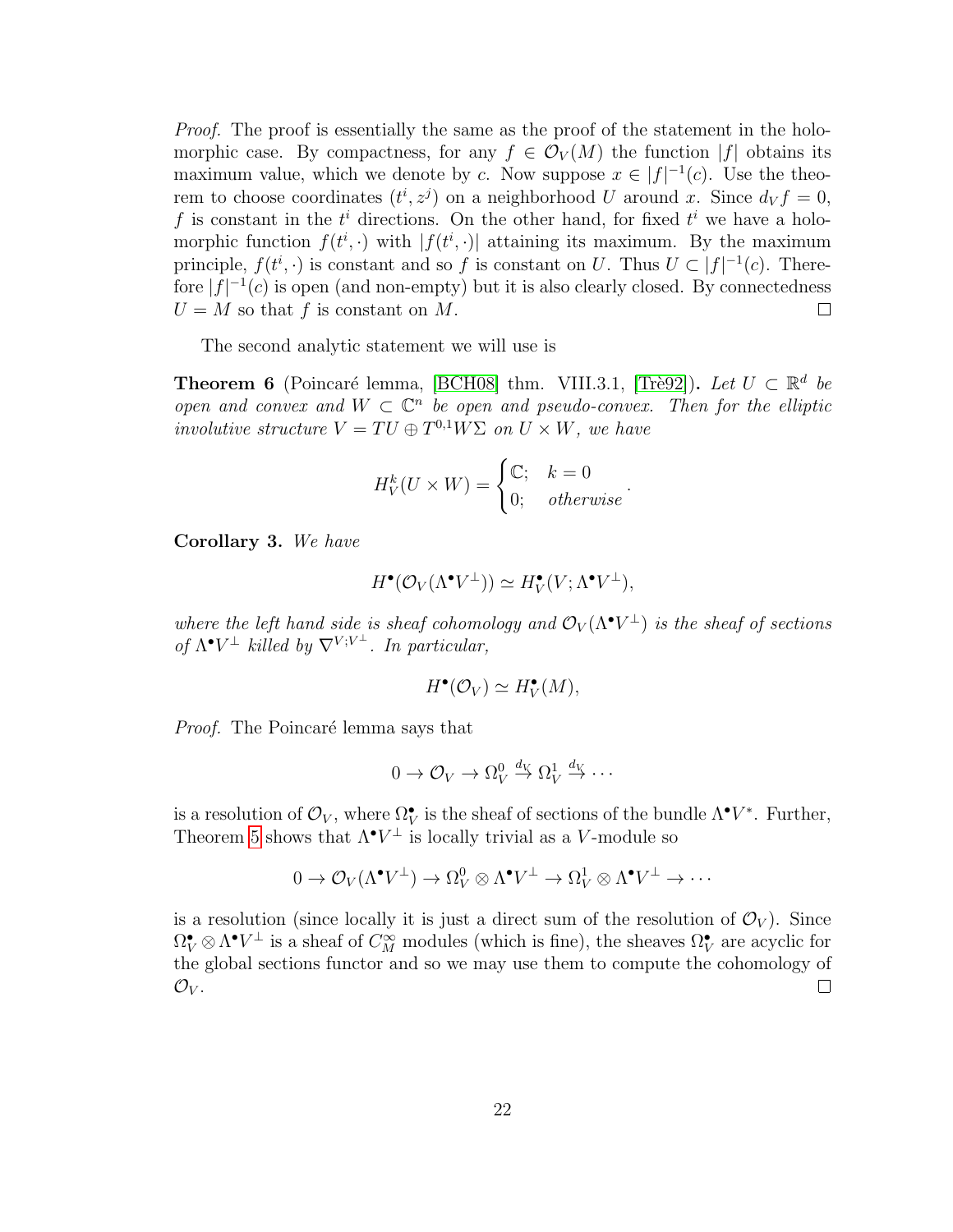# <span id="page-27-0"></span>Chapter 7 V -modules

Thinking of an elliptic involutive structure  $V$  as a Lie algebroid, we recall from chapter [3](#page-12-0) that a V-module consists of a complex vector bundle  $E \to M$  together with a flat partial connection

$$
d_{V;E} : \Omega^{\bullet}_{V}(M;E) \to \Omega^{\bullet+1}_{V}(M;E), \quad d_{V;E}^{2} = 0.
$$

For the extreme cases  $V = T_{\mathbb{C}}M$  and  $V = T^{0,1}X$ , there is a 1-to-1 correspondence between V-modules and locally free sheaves of  $\mathcal{O}_V$ -modules. This is true for general elliptic involutive structures:

**Theorem 7.** Let  $E \rightarrow M$  be a rank r vector bundle. The following data are equivalent:

- 1. A flat V -connection on E.
- 2. A locally free sheaf  $\mathcal{O}(E)$  of  $\mathcal{O}_V$ -modules such that  $E = C_M^{\infty} \otimes_{\mathcal{O}_V} \mathcal{O}(E)$ .
- 3. A trivializing cover  $\{U_i\}$  for E such that the transition functions  $U_i \cap U_j \rightarrow$  $GL(r, \mathbb{C})$  take values in  $\mathcal{O}_V(U_i \cap U_j)$ .

**Remark.** Vector bundles satisfying the third condition are discussed by Gómez-Mont [\[GM80\]](#page-69-0), which he calls h-foliated vector bundles.

Proof. It it easily seen that 2. and 3. are equivalent. Given transition functions as in 3., we get a flat V-connection on  $E$  by declaring the frame corresponding to  $U_j \times \mathbb{C}^r$  to be parallel. Thus 3. implies 1. To show 1. implies 3., it is sufficient to prove that for any V-module  $(E, \nabla^V)$  and  $x \in M$ , there exists a parallel local frame defined on some open neighborhood of  $x$ .

Our proof is adapted from the proof in the holomorphic setting given by [\[Mor07\]](#page-70-8) and uses Theorem [5.](#page-25-1) Choose an arbitrary local frame  $\sigma_j$  of E over some  $U \subset M$ containing  $x$  and write

$$
\nabla \sigma_j = \tau_j^k \otimes \sigma_k, \quad \tau_j^k \in \Gamma(M; V^*),
$$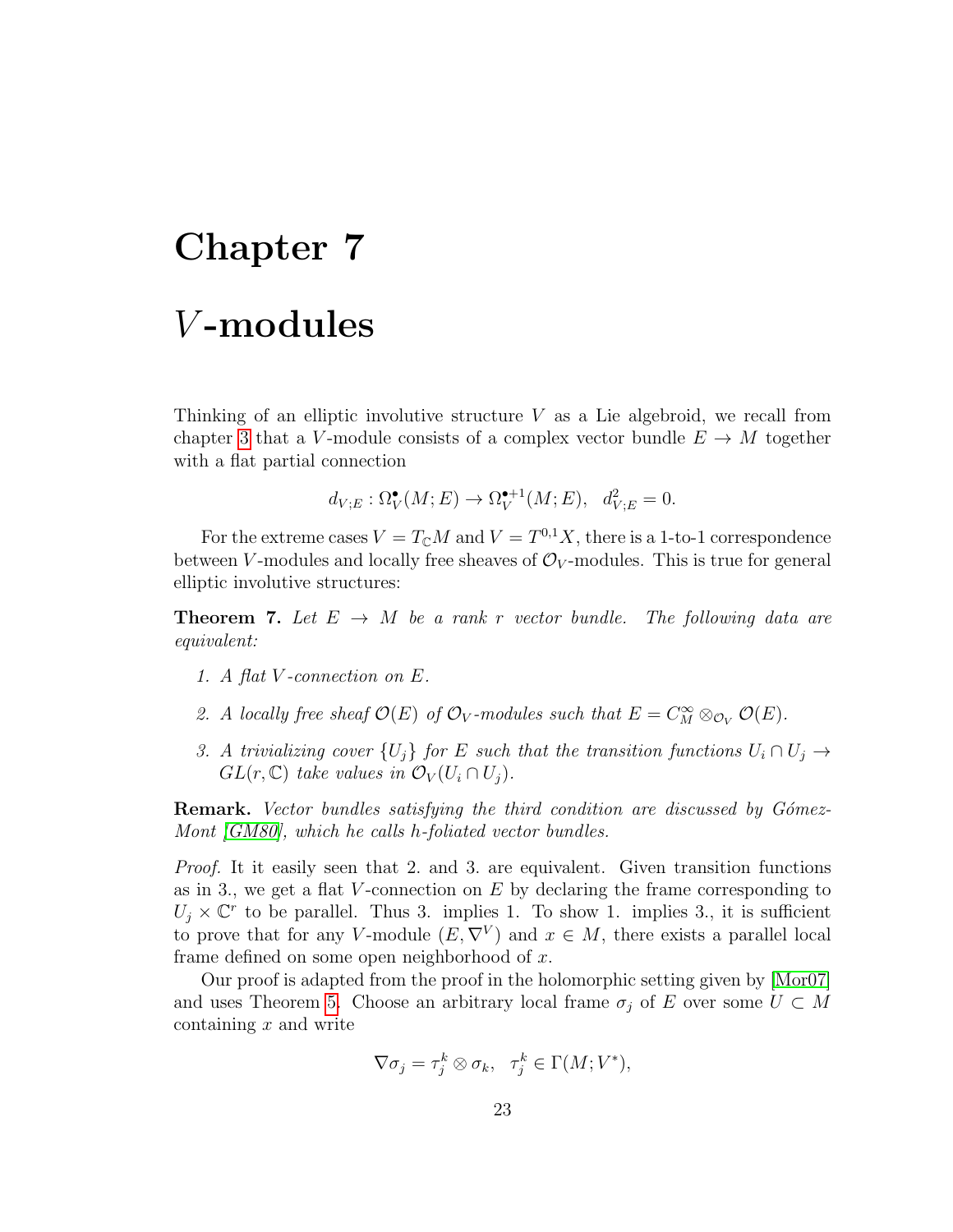where we use the summation convention to implicitly sum over a repeated upper and lower index. Also choose  $U$  small enough so that, by Theorem [5,](#page-25-1) we have

$$
V|_U = \mathrm{span}_{\mathbb{C}} \{dz^1, \dots, dz^m\}^{\perp}
$$

for some complex coordinates  $z^1, \ldots, z^m$ .

On this trivialization, we have  $E|_U \simeq U \times \mathbb{C}^r$ . Let  $u^1, \ldots, u^r$  be complex coordinates on  $\mathbb{C}^r$  and consider the complex distribution

$$
V' = \operatorname{span}_{\mathbb{C}} \left\{ \frac{\partial}{\partial \bar{u}^k}, \ v - \tau_j^k(v) u^j \frac{\partial}{\partial u^k} \mid v \in V \subset T_{\mathbb{C}}(U \times \mathbb{C}^r) \right\} \subset T_{\mathbb{C}}(U \times \mathbb{C}^r).
$$

We claim that this distribution is integrable. We have

$$
\begin{aligned}\n&\left[v - \tau_i^j(v)u^i\frac{\partial}{\partial u^j}, w - \tau_k^l(w)u^k\frac{\partial}{\partial u^l}\right] \\
&= [v, w] - (v \cdot \tau_k^l(w))u^k\frac{\partial}{\partial u^l} + (w \cdot \tau_i^j(v))u^i\frac{\partial}{\partial u^j} \\
&+ \tau_i^j(v)\tau_k^l(w)\left[u^i\frac{\partial}{\partial u^j}, u^k\frac{\partial}{\partial u^l}\right] \\
&= [v, w] - (v \cdot \tau_k^l(w))u^k\frac{\partial}{\partial u^l} + (w \cdot \tau_i^j(v))u^i\frac{\partial}{\partial u^j} + \tau_i^j(v)\tau_j^l(w)u^i\frac{\partial}{\partial u^l} \\
&- \tau_i^j(v)\tau_k^i(w)u^k\frac{\partial}{\partial u^j} \\
&= [v, w] - (v \cdot \tau_j^k(w))u^j\frac{\partial}{\partial u^k} + (w \cdot \tau_j^k(v))u^j\frac{\partial}{\partial u^k} + \tau_j^l(v)\tau_l^k(w)u^j\frac{\partial}{\partial u^k} \\
&- \tau_l^k(v)\tau_j^l(w)u^j\frac{\partial}{\partial u^k} \\
&= [v, w] + (-v \cdot \tau_j^k(w) + w \cdot \tau_j^k(v) + \tau_j^l(v)\tau_l^k(w) - \tau_l^k(v)\tau_j^l(w))u^j\frac{\partial}{\partial u^k}\n\end{aligned}
$$

Now, the flatness condition says that

$$
d_A \tau_j^k - \tau_j^l \wedge \tau_l^k = 0, \quad \forall j, k.
$$

Evaluating this at  $v, w$  gives

$$
0 = v \cdot \tau_j^k(w) - w \cdot \tau_j^k(v) - \tau_j^k([v, w]) - \tau_j^l(v)\tau_l^k(w) + \tau_k^l(w)\tau_l^k(v).
$$

Putting this into the top gives

$$
\left[v - \tau_i^j(v)u^i\frac{\partial}{\partial u^j}, w - \tau_k^l(w)u^k\frac{\partial}{\partial u^l}\right] = [v, w] - \tau_j^k([v, w])u^j\frac{\partial}{\partial u^k} \in V',
$$

as desired.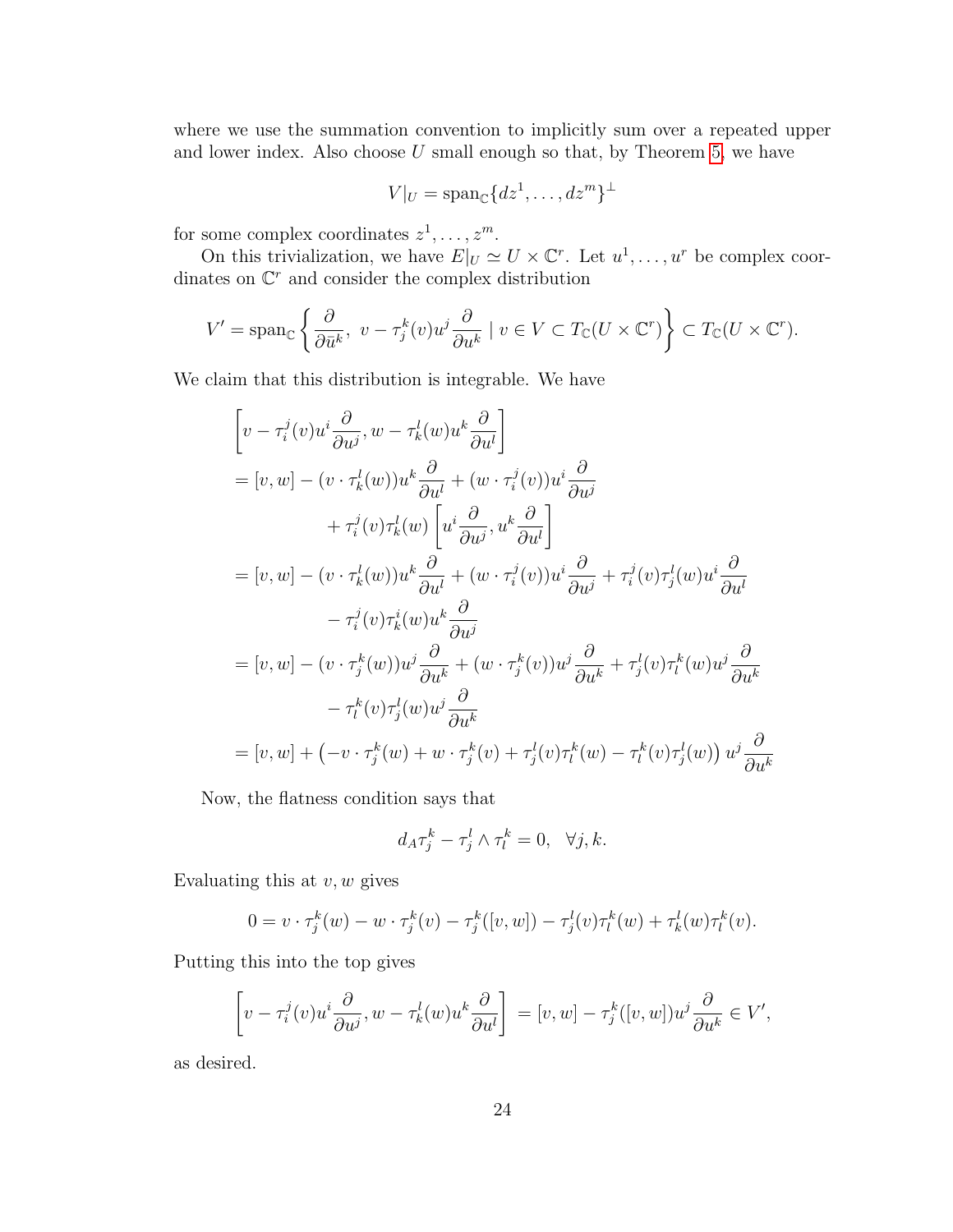Since  $V' + \overline{V'} = T_{\mathbb{C}}(U \times \mathbb{C}^r)$ , this distribution gives an elliptic structure on  $U \times \mathbb{C}^r$ . Let  $\tilde{\tau}_i^j \in \Omega^1(U)$  be a lift of  $\tau_i^j \in \Gamma(M; V^*)$ . Then the space of differential 1-forms that annihilate this distribution is

$$
(V')^{\perp} = V^{\perp} + \text{span}\{du^{j} + \tilde{\tau}_{i}^{j}u^{i} : j = 1, ..., r\}
$$
  
= span $\{dz^{1}, ..., dz^{m}\}$  + span $\{du^{j} + \tilde{\tau}_{i}^{j}u^{i} : j = 1, ..., r\}$ . (7.0.1)

Theorem [5](#page-25-1) says that there exists coordinates  $t^1, \ldots, t^d, \tilde{z}^1, \ldots, \tilde{z}^n$  for  $U \times \mathbb{C}^r$ (here the  $t^j$  are real and the  $\tilde{z}^j$  are complex) such that  $(V')^{\perp} = \text{span}\{d\tilde{z}^1,\ldots,d\tilde{z}^n\}.$ Thus by eq. [\(7.0.1\)](#page-29-0) we can write

<span id="page-29-0"></span>
$$
d\tilde{z}^j = F_i^j dz^i + G_i^j (du^i + \tilde{\tau}_k^i u^k),
$$

for some  $F_i^j$  $C_i^j, G_i^j \in C^\infty(U \times \mathbb{C}^r).$ 

Since the map determined by the  $F_i^j$  $G_i^j$  and  $G_i^j$  $i<sub>i</sub>$  is an isomorphism, there must be some indices  $j_1, \ldots, j_r$  and some neighborhood such that the matrix  $[G_i^j]$  $_{i}^{j}]_{i=1,...,r,j=j_{1},...,j_{r}}$ is in  $GL(r, \mathbb{C})$ . By rearranging indices, assume  $j_1 = 1, \ldots, j_r = r$ .

Differentiating the above equation for  $d\tilde{z}^j$  gives

$$
0 = dF_i^j \wedge dz^i + dG_i^j \wedge (du^i + \tilde{\tau}_k^i u^k) + G_i^j (d\tilde{\tau}_k^i u^k - \tilde{\tau}_k^i \wedge du^k).
$$

At  $u^k = 0$  we get

$$
dF_i^j \wedge dz^i + dG_i^j|_{U \times \{0\}} \wedge du^i - G_i^j|_{U \times \{0\}} \tilde{\tau}_k^i \wedge du^k = 0.
$$

Pulling back to  $V^* \otimes (T^{1,0}\mathbb{C}^r)^*$ , we see that

$$
d_V G_i^j|_{U \times \{0\}} - G_k^j|_{U \times \{0\}} \tau_i^k = 0.
$$

Let  $\tilde{\sigma}_k$  be defined by  $\sigma_j = G_j^k|_{U \times \{0\}} \tilde{\sigma}_k$  (which is possible since  $[G_i^j]$  $i_{i}^{j}] \in GL(r, \mathbb{C})$ ). Then one computes from the above equation that  $\tilde{\sigma}_k$  is parallel:

$$
\tau_j^k \otimes \sigma_k = \nabla \sigma_j = d_V G_j^k \otimes \tilde{\sigma}_k + G_j^k \nabla \tilde{\sigma}_k \n= G_l^k \tau_j^l \otimes \tilde{\sigma}_k + G_j^k \nabla \tilde{\sigma}_k = \tau_j^l \otimes \sigma_l + G_j^k \nabla \tilde{\sigma}_k, \n\Rightarrow G_j^k \nabla \tilde{\sigma}_k = 0 \n\Rightarrow \nabla \tilde{\sigma}_k = 0.
$$

 $\Box$ 

It is interesting to note that even if we carry out the above proof in the case of a flat vector bundle (where the theorem becomes the well-known result that flat vector bundles are equivalent to local systems), a vital ingredient is the Newlander-Nirenberg theorem for a non-trivial elliptic involutive structure.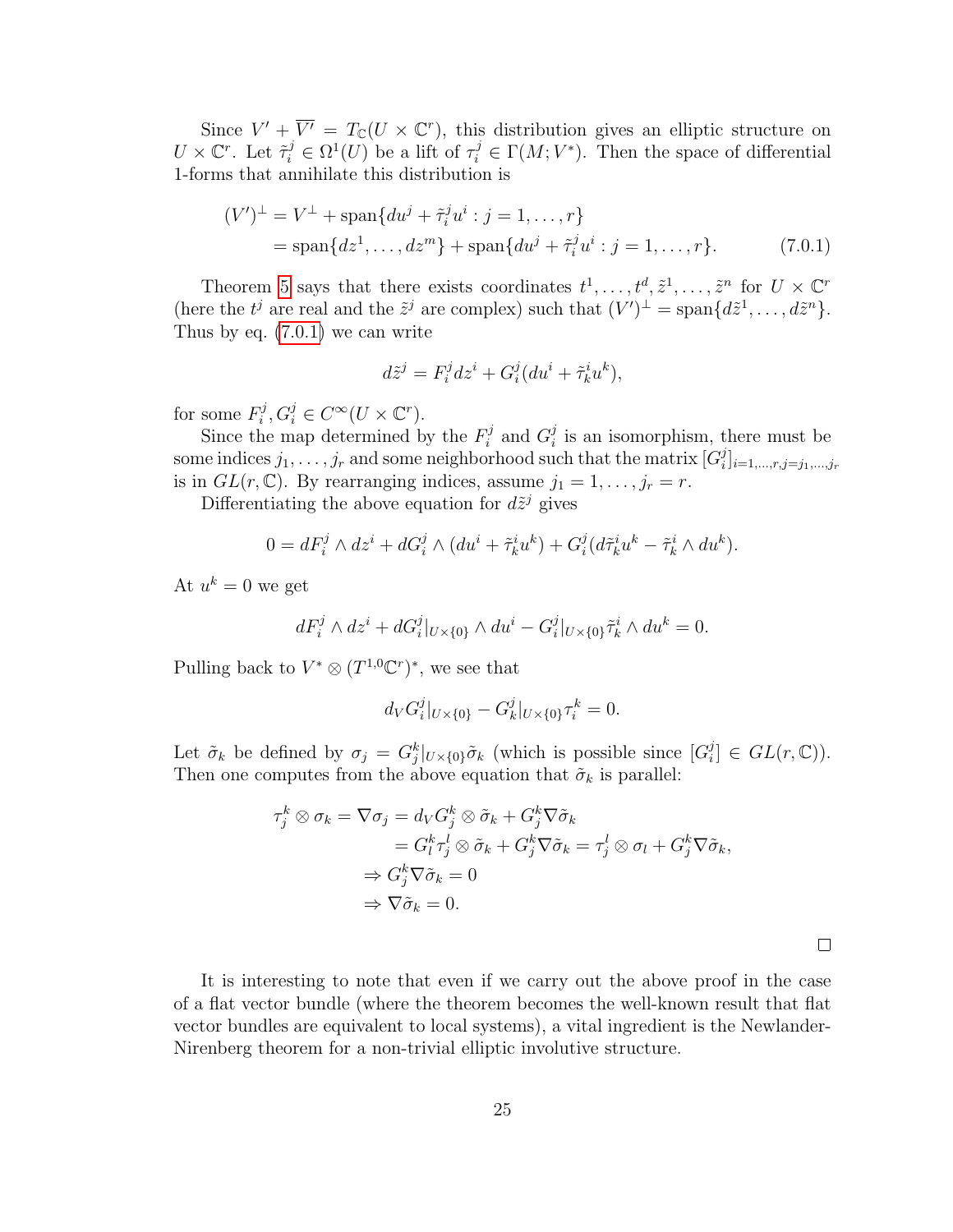<span id="page-30-0"></span>**Corollary 4.** If  $(E, \nabla^V)$  is a V-module with  $\mathcal{O}(E)$  the corresponding sheaf of  $\mathcal{O}_V$ modules then

$$
H^{\bullet}(\mathcal{O}(E)) = H^{\bullet}_V(M; E),
$$

where the left hand side is sheaf cohomology.

Proof. As in Corollary [3](#page-26-0) we have a resolution

$$
0 \to \mathcal{O}(E) \to \Omega_{V;E}^0 \overset{\nabla^V}{\to} \Omega_{V;E}^1 \to \cdots
$$

by acyclic sheaves (here  $\Omega^{\bullet}_{V;E}$  is the sheaf of E-valued V-forms).

<span id="page-30-1"></span>**Corollary 5.** Let  $(E, \nabla^V)$  be a rank k V-module. Then the total space of E itself has an elliptic involutive structure. Furthermore, the elliptic involutive structure descends to the projectivized bundle  $\mathbb{P}(E)$ .

*Proof.* By the theorem, for any  $x \in M$  there exists a neighborhood  $U \ni x$  and a  $\nabla^V$ -parallel frame  $\{\sigma_1, \ldots, \sigma_k\}$  of E on U. We may view this frame as a map

$$
\sigma: U \times \mathbb{C}^k \to E|_U = \pi^{-1}(U),
$$
  

$$
(x, u^1, \dots, u^k) \mapsto u^j \sigma_j(x).
$$

We define the elliptic involutive structure  $V'$  on the total space of  $E$  by specifying  $V'|_{\pi^{-1}(U)} \subset T_{\mathbb{C}}E|_U$  to be  $\sigma_*(V|_U \oplus T^{0,1}\mathbb{C}^k)$ . To show that this gives a well-defined global distribution, suppose that  $\tilde{U}$  is another open set containing x with a local parallel frame  $\tilde{\sigma}_1, \ldots, \tilde{\sigma}_k$  for  $E|_{\tilde{U}}$ . Write  $\sigma_i = g_i^j \tilde{\sigma}_j$  for  $g_i^j \in C^{\infty}(U \cap \tilde{U})$ . Then we have

$$
\tilde{\sigma}^{-1}\sigma: U \cap \tilde{U} \times \mathbb{C}^k \to U \cap \tilde{U} \times \mathbb{C}^k,
$$
  

$$
\tilde{\sigma}^{-1}\sigma(x, u^1, \dots, u^k) = (x, g_i^j(x)u^i).
$$

But since the frames  $\sigma$  and  $\tilde{\sigma}$  are both parallel, we have  $d_V g_i^j = 0$ , from which it follows that  $\tilde{\sigma}^{-1}\sigma_*$  takes  $V|_{U\cap V} \times T^{0,1}\mathbb{C}^{\overline{k}}$  to itself. Thus the distributions defined by  $\sigma$  and  $\tilde{\sigma}$  agree.

The same reasoning shows that we similarly get an involutive elliptic structure on  $\mathbb{P}(E)$ , which when pulled back to a fiber gives the usual complex structure on  $\mathbb{C}P^{k-1}$ .  $\Box$ 

The above corollary provides many natural (and compact) examples of elliptic involutive structures that are neither trivial nor complex. For example, if  $E \to M$  is any flat complex vector bundle then  $\mathbb{P}(E)$  has a natural elliptic involutive structure. We will examine this structure in more detail in section [8.3.](#page-44-0)

 $\Box$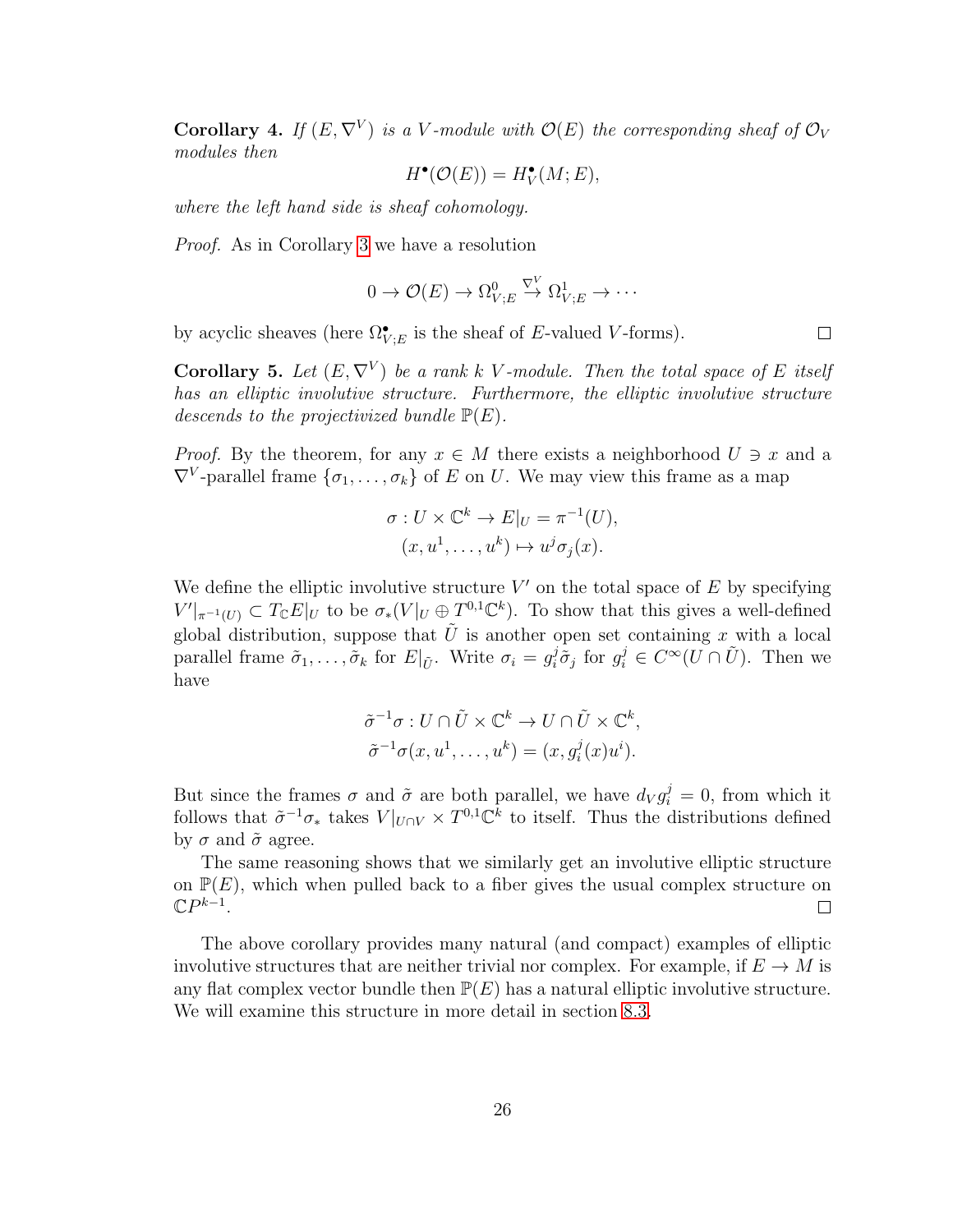### <span id="page-31-0"></span>7.1 Deformations

Generalizing the Kodaira-Spencer theory of deformations of complex structures, the infinitesimal deformations of an elliptic involutive structure  $V$  is given by the first cohomology group of the sheaf of sections of  $T_{\mathbb{C}}M/V$  that commute with V [\[GHS83,](#page-69-8) [DK84,](#page-69-9) [DK79\]](#page-69-10). By Corollary [4,](#page-30-0) this is isomorphic to  $H_V^1(M; T_\mathbb{C}M/V)$ .

### <span id="page-31-1"></span>7.2 The Picard group

Definition 13. The Picard group associated to the elliptic involutive structure V on M, denoted  $Pic_V(M)$ , is the abelian group of isomorphism classes of rank 1 V -modules under tensor product.

The usual Cech argument gives

**Proposition 7.** We have a natural isomorphism  $Pic_V(M) \simeq H^1(\mathcal{O}_V^{\times})$  $_{V}^{\times}).$ 

In later sections, we will make use of the following result.

<span id="page-31-2"></span>**Proposition 8.** Suppose  $M$  is a manifold with elliptic involutive structure  $V$  and

$$
H^1(M; \mathbb{Z}) = 0 = H^2(M; \mathbb{Z}).
$$

Then every complex line bundle is topologically trivial and we have an isomorphism  $Pic_V(M) \simeq H^1(\mathcal{O}_V) (\simeq H^1_V(M))$  via

$$
H_V^1(M) \ni \omega \mapsto d_V - \omega,
$$

the right hand side being a V-connection on the bundle  $M \times \mathbb{C}$ .

Proof. The assumptions say that the long exact sequence in cohomology associated to the short exact sequence

$$
0\to \mathbb{Z}\to \mathcal{O}_V\to \mathcal{O}_V^\times\to 0
$$

gives

$$
H_V^1(M) \simeq H^1(\mathcal{O}_V) \simeq H^1(\mathcal{O}_V^{\times}) = Pic_V(M).
$$

To see what this isomorphism looks like, let  $\omega \in H^1_V(M)$ . Choose a good cover  ${U_\alpha}$  of M. Then on each  $U_\alpha$  we may find  $f_\alpha \in C^\infty(U_\alpha)$  such that  $d_V f_\alpha = \omega|_{U_\alpha}$ . Put  $h_{\alpha\beta} = f_{\alpha} - f_{\beta} \in C^{\infty}(U_{\alpha\beta})$ . Then  $d_V h_{\alpha\beta} = 0$  so that  $h_{\alpha\beta}$  gives a class  $h \in$  $\check{H}^1(\mathcal{O}_V)$ , which corresponds to  $\omega$  under the isomorphism  $H^1_V(M) \to H^1(\mathcal{O}_V)$ . Then  $g_{\alpha\beta} := \exp h_{\alpha\beta}$  represents a class in  $H^1(\mathcal{O}_V^{\times})$  $_{V}^{\times}$ ), which determines a V-line bundle  $L_{\omega}$ that has parallel frames  $\sigma_{\alpha}$  on  $U_{\alpha}$  with  $\sigma_{\alpha} = g_{\alpha\beta}\sigma_{\beta}$  on  $U_{\alpha\beta}$ .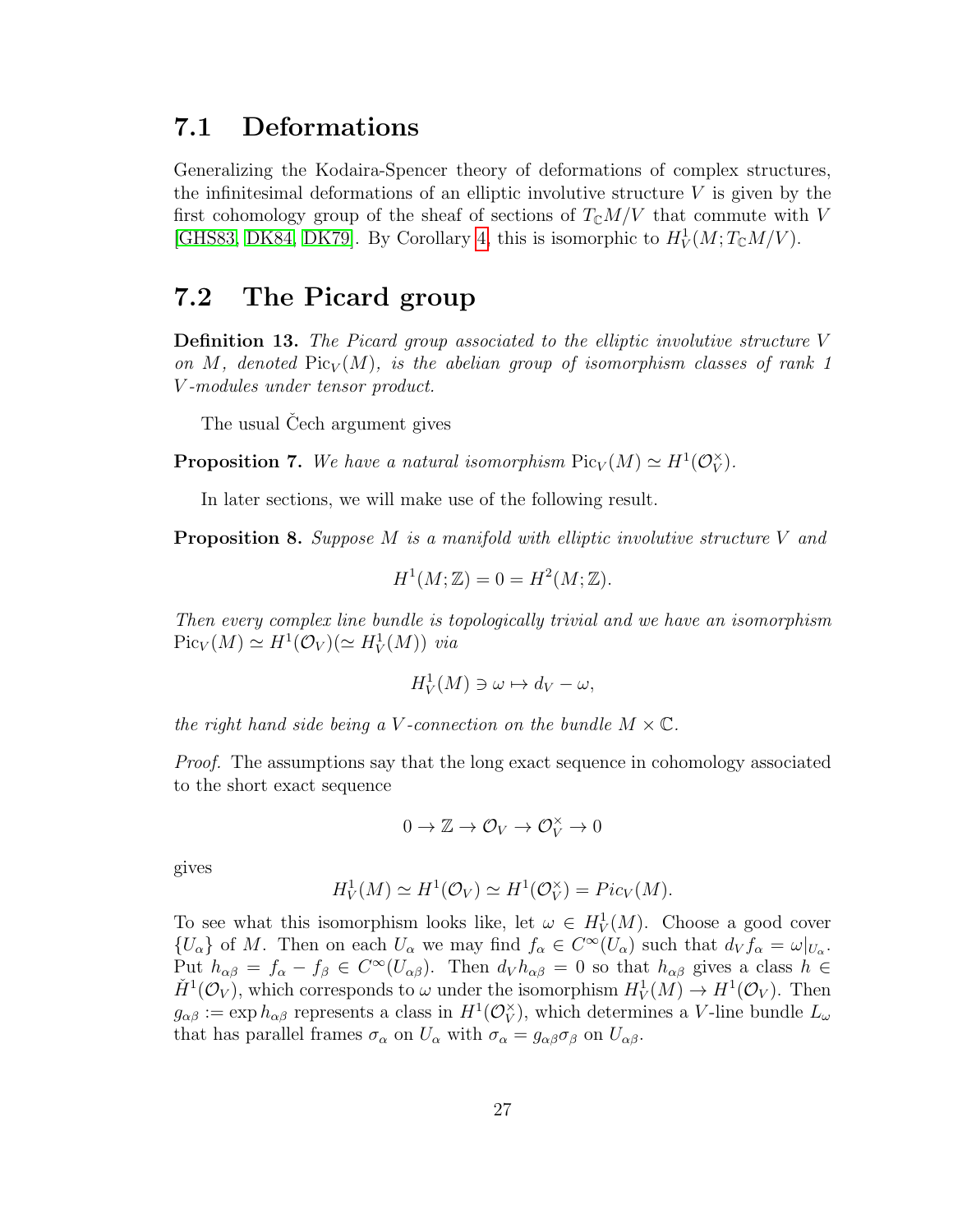Now since  $L_{\omega}$  has to be topologically trivial (since  $H^2(M; \mathbb{Z}) = 0$ ), we have a global section  $\sigma$ . Let  $t_{\alpha} \in C^{\infty}(U_{\alpha})$  be defined by  $\sigma_{\alpha} = t_{\alpha} \sigma|_{U_{\alpha}}$ . Then  $t_{\alpha}/t_{\beta} = g_{\alpha\beta}$ . Since  $\sigma_{\alpha}$  is parallel we have

$$
0 = \nabla^{V;L} \sigma_{\alpha} = d_V t_{\alpha} \otimes \sigma|_{U_{\alpha}} + t_{\alpha} \nabla \sigma|_{U_{\alpha}}
$$
  
\n
$$
\Rightarrow \nabla \sigma|_{U_{\alpha}} = -d_V \log t_{\alpha} \otimes \sigma|_{U_{\alpha}},
$$

where  $d_V \log t_\alpha = \frac{1}{t_\alpha}$  $\frac{1}{t_{\alpha}}$  d<sub>v</sub> $t_{\alpha}$  by definition (so we do not actually need a logarithm). Now the forms  $-d_V$  log  $t_\alpha$  patch together to give a global 1-form on M since

$$
d_V \log t_\alpha - d_V \log t_\beta = d_V \log(t_\alpha/t_\beta) = d_V h_{\alpha\beta} = 0.
$$

It is straightforward to verify that if  $\omega = \omega_1 + \omega_2$  then the local connection forms for  $\omega$  are the sum of the connections forms for  $\omega_1$  and  $\omega_2$ , which corresponds to taking the tensor product of V-modules. Thus the map is a homomorphism.

Since we are on a good cover, every function valued in  $\mathbb{C}^{\times}$  has a logarithm. Then we see that

$$
\exp(\log t_{\alpha} - \log t_{\beta}) = g_{\alpha\beta} = \exp(f_{\alpha} - f_{\beta})
$$

so that  $\log t_{\alpha} - \log t_{\beta} = f_{\alpha} - f_{\beta} + n_{\alpha\beta}$ , where  $n_{\alpha\beta} \in \mathbb{Z}$ . Then  $n_{\alpha\beta}$  determines a Check cocycle in  $\check{H}^1(X;\mathbb{Z})$ . Since  $H^1(X;\mathbb{Z})=0$  we can find  $m_\alpha$  integers such that  $m_{\alpha} - m_{\beta} = n_{\alpha\beta}$ . Then  $\log t_{\alpha} - f_{\alpha} - n_{\alpha}$  piece together to a globally defined function F. Differentiating gives

$$
d_V \log t_{\alpha} - d_V f_{\alpha} = d_V F
$$
  
\n
$$
\Rightarrow -d_V \log t_{\alpha} = -\omega - d_V F.
$$

Therefore we have the global description  $\nabla^{V} = d_V - \omega - d_V F$ . But this is gauge equivalent to  $d_V - \omega$  via the gauge transformation  $e^{-F}$ .  $\Box$ 

#### <span id="page-32-0"></span>7.2.1 A Hirzebruch-Riemann-Roch formula

We will now use the Atiyah-Singer index theorem to give a Hirzebruch-Riemann-Roch formula for the Euler characteristic of the cohomology of a V-module. For an EIS V, the real vector bundle  $TM/V_{\mathbb{R}}$  has a natural complex structure as follows. Since  $V + \overline{V} = T_{\mathbb{C}}M$ , we have

$$
(TM/V_{\mathbb{R}}) \otimes \mathbb{C} = T_{\mathbb{C}}M/(V \cap \overline{V}) = (V/V \cap \overline{V}) \oplus (\overline{V}/V \cap \overline{V}).
$$

Thus we get a complex structure by declaring  $T^{1,0} := V/V \cap \overline{V}$  to be the *i*-eigenspace and  $T^{0,1} := \overline{V}/V \cap \overline{V}$  to be the  $-i$ -eigenspace. Choose a metric on M that is compatible with the complex structure on  $TM/V_{\mathbb{R}}$ . Then we have the decomposition

$$
T_{\mathbb{C}}M \simeq (V \cap \overline{V}) \oplus T^{0,1} \oplus T^{1,0}, \quad \Lambda^{\bullet} V^* \simeq \Lambda^{\bullet}(V \cap \overline{V})^* \otimes \Lambda^{\bullet}(T^{0,1})^*.
$$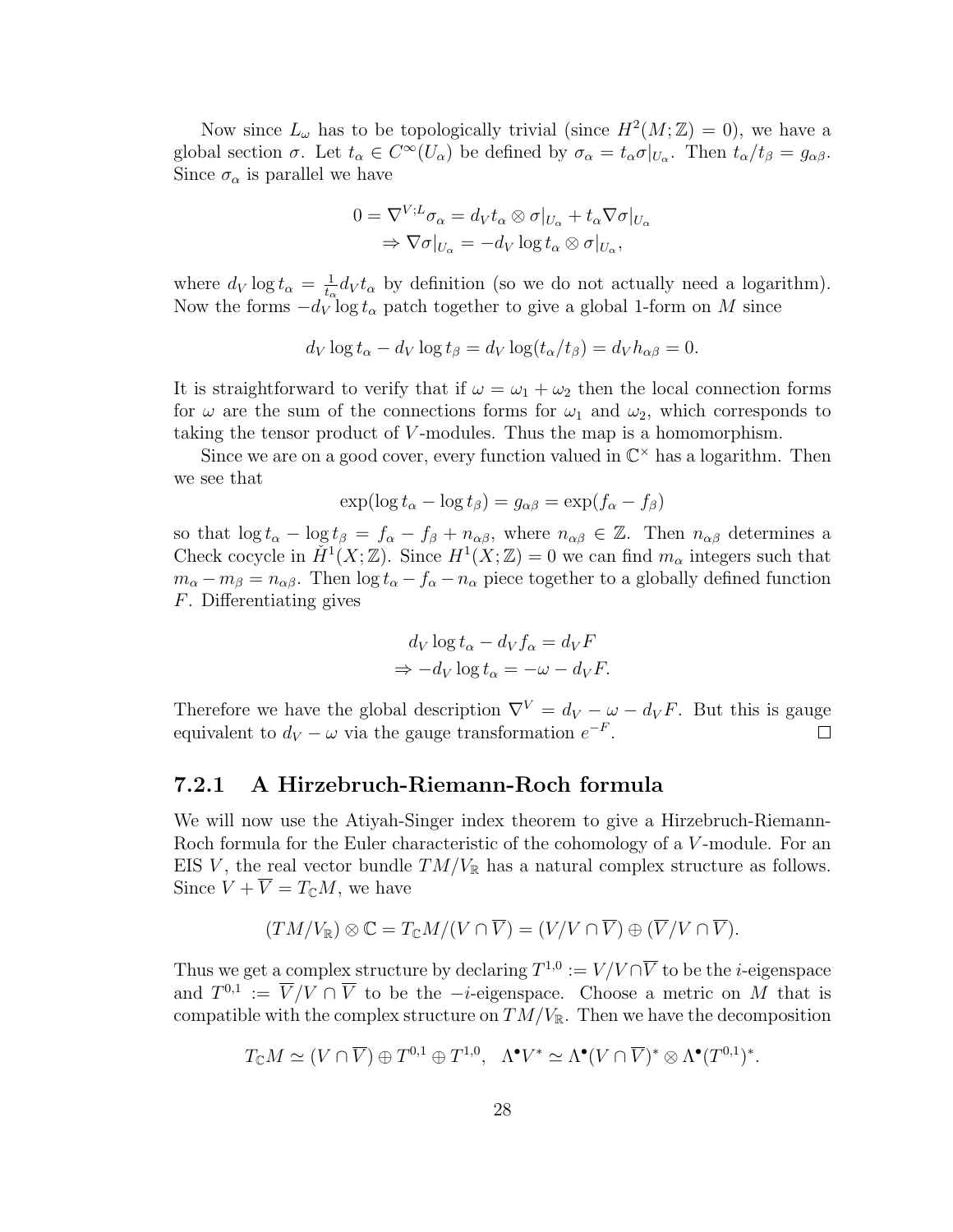A Clifford action of  $T_{\mathbb{C}}M$  on  $\Lambda^{\bullet}V^*$  given by

$$
c(v) = \begin{cases} \varepsilon(v^{\flat}) - i(v); & v \in V \cap \overline{V} \\ -\sqrt{2}i(v); & v \in T^{0,1} \\ \sqrt{2}\varepsilon(v^{\flat}); & v \in T^{1,0}, \end{cases}
$$

where  $\flat : TM \to T^*M$  is induced from the metric (and we recall that  $(T^{1,0})^{\flat}$  =  $(T^{0,1})^*$ ).

Modulo 0th order terms, the corresponding Dirac operator is  $d_V + d_V^*$ , whose index is  $\sum_j (-1)^j \dim H_V^j$  $\mathcal{V}_V(M)$ . Since the Clifford action is a direct sum of the de Rham Clifford action of  $V \cap \overline{V}$  on  $\Lambda^{\bullet}(V \cap \overline{V})^*$  and the Dolbeault Clifford action of  $TM/V_{\mathbb{R}}$  on  $\Lambda^{\bullet}(T^{0,1})^*$ , the corresponding index density is the product  $e(F)Td(TM/V_{\mathbb{R}})$  [\[BGV92\]](#page-68-6). We can also twist this construction with a V-module E, which multiplies the index density by  $ch(E)$ . Thus the Atiyah-Singer index theorem gives us

**Theorem 8.** If E is a V-module then

$$
\sum_j (-1)^j \dim H^j_V(M; E) = \int_M e(F) T d(TM/V_{\mathbb{R}}) \operatorname{ch}(E).
$$

### <span id="page-33-0"></span>7.3 Characteristic classes

We now describe two types of characteristic classes that can be associated to a V-module  $(E, \nabla^V)$ .

### <span id="page-33-1"></span>7.3.1 Atiyah classes

The Atiyah classes lie in  $H^{\bullet}_V(M; \Lambda^{\bullet} V^{\perp})$  and are constructed from the fact that we have a Lie algebroid pair  $(T_{\mathbb{C}}M, V)$  [\[CSX12\]](#page-69-3).

To define these, we first extend  $\nabla^{V}$  to a regular connection  $\nabla$  (which can always be done by using a partition of unity). The curvature  $F_{\nabla} \in \Omega^2(M; \text{End } E)$  will be non-zero in general but since  $(\nabla^V)^2 = 0$ , we see that if  $v \in V$  then  $F_{\nabla}(v, \cdot)$  vanishes on V. Thus  $F_{\nabla}$  defines an element in  $\Omega^1_V(M;V^{\perp}\otimes \text{End }E)$ .

<span id="page-33-2"></span>**Definition 14** (Definition/Proposition [\[CSX12\]](#page-69-3)). The element  $F_{\nabla}$  is  $d_{V;\text{End }E}$ -closed and its cohomology class,

$$
\text{At}(E) \in H^1_V(M; V^{\perp} \otimes \text{End } E),
$$

is independent of the choice of connection extending  $\nabla^{V}$ . The kth scalar Atiyah class is defined to be

$$
\mathrm{at}_k(E) = \frac{1}{k!} \left(\frac{i}{2\pi}\right)^k \mathrm{tr}\,\mathrm{at}(E)^k \in H^k_V(M; \Lambda^k V^{\perp}).
$$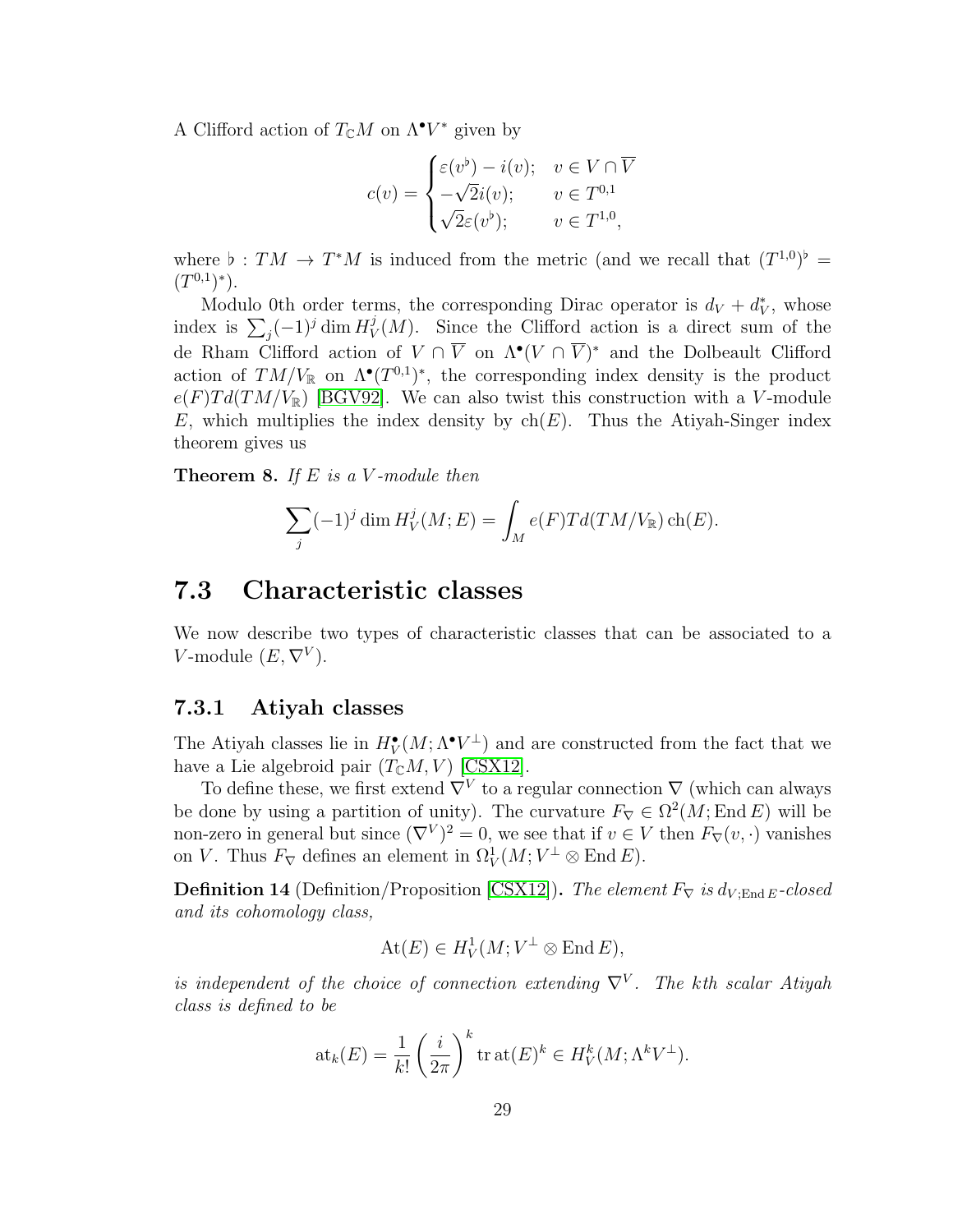The Chern character is defined by

$$
\operatorname{ch}(E) = \operatorname{tr} \exp\left(\frac{i}{2\pi} \operatorname{At}(E)\right).
$$

<span id="page-34-0"></span>Proposition 9. The Atiyah classes satisfy

1. Suppose  $f : M \to N$  is a smooth map of EISs  $V_M$  and  $V_N$  over M and N and  $E \to N$  is a  $V_N$ -module. Then

$$
\text{At}(f^*E) = f^* \text{ At } E \in H^1_{V_M}(M; V_M^{\perp} \otimes f^* \text{ End } E).
$$

2. If

$$
0 \to E_1 \to E \stackrel{p}{\to} E_2 \to 0
$$

is a short exact sequence of V -modules, then

$$
ch(E) = ch(E1) + ch(E2).
$$

3. If  $E_1$  and  $E_2$  are V-modules then

$$
\operatorname{At}(E_1\otimes E_2)=\operatorname{At} E_1\otimes \mathbb{1}_{E_2}+\mathbb{1}_{E_1}\otimes \operatorname{At} E_2
$$

and

$$
ch(E_1 \otimes E_2) = ch(E_1) ch(E_2).
$$

*Proof.* For the first statement, note that if  $\nabla$  is a connection on E compatible with  $\nabla^{V_N;E}$  then the pullback connection  $f^*\nabla$  on  $f^*E$  is compatible with  $\nabla^{V_M;f^*E}$  and the curvatures are related by  $F_{f^*\nabla} = f^*F_{\nabla}$ . Then since  $f_*V_M \subset V_N$ , it follows that  $\text{At}(f^*E) = f^* \text{At } E.$ 

For 2., choose connections  $\nabla_1$ ,  $\nabla_2$  on  $E_1$  and  $E_2$  that are compatible with the respective EISs. Let  $s : E_2 \to E$  be a  $C^{\infty}$  splitting of the above sequence. Then  $\nabla^V s := \nabla^{V;E} \circ s - s \circ \nabla^{V;E_2} \in \Omega^{0,1}(M; \text{Hom}(E_2, E_1))$  since  $p \circ \nabla^V s = 0$  (which is because  $p \circ \nabla^{V;E} = \nabla^{V;E_2} \circ p$ . Then the connection

$$
\nabla = \left(\begin{array}{cc} \nabla_1 & \nabla^V s \\ 0 & \nabla_2 \end{array}\right)
$$

on  $E \simeq E_1 \oplus E_2$  extends  $\nabla^{V;E}$  so that

$$
\mathrm{At}(E) = \left( \begin{array}{cc} \mathrm{At}(E_1) & * \\ 0 & \mathrm{At}(E_2) \end{array} \right).
$$

Thus

$$
\operatorname{ch}(E) = \operatorname{tr} \exp\left(\frac{i}{2\pi} \operatorname{At}(E)\right) = \operatorname{tr} \exp\left(\frac{i}{2\pi} \operatorname{At}(E_1)\right) + \operatorname{tr} \exp\left(\frac{i}{2\pi} \operatorname{At}(E_2)\right)
$$

$$
= \operatorname{ch}(E_1) + \operatorname{ch}(E_2).
$$

For 3., choose compatible connections  $\nabla_1$  and  $\nabla_2$ . Then the tensor product connection  $\nabla := \nabla_1 \otimes \mathbb{1}_{E_1} + \mathbb{1}_{E_2} \otimes \nabla_2$  is compatible with the EIS on  $E_1 \otimes E_2$  and has curvature  $\nabla^2 = \nabla_1^2 \otimes \mathbb{1}_{E_1} + \mathbb{1}_{E_2} \otimes \nabla_2^2$ . From this the two claims easily follow.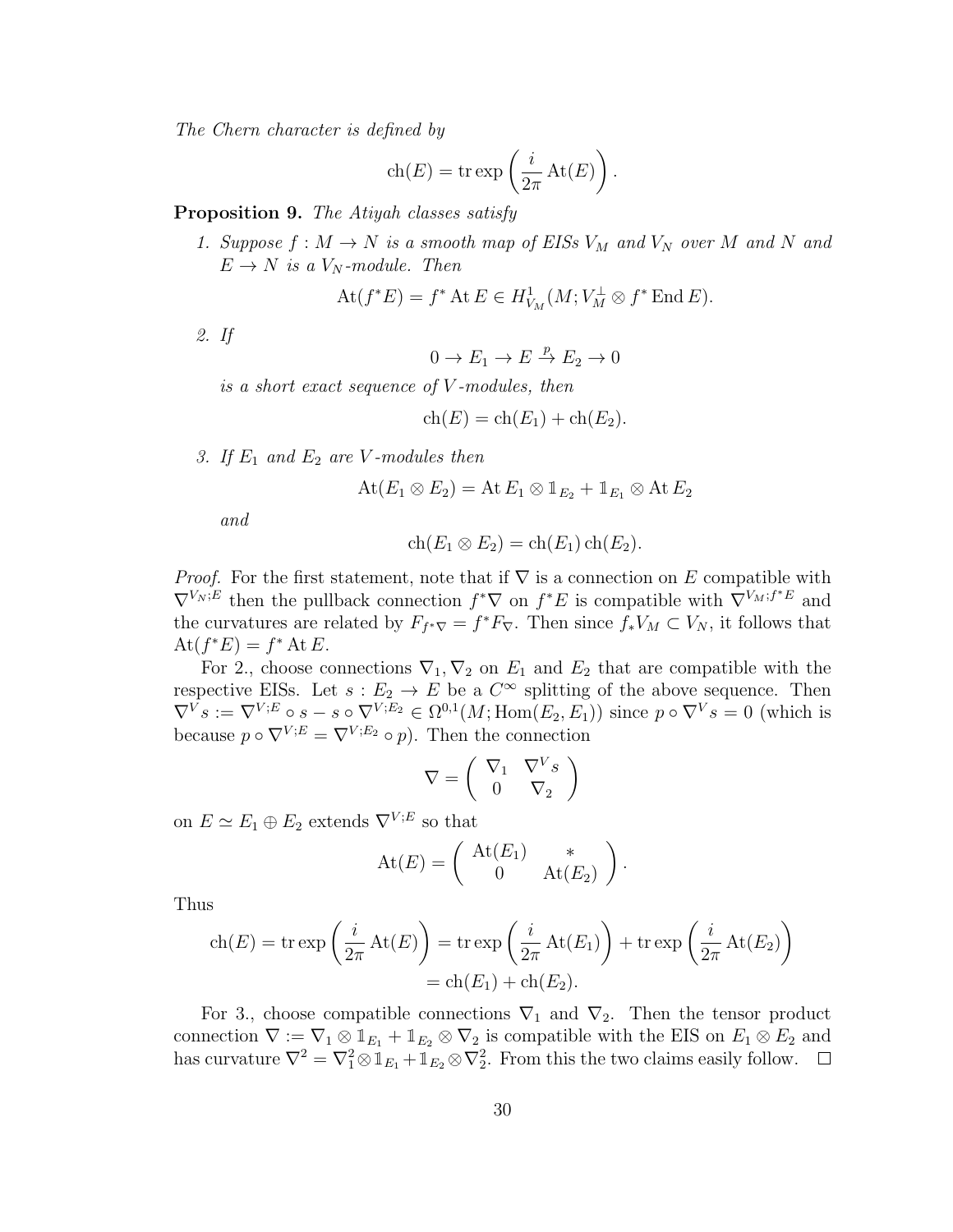### <span id="page-35-0"></span>7.3.2 Real classes

There is also a theory of characteristic classes for modules over real Lie algebroids [\[Cra03\]](#page-69-11), which generalize the  $H^{odd}(M;\mathbb{R})$  valued characteristic classes of flat vector bundles [\[KT75,](#page-70-2) [BL95\]](#page-68-0). Since any V -module is, via restriction, a module for the real Lie algebroid  $V_{\mathbb{R}} = (V \cap \overline{V}) \cap TM$ , we also have characteristic classes of V-modules that lie in  $H^{odd}_{V_{\mathbb{R}}}(M)$ . These are constructed as follows. Given a  $V_{\mathbb{R}}$ -module  $(E, \nabla^{V_{\mathbb{R}}})$ , we let  $h$  be an arbitrary hermitian metric on  $E$  and form the adjoint connection  $(\nabla^{V_{\mathbb{R}}})^*$  defined by

$$
d_{V_{\mathbb{R}}}h(u,v) = h(\nabla^{V_{\mathbb{R}}}u,v) + h(u,(\nabla^{V_{\mathbb{R}}})^*v), \quad u,v \in \Gamma(M;E).
$$

Then  $(\nabla^{V_{\mathbb{R}}})^*$  is another flat  $V_{\mathbb{R}}$ -connection on E. Define

$$
\omega(E, h) = \frac{1}{2} (\nabla^{V_{\mathbb{R}}} - (\nabla^{V_{\mathbb{R}}})^*) \in \Omega^1_{V_{\mathbb{R}}}(M; \operatorname{End} E).
$$

Then

**Definition/Proposition 1** ([\[Cra03\]](#page-69-11)). The form  $\text{tr }\omega(E, h)^{2k-1} \in \Omega_{V_n}^{2k-1}$  $\frac{2k-1}{V_{\mathbb R}}(M)$  is  $d_{V_{\mathbb R}}$  closed and its cohomology class  $u_{2k-1} \in H^{2k-1}_{V_{\mathbb{R}}}$  $\mathcal{C}_{V_{\mathbb{R}}}^{2k-1}(M)$  is independent of the choice of h.

Indeed, we have the unitary (generally non-flat) V-connection  $\nabla^{V_{\mathbb{R}},u} := \frac{1}{2}(\nabla^{V_{\mathbb{R}}} +$  $(\nabla^{V_{\mathbb{R}}})^*$  and the fact that  $\nabla^{V_{\mathbb{R}}}$  and its adjoint are flat implies that  $\omega(E, h)$  is parallel with respect to  $\nabla^{V_{\mathbb{R}},u}$ .

$$
[\nabla^{V_{\mathbb{R}},u},\omega(E,h)]=0.
$$

This implies that the trace of any power of  $\omega(E, h)$  is  $d_{V_{\mathbb{R}}}$ -closed.

#### <span id="page-35-1"></span>Proposition 10. If

$$
0 \to E_1 \to E \stackrel{p}{\to} E_2 \to 0
$$

is a short exact sequence of V -modules, then

$$
u_{2k-1}(E) = u_{2k-1}(E_1) + u_{2k-1}(E_2).
$$

*Proof.* Let h be a hermitian metric on E, which determines a splitting  $s : E_2 \to E$ and hermitian metrics  $h_1, h_2$  on  $E_1$  and  $E_2$ . Then under the isomorphism  $E \simeq$  $E_1 \oplus E_2$  we have

$$
\nabla^{V_{\mathbb{R}};E} = \begin{pmatrix} \nabla^{V_{\mathbb{R}};E_1} & \nabla s \\ 0 & \nabla^{V_{\mathbb{R}};E_2} \end{pmatrix},
$$

where  $\nabla s = \nabla^{V_{\mathbb{R}};E} \circ s - s \circ \nabla^{V_{\mathbb{R}};E_2}$ . One computes that

$$
\omega(E, h) = \begin{pmatrix} \omega(E_1, h_1) & \nabla s \\ -(\nabla s)^* & \omega(E_2, h_2) \end{pmatrix}.
$$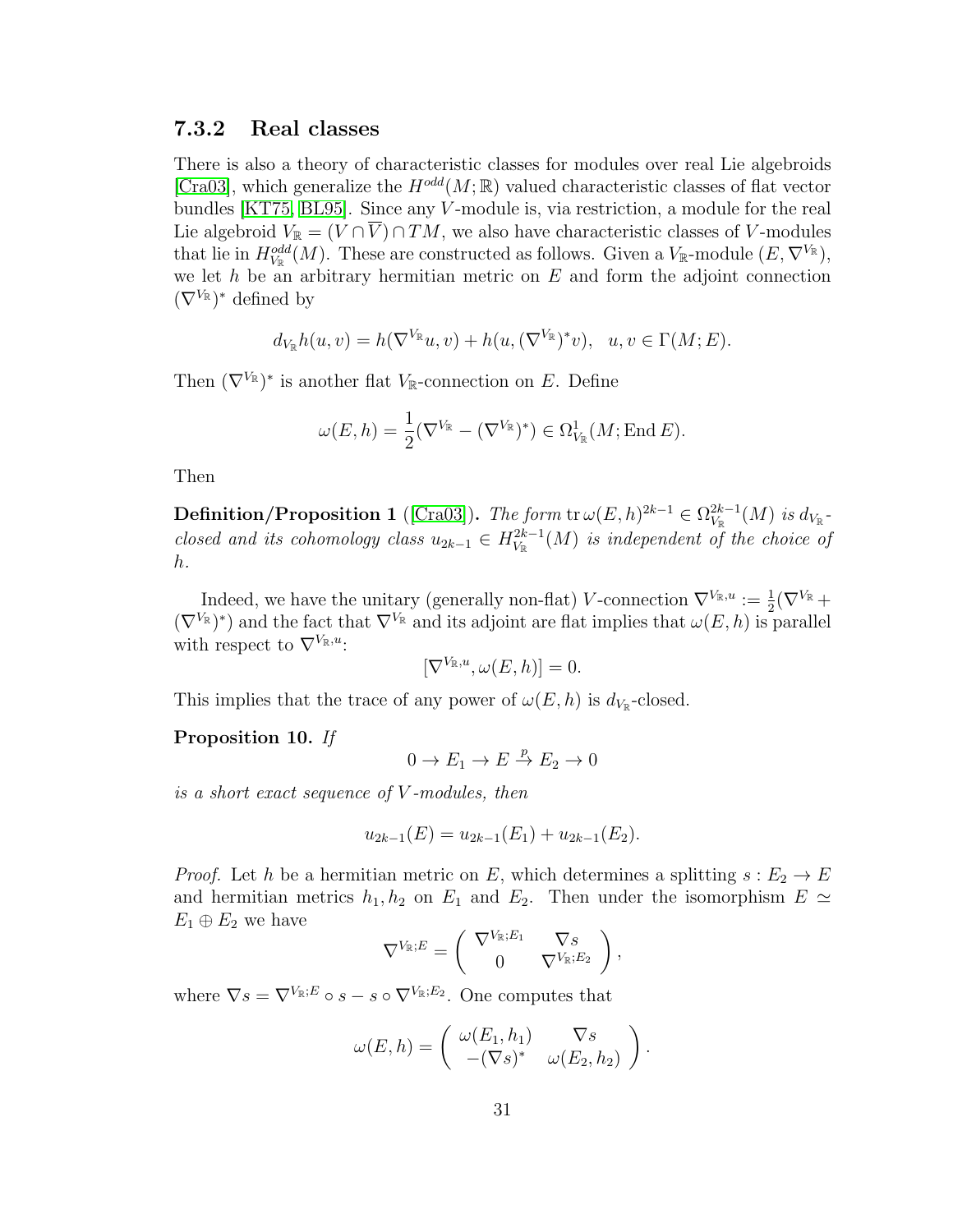But the element  $\begin{pmatrix} 0 & \nabla s \\ \nabla \Omega & \nabla \Omega \end{pmatrix}$  $-(\nabla s)^*$  0  $\setminus$  $\in \Omega^1_{V_{\mathbb{R}}}(M; \text{End } E)$  is exact with respect to the connection  $\nabla^{V_{\mathbb{R}};E,u}$ :

$$
\nabla^{V_{\mathbb{R}};E,u} = \begin{pmatrix} \nabla^{V_{\mathbb{R}};E_{1},u} & \nabla s \\ (\nabla s)^* & \nabla^{V_{\mathbb{R}};E_{2},u} \end{pmatrix}
$$

and

$$
\left(\begin{array}{cc}0&\nabla s\\-(\nabla s)^*&0\end{array}\right)=\left[\nabla^{V_{\mathbb{R}};E,u},\left(\begin{array}{cc}0&0\\0&1\end{array}\right)\right].
$$

Since  $\omega(E, h)$  is parallel with respect to  $\nabla^{V_{\mathbb{R}}; E, u}$  (see the preceeding discussion), it follows that the cohomology class of tr $\omega(E, h)^{2k-1}$  is unchanged by adding  $\nabla^{V_{\mathbb{R}};E,u}$ . exact terms to  $\omega(E, h)$ . Thus in cohomology we have

$$
[\mathrm{tr}\,\omega(E,h)^{2k-1}] = \left[\mathrm{tr}\begin{pmatrix} \omega(E_1,h_1) & 0 \\ 0 & \omega(E_2,h_2) \end{pmatrix}^{2k-1} \right]
$$
  
=  $[\mathrm{tr}\,\omega(E_1,h_1)^{2k-1}] + [\mathrm{tr}\,\omega(E_2,h_2)^{2k-1}] \in H_{V_{\mathbb{R}}}^{2k-1}(M).$ 

 $\Box$ 

In the case of lines bundles we have the following alternative description of  $u_1$ . A rank 1 V-module is determined by a class in  $H^1(\mathcal{O}_V^{\times})$  $\chi$ <sup> $\chi$ </sup>), which induces a class in  $H^1(\mathcal{O}_V^{\times})$  $V_{\mathbb{R}}^{\times}$ ). We have the short exact sequence of sheaves

$$
0 \to \mathcal{O}_{V_{\mathbb{R}}}^{S^1} \to \mathcal{O}_{V_{\mathbb{R}}}^{\times} \stackrel{\log|\cdot|}{\to} \mathcal{O}_{V_{\mathbb{R}}} \to 0.
$$

Then  $u_1$  corresponds to the induced map in cohomology  $H^1(\mathcal{O}_V^{\times})$  $V_{\mathbb{R}}^{\times})\,\rightarrow\, H^1(\mathcal{O}_{V_{\mathbb{R}}})\,\simeq\,$  $H^1_{V_{\mathbb{R}}}(M)$ .

### <span id="page-36-0"></span>7.4 Duality

Let V be an elliptic involutive structure of rank  $r$ . The dualizing module (section [3.4\)](#page-14-1) is

$$
Q_V = \Lambda^{top} V \otimes \Lambda^{top} T_{\mathbb{C}}^* M = \Lambda^{top} V \otimes \Lambda^{top} V^* \otimes \Lambda^{top} V^{\perp} = \Lambda^{top} V^{\perp}.
$$

Then Theorem [2](#page-15-0) gives

**Theorem 9.** For any V-module  $E$ , there is a perfect pairing

$$
H^k_V(M; E) \otimes H^{r-k}_V(M; \Lambda^{top} V^{\perp} \otimes E^*) \to \mathbb{C}.
$$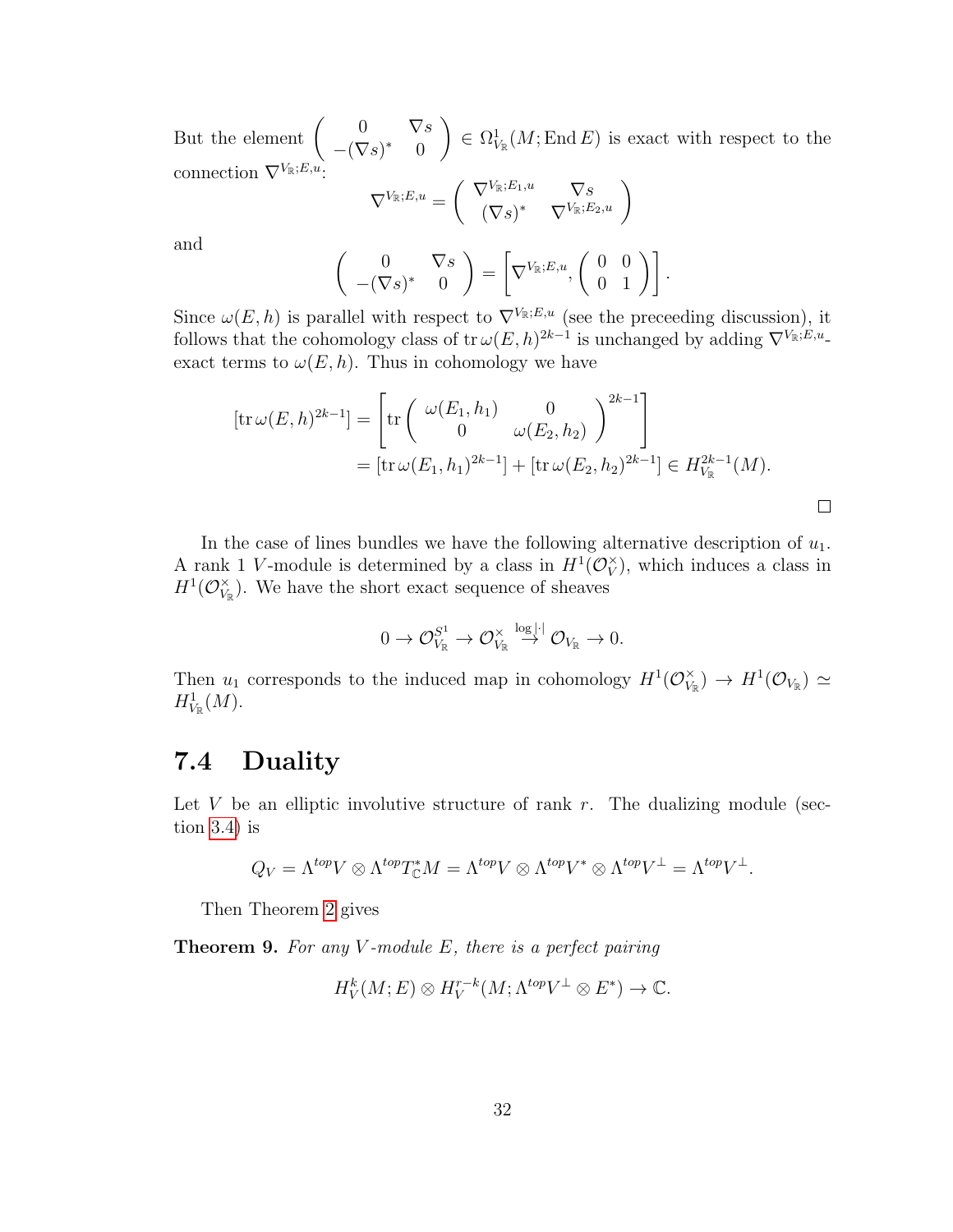## <span id="page-37-0"></span>Chapter 8

### Examples

We now describe several examples in detail.

### <span id="page-37-1"></span>8.1 Fiber bundles

Suppose B has an elliptic involutive structure and  $\pi : M \to B$  is a fiber bundle. The pullback  $\pi^*V^{\perp} \subset T^*_{\mathbb{C}}M$  is a differential ideal since  $V^{\perp}$  is (it is also clearly elliptic) and thus  $V$  induces a elliptic involutive structure on  $M$ , which we denote by  $\pi^!V$ . In particular, by taking M to be a complex manifold we can get a large class of examples of elliptic involutive structures that are neither trivial nor complex structures. In this case we have a map of Lie algebroids  $\pi_* : \pi^! V \to V$  whose kernel is the Lie algebroid (i.e. tangent bundle algebroid) formed by the vertical vectors. The Leray-Hirsch theorem (Theorem [4\)](#page-21-0) gives us

<span id="page-37-3"></span>**Proposition 11.** Let  $\pi : M \to B$  be a fiber bundle. If there exists  $\alpha_1, \ldots, \alpha_d \in$  $H_{A_M}^{\bullet}(M)$  that restrict to a basis of  $H^{\bullet}(M_x;\mathbb{C})$  for each  $x \in B$ , then

$$
H^{\bullet}_{\pi^! V}(M; \Lambda^{\bullet}(\pi^! V)^{\perp}) \simeq H^{\bullet}_V(B; \Lambda^{\bullet} V^{\perp}) \otimes H^{\bullet}(M/B; \mathbb{C}).
$$

### <span id="page-37-2"></span>8.1.1 Principal bundles over complex manifolds

One case where the above proposition can always be applied is for a G-frame bundle  $\pi : P \to X$  corresponding to a holomorphic vector bundle  $E \to X$  with a Ginvariant hermitian metric. Then  $P$  has the pullback elliptic involutive structure  $V_P := \pi^l T^{0,1} X$ . The metric on E gives us the Chern connection (i.e. the unique metric connection whose  $(0,1)$  part is the holomorphic structure). This connection induces a principal connection on P and in particular gives us a map  $\Lambda^{\bullet} \mathfrak{g}^* \to \Omega^{\bullet}(P)$ , where  $\mathfrak{g} = Lie(G)$ . Choose  $\alpha_1, \ldots, \alpha_d \in \Lambda^{\bullet} \mathfrak{g}^*$  that form a basis (when viewed as leftinvariant forms) of  $H^{\bullet}(G)$  and write  $\tilde{\alpha}_j$  for the lifts to  $\Omega^1(P)$ . Since the curvature of the Chern connection is of type  $(1,1)$ , the horizontal lift of  $T^{0,1}X$  is an integrable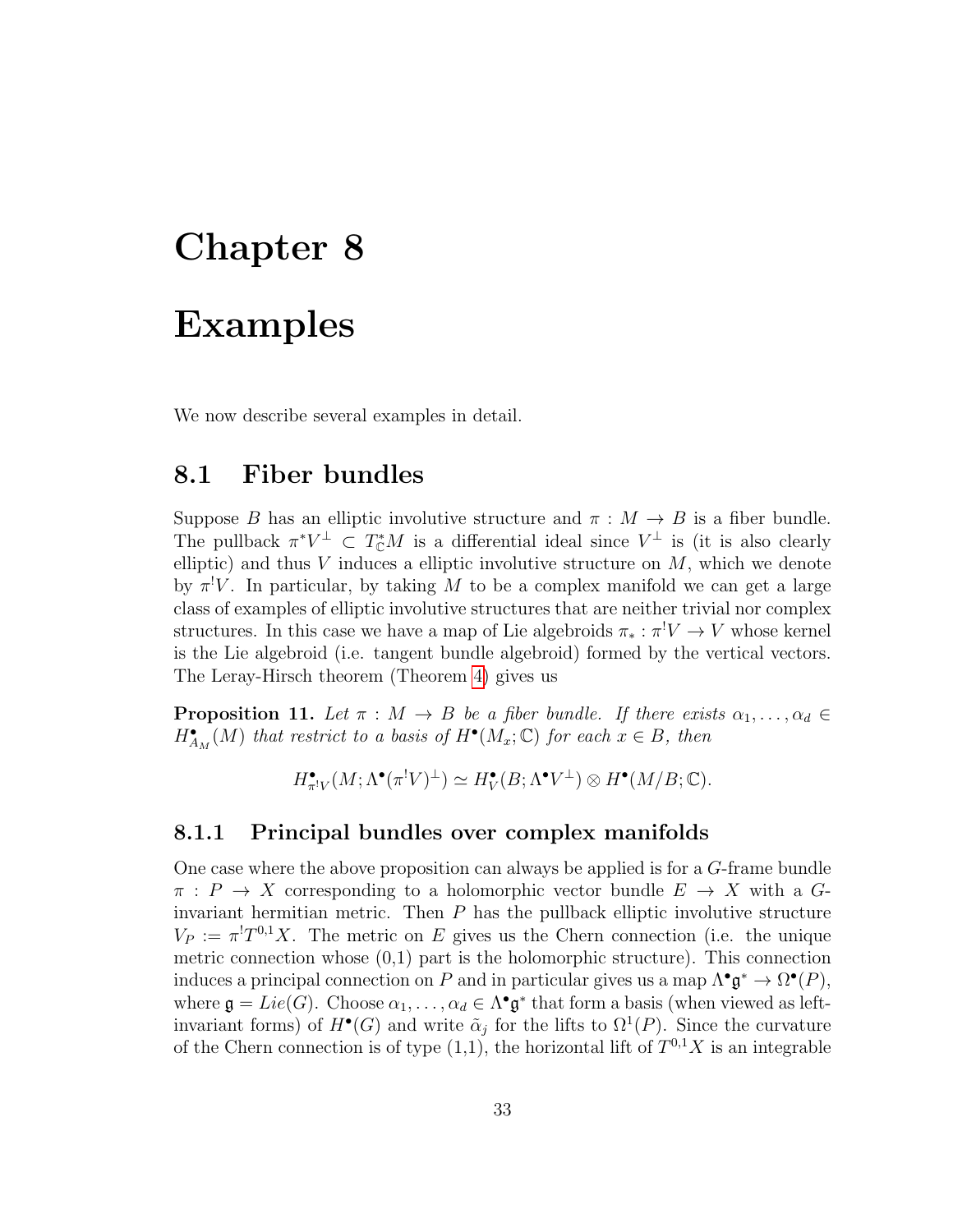distribution of  $T_{\mathbb{C}}P$ . It follows that  $d_{V_P} \tilde{\alpha}_j = 0$  for all j so that the conditions of Proposition [11](#page-37-3) are satisfied:

<span id="page-38-1"></span>**Proposition 12.** For a principal unitary G-frame bundle  $\pi$  :  $P \rightarrow X$  of a holomorphic vector bundle over a complex manifold, we have

$$
H^\bullet_{V_P}(P;\Lambda^\bullet V_P^\perp)\simeq H^{\bullet,\bullet}(X)\otimes H^\bullet(\mathfrak{g};\mathbb{C}),
$$

where  $V_P = \pi^! T^{0,1} X$ .

We also have

<span id="page-38-0"></span>**Proposition 13.** The Lie algebra  $H^0_{V_P}(P; T_{\mathbb{C}}P/V_P)$  is isomorphic to the Lie algebra  $H^0(X;T^{1,0}X)$  of holomorphic vector fields on X.

*Proof.* The horizontal distribution on  $TP$  determined by the Chern connection restricts to an isomorphism  $\pi^*T^{1,0}X \to T_{\mathbb{C}}P/V$  of  $V_P$ -modules. This gives an injection  $H^0(X;T^{1,0}X) \stackrel{\pi^*}{\to} H^0_{V_P}(P;T_{\mathbb{C}}P/V)$  of Lie algebras. The image contains those elements of  $H^0_{V_P}(P; V^{\perp})$  that can be represented by horizontal lifts of vector fields on  $X$ , so to show that this map is an isomorphism we must show that everything in  $H^0_{V_P}(P; T_{\mathbb{C}}P/V)$  is invariant under the right G-action. Thus let  $w + V \in H^0_{V_P}(P; T_{\mathbb{C}}P/V)$ . We can choose w to be in the horizontal distribution corresponding to  $\pi^*T^{1,0}X$ . Then since  $\nabla^V(w+V)=0$  we have, in particular,  $[Y^*, w] + V = 0$  for all  $Y \in \mathfrak{g}$  (where  $Y^*$  corresponds to the action vector field). Since the G-action preserves the decomposition  $\pi^*T^{1,0}X \oplus \pi^*T^{0,1}X$  of the horizontal distribution, it follows that  $[Y^*, w] = 0$  for all  $Y \in \mathfrak{g}$ . But this is just the infinitesimal condition that  $R_g^*w = 0$  for all  $g \in G$  so that w is G-invariant and thus a horizontal lift of a vector field on X.

 $\Box$ 

#### Odd dimensional spheres

In particular, all of the odd dimensional spheres  $S^{2n+1}$  have an elliptic involutive structure since they are a  $U(1)$  frame bundle for the tautological line bundle  $\mathcal{O}(-1)$ over  $\mathbb{C}P^n$ . Writing V for  $V_{S^{2n+1}}$ , the proposition tells us that

$$
H_V^q(S^{2n+1}; \Lambda^p V^{\perp}) \simeq (H^{p,q-1}(\mathbb{C}P^n) \otimes H^1(S^1; \mathbb{C})) \oplus (H^{p,q}(\mathbb{C}P^n) \otimes H^0(S^1; \mathbb{C}))
$$
  
=  $H^{p,q-1}(\mathbb{C}P^n) \oplus H^{p,q}(\mathbb{C}P^n)$   
= 
$$
\begin{cases} \mathbb{C}; & 0 \le p, q \le 2n \text{ and } p = q \text{ or } p = q - 1 \\ 0; & \text{otherwise.} \end{cases}
$$

In particular,  $H_V^1(S^{2n+1}) = \mathbb{C}$  and by Proposition [8](#page-31-2) this is isomorphic to the group  $Pic_V(S^{2n+1})$ . Let X be a basis for  $Lie(S^1)$  and  $X^*$  the corresponding vector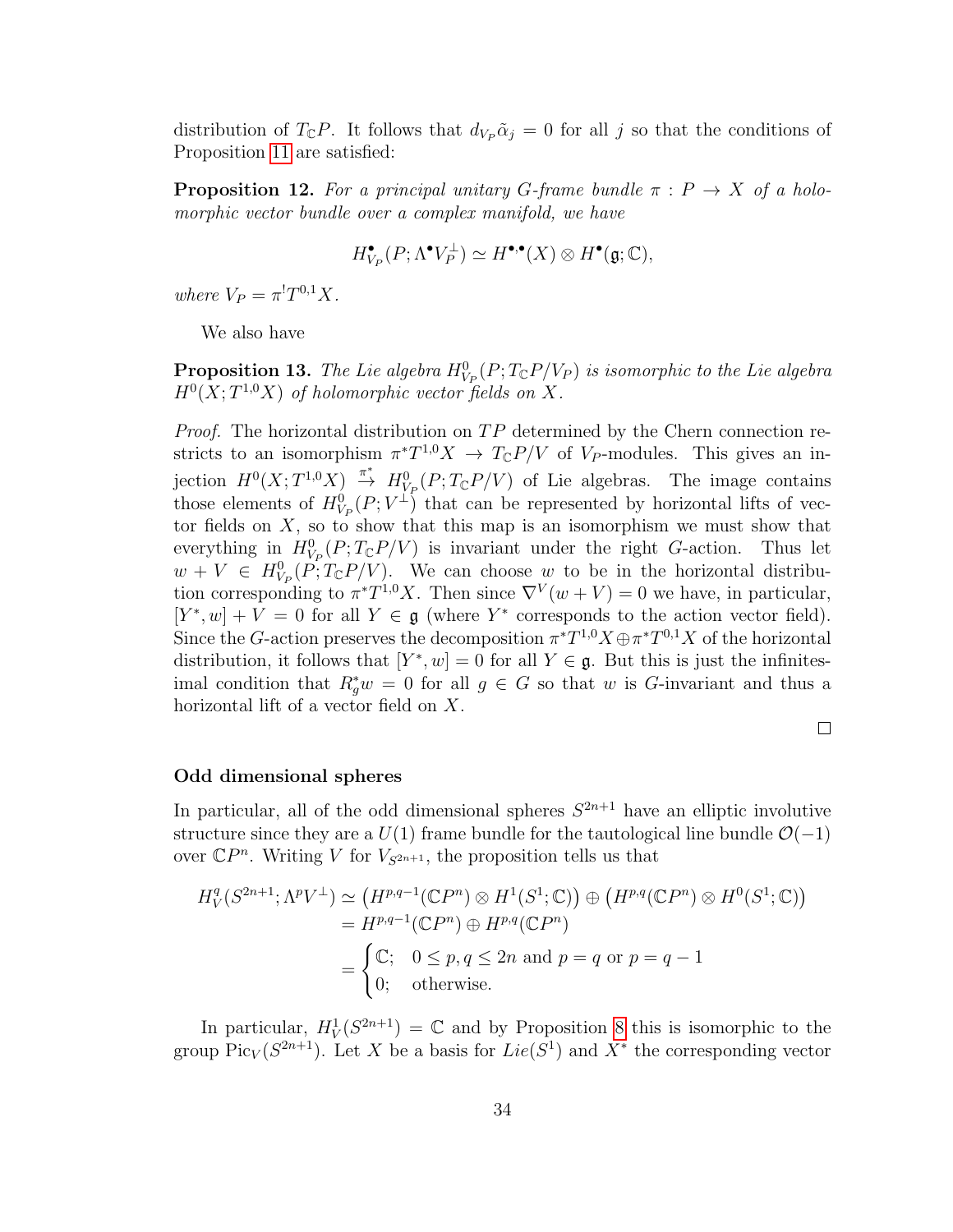field on  $S^{2n+1}$  that generates the  $S^1$  foliation. Let  $\mu \in \Omega^1(P; Lie(S^1))$  be a connection 1-form on  $S^{2n+1} \to \mathbb{C}P^n$ . Identifying  $Lie(S^1)$  with  $i\mathbb{R}$ , we view  $\mu$  as an element of  $\Omega^1_V(S^{2n+1})$  and we have that  $\pi^*{\cal O}(-1)$  is canonically trivial with V-connection

$$
\nabla^{V;\pi^*{\mathcal O}(-1)} = d_V + \mu.
$$

Now if  $n \in \mathbb{Z}$ , the rank 1 V-module with connection  $d_V + n\mu$  is  $\pi^* \mathcal{O}(-n)$ . These must pullback to the trivial flat vector bundle over any  $S<sup>1</sup>$  fiber. Indeed, on any fiber  $\mu$  pulls back to the Maurer-Cartan form  $\mu_{MC}$  and the connection  $d + c\mu_{MC}$ on  $S^1$  has holonomy  $e^{-2\pi i c}$ , which is trivial if  $c = n \in \mathbb{Z}$ . For  $c \notin \mathbb{Z}$ , the V-module  $d_V + c\mu$  has no global parallel sections since it does not have any global parallel sections when restricted to any  $S^1$  fiber. Indeed, letting  $L_c$  be the V-module that is the trivial line bundle with the connection  $d_V + c\mu$ , we have  $H_V^{\bullet}(S^{2n+1}/\mathbb{C}P^n; L_c) = 0$ for  $c \notin \mathbb{Z}$  and thus by Theorem [4](#page-21-0) we have

$$
H_V^{\bullet}(S^{2n+1}; L_c) = \begin{cases} 0; & c \in \mathbb{C} \backslash \mathbb{Z}. \\ H^{0,\bullet}(\mathbb{C}P^n; \mathcal{O}(-c)); & c \in \mathbb{Z}. \end{cases}
$$

Writing  $Pic_{T_{\mathbb{C}}S^1}(S^1)$  for the space of flat line bundles on  $S^1$  (i.e. rank 1  $T_{\mathbb{C}}S^1$ modules), this shows that we have a short exact sequence

$$
0 \to Pic(\mathbb{C}P^n) \stackrel{\pi^*}{\to} Pic_V(S^{2n+1}) \stackrel{i^*}{\to} Pic_{T_{\mathbb{C}}S^1}(S^1) \to 0.
$$

The bundles  $L_c$  are completely classified by the first Atiyah class (Definition [14\)](#page-33-2): we can complete  $d_V + c\mu$  to the connection  $d + c\mu$  which has curvature  $c d\mu =$ c $\pi^*\omega$  where  $\omega \in \Omega^2(\mathbb{C}P^n)$  is the Fubini-Study Kähler form. Then  $\omega$  defines a class  $[\omega] \in H^{1,1}(\mathbb{C}P^n)$ , which pullbacks to a class  $\pi^*[\omega] \in H^1_V(S^{2n+1}; V^{\perp})$  giving  $\text{at}_1(L_c) = c\pi^*[\omega]$ . We can recover c by integrating  $c\mu \wedge \text{at}_1(L_c)^n$  over  $S^{2n+1}$ . That is,  $c\mu$  gives a class in  $H_V^1(S^{2n+1})$  and  $\text{at}_1(L_c)^n \in H_V^n(S^{2n+1}; Q_V)$  so we can use the duality pairing, Theorem [2,](#page-15-0) to get a complex number. This will be proportional to  $c^{n+1}$ .

By Proposition [13,](#page-38-0) we have

$$
H_V^0(S^{2n+1};T_{\mathbb{C}}S^{2n+1}/V) \simeq H^0(\mathbb{C}P^n;T^{1,0}\mathbb{C}P^n) \simeq \mathfrak{sl}(n+1,\mathbb{C}).
$$

Interestingly, while the holomorphic structure on  $\mathbb{C}P^n$  is stable (i.e.  $H^1(T^{1,0}_{\mathbb{C}P^n})=$ 0), this is not true for the induced EIS on  $S^{2n+1}$ . Indeed, we have a V-module isomorphism  $T_{\mathbb{C}}S^{2n+1}/V \simeq \pi^*T^{1,0}\mathbb{C}P^n$  and so by Proposition [12](#page-38-1) and Theorem [4](#page-21-0) we have

$$
H^1_V(S^{2n+1};T_{\mathbb{C}}S^{2n+1}/V) \simeq H^0(\mathbb{C}P^n;T^{1,0}\mathbb{C}P^n) \simeq \mathfrak{sl}(n+1,\mathbb{C}).
$$

### <span id="page-39-0"></span>8.2 Compact Lie groups and homogeneous spaces

Let G be compact semi-simple. Let T be a maximal torus. Then the flag manifold  $G/T$  has a G-invariant complex structure so that, by the previous section, G has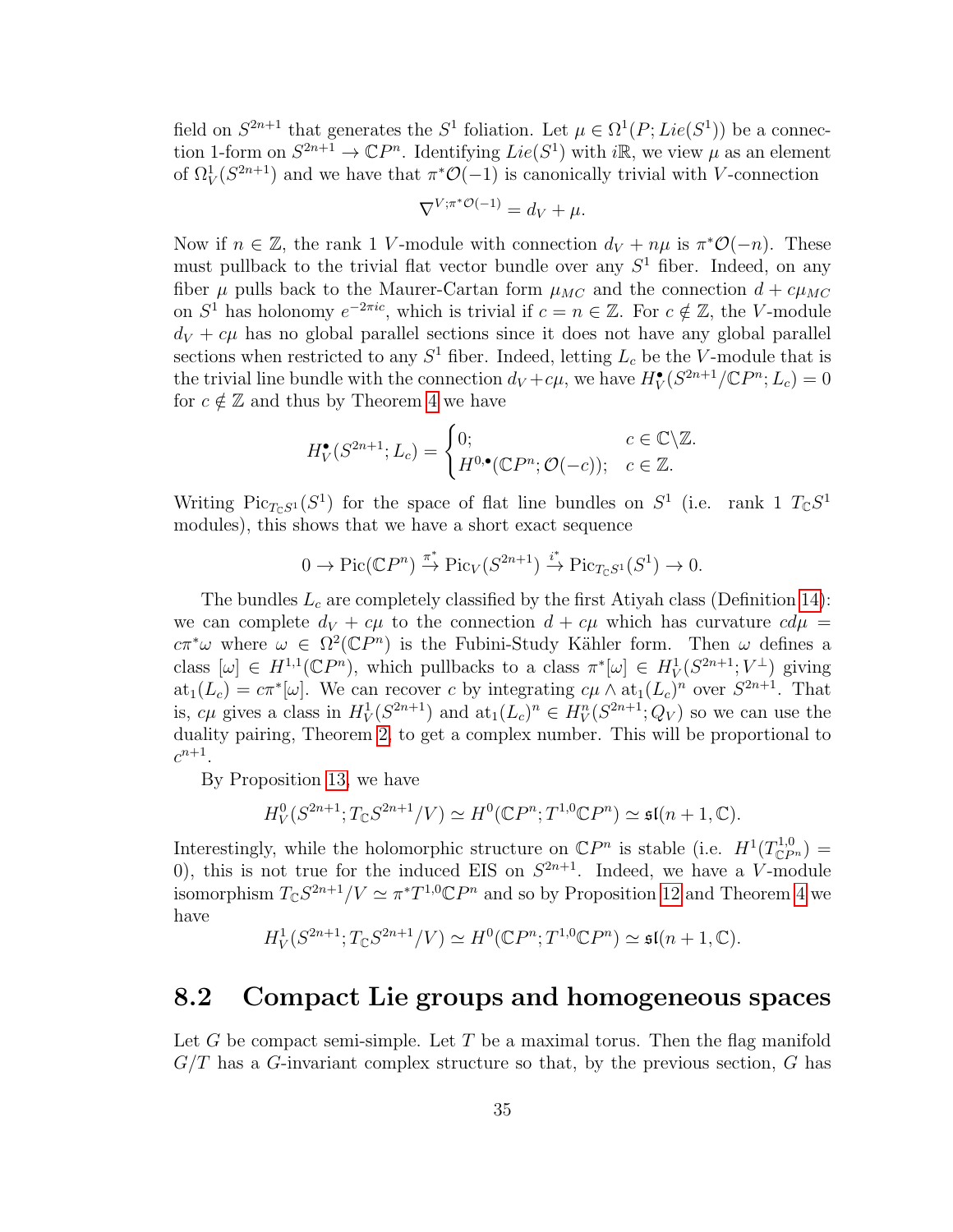an elliptic involutive structure  $V$ . Explicitly such structures are determined by a choice of positive root system  $\Delta_{+}$ . We then have the decomposition

$$
\mathfrak{g}_\mathbb{C}=\mathfrak{t}_\mathbb{C}\oplus\bigoplus_{\alpha\in\Delta_+}\mathbb{C} Z_\alpha\oplus\mathbb{C}\bar{Z}_\alpha,
$$

where  $Z_{\alpha}$  denotes the root vector for the root  $\alpha$ ,  $\bar{Z}_{\alpha}$  the root vector corresponding to  $-\alpha$ , and a subscript  $\mathbb C$  denotes complexification. The elliptic involutive structure is the left-invariant distribution

$$
V=\mathfrak{t}_{\mathbb{C}}\oplus\bigoplus_{\alpha\in\Delta_{+}}\mathbb{C}\overline{Z}_{\alpha}.
$$

In other words, V is the left-invariant complex distribution of G determined by a Borel subalgebra.

Sine the elliptic involutive structure on G is induced from  $G \stackrel{\pi}{\rightarrow} G/T$  being a principal frame bundle over the complex manifold  $G/T$  (section [8.1.1\)](#page-37-2) Proposition [12](#page-38-1) gives us

$$
H^{\bullet}_V(G; \Lambda^{\bullet} V^{\perp}) \simeq H^{\bullet,\bullet}(G/T) \otimes \Lambda^{\bullet} \mathfrak{t}^*.
$$

Assume now that  $G$  is simply connected. Then the analysis is very similar to the last section; since  $H^2(G;\mathbb{Z})=0$  for compact semisimple Lie groups, from Propo-sition [8](#page-31-2) and the above equation, we have that  $Pic_V(G) \simeq H_V^1(G) = \mathfrak{t}^*$  since flag manifolds only have cohomology in Dolbeault bi-degree  $(p, p)$ . Let  $L_{\lambda}$  be the rank 1 V-module with V-connection  $d_V + \lambda$ ,  $\lambda \in \mathfrak{t}^*$ . If  $\lambda$  is integral (i.e. exponentiates to a homomorphism  $T \to \mathbb{C}^{\times}$ , then  $L_{\lambda}$  is the pullback of the holomorphic vector bundle  $G \times_{\exp \lambda} \mathbb{C}$ . By Theorem [4](#page-21-0) we have

$$
H^{\bullet}_{V}(G;L_{\lambda}) = H^{0,\bullet}(G/T;G \times_{\lambda} \mathbb{C}),
$$

which can be computed using the Borel-Weil-Bott theorem.

While the holomorphic structure on  $G/T$  is stable (i.e.  $H^1(T_{G/T}^{1,0}) = 0$ ) [\[Bot57\]](#page-68-7) section 14, this is not true for the EIS on  $G$ . Indeed, we have a  $V$ -module isomorphism  $T_{\mathbb{C}}G/V \simeq \pi^*T^{1,0}G/T$  and so by Proposition [12](#page-38-1) and Theorem [4](#page-21-0) we have

$$
H^1_V(G;T_{\mathbb{C}}G/V) \simeq \mathfrak{t}_{\mathbb{C}}^* \otimes H^0(G/T;T^{1,0}_{G/T})
$$

and  $H^0(G/T; T^{1,0}_{G/T})$  is non-zero (it contains at least  $\mathfrak{g}_{\mathbb{C}}$ ).

#### <span id="page-40-0"></span>8.2.1 Homogeneous G-spaces

We will now describe certain subgroups H such that  $G/H$  inherits a G-invariant elliptic involutive structure compatible with that of G's and the map  $G \to G/H$ .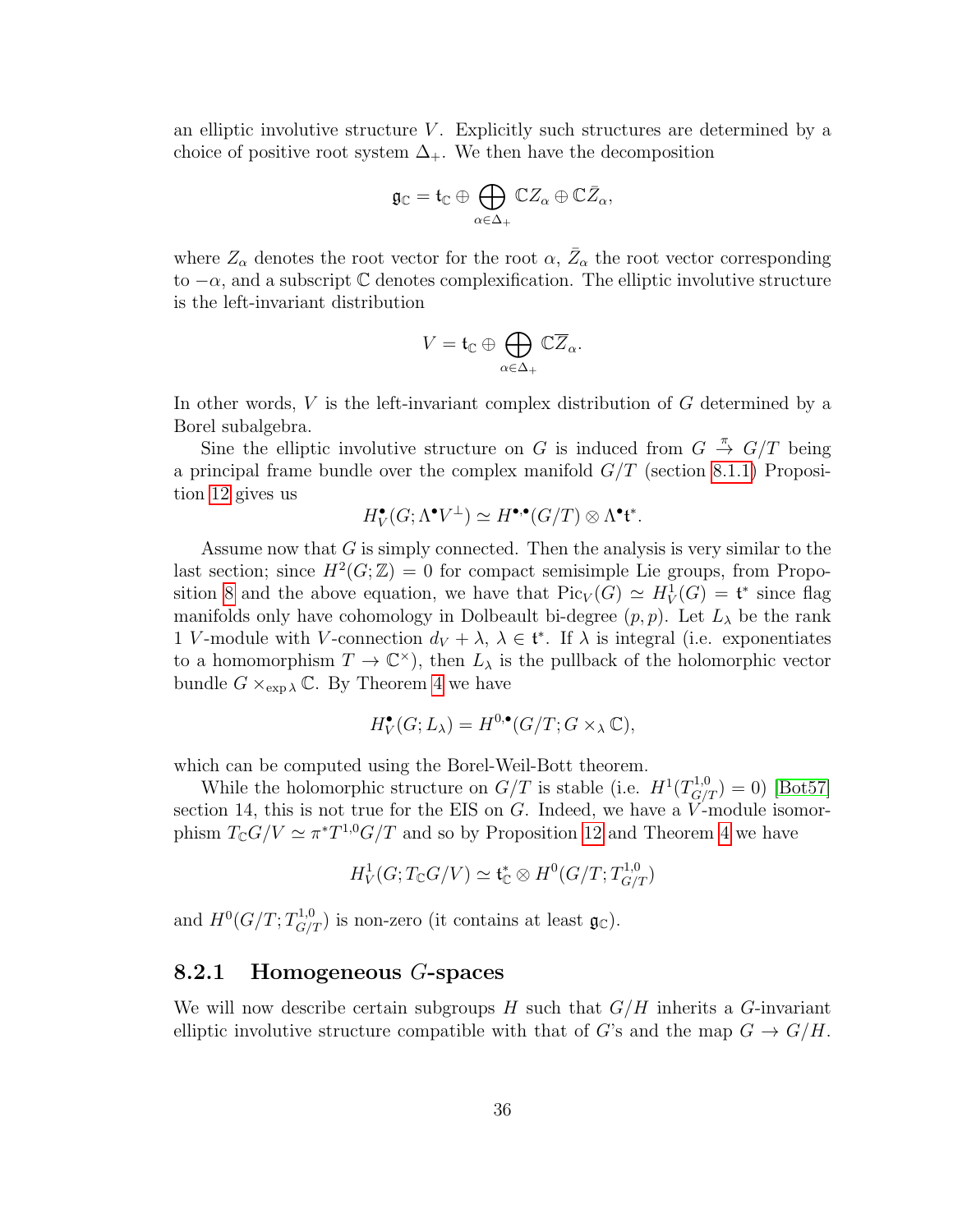We recall that if  $\mathfrak m$  is the orthogonal complement of  $\mathfrak h$  with respect to the Killing form on  $\mathfrak g$  then  $\mathfrak m$  is preserved by Ad H and

$$
T(G/H) \simeq G \times_{\text{Ad}H} \mathfrak{m}.
$$

A G-invariant complex distribution on  $G/H$  is then equivalent to specifying an Ad H-invariant subspace of  $\mathfrak{m}_{\mathbb{C}}$ .

<span id="page-41-1"></span>**Proposition 14.** Suppose  $H \subset G$  is such that its Lie algebra is given by

$$
\mathfrak{h}_{\mathbb{C}} = \mathfrak{s}_{\mathbb{C}} \oplus \bigoplus_{\alpha \in \Delta_{+}(\mathfrak{h})} \mathbb{C}\overline{Z}_{\alpha} \oplus \mathbb{C}Z_{\alpha}
$$
(8.2.1)

where  $\Delta_+(\mathfrak{h})$  is some subset of  $\Delta_+$  and  $\mathfrak{s}_\mathbb{C} \subset \mathfrak{t}_\mathbb{C}$ . Let  $\Delta_+(\mathfrak{m}) = \Delta_+\backslash \Delta_+(\mathfrak{h})$  and suppose that  $\Delta_+(\mathfrak{m})$  satisfies the following property:

<span id="page-41-0"></span>if 
$$
\alpha, \beta \in \Delta_+(\mathfrak{m})
$$
 and  $\alpha + \beta \in \Delta_+$ , then  $\alpha + \beta \in \Delta_+(\mathfrak{m})$ . (8.2.2)

Then

$$
V_0=(\frak{t}_\mathbb{C}\cap\frak{m}_\mathbb{C})\oplus\bigoplus_{\alpha\in\Delta_+(\frak{m})}\mathbb{C}\overline{Z}_\alpha\subset\frak{m}_\mathbb{C}.
$$

descends to a left-invariant elliptic involutive structure  $V_{G/H}$  on  $G/H$ .

*Proof.* As mentioned above, to show that  $V_0$  gives a well-defined distribution we need to show that Ad  $HV_0 \subset V_0$ , which is equivalent to  $[\mathfrak{h}_{\mathbb{C}}, V_0] \subset V_0$ . To show that this distribution is involutive, it is sufficient to show that  $[V_0, V_0] \subset \mathfrak{h}_\mathbb{C} \oplus V_0$ . For the first part, we clearly have  $[\mathfrak{s}_{\mathbb{C}}, V_0] \subset V_0$ . Now let  $\alpha \in \Delta_+(\mathfrak{h})$  and  $v \in V_0$ ,  $[Z_\alpha, v]$  is in  $\mathfrak{m}_{\mathbb{C}}$  and a negative root vector and so much be in  $V_0$ . Thus we are left to show that  $[Z_\alpha, v] \subset V_0$  for all  $\alpha \in \Delta_+(\mathfrak{h}), v \in V_0$ . If  $v \in \mathfrak{t}_\mathbb{C} \cap \mathfrak{m}_\mathbb{C}$  then  $[Z_\alpha, v] = \alpha(v)Z_\alpha \in \mathfrak{h}$ but  $[Z_\alpha, v]$  must also be in  $\mathfrak{m}_{\mathbb{C}}$  so that  $[Z_\alpha, v] = 0$ . Now suppose for contradiction that  $\beta \in \Delta_+(\mathfrak{m})$  and  $[Z_\alpha, \overline{Z}_\beta] \notin V_0$ . Then  $[Z_\alpha, \overline{Z}_\beta]$  is a root vector for the root  $\alpha - \beta$  and the only way for this to not be in  $V_0$  is if  $\alpha - \beta$  is a positive root. Then  $\alpha = (\alpha - \beta) + \beta$  is a root that is a sum of elements of  $\Delta_{+}(\mathfrak{m})$ . By assumption [\(8.2.2\)](#page-41-0), we must have  $\alpha \in \Delta_+(\mathfrak{m})$ , contradicting that  $\alpha \in \Delta_+(\mathfrak{h})$ . It is also clear that condition [\(8.2.2\)](#page-41-0) immediately implies that  $[V_0, V_0] \subset V_0 \subset V_0 \oplus \mathfrak{h}_{\mathbb{C}}$ .  $\Box$ 

If  $H < G$  is of the above form, then  $t_{\mathbb{C}} \cap \mathfrak{m}$  must commute with  $\mathfrak{h}$ . This is because  $[\mathfrak{h},\mathfrak{m}]\subset \mathfrak{m}$  but every element of  $\mathfrak{h}$  is either in  $\mathfrak{t}_\mathbb{C}$  or a root vector for g. Then the maximal rank subalgebra  $\mathfrak{u} := \mathfrak{h} + \mathfrak{m} \cap \mathfrak{t}$  is isomorphic to  $\mathfrak{h} \oplus \mathfrak{m} \cap \mathfrak{t}$  and the proposition shows that the elliptic involutive structure on  $U = \exp \mathfrak{u}$  is a complex structure. By [\[BH58\]](#page-68-8) section 13.5, it follows that U is a centralizer of a torus in  $G$ . Conversely, suppose U is a centralizer of a torus with  $\mathfrak{u} \simeq \mathfrak{h} \oplus \mathfrak{t}'$  where  $\mathfrak{t}'$  is a torus. Then by  $[BH58]$ , we can find a system of positive roots for  $\mathfrak g$  such that the positive complementary roots for  $\mu$  (which are those for  $\mathfrak{h}$ ) are closed. Thus we have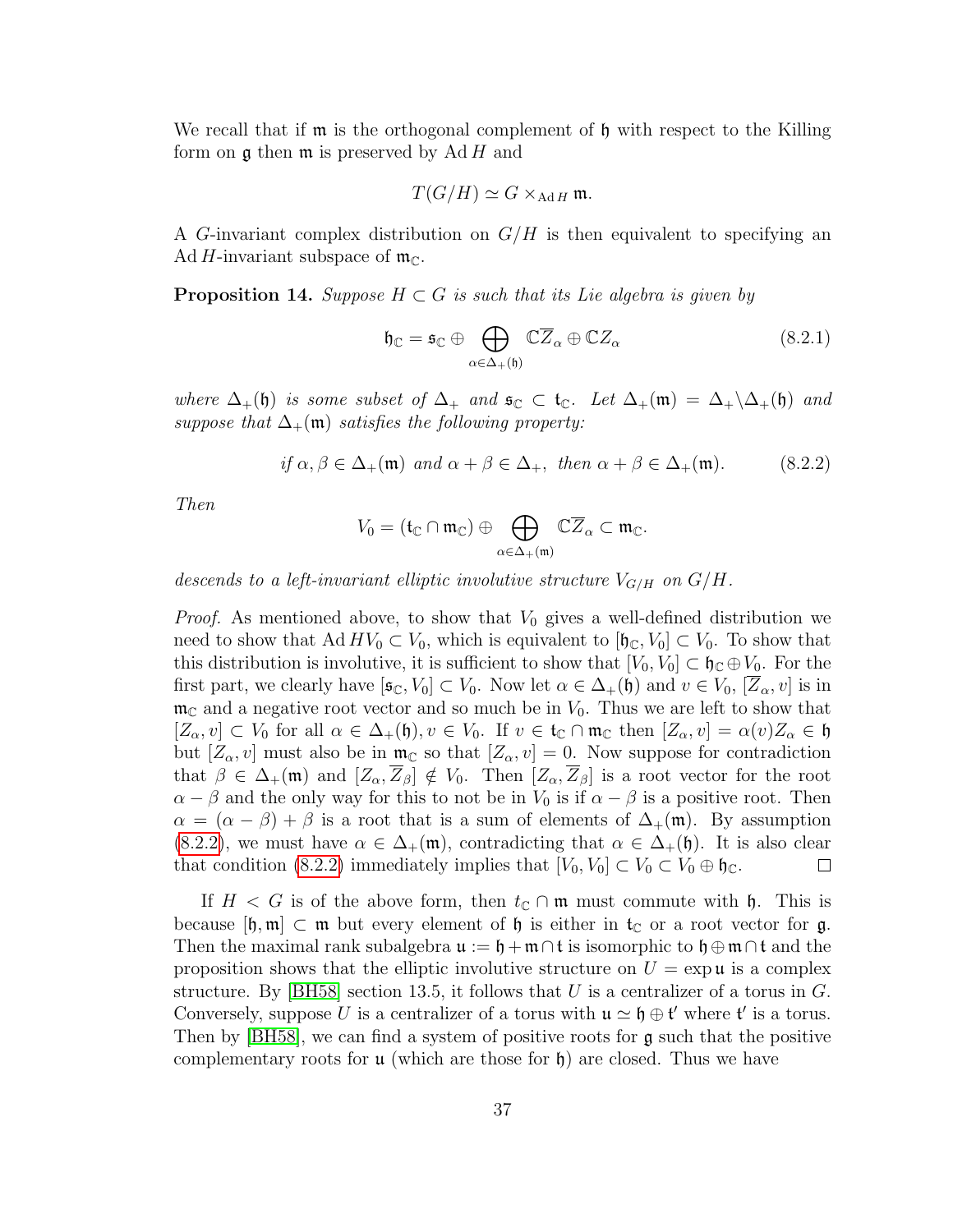**Proposition 15.** A subgroup  $H \subset G$  has the form in Proposition [14](#page-41-1) if and only if  $U = \exp(\mathfrak{h} \oplus \mathfrak{t} \cap \mathfrak{m})$  is a centralizer of a torus. In this case, the elliptic involutive structure on  $G/H$  is induced from the torus bundle  $G/H \to G/U$  and the invariant complex structure on G/U.

### <span id="page-42-0"></span>8.2.2 Representation theoretic aspects

Such pairs of groups  $H \subset G$  give an induction procedure from finite dimensional representations of  $H$  to finite dimensional representations of  $G$  by taking global sections (or more generally cohomology) of  $G$ -equivariant  $V_{G/H}$ -modules. To do this, we first describe the possible  $G$ -invariant V-connections on the principal  $H$ bundle  $G \to G/H$ . We recall from Definition [9](#page-14-2) that a connection is specified by an H-invariant choice of lift of  $V_{G/H}$  to TG. If we want this lift to be invariant by the left G action, then this is equivalent to an Ad H-invariant subspace of  $\mathfrak{g}_{\mathbb{C}}$ whose orthogonal projection onto  $\mathfrak{m}_{\mathbb{C}}$  is  $V_0$ . Such subspaces are in one to one correspondence with maps  $V_0 \rightarrow \mathfrak{h}_\mathbb{C}$  that intertwine the adjoint action of  $\mathfrak{h}$ . To summarize, we have

<span id="page-42-1"></span>**Proposition 16.** The space of G-invariant principal  $V_{G/H}$  connections on the Hprincipal bundle  $G \to G/H$  is given by

$$
Hom_H(V_0, \mathfrak{h}_\mathbb{C}).
$$

Explicitly, the horizontal subspace corresponding to  $\varphi \in Hom_H(V_0, \mathfrak{h}_\mathbb{C})$  is  $\{v + \varphi(v) \mid$  $v \in V_0$   $\subset \mathfrak{g}_\mathbb{C}$ . The connection is flat if

$$
\varphi([v, w]) = [v, \varphi(w)] + [\varphi(v), w] + [\varphi(v), \varphi(w)], \quad v, w \in V_0.
$$

**Remark.** If  $\mathfrak{h}$  is simple and dim  $V_0 <$  dim  $\mathfrak{h}$  then the only invariant connection is the trivial one. This is because if  $\mathfrak h$  is simple then the adjoint representation of  $\mathfrak h$  is irreducible and so, besides the 0 map,  $Hom_H(V_0, \mathfrak{h})$  contains only surjections.

**Definition 15.** Denote by  $Hom_H^{flat}(V_0, \mathfrak{h}_\mathbb{C})$  the space of flat connections.

Now we have a map

$$
\text{Hom}_H^{flat}(V_0, \mathfrak{h}_\mathbb{C}) \times R(H) \to R(G)
$$

defined as follows. Let  $(E_0, \rho) \in R(H)$  and let  $E = G \times_H E_0$  the associated bundle. By Proposition [3,](#page-14-3) a flat  $V_{G/H}$ -connection on  $G \to G/H$  makes E into a G-invariant  $V_{G/H}$ -module. Then the cohomology spaces  $H^{\bullet}_{V_{G/H}}(G/H; E)$  form representations of G. Explicitly, we have an identification

$$
\Gamma(G/H; E) \simeq \{ f : G \to E_0 \mid f(gh) = \rho(h)^{-1}f(g) \}.
$$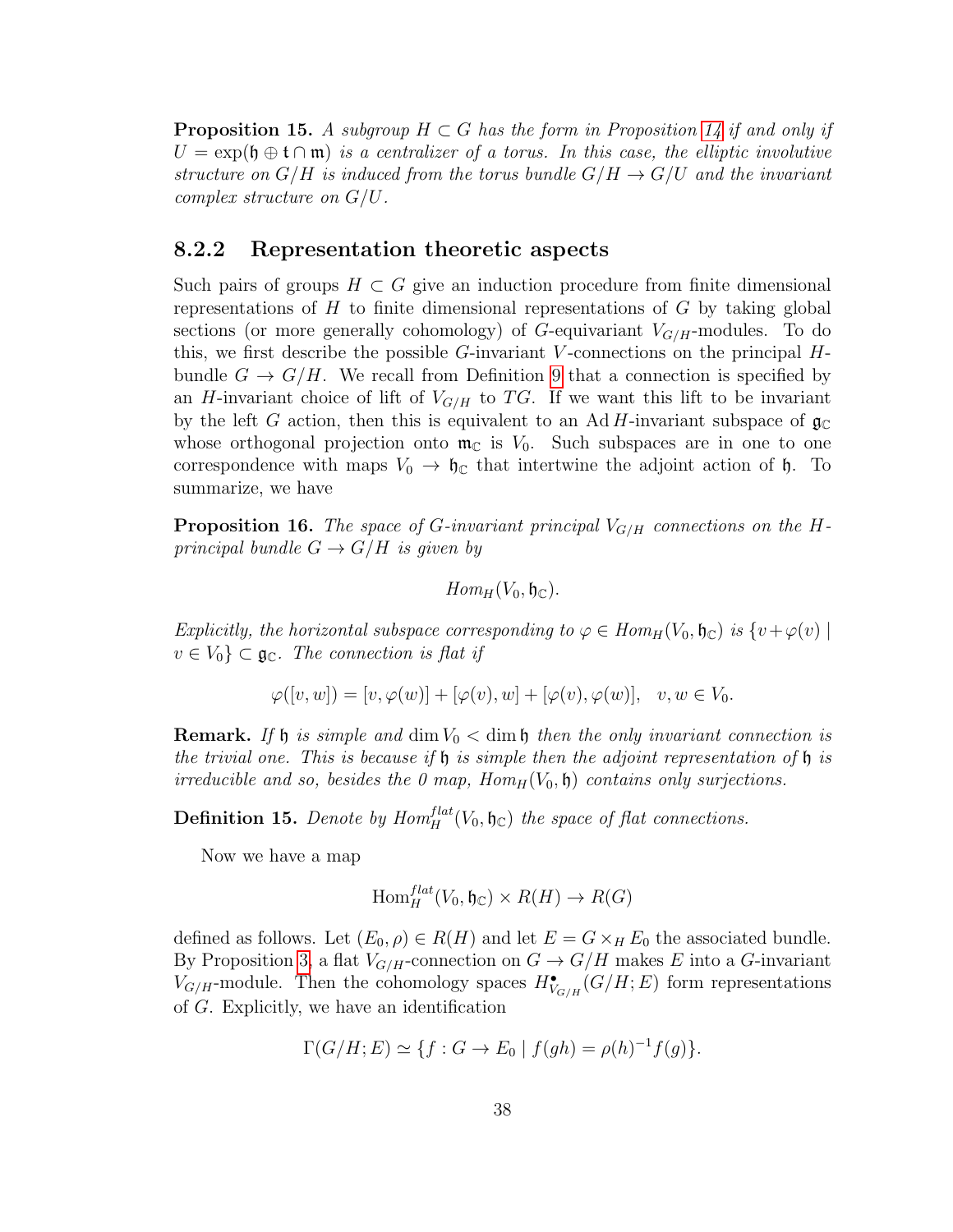Given a connection  $\omega \in \text{Hom}_H^{flat}(V_0, \mathfrak{h}_{\mathbb{C}})$ , the connection on  $\Gamma(G/H; E)$  is defined by

$$
\nabla_{[g,v]}^{V_{G/H};E} f = v \cdot f + \rho(\omega(v))f, \quad [g,v] \in V_{G/H} \simeq G \times_{Ad} V_0.
$$

G acts on  $\Omega^{\bullet}(G/H; E)$  via pullback of differential forms by the left-action of G on  $G/H$  and this action commutes with  $d_{V_{G/H};E}$ . Thus this action descends to a representation of G on  $H^{\bullet}_{V_{G/H}}(G/H; E)$ .

We now discuss two classes of examples.

### <span id="page-43-0"></span>8.2.3  $SU(n) \subset SU(n+1)$

The inclusion  $\mathfrak{su}(n) \to \mathfrak{su}(n+1), A \mapsto$  $\left( \begin{array}{c|c} A & 0 \\ \end{array} \right)$  $0 \mid 0$  $\setminus$ satisfies the properties of Proposition [14;](#page-41-1) taking the maximal torus  $\mathfrak{t} \subset \mathfrak{su}(n+1)$  formed by the diagonal elements, we see that diag(1, 1, ..., 1, -n) lies in  $\mathfrak{m}_{\mathbb{C}} \cap \mathfrak{t}_{\mathbb{C}}$  and centralizes  $\mathfrak{su}(n)$ . Then we have

$$
\Delta_{+}(\mathfrak{su}(n)) = \{ e^{i} - e^{j} \mid 1 \leq i < j \leq n \}
$$
  

$$
\subset \Delta_{+}(\mathfrak{su}(n+1)) = \{ e^{i} - e^{j} \mid 1 \leq i < j \leq n+1 \}.
$$

where  $e^i \in \mathfrak{t}_{\mathbb{C}}^*$  is the linear form  $\text{diag}(h_1, \ldots, h_{n+1}) \mapsto h_i$ . Thus  $\Delta_+(\mathfrak{m}) = \{e^1 - e^{n+1} :$  $1 \leq i \leq n$ , which clearly satisfies the condition [\(8.2.2\)](#page-41-0).

Of course the homogeneous space is the sphere  $S^{2n+1}$  and this involutive elliptic structure agrees with previous one we have defined (that coming from the bundle  $S^{2n+1} \to \mathbb{C}P^n$ ). Now we have dim  $V_0 = n < n^2 - 1 = \dim \mathfrak{h}$  so by Proposition [16](#page-42-1) and its proceeding remark, we have only one invariant connection (which is, of course, flat). Thus we have an induction map

$$
R(SU(n)) \to R(SU(n+1)).
$$

### <span id="page-43-1"></span>8.2.4  $SU(n) \subset Spin(2n)$

Recall we have the embedding

$$
\mathfrak{su}(n)\to\mathfrak{so}(2n), A+iB\mapsto\left(\begin{array}{c|c}A & -B \\ \hline B & A \end{array}\right).
$$

The maximal torus for  $\mathfrak{su}(n)$  given by the diagonal elements maps into the maximal torus of  $\mathfrak{so}(2n)$  given by

$$
\mathfrak{t}_{\mathbb{C}} = \left( \frac{0}{\text{diag}(h_1, \ldots, h_n)} \middle| \frac{-\text{diag}(h_1, \ldots, h_n)}{0} \right),
$$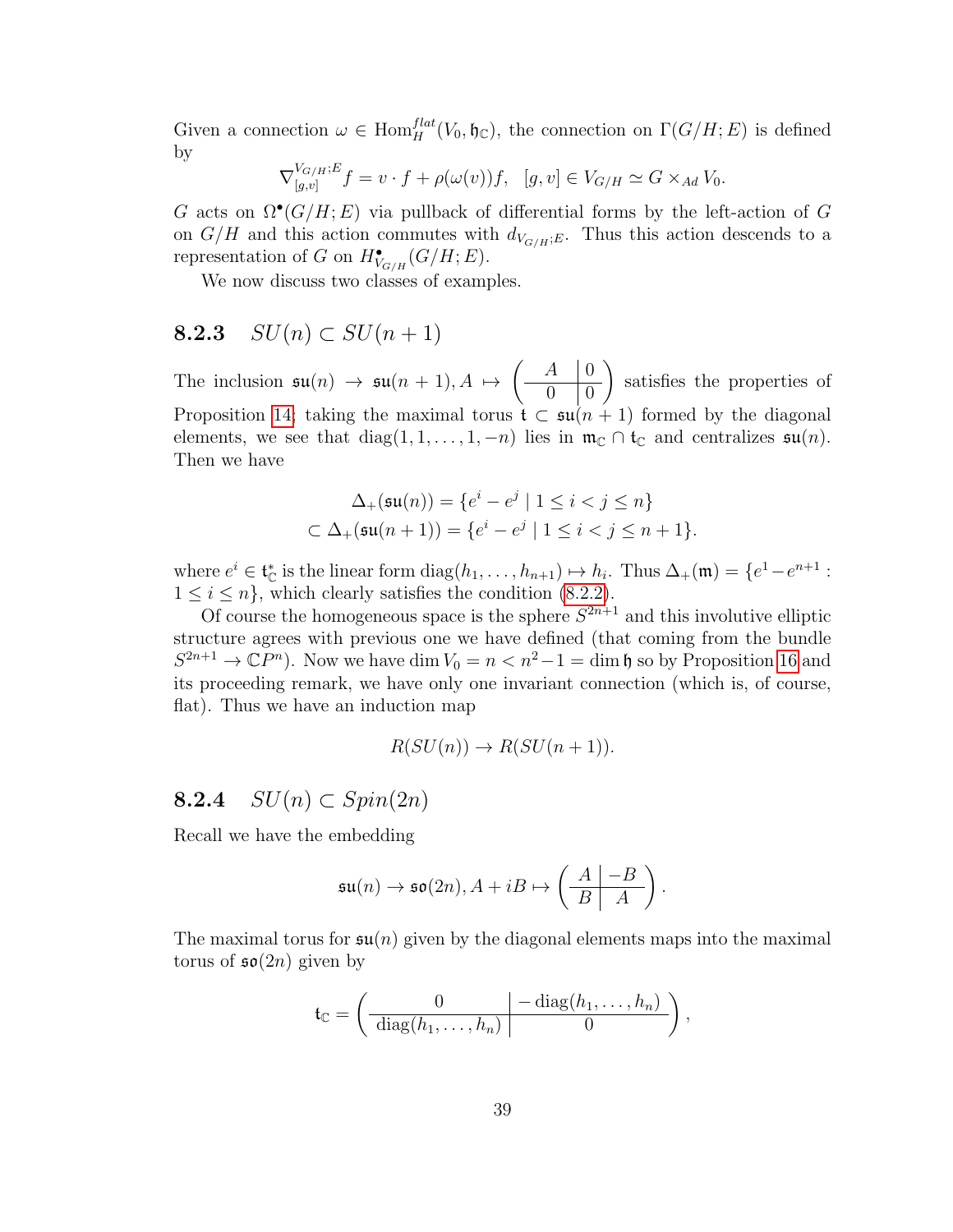with orthogonal complement spanned by

$$
\left(\begin{array}{c|c} 0 & -Id \\ \hline Id & 0 \end{array}\right) \in \mathfrak{t}_{\mathbb{C}} \cap \mathfrak{m}_{\mathbb{C}}.
$$

This centralizes  $\mathfrak{su}(n) \subset \mathfrak{so}(2n)$  and so again Proposition [14](#page-41-1) applies. Letting  $e^i \in \mathfrak{t}_{\mathbb{C}}^*$ be the map  $(h_1, \ldots, h_n) \mapsto h_i$ , we have

$$
\Delta_{+}(\mathfrak{su}(n)) = \{ e^{i} - e^{j} \mid 1 \le i < j \le n \}
$$
  

$$
\Delta_{+}(\mathfrak{so}(2n)) = \{ e^{i} + e^{j}, e^{i} - e^{j} \mid 1 \le i < j \le n \}
$$

so that  $\Delta_+(\mathfrak{m}) = \{e^i + e^j \mid 1 \leq i < j \leq n\}$  satisfies condition [8.2.2.](#page-41-0) As in the previous example, a dimension count shows that there is only one invariant connection on  $Spin(2n) \rightarrow Spin(2n)/SU(n)$  so that our induction procedure gives a map

$$
R(SU(n)) \to R(Spin(2n)).
$$

### <span id="page-44-0"></span>8.3 Projectivizations of *V*-modules

Recall from Corollary [5](#page-30-1) that if  $E \to M$  is a rank  $k+1$  V-module, then the total spaces of E and  $\mathbb{P}(E)$  each have natural elliptic involutive structures. Note that this structure is *not* the pullback structure from the projections from  $E, \mathbb{P}(E)$  to  $M$ ; the EIS we are considering is more refined since we are only looking at the anti-holomorphic directions of the fibers.

Consider the tautological line bundle  $L \to \mathbb{P}(E)$ , i.e.

$$
L = \{(v, l) \in E \times_M \mathbb{P}(E) \mid v \in l\} \subset \pi^*E,
$$

where  $\pi : \mathbb{P}(E) \to M$  is the projection. We claim that L is a  $V_{\mathbb{P}(E)}$  module. Indeed, let  $\{U_{\alpha} \subset M\}$  be a trivializing cover of E with  $\mathcal{O}_V^{\times}$  $\check{V}$  valued transition functions. Then over  $U_{\alpha}$ ,  $\mathbb{P}(E)|_{U_{\alpha}} \simeq U \times \mathbb{C}P^k$  with the product involutive structure. Then if  $\{W_j\}$  is a cover of  $\mathbb{C}P^k$  on which  $\mathcal{O}(-1)$  is trivial and holomorphic, the subspaces of  $\mathbb{P}(E)$  corresponding to  $U_i \times W_j$  give a cover of  $\mathbb{P}(E)$  on which L is trivial and the transition functions have values in  $\mathcal{O}_V^{\times}$  $\overset{\times}{V}_{\mathbb{P}(E)}$  .

Consider now the dual bundle  $L^* \to \mathbb{P}(E)$ . The higher direct image of this along the fibration  $\mathbb{P}(E) \to M$  gives a flat (virtual) vector bundle on M. The vertical cohomology of this at any fiber is just  $H^{\bullet}(\mathbb{C}P^k;\mathcal{O}(1))$ , which is non-zero only in degree 0 where it has dimension  $k+1$ . Thus the direct image is a single flat vector bundle of rank  $k+1$  over M. This vector bundle is canonically a V-module and we claim that it is  $E^*$ .

Indeed, any section  $\alpha \in \Gamma(M; E^*)$  gives rise to an element  $\tilde{\alpha} \in \Gamma(\mathbb{P}(E); L^*)$  by

$$
\tilde{\alpha}(v,l) = \alpha_{\pi(v)}(v), \quad (v,l) \in L.
$$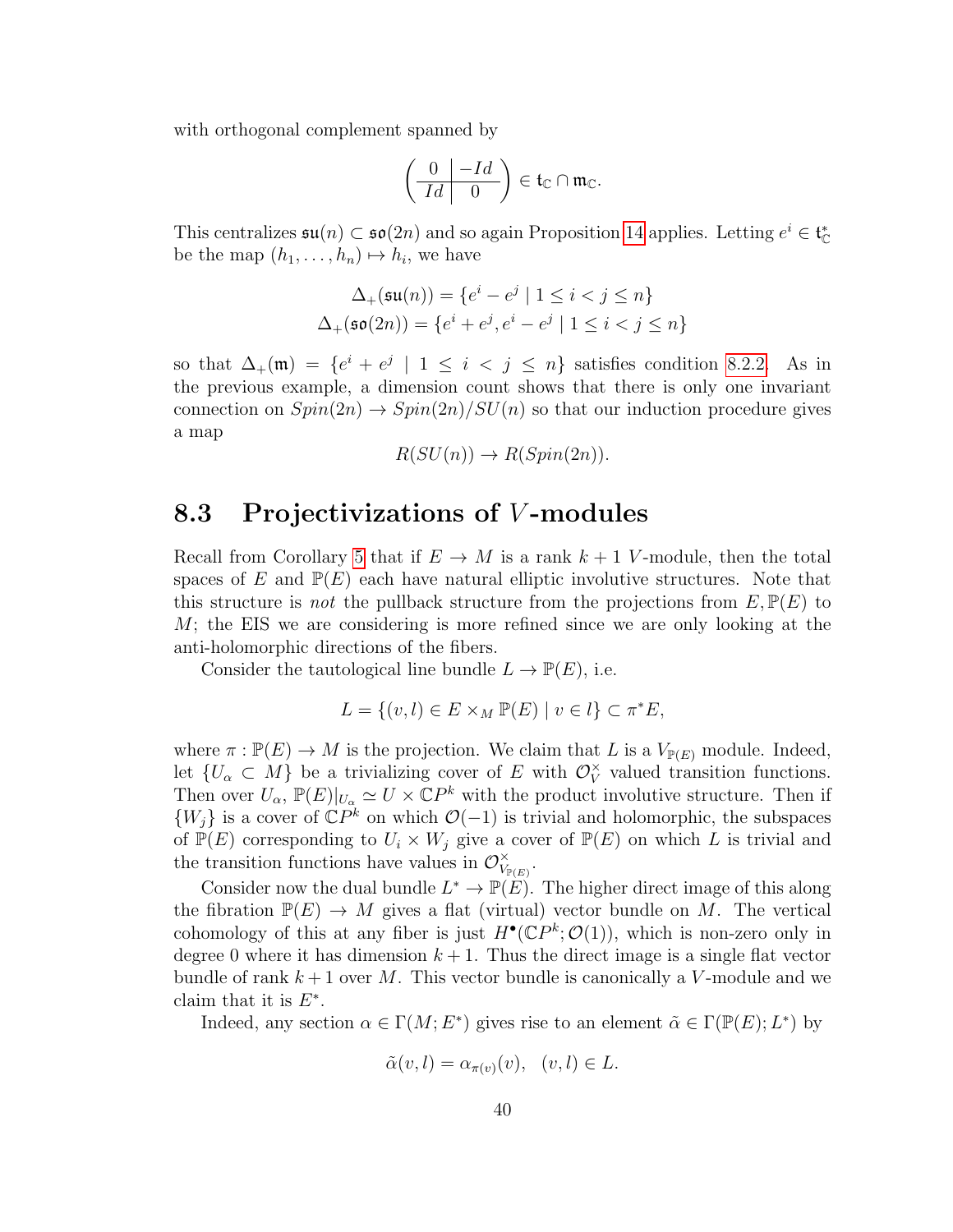By restricting to any fiber, these give the usual holomorphic sections of  $L^*$  and so we see that  $E^* \simeq H^0(\mathbb{P}(E)/M; L^*).$ 

We now study the characteristic classes of  $L^*$ . Let h be a hermitian metric on E. This determines hermitian metrics on  $\pi^*E$ , L and L<sup>\*</sup>, which we will also call h. We can use the metric on L to extend  $d_{V_{\mathbb{P}(E)}}$  to a normal connection  $\nabla^L$ . Indeed, for  $Z \in T^{1,0}, \nabla_Z$  is defined by

$$
h(\nabla_Z^L v, w) = Z \cdot h(v, w) - h(v, \,] d_V w), \quad v, w \in \Gamma(\mathbb{P}(E), L).
$$

Thus, when restricted to each fiber  $\nabla$  is the Chern connection associated to h.

Let  $U \subset M$  be such that  $E|_U$  has a parallel local frame  $\sigma_0, \ldots, \sigma_k$  and put  $h_{ij} = h(\sigma_i, \sigma_j)$ . Thus we have an identification

$$
U \times \mathbb{C}P^k \stackrel{\sim}{\to} \mathbb{P}(E)|_U, \quad (x, [z^0 : \dots : z^k]) \mapsto [z^j \sigma_j(u)].
$$

Under this correspondence, consider the open set of  $\mathbb{P}(E)$  where  $z^0 \neq 0$ . Then L is trivialized on this set with section

$$
\psi : [\sigma_0 + z^1 \sigma_1 + \dots + z^k \sigma_k] \mapsto \sigma_0 + z^1 \sigma_1 + \dots + z^k \sigma_k.
$$

Define  $H = h(\psi, \psi) = h_{ij} z^i \overline{z}^j$ , where we put  $z^0 = 1$ . Then with respect to the frame  $\psi$ , the connection is just  $\nabla^L = d + H^{-1}\partial H$  so that the connection for  $\nabla^{L^*}$  is  $d - H^{-1}\partial H$ . The curvature of  $\nabla^{L^*}$  is then

$$
F^{L^*} = -d\partial \log H = -(d_M + \bar{\partial})\partial \log H,
$$

whose class in  $H^1_{V_{\mathbb{P}(E)}}(\mathbb{P}(E); (T^{1,0})^*)$  represents  $\text{at}_1(L^*)$ .

For the real cohomology class (section [7.3.2\)](#page-35-0), we have  $u_1(L^*) = H^{-1}dH \in$  $H^1_{\pi^*V_{\mathbb{R}}}(\mathbb{P}(E)).$ 

Along any fiber  $\mathbb{C}P^k$ , the form  $\text{at}_1(L)$  pulls back to the Atiyah class of  $\mathcal{O}(-1) \rightarrow$  $\mathbb{C}P^k$ , which generates  $H^{\bullet}(\mathbb{C}P^k;\Lambda^{\bullet}T^{1,0}\mathbb{C}P^k)$ . Since  $V^{\perp}_{\mathbb{P}(E)}$  restricts to  $T^{1,0}\mathbb{C}P^k$  along any fiber, Theorem [4](#page-21-0) gives

$$
H^{\bullet}_{V_{\mathbb{P}(E)}}(\mathbb{P}(E);\Lambda^{\bullet}V_{\mathbb{P}(E)}^{\perp})\simeq H^{\bullet}(M)\otimes \text{span}\{\text{at}_1(L),\text{at}_1(L)^2,\cdots,\text{at}_1(L)^k\}.
$$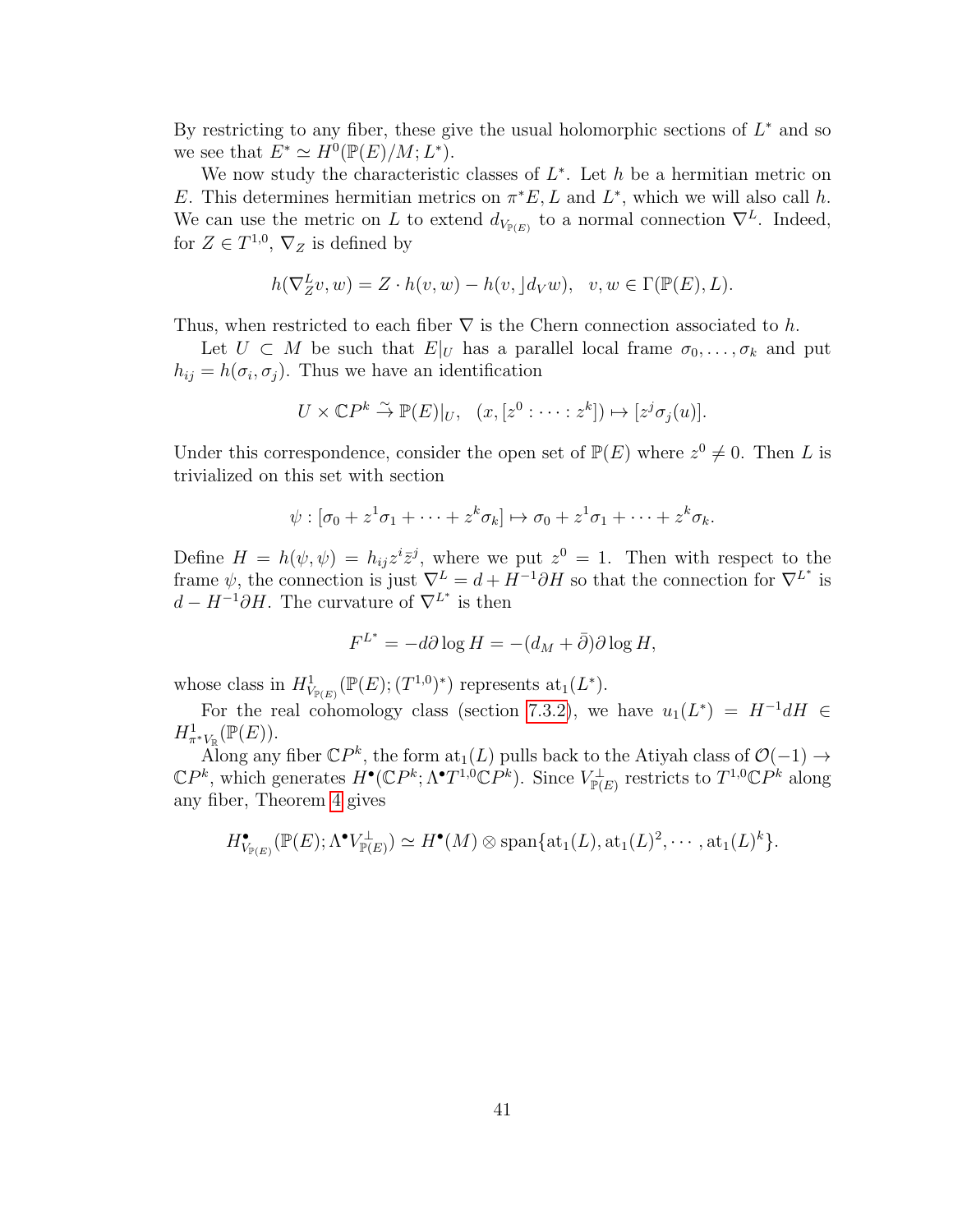## Part III

## <span id="page-46-0"></span>Generalized Higgs algebroids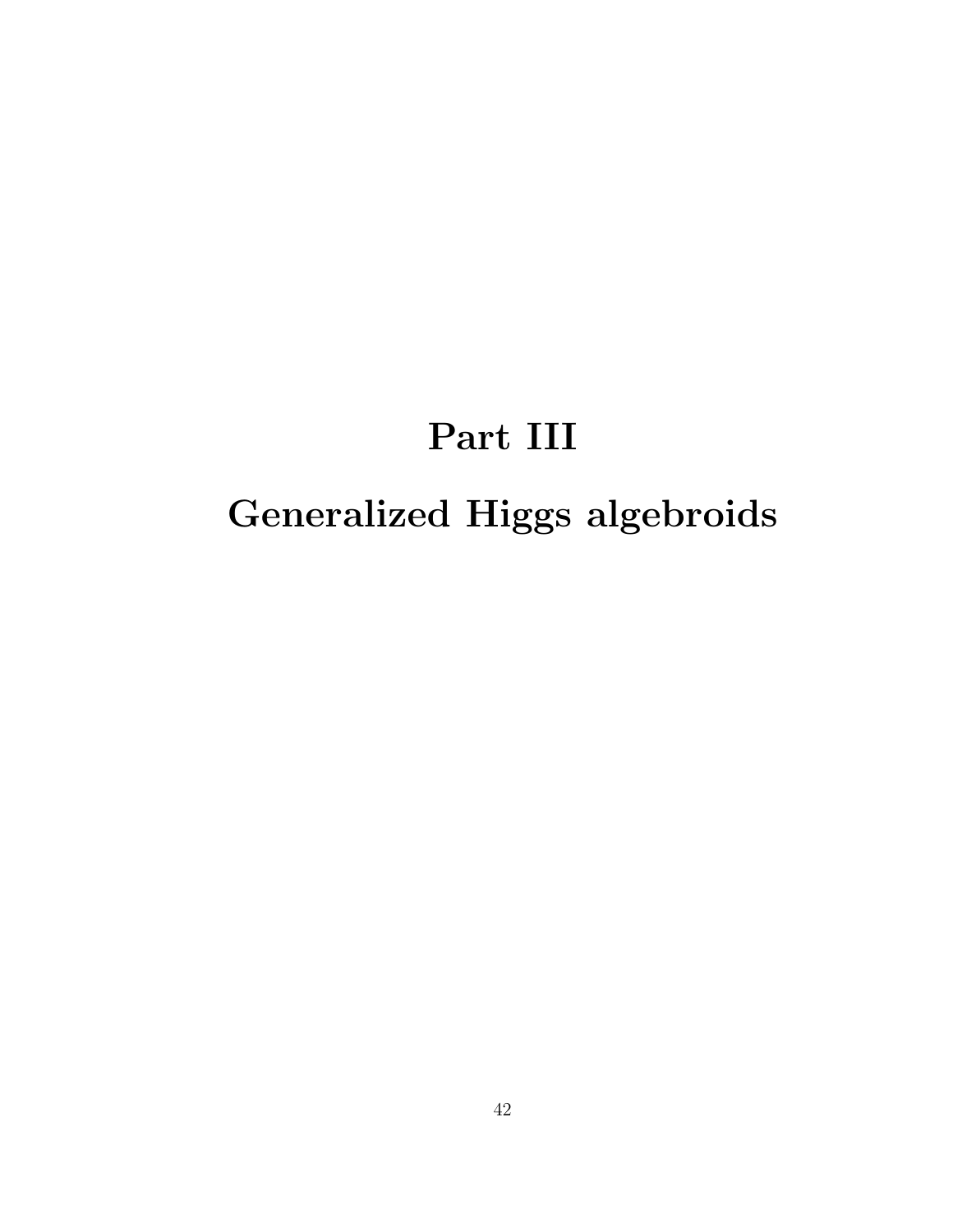### <span id="page-47-0"></span>Chapter 9

## Basic structure of generalized Higgs algebroids

We will now begin our study of generalized Higgs algebroids. Special cases of modules over such algebroids include Higgs bundles and generalized holomorphic vector bundles. As motivation for the definition, we recall some basic facts about Higgs bundles and generalized geometry.

Following Hitchin, Simpson [\[Sim92\]](#page-70-4) defined a Higgs bundle over a complex manifold X as a pair  $(E, \theta)$  where  $(E, \bar{\partial}_E) \rightarrow X$  is a holomorphic vector bundle and  $\theta \in \Omega^{1,0}(X; \text{End } E)$  satisfies

$$
[\bar{\partial}_E, \theta] = 0, \theta \wedge \theta = 0
$$

$$
\Leftrightarrow
$$

$$
(\bar{\partial}_E + \theta)^2 = 0.
$$

In [\[Blo05\]](#page-68-4) it is shown that Higgs bundles are equivalent to modules over the so-called Higgs Lie algebroid,  $A_{Higgs}$ . This is the Lie algebroid which, as a vector bundle, is  $T_{\mathbb{C}}X$  but has bracket defined by

$$
[v' + v'', w' + w''] = [v'', w''] + p'([v'', w'] + [v', w'']),
$$

where  $v', w' \in T^{1,0}X, v'', w'' \in T^{0,1}X$  and  $p' : T_{\mathbb{C}}X \to T^{1,0}X$  is the projection. The anchor is defined by the projection  $T_{\mathbb{C}}X \to T^{0,1}X$ . We note that this is an elliptic Lie algebroid with the property that the kernel of the anchor map,  $T^{1,0}X$  is abelian (i.e. the bracket is trivial).

Generalized holomorphic vector bundles have a similar description. We first recall that for any smooth manifold  $M$ ,  $TM \oplus T^*M$  carries a natural bilinear form and the Courant bracket [\[Gua11\]](#page-69-1), which is defined by

$$
[X+\xi, Y+\eta] = [X,Y] + \mathcal{L}_X \eta - \mathcal{L}_Y \eta - \frac{1}{2} d(i_X \eta - i_Y \xi),
$$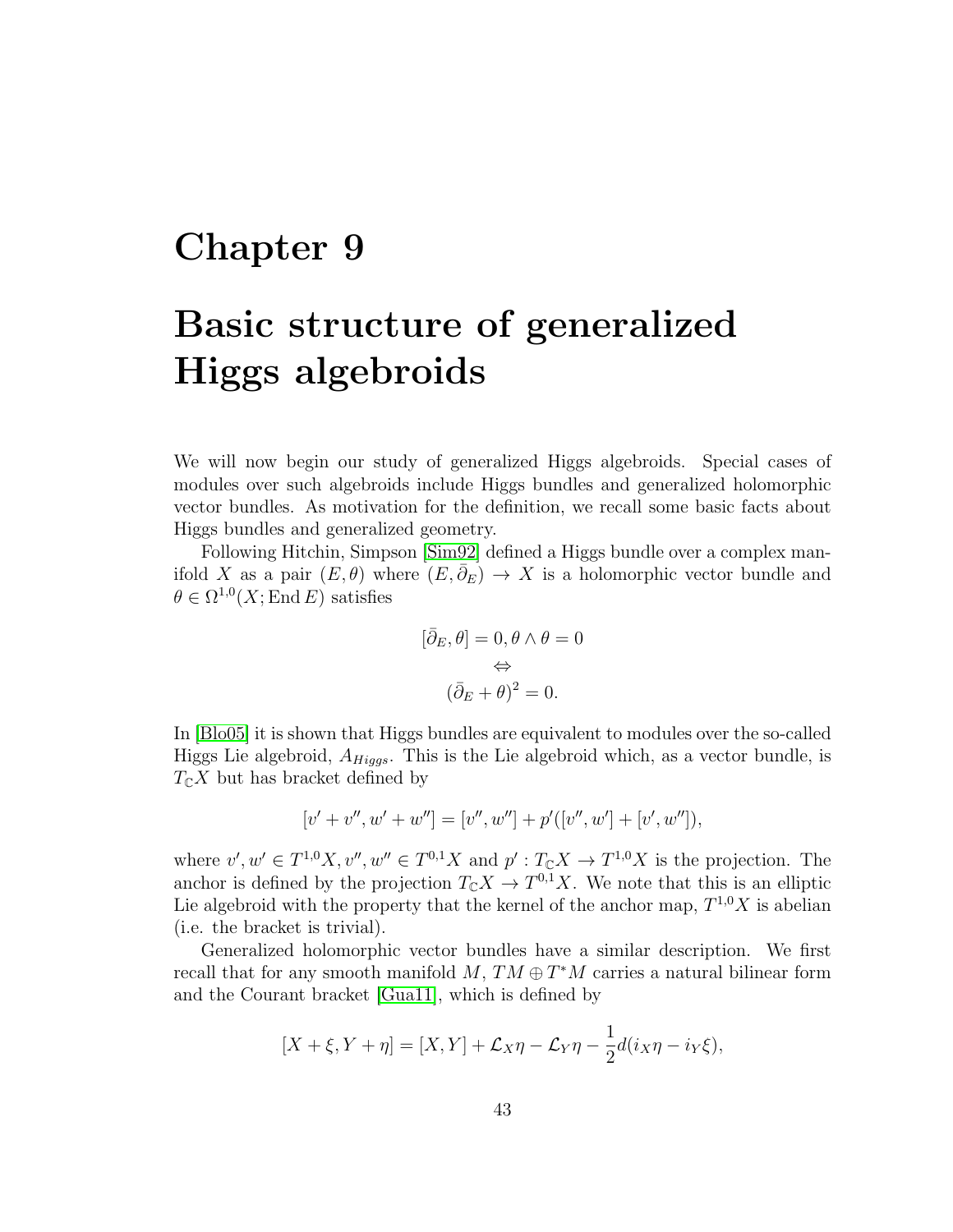for  $X, Y \in \Gamma(M; TM), \xi, \eta \in \Omega^1(M)$ . A generalized complex structure is then defined to be an isotropic subbundle  $E^{0,1}$  of  $(TM \oplus T^*M) \otimes \mathbb{C}$  that is closed under the Courant bracket and satisfies  $E^{0,1} \cap \overline{E^{0,1}} = 0$ . Despite the Courant bracket not defining a Lie bracket on  $TM \oplus T^*M$ , it does define one on  $E^{0,1}$ , which makes it into a Lie algebroid with anchor map  $E^{0,1} \hookrightarrow T_{\mathbb{C}}M \oplus T_{\mathbb{C}}^*M \to T_{\mathbb{C}}M$ . The algebroid  $E^{0,1}$ is elliptic and the kernel of the anchor map is  $T_{\mathbb{C}}^*M \cap E^{0,1}$ , which is abelian.  $E^{0,1}$ modules are called generalized holomorphic vector bundles. An important difference between Higgs algebroids and generalized complex structures is that for  $A_{Higgs}$ , the exact sequence of Lie algebroids

$$
0 \to \ker A_{Higgs} \to A_{Higgs} \stackrel{\rho}{\to} A_{Higgs}/\ker \rho.
$$

splits.

Based on these examples, we make the following definition.

Definition 16. A generalized Higgs algebroid is an elliptic complex Lie algebroid A such that ker  $\rho$  is abelian and the sequence

$$
0 \to \ker \rho \to A \to A/\ker \rho \to 0
$$

admits a (Lie algebroid) splitting.

A twisted generalized elliptic Higgs algebroids is an elliptic complex Lie algebroid with ker  $\rho$  abelian (but the above sequence may not split).

Remark. From the perspective of generalized geometry, we do not want the splitting to be part of the data of a (untwisted) generalized Higgs algebroid. This will give us additional algebroid automorphisms, analogous to the B-field actions in generalized geometry.

We note that elliptic Higgs algebroids together with a splitting are in 1-to-1 correspondence with the data of an elliptic involutive structure  $V$  and a  $V$ -module E (then the corresponding generalized Higgs algebroid is the abelian extension  $E\rtimes V$ of  $V$  by  $E$ ).

Remark. In the language of [\[Blo05\]](#page-68-4), this coincides with what would be called a generalized Higgs algebroid associated to a module over an elliptic involutive structure.

Besides Higgs algebroids and the Lie algebroid determined by a generalized complex structure, another natural example of a generalized Higgs algebroid is the Atiyah algebroid,  $at(P) = TP/T$ , of a principal complex torus bundle  $T \to P \to M$ . This fits in the sequence

<span id="page-48-0"></span>
$$
0 \to \mathfrak{t} \to at(P) \to TM \to 0,\tag{9.0.1}
$$

where  $\mathfrak{t} = Lie(T)$  is the trivial vector bundle over M. This is a transitive Lie algebroid (and so in particular is elliptic) with abelian kernel so that  $at(P)$  is a twisted generalized Higgs algebroid.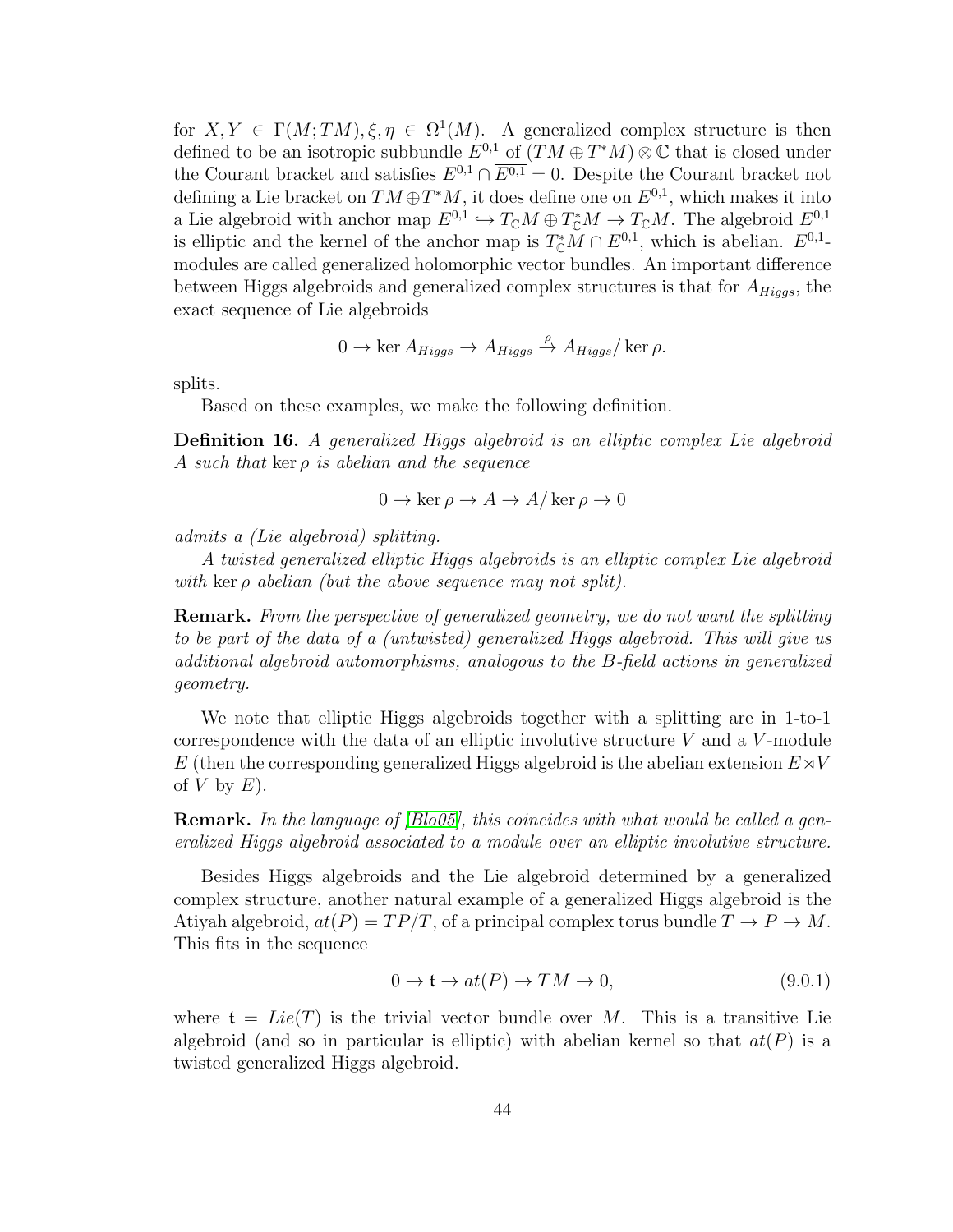### <span id="page-49-0"></span>9.1 Extensions and gerbes

Suppose A is a twisted generalized Higgs algebroid. Then we have, in particular, an involutive elliptic structure  $V := \rho(A)$  and a V-module  $K := \text{ker }\rho$ . To understand the extent to which A is determined by the pair  $(V, K)$ , we need to understand the theory of abelian Lie algebroid extensions. These are classified by  $H_V^2(M; K)$ . Given a closed form  $c \in \Omega^2_V(M; K)$  we can define an abelian extension  $A_c$  of V by K as follows. As a vector bundle,  $A_c = K \oplus V$  with anchor inherited from V's. The Lie bracket is given by

$$
[(w_1, v_1), (w_2, v_2)] = (\nabla_{v_1} w_2 - \nabla_{v_2} w_1 + c(v_1, v_2), [v_1, v_2]).
$$

That this bracket satisfies the Jacobi identity is a consequence of  $d_{V;K}c = 0$ . Furthermore, the isomorphism class of the extension  $A_c$  depends only on the cohomology class of c in  $H_V^2(M; K)$ . Conversely, given an extension A of V by K we get a class in  $H_V^2(M; K)$  by choosing a vector bundle splitting  $s: V \to A$  and defining  $c_s \in \Omega^2_V(M; K)$  by  $c_s(v_1, v_2) = [s(v_1), s(v_2)] - s[v_1, v_2] \in K$ . Then one verifies that  $c_s$  is closed and its cohomology class is independent of the choice of  $s$ . The extension is trivial, i.e.  $A \simeq K \rtimes V$ , if and only if c is cohomologically trivial.

In the case of an untwisted Higgs algebroid, we are interested in knowing when the splitting is unique. We call two Lie algebroid splittings  $s, s' : A/\ker \rho \to A$ isomorphic if they are related by an inner automorphism of A that acts trivially on ker  $\rho$ . The space of inner derivations that annihilate ker  $\rho$  is given by  $\{ad_w\}$  $w \in \text{ker } \rho$  <sup>[1](#page-49-1)</sup> so that inner automorphism acting trivially on ker  $\rho$  are given by  $\exp^{ad_w} = 1 + ad_w$ . Now suppose  $s_1, s_2 : V \to A$  are two Lie algebroid splittings of  $0 \to K \to A \to V \to 0$ . Then their difference defines a class in  $H_V^1(M; K)$  and the two splittings are isomorphic if and only if this class is trivial. We summarize

**Theorem 10.** Given a Lie algebroid V and a V-module K, abelian Lie algebroid extensions of V by K are in one-to-one correspondence with  $H_V^2(M; K)$ . The split, i.e. semi-direct product extension corresponds to the class  $0 \in H_V^2(M; K)$ . In this case, the isomorphism classes of splittings are an affine space over  $H^1_{A/\ker \rho}(M; \ker \rho)$ .

Since the cohomology of any elliptic involutive structure is locally trivial (chapter [7\)](#page-27-0), we have

<span id="page-49-2"></span>Corollary 6. Any twisted Higgs algebroid has a local splitting.

Corollary 7. A twisted generalized Higgs algebroid over M is determined (up to isomorphism) by a triple  $(V, K, [c])$ , where

<span id="page-49-1"></span>1. V is an EIS.

<sup>&</sup>lt;sup>1</sup>this is because if  $v \in \Gamma(M; A)$  with  $[v, w] = 0$  for all  $w \in \text{ker } \rho$  then  $[v, fw] = (\rho(v) \cdot f)w = 0$ for all  $w \in \ker \rho, f \in C^{\infty}(M)$  so that  $v \in \ker \rho$ .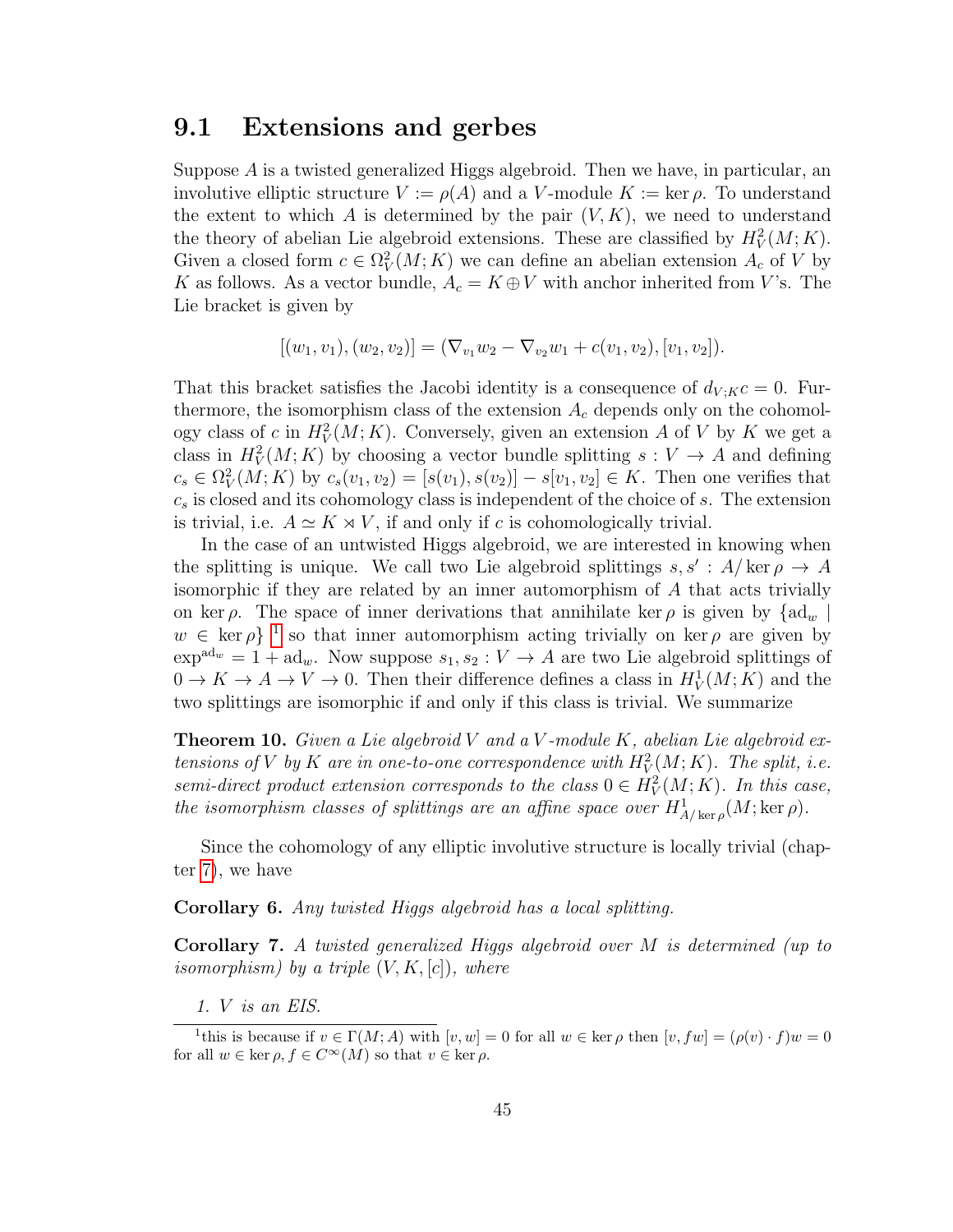- 2. K is a V -module.
- 3. [c] is a class in  $H_V^2(M; K)$ , which we call the curvature of the TGHA.

In the case of an Atiyah algebroid [\(9.0.1\)](#page-48-0), the curvature is in  $H^2(M; t)$  and is represented by the curvature  $F$  of a principal connection.

### <span id="page-50-0"></span>9.1.1 Gerbes

Recall from Corollary [5](#page-30-1) that  $K^*$  being a module over an elliptic involutive structure implies that the total space tot  $K^*$  has an elliptic involutive structure itself. Following Hitchin [\[Hit10\]](#page-70-3), the curvature  $c \in H_V^2(M; K)$  of a twisted Higgs algebroid determines a class in  $H^2(\mathcal{O}_{\text{tot }K^*}^{\times})$  as follows. Pulling back c via the projection  $\pi: K^* \to M$  gives a class  $\pi^*c \in H^2_{V_{\text{tot}} K^*}(\text{tot } K^*; \pi^*K)$ . But  $\pi^*K^* \to \text{tot } K^*$  has a canonical section and pairing this with  $\pi^*c$  gives us a class in  $H^2_{V_{\text{tot }K^*}}(\text{tot }K^*) \simeq$  $H^2(\mathcal{O}_{V_{\text{tot }K^*}})$ . Exponentiating then gives a class in  $H^2(\mathcal{O}_{V_+}^{\times})$  $\chi^{\times}_{\text{tot } K^*}$ ). Just as a class in degree 2 sheaf cohomology with coefficients in the sheaf of locally constant non-zero functions or the sheaf of holomorphic non-zero functions classifies a flat gerbe or holomorphic gerbe, we can think of this class as defining a gerbe relative to the elliptic involutive structure.

We note that the gerbe we have defined is topologically trivial. This is because the underlying topological gerbe is classified by the element in  $H^3(\text{tot } K^*; \mathbb{Z})$  coming from the map

$$
H^2({\mathcal O}_{{V_{\text{tot}}}{K}^*}^\times)\to H^3(\text{tot}\, K^*;{\mathbb Z})
$$

induced from the short exact sequence of sheaves

$$
0\to \mathbb{Z}\to \mathcal{O}_{V_{\text{tot}\,K^*}}\to \mathcal{O}_{V_{\text{tot}\,K^*}}\to 0.
$$

But this element is zero since our gerbe was defined by exponentiating an element of  $H^2(\mathcal{O}_{V_{\text{tot }K^*}})$ .

### <span id="page-50-1"></span>9.2 B-field actions

Once we choose a splitting  $K \rtimes V \simeq A$  of an untwisted Higgs algebroid A, any closed element B of  $\Omega^1_V(M;K)$  gives rise to an automorphism  $\varphi_B$  of A via

$$
w + v \stackrel{\varphi_B}{\mapsto} w + i_v B + v, \ \ w \in K, v \in V.
$$

We call such automorphisms B-field actions since for co-Higgs bundles these correspond to B-field actions in generalized complex geometry. We emphasize that while we need a splitting to define such an action, the automorphism will not preserve the splitting in general. Indeed, the action of the B-field gives a different splitting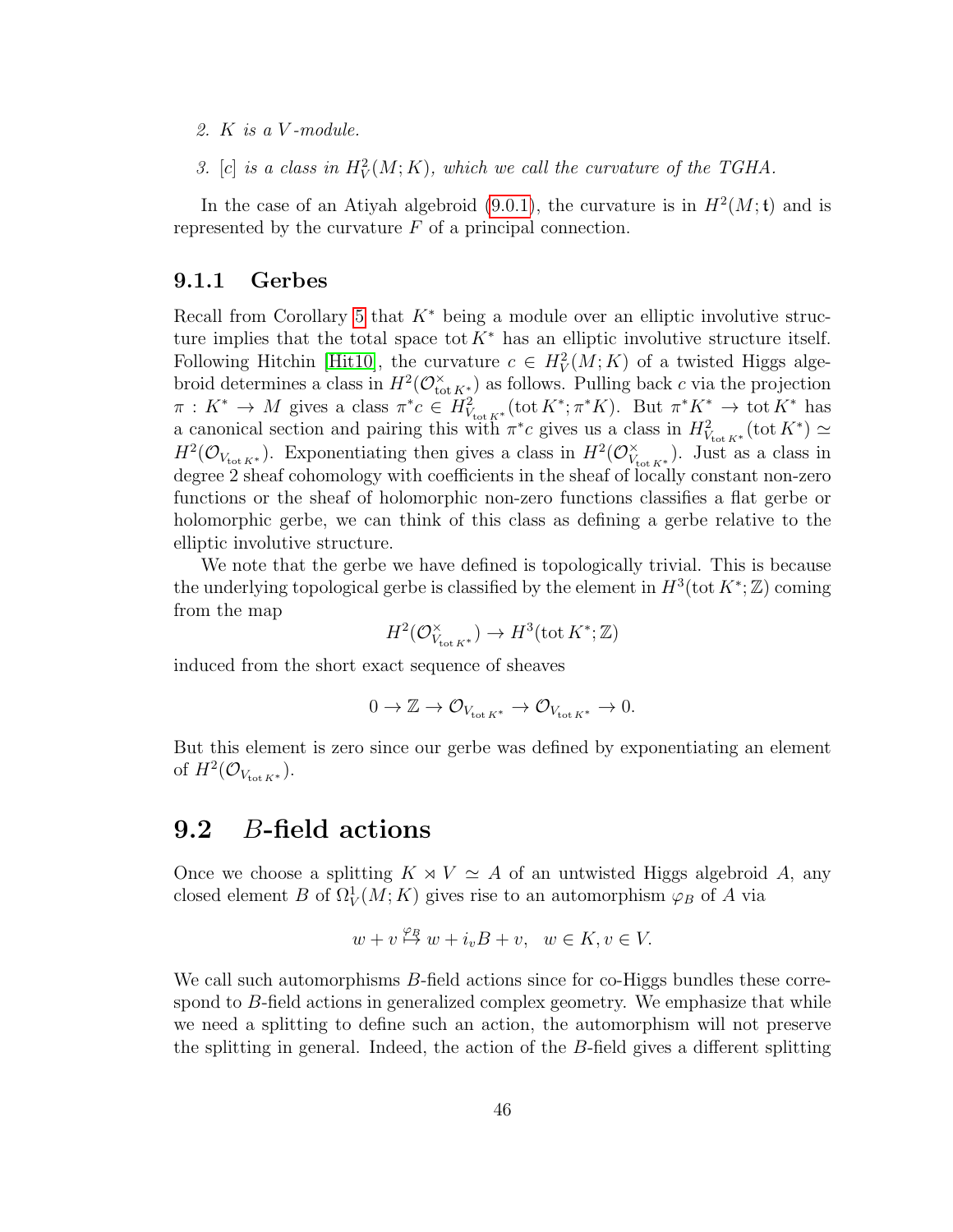and by the previous section the new splitting is isomorphic to the original one if and only if the class of B in  $H_V^1(M; K)$  is trivial.

Because of Corollary [6](#page-49-2) we may consider any twisted generalized Higgs algebroid as being pieced together by untwisted Higgs algebroids and B-fields relating the two algebroids on overlaps. Then we will see that many of the constructions/analyses that are done for untwisted Higgs algebroids can be done for twisted ones by working over the gerbe defined in the previous section. This is done in the case of twisted co-Higgs bundles in [\[Hit10\]](#page-70-3).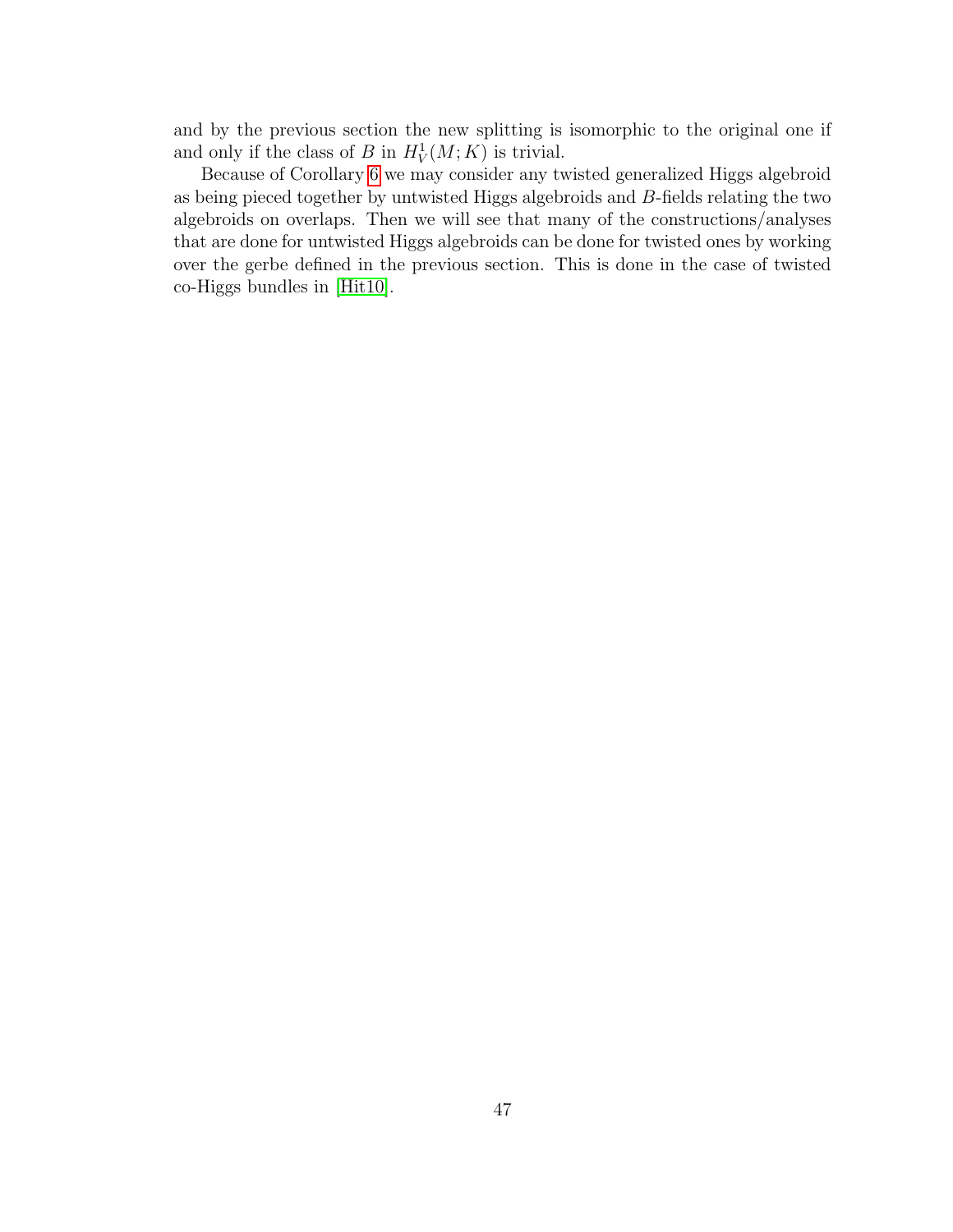### <span id="page-52-0"></span>Chapter 10

## Modules over generalized Higgs algebroids

We keep the notation of the previous chapter:  $A \rightarrow M$  is a (possibly twisted) generalized Higgs algebroid,  $K = \ker \rho \subset A$  and  $V = \rho(A) \subset T_{\mathbb{C}}M$ .

### <span id="page-52-1"></span>10.1 The case of untwisted generalized Higgs algebroids

We first consider the case where we have a splitting  $A = K \rtimes V$ . Then the following is straightforward

**Proposition 17.** Let  $A \to T_{\mathbb{C}}M$  be an elliptic generalized Higgs algebroid. Upon choosing a splitting, an A-module is equivalent to the data of a V module  $(E, \nabla^V)$ together with a "Higgs field": an element  $\theta \in \Omega_K^1(M;\operatorname{End} E)$  such that

$$
[\nabla^V, \theta] = 0 \tag{10.1.1}
$$

<span id="page-52-3"></span><span id="page-52-2"></span>
$$
\theta \wedge \theta = 0. \tag{10.1.2}
$$

Now let  $\mathscr{E}_V^{\bullet}$  denote the sheaf of V-parallel elements of  $\Gamma(M; \Lambda^{\bullet} K^* \otimes E)$ . Then eq. [\(10.1.1\)](#page-52-2) and eq. [\(10.1.2\)](#page-52-3) imply that we have a complex of sheaves

$$
\mathscr{E}_V^0 \stackrel{\theta \wedge}{\rightarrow} \mathscr{E}_V^1 \stackrel{\theta \wedge}{\rightarrow} \cdots.
$$

The following is familiar in the case of Higgs bundles [\[Sim92\]](#page-70-4).

Proposition 18. The Lie algebroid cohomology computes the hypercohomology of the above sequence of sheaves:

$$
\mathbb{H}^\bullet(\mathscr{E}_V^\bullet,\theta)=H^\bullet_A(M;E).
$$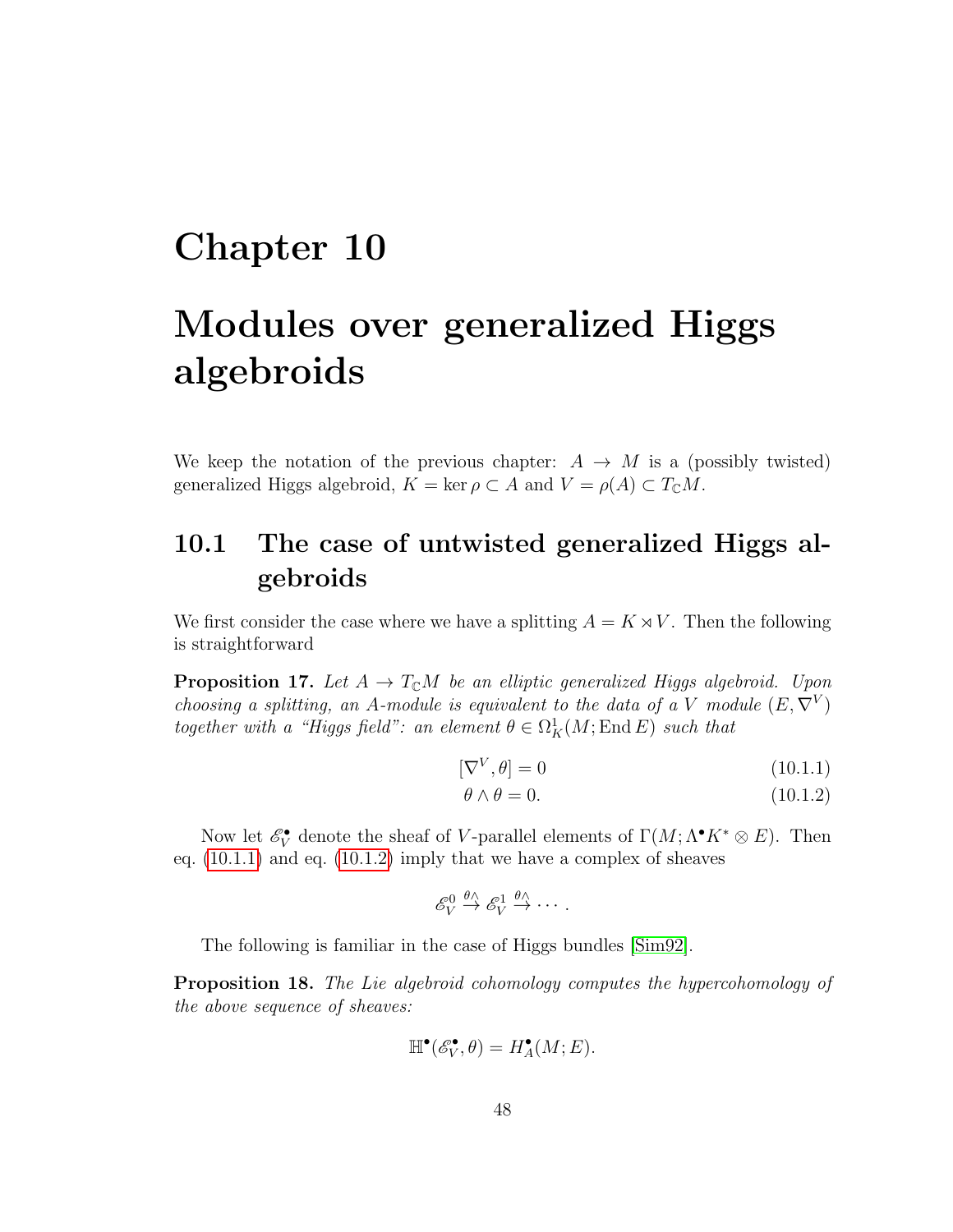Proof. By Theorem [6](#page-26-1) and eq. [\(10.1.1\)](#page-52-2), we have a resolution

. . . . . . . . . Ω 1 V ;E <sup>θ</sup><sup>∧</sup> / OO Ω 1 V ;K∗⊗E <sup>θ</sup><sup>∧</sup> / OO Ω 1 V ;Λ2K∗⊗E <sup>θ</sup><sup>∧</sup> / OO · · · Ω 1 V ;E <sup>−</sup>θ∧/ d<sup>V</sup> ;<sup>E</sup> OO Ω 1 V ;K∗⊗E <sup>−</sup>θ<sup>∧</sup> / d<sup>V</sup> ;K∗⊗<sup>E</sup> OO Ω 1 V ;Λ2K∗⊗E <sup>−</sup>θ<sup>∧</sup> / d<sup>V</sup> ;Λ2K∗⊗<sup>E</sup> OO · · · Ω 0 V ;E <sup>θ</sup><sup>∧</sup> / d<sup>V</sup> ;<sup>E</sup> OO Ω 0 V ;K∗⊗E <sup>θ</sup><sup>∧</sup> / d<sup>V</sup> ;K∗⊗<sup>E</sup> OO Ω 0 V ;Λ2K∗⊗E <sup>θ</sup><sup>∧</sup> / d<sup>V</sup> ;Λ2K∗⊗<sup>E</sup> OO · · · E 0 V <sup>θ</sup><sup>∧</sup> / OO E 1 V <sup>θ</sup><sup>∧</sup> / OO E 2 V <sup>θ</sup><sup>∧</sup> / OO · · · 0 OO 0 OO 0 OO

is a resolution. Since the sheaves  $\Omega_{V;\Lambda^{\bullet} K^*\otimes E}$  are soft, the hypercohomology of  $(\mathscr{E}_V^{\bullet}, \theta)$ is equal to the cohomology of the total complex of the double complex formed by taking global sections of the resolution. But this is exactly  $H^{\bullet}_{A}(M;E)$ .  $\Box$ 

### <span id="page-53-0"></span>10.1.1 K-valued Higgs bundles

If  $K$  is a holomorphic vector bundle over  $X$ , we can form the generalized Higgs algebroid  $K \rtimes T^{0,1}X$ . Then a module over this algebroid is a holomorphic vector bundle  $(E, \bar{\partial}_E) \to X$  together with  $\theta \in \Gamma(X; K^* \otimes \text{End } E)$  such that  $\theta \wedge \theta = 0$ and  $[\bar{\partial}_E, \theta] = 0$ . Such modules are called K-valued Higgs bundles [\[KOP,](#page-70-9) [Don95\]](#page-69-12). Of course, when  $K = T^{1,0}X$  these are Higgs bundles and when  $K = (T^{1,0}X)^*$ these are called co-Higgs bundles [\[Ray11,](#page-70-10) [Hit10\]](#page-70-3) and are precisely the generalized holomorphic bundles corresponding to the generalized complex structure induced by a regular complex structure.

### <span id="page-53-1"></span>10.1.2 Gauge transformations and the B-field action on modules

Recall from section [9.2](#page-50-1) that any closed element  $B \in \Omega^1_V(M; K)$  gives rise to an automorphism  $\varphi_B$  of A. We now consider the action of these elements on the space of A-modules:

 $\Omega_{V,cl}^1(M;K) \ni B : (E, \nabla^{A;E}) \mapsto (E, \varphi_B^* \nabla^{A;E}).$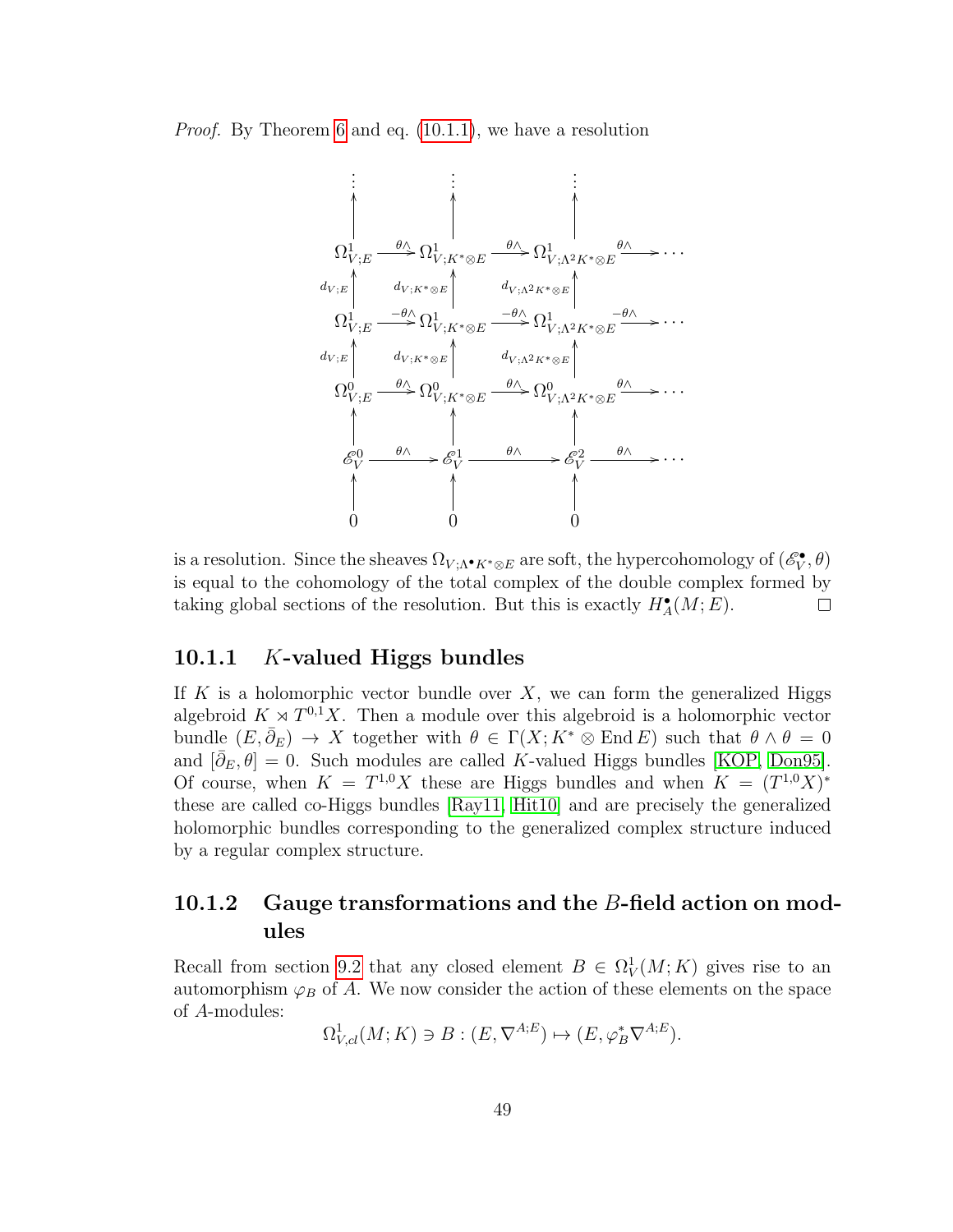Explicitly, writing  $\nabla^{A;E} = \nabla^{V;E} + \theta$ , we have

$$
(\varphi_B^* \nabla^{A;E})_{w+v} = \nabla_{w+i_v}^{A;E} B_{+v} = \nabla_v^{V;E} + \theta(w+i_v B).
$$

Thus B leaves the Higgs field unchanged but changes the V-module structure by

$$
\nabla^{V;E} \mapsto \nabla^{V;E} + \theta \circ B.
$$

It is straightforward to verify

Proposition 19. B-field transformations commute with gauge transformations.

We also have the following generalization of Proposition 2 of [\[Hit10\]](#page-70-3).

**Proposition 20.** Suppose the class  $[B] \in H^1_V(M; K)$  vanishes, i.e.  $B = \nabla^{V;K} w$ for some  $w \in \Gamma(M; K)$ . Then the action of B on an A-module  $(E, \theta)$  corresponds to the gauge transformation  $\exp(\theta(w)) \in \text{Aut}(E)$ .

*Proof.* The condition  $\theta \wedge \theta = 0$  implies that  $\exp(\theta(w))$  preserves the Higgs field. Thus we just need to show that

<span id="page-54-2"></span>
$$
\exp(-\theta(w)) \circ \nabla_v^V \circ \exp(\theta(w)) = \nabla_v^V + \theta(i_v B) = \nabla_v^V + \theta(\nabla_v^{V;K} w)
$$
 (10.1.3)

for all  $v \in V$ . Now,

<span id="page-54-1"></span>
$$
\exp(-\theta(w)) \circ \nabla_v^{V;E} \circ \exp(\theta(w)) = \nabla_v^{V;E} + \exp(-\theta(w)) \nabla_v^{V;\text{End }E} \exp(\theta(w)). \tag{10.1.4}
$$

The condition [\(10.1.1\)](#page-52-2) implies that  $\theta(\nabla_v^{V;K}w) = \nabla_v^{V;\text{End }E}(\theta(w))$  so that

$$
[\nabla_v^{V;\text{End }E}\theta(w),\theta(w)] = [\theta(\nabla_v^{V;K}w),\theta(w)] = 0,
$$

since  $\theta \wedge \theta = 0$ . By Leibniz we then have

$$
\nabla_v^{V;\text{End }E} \exp \theta(w) = \exp(\theta(w)) \nabla_v^{V;\text{End }E} \theta(w) = \exp(\theta(w)) \theta(\nabla_v^{V;K} w),
$$

which, together with eq. [\(10.1.4\)](#page-54-1), establishes eq. [\(10.1.3\)](#page-54-2).

$$
\Box
$$

### <span id="page-54-0"></span>10.2 Spectral varieties

The notions of spectral variety and spectral sheaf, used in the theory of Higgs bundles [\[Sim94,](#page-70-11) [Don95,](#page-69-12) [KOP\]](#page-70-9), carry over to generalized Higgs algebroids.

Let  $(E, \nabla^A)$  be a rank r A-module with Higgs field  $\theta \in \Gamma(M; K^* \otimes \text{End } E)$ . Let  $p: K^* \to M$  denote the projection and consider the pullback bundle  $p^*K^* \to$ tot K<sup>\*</sup> which has a canonical section  $\lambda \in \Gamma(\text{tot } K^*; p^*K^*)$ . We have the section  $\lambda \otimes Id - p^* \theta \in \Gamma(\text{tot } K^*; p^*(K^* \otimes \text{End } E)).$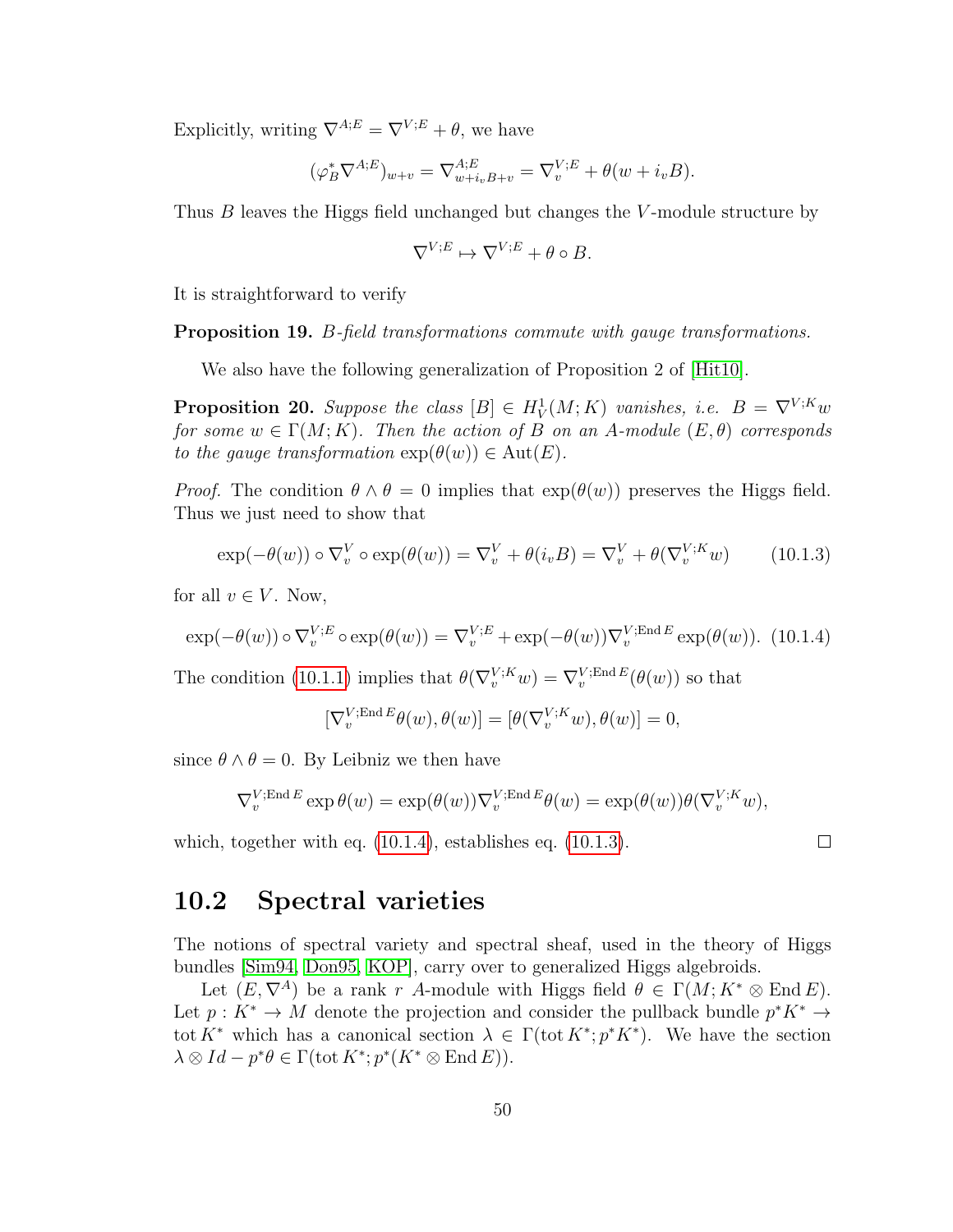**Definition 17.** The spectral variety, S, is the subspace of tot  $K^*$  given by the vanishing of the section

$$
\det(\lambda \otimes Id - p^*\theta) \in \Gamma(\operatorname{tot} K^*; p^* S^r K^*).
$$

Generically,  $S$  is an r-fold cover of M.

The spectral variety is the support of a sheaf  $\mathcal{L}$ , which encodes the eigenspaces of  $\theta$ , with the property that  $p_*\mathcal{L} = E$ . Generically,  $\mathcal{L}$  is a line bundle.

Since S is a finite cover of M, it inherits an elliptic involutive structure  $V_{\mathcal{S}}$  from the elliptic involutive structure  $V$  on  $M$ . If the Lie algebroid is split then  $E$  is a V-module and  $\mathcal L$  is a  $V_{\mathcal S}$ -module. In the general twisted case,  $\mathcal L$  will be a  $V_{\mathcal S}$ -sheaf over the gerbe defined in section [9.1.1](#page-50-0) [\[Hit10\]](#page-70-3).

### <span id="page-55-0"></span>10.3 Cohomology

Most of the results of [\[Hit10\]](#page-70-3) on the cohomology of co-Higgs bundles carry over to generalized Higgs bundles. In particular, letting  $m = \text{rk } V, k = \text{rk } K$ , we have

**Proposition 21** (Proposition 6 of [\[Hit10\]](#page-70-3)). Let  $A = K \rtimes V$  be a (split) generalized Higgs algebroid. Suppose  $(L, \theta)$  is a rank 1 A-module such that the section  $\theta \in$  $\Gamma(M;K^*)$  has non-degenerate zero set. Then

$$
H_A^j(M;(L,\theta)) = \begin{cases} 0; & j \neq k \\ H_V^0(\theta^{-1}(0); L \otimes \Lambda^k K^*); & j = k. \end{cases}
$$

**Theorem 11** (Theorem 7 of  $[Hit10]$ ). Let  $A = K \rtimes V$  be a (split) generalized Higgs algebroid with  $m \geq \dim M$ . Suppose  $(E, \theta)$  is an A-module such that the spectral sheaf is a line bundle and the spectral cover  $S \subset \text{tot } K^*$  is smooth with and the zero section  $Z \subset \text{tot } K^*$  are in general position. Then

$$
H_A^j(M; (E, \theta)) = \begin{cases} 0; & j \neq k \\ H_V^0(\mathcal{S} \cap Z; \mathcal{L} \otimes \Lambda^k K^*); & j = k. \end{cases}
$$

More generally, suppose  $(E, \theta)$  is a module over a twisted Higgs algebroid such that the spectral sheaf is a line bundle over the gerbe constructed in section [9.1.1.](#page-50-0) This gerbe is canonically trivial when restricted to  $Z \subset \text{tot } K^*$  and so the spectral sheaf determines a regular line bundle  $\mathcal L$  on  $\mathcal S \cap \mathcal Z$  and the above result holds in the twisted case as well (in the co-Higgs case this is Theorem 8 of [\[Hit10\]](#page-70-3)).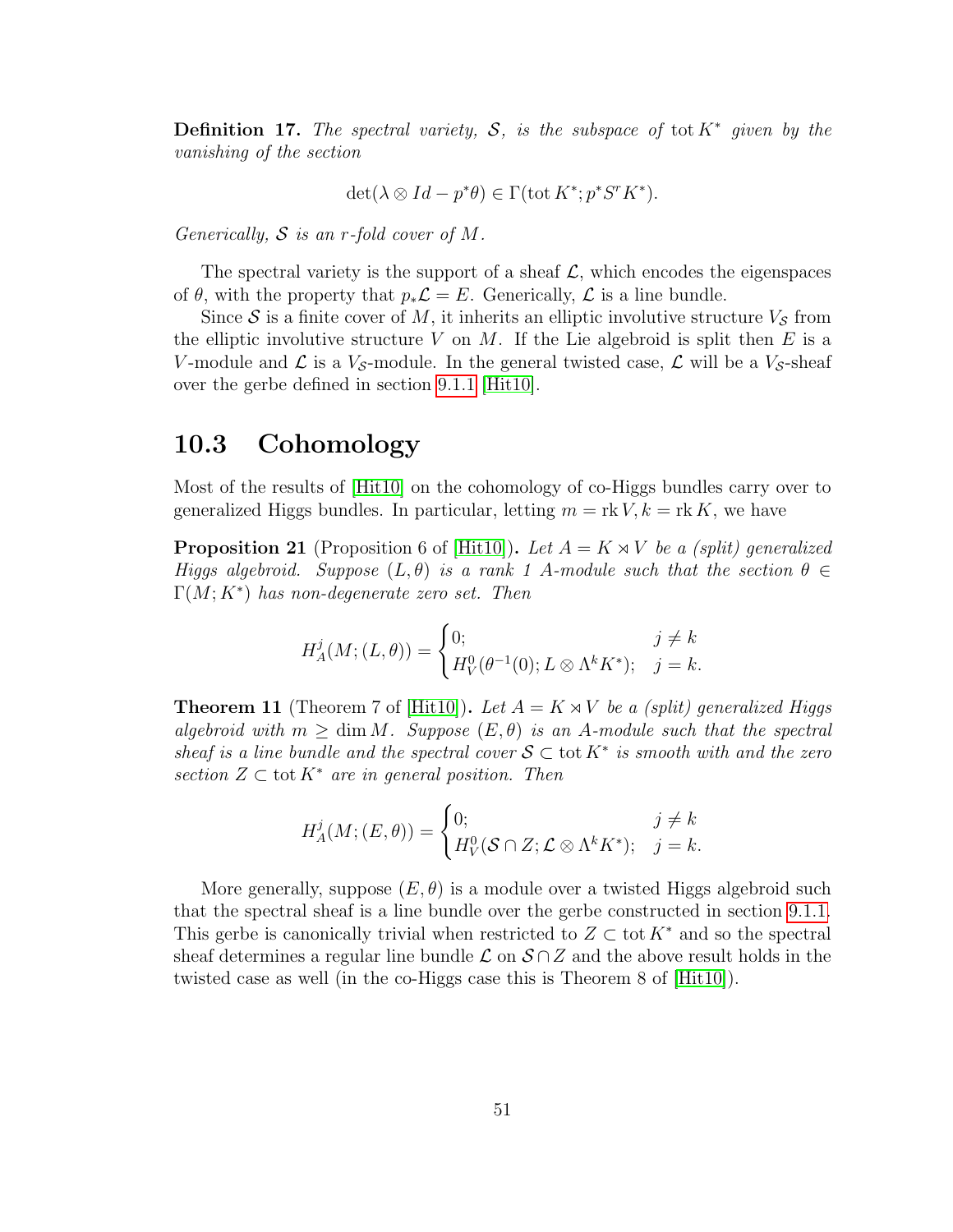# <span id="page-56-0"></span>Chapter 11 Higgs bundles

In this section, which will largely be self-contained, we specialize to the case of Higgs bundles over a complex manifold X. Recall that these are pairs  $(E, \theta)$  where  $E \to X$  is a holomorphic vector bundle and  $\theta \in \Omega^1(X; \text{End } E)$  satisfies  $\theta \wedge \theta = 0$ and  $[\bar{\partial}_E, \theta] = 0$ . Equivalently, these are modules over the Higgs algebroid

$$
A_{Higgs} := T^{1,0}X \rtimes T^{0,1}X.
$$

Something that separates the Higgs algebroid from generalized Higgs algebroids is its close relationship with the tangent bundle algebroid. Indeed, we have the family of Lie algebroids  $A_t$  defined as follows. As a vector bundle,  $A_t = T_{\mathbb{C}}X =$  $T^{1,0}X \oplus T^{0,1}X$  and the bracket and anchor are

$$
[v' + v'', w' + w'']_t = p'([v', w''] + [v'', w']) + [v'', w'']
$$

$$
+ tp''([v', w''] + [v'', w']) + t[v', w']
$$

$$
\rho_t(v' + v'') = tv' + v''
$$

where

$$
v', w' \in T^{1,0}X, v'', w'' \in T^{0,1}X, p': T_{\mathbb{C}}X \to T^{1,0}X, p'': T_{\mathbb{C}}X \to T^{0,1}X.
$$

Then

$$
A_{Higgs} = A_0, \quad (T_{\mathbb{C}}X, [\cdot, \cdot]) = A_1.
$$

Furthermore, all  $A_t$  are isomorphic to  $A_1 = (T_{\mathbb{C}}X, [\cdot, \cdot])$  for  $t \neq 0$  via the map

$$
A_1 \to A_t, \quad v' + v'' \mapsto \frac{1}{t}v' + v''.
$$

Further, when  $X$  is compact Kähler the non-abelian Hodge theorem of Simpson [\[Sim92\]](#page-70-4) gives an equivalence between the category of certain  $A_{Higgs}$ -modules and certain  $T_{\mathbb{C}}X$ -modules (i.e. flat vector bundles):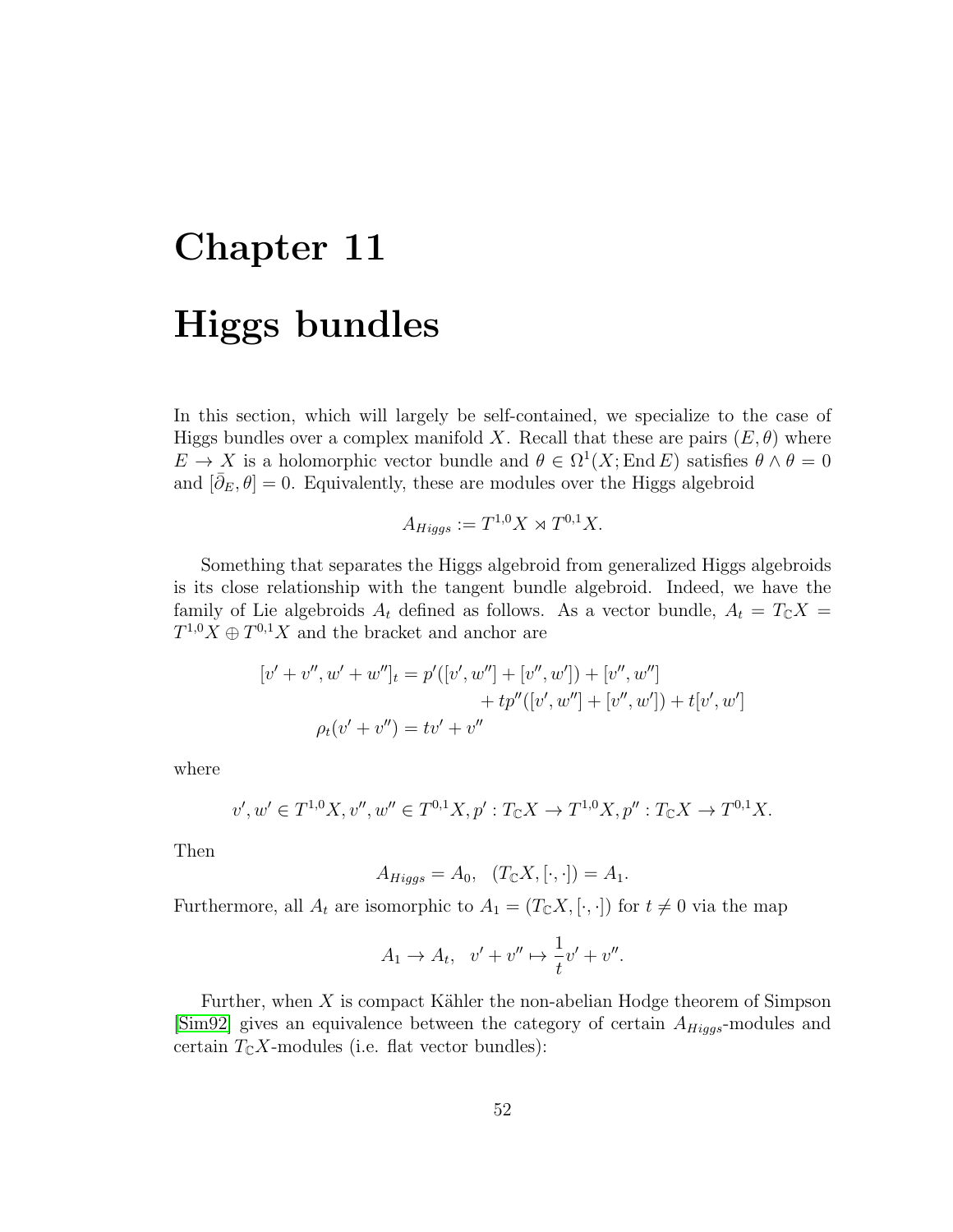<span id="page-57-1"></span>**Theorem 12** (Non-abelian Hodge theorem  $[\text{Sim}92]$ ). For X a compact Kähler manifold, there is a 1-to-1 correspondence

$$
\left(\begin{array}{c} \text{polystable Higgs} \\ \text{bundles on } X \text{ with} \\ \text{vanishing Chern} \\ \text{classes} \end{array}\right) \longleftrightarrow \left(\begin{array}{c} semi-simple flat \\ \text{vector bundles on } X \end{array}\right)
$$

.

To go from a Higgs bundle to a flat bundle requires the existence of a Hermitian-Yang-Mills metric h. The flat connection is then given by

$$
\nabla = \nabla_h + \theta + \theta^*,
$$

where  $\nabla_h$  denotes the Chern connection (i.e. the unique connection preserving h and having  $(0, 1)$  part equal to  $\bar{\partial}_E$ ) and  $\theta^*$  is defined by

$$
h(\theta \psi_1, \psi_2) = h(\psi_1, \theta^* \psi_2), \quad \psi_1, \psi_2 \in \Gamma(X; E).
$$

### <span id="page-57-0"></span>11.1 Characteristic classes of Higgs bundles

Since a Higgs bundle  $(E, \theta)$  is in particular a holomorphic vector bundle, it has an Atiyah class  $At(E) \in H^{1,1}(X;\text{End }E)$  [\[Ati57\]](#page-68-3) (see also section [7.3.1\)](#page-33-1). We can incorporate the Higgs field by noting that it defines a class in  $H^{1,0}(X; \text{End } E)$ . We define the following characteristic classes:

**Definition 18.** For  $j \geq 0$ , let

$$
a_j(E,\theta) = \frac{1}{j!} \left(\frac{i}{2\pi}\right)^j \text{tr}(\text{At}(E)^j \theta) \in H^{j+1,j}(X).
$$

Proposition 22. Suppose

$$
0 \to (E_1, \theta_1) \to (E, \theta) \to (E_2, \theta_2) \to 0
$$

is an exact sequence of Higgs bundles. Then we have

$$
a_j(E, \theta) = a_j(E_1, \theta_1) + a_j(E_2, \theta_2).
$$

for all  $j \geq 0$ .

*Proof.* This follows from the proof of Proposition [9\(](#page-34-0)2) and the fact that  $\theta$ , in terms of a vector bundle splitting  $E \simeq E_1 \oplus E_2$ , has the form

$$
\theta = \left(\begin{array}{cc} \theta_1 & \theta_{2,1} \\ 0 & \theta_2 \end{array}\right)
$$

for some  $\theta_{2,1} \in \Omega^{1,0}(X; \text{Hom}(E_2, E_1)).$ 

 $\Box$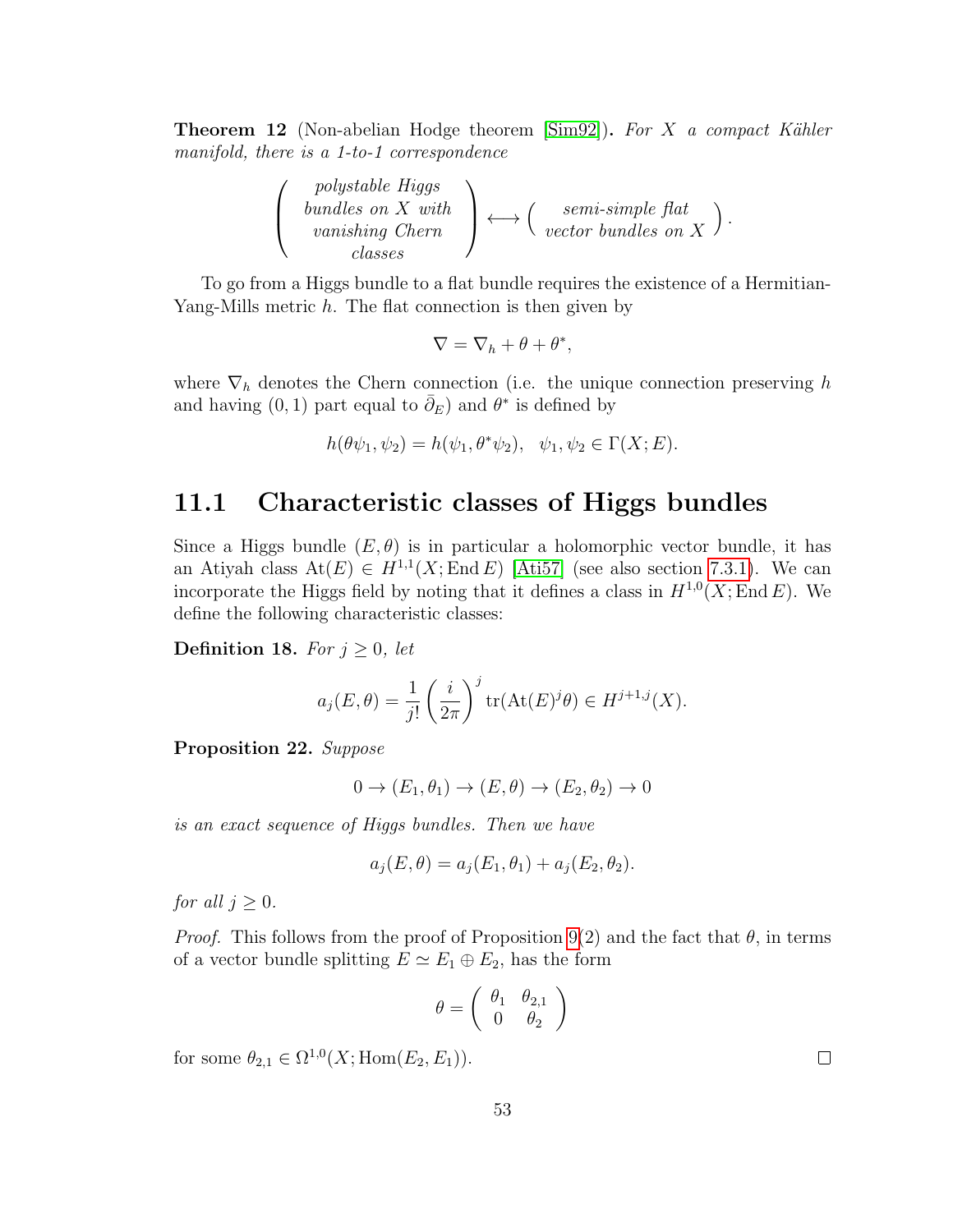### <span id="page-58-0"></span>11.1.1 Reznikov's theorem and the nonabelian Hodge theorem

Suppose now X is a compact Kähler manifold. By the non-abelian Hodge the-orem (Theorem [12\)](#page-57-1), certain Higgs bundles  $(E, \theta)$  over X correspond to certain flat vector bundles  $(E, \nabla)$ . Flat vector bundles have characteristic classes  $u_{\bullet}$  lying in  $H^{odd}(X;\mathbb{R})$  (see section [7.3.2\)](#page-35-0) and the Hodge decomposition says that we can view the characteristic classes of Higgs bundles, which lie in  $H^{\bullet+1,\bullet}(X)$ , as elements of  $H^{odd}(X;\mathbb{C})$ . We will show that the Higgs and flat characteristic classes are equivalent (up to scale) under these correspondences. We first recall a theorem of Reznikov, which says that the flat characteristic classes all vanish in degrees 3 and higher. We will give an independent proof of this using the non-abelian Hodge theorem.

<span id="page-58-1"></span>**Theorem 13** (Reznikov's theorem/Bloch's conjecture [\[Rez95,](#page-70-12) [Blo78\]](#page-68-9)). If  $E \to X$ is a flat vector bundle with X Kähler, then the classes  $u_{2i+1}(E) \in H^{2i+1}(X;\mathbb{R})$ *vanish for*  $j \geq 1$ .

*Proof.* Because the class  $u_{2j+1}$  vanish on short exact sequences, It suffices to show this for simple flat vector bundles, i.e. those whose monodromy representation of  $\pi_1 X$  is irreducible. Indeed, if we know the result is true for simple flat vector bundles and E is not simple, then we can find  $E' \subset E$  simple so that by Proposition [10](#page-35-1)  $u_{2j+1}(E) = u_{2j+1}(E/E')$ . Then we can repeat this procedure, replacing  $E/E'$  with a quotient by a simple flat subbundle until we get something simple.

Thus we assume  $(E, \nabla)$  is simple and appeal to the non-abelian Hodge theorem, which gives us a metric h and Higgs field  $\theta \in \Omega^{0,1}(X;\text{End }E)$  such that  $\nabla =$  $\nabla_h + \theta + \theta^*$ . The adjoint connection with respect to h is then

$$
\nabla^* = \nabla_h - \theta - \theta^*
$$

so that

$$
\omega(E, h) = \theta + \theta^*.
$$

But since  $\theta^2 = 0 = (\theta^*)^2$  we have, for  $j \ge 1$ ,

$$
- tr(\omega(E, h)^{2j+1}) = tr ((\theta + \theta^*)^{2j+1})
$$
  
= tr( $[\theta, \theta^*]^j (\theta + \theta^*)$ )  
= tr( $(\theta\theta^* \cdots \theta\theta^*)\theta$ ) + tr( $(\theta^*\theta \cdots \theta^*\theta)\theta^*$ )  
= tr( $\theta(\theta\theta^* \cdots \theta\theta^*)$ ) + tr( $\theta^*(\theta^*\theta \cdots \theta^*\theta)$ )  
= 0,

where in the second to last line we used the fact that the trace vanishes on commutators. Thus  $u_{2j+1}(E) = 0$ .  $\Box$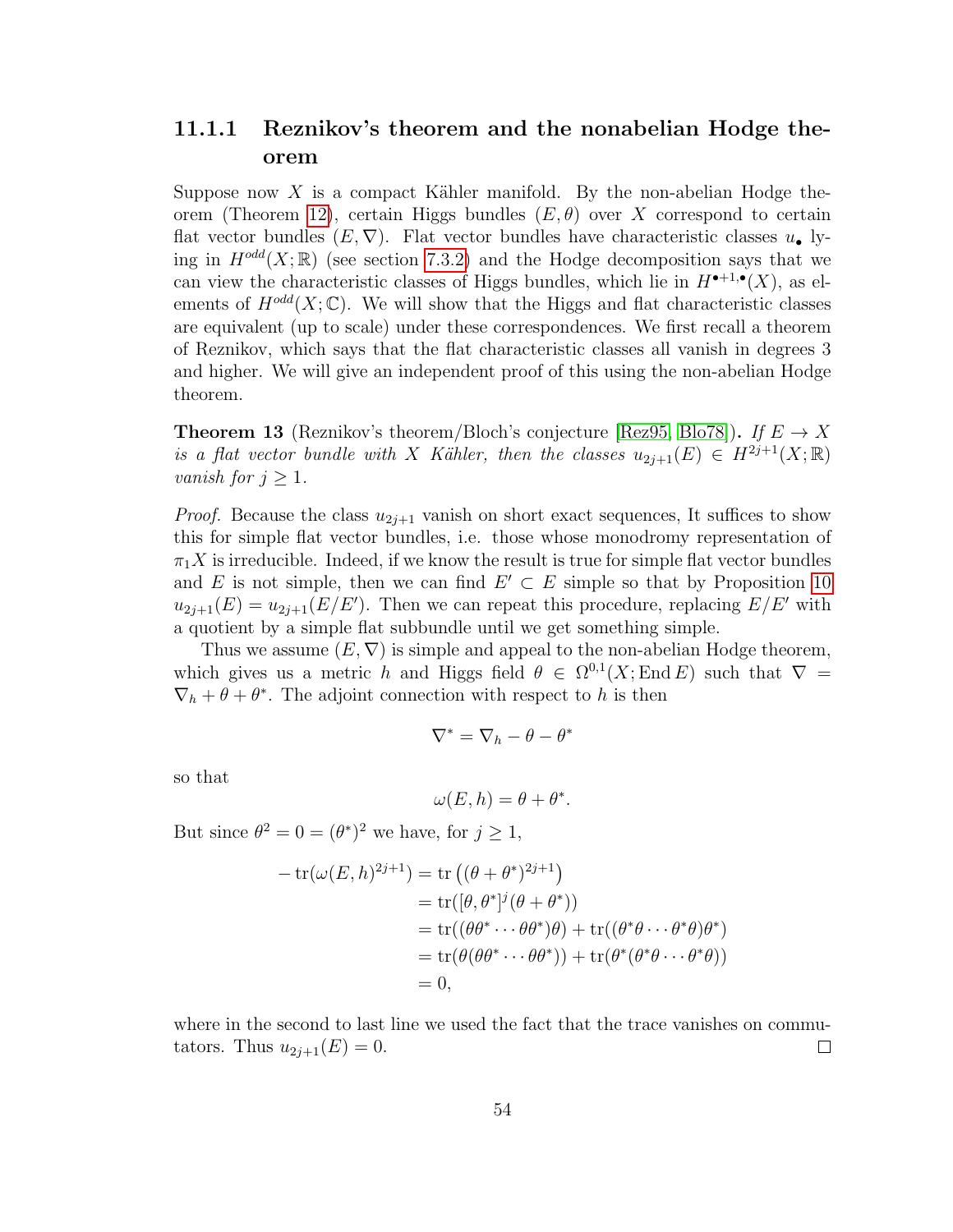We now show that the flat and Higgs characteristic classes correspond under the non-abelian Hodge theorem.

**Proposition 23.** Suppose  $(E, \theta) \rightarrow X$  is a polystable Higgs bundle with vanishing Chern classes over a compact Kähler manifold X and let  $\nabla$  denote the corresponding flat connection.

1. Using the Hodge decomposition to view  $a_1(E, \theta)$  as a class in  $H^1(X; \mathbb{C})$ , we have

Re 
$$
a_1(E, \theta) = \frac{1}{2}(a_1(E, \theta) + \overline{a_1(E, \theta)}) = \frac{1}{2}u_1(E, \nabla).
$$

2.  $a_{2i+1}(E, \theta) = 0$ , for  $i > 1$ .

Proof. The proof of 2. is similar to the proof of Theorem [13.](#page-58-1) The condition on  $(E, \theta)$  implies that if h denotes the hermitian Yang-Mills metric, then

$$
\nabla = \nabla_h + \theta + \theta^*
$$

Then

$$
0 = (\nabla)^2 = F_h + [\nabla_h, \theta + \theta^*] + [\theta, \theta^*].
$$

Since  $[\bar{\partial}_E, \theta] = 0$ , the (1, 1) part of the above equation gives us

$$
F_h = -[\theta, \theta^*].
$$

Then for  $j \geq 1$ ,

$$
a_j(E, \theta, h) = (-1)^j \operatorname{tr}([\theta, \theta^*]^j \theta) = (-1)^j \operatorname{tr}((\theta \theta^* \cdots \theta \theta^*) \theta) = 0,
$$

since the trace vanishes on supercommutators.

For the first part, since  $\nabla_h$  preserves h we have

$$
\nabla^*=\nabla_h-\theta-\theta^*
$$

so that

$$
u_1(E, \nabla, h) = \frac{1}{2} \operatorname{tr}(\nabla - \nabla^*) = \frac{1}{2} \operatorname{tr}(2(\theta + \theta^*))
$$
  
=  $\operatorname{tr}(\theta + \theta^*) = \operatorname{tr} \theta + \overline{\operatorname{tr}} \theta = a_1(E, \theta, h) + \overline{a_1(E, \theta, h)}.$ 

Since  $a_1(E, \theta, h)$  is a  $\bar{\partial}$ -closed (1,0) form it is actually harmonic (since we trivially have  $\bar{\partial}^* a_1(E, \theta, h)$ . Thus taking cohomology and using the Hodge decomposition gives  $(1)$ .  $\Box$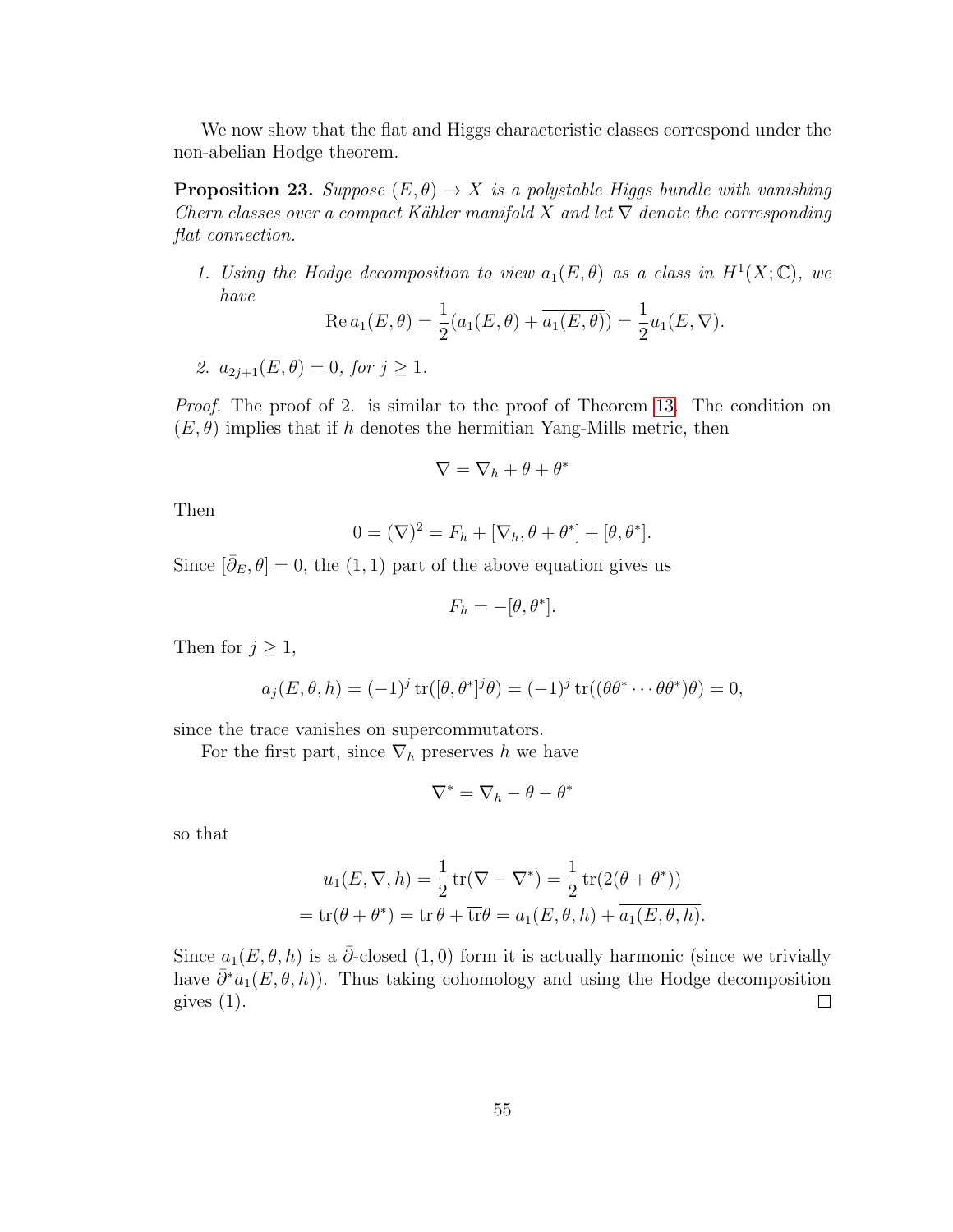### <span id="page-60-0"></span>11.2 Higher direct image and a secondary Grothendieck-Riemann-Roch theorem

We now want to apply our construction from chapter [4](#page-16-0) to study the direct image of Higgs bundles. Thus suppose we have a fibration of complex manifolds  $Z \to M \stackrel{\pi}{\to} B$ and a Higgs bundle  $(E, \theta) \to M$ . Define  $T(M/B) = \ker \pi_*$  and recall the set-up of chapter [4.](#page-16-0) There we defined a complex of infinite rank bundles,  $E_{M/B}^{\bullet}$ , whose fiber over  $x \in B$  is the space of E-valued differential forms on the fiber with differential given by the vertical Higgs differential  $\partial_{M/B:E} + \theta|_{M/B}$ . A choice of connection (i.e. horizontal distribution) on the fiber bundle  $M \to B$  gives us an identification

$$
\Omega^{\bullet}(B; E^{\bullet}_{M/B}) \simeq \Omega^{\bullet}(M; E)
$$

and so, from the point of view of  $E_{M/B}^{\bullet} \to B$ ,  $\bar{\partial}_E + \theta$  is a super-Higgs bundle structure of total degree 1, which we denote by A, and whose degree 0 piece is the vertical differential. We will now examine the decomposition  $A = A_{[0]} + A_{[1]} + \cdots$ in the case of an especially nice type of fibration  $M \to B$  with connection, which is called a Kähler fibration.

### <span id="page-60-1"></span>11.2.1 Kähler fibrations

In [\[BGS88\]](#page-68-5), Bismut, Gillet, and Soule give the definition

**Definition 19** (Definition 1.4 in [\[BGS88\]](#page-68-5)). The data  $(\pi, g^{M/B}, T_H M)$ , where  $g^{M/B}$ is a metric on  $T(M/B)$ , is called a Kähler fibration if there exists  $\omega \in \Omega^{1,1}(M)$  such that

- 2.  $T_H M$  and  $T(M/B)$  are orthogonal with respect to  $\omega$ .
- 3. For  $X, Y \in T(M/B)$ ,  $\omega(X, Y) = g^{M/B}(X, JY)$ .

Note that for a Kähler fibration, each fiber is Kähler with Kähler form given by the restriction of  $\omega$ .

When viewed as a superconnection on  $E_{M/B}^{\bullet}$ , the total exterior derivative  $d_E$  on M has the following decomposition [\[BGV92,](#page-68-6) [BL95\]](#page-68-0)

<span id="page-60-2"></span>
$$
d_E = d_{M/B;E} + \tilde{\nabla}^{M/B;E} + \hat{S} + i_{\Omega},
$$
\n(11.2.1)

where  $\Omega$  is the curvature of the connection on  $M \to B$ ,  $\tilde{\nabla}^{M/B;E}$  is the connection defined by

$$
\tilde{\nabla}_{v}^{M/B;E} = \nabla_{v^H}^{M;E \otimes \Lambda^\bullet T^\ast(M/B)}
$$

<sup>1.</sup>  $\omega$  is closed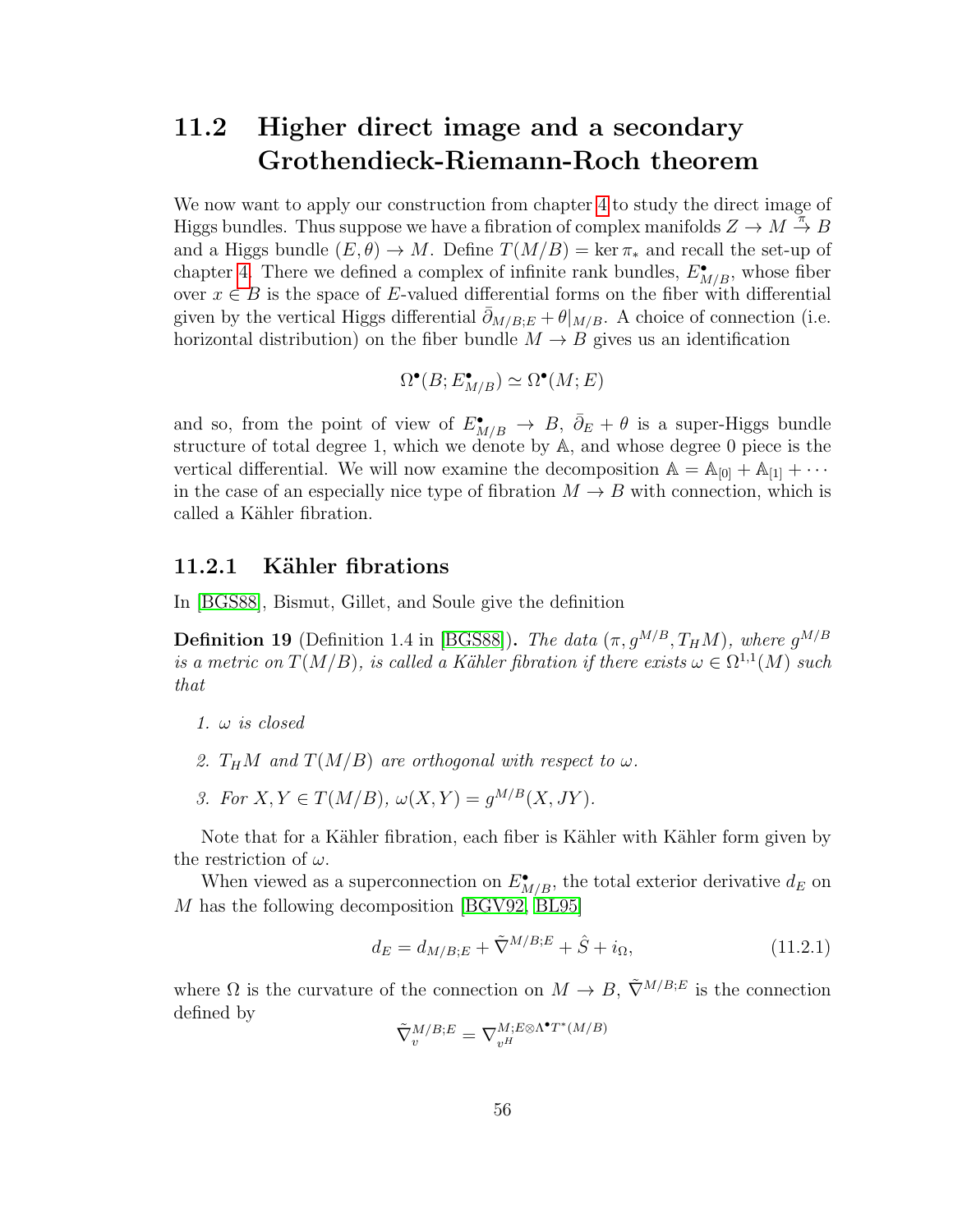(where  $v^H$  is a horizontal lift of v and the connection on  $T^*(M/B)$  is the Bismut connection corresponding to  $g^{M/B}$ , and  $\hat{S}: TB \to \text{End}(\Lambda^{\bullet} T^{*}(M/B))$  is defined on  $T^*(M/B)$  by

$$
\langle \hat{S}(v)\mu, X \rangle = -\alpha(\nabla_{v^H}^{M/B} X - [v^H, X]), \quad X \in \Gamma(M; T(M/B)), \mu \in T^*(M/B)
$$

and is extended to be a derivation (above  $\langle \cdot, \cdot \rangle$  represents the paring of  $T^*(M/B)$ and  $T(M/B)$ . The relationship between  $\hat{S}$  and the tensor S in [\[BGS88\]](#page-68-5) is

<span id="page-61-0"></span>
$$
\langle \hat{S}(v)\mu, X \rangle = g(S(X)\mu^{\sharp}, v_H), \qquad (11.2.2)
$$

where  $\mu^{\#} \in T(M/B)$  corresponds to  $\mu$  via  $g^{M/B}$ .

**Proposition 24.** If  $v \in T^{1,0}B$  then  $\hat{S}(v)$  vanishes on  $\Lambda^{0,1}T^*(M/B)$  and if  $v \in T^{0,1}B$ then  $\hat{S}(v)$  vanishes on  $\Lambda^{1,0}T^*(M/B)$ . Indeed we have,

$$
\hat{S}(T^{1,0}B) \subset \text{End}(\Lambda^{1,0}T^*(M/B), \Lambda^{0,1}T^*(M/B))
$$
  

$$
\hat{S}(T^{0,1}B) \subset \text{End}(\Lambda^{0,1}T^*(M/B), \Lambda^{1,0}T^*(M/B)).
$$

*Proof.* In [\[BGS88\]](#page-68-5) it is shown that the tensor  $g(S(X)\cdot, \cdot)$  is (1,1) and that if  $X \in$  $T^{1,0}M/B, Y \in T^{0,1}M/B$  then  $S(X)Y = 0 = S(Y)X$ . The proposition then follows from these properties along with [\(11.2.2\)](#page-61-0) and the fact that

$$
g^{M/B}: \begin{cases} T^{1,0}M/B \stackrel{\sim}{\rightarrow} \Lambda^{0,1}T^*(M/B), \\ T^{0,1}M/B \stackrel{\sim}{\rightarrow} \Lambda^{1,0}T^*(M/B). \end{cases}
$$

Let

$$
KS:=\hat{S}|_{T^{1,0}B}.
$$

Then KS is a Dolbeault representative of the Kodaira-Spencer map  $T^{1,0}B \rightarrow$  $H^1(M_b, T_{M_b}^{1,0})$  (c.f. lemma 4.3 in [\[FS90\]](#page-69-13)). Then from [\(11.2.1\)](#page-60-2) we have the following decomposition of the Dolbeault operator on M,

<span id="page-61-2"></span>
$$
\bar{\partial} = \underbrace{\bar{\partial}_{M/B}}_{(0,1,0,0)} + \underbrace{(\tilde{\nabla}^{M/B})^{0,1}}_{(0,0,0,1)} + \underbrace{KS}_{(-1,1,1,0)} + \underbrace{i_{\Omega^{1,0}}}_{(-1,0,1,1)}.
$$
\n(11.2.3)

where the quadruple  $(a, b, c, d)$  under the operator means that it maps

$$
\Lambda^{p,q}T^*(M/B) \to \Lambda^{p+a,q+b}T^*(M/B) \otimes \Lambda^{c,d}T^*B.
$$

More generally, if  $E \to M$  is a holomorphic vector bundle with connection  $\nabla^E$ compatible with  $\bar{\partial}_E$ , then we may write

<span id="page-61-1"></span>
$$
\bar{\partial}_E = \bar{\partial}_{M/B;E} + (\tilde{\nabla}^{T^*(M/B)\otimes E})^{0,1} + KS + i_{\Omega^{1,0}}.
$$
\n(11.2.4)

where  $\tilde{\nabla}^{T^*(M/B)\otimes E}$  is the connection on  $E_{M/B}^{\bullet}$  induced by the connection  $\nabla^{M/B}\otimes\nabla^E$ on  $\Lambda^{\bullet}T^{*}(M/B)\otimes E$ .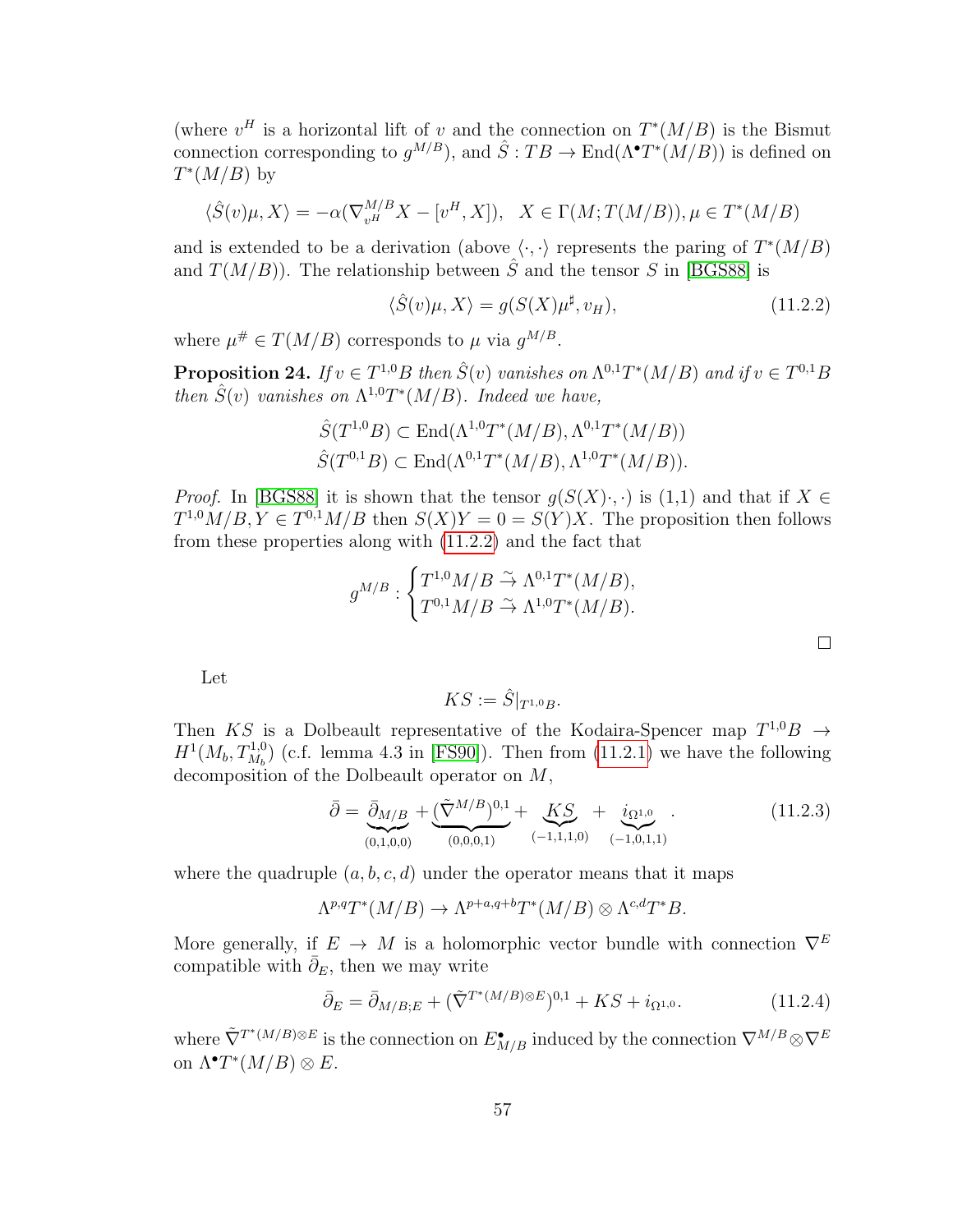### <span id="page-62-0"></span>11.2.2 Secondary Grothendieck-Riemann-Roch

In this section we will prove

<span id="page-62-2"></span>**Theorem 14.** Suppose B is a complex manifold, Y is Kähler and  $(E, \theta)$  is a Higgs bundle over  $B \times Y$ . Then

$$
a_k(\text{ind}(\bar{\partial}_{Y;E} + \theta_Y)) = \int_Y e(TY)a_k(E, \theta), \quad k \ge 0.
$$

In keeping with the notation of the previous section, we let  $M = B \times Y$  and will write  $M/B$  for Y.

#### Hodge theory

The infinite rank bundle  $E_{M/B}^{\bullet}$  has an  $L^2$  metric induced from the metrics  $g^{M/B}$ and  $h^E$ . Set  $D''_{M/B} = \bar{\partial}_{M/B;E} + \theta_{M/B}$ , the vertical Higgs differential. Then

$$
(D''_{M/B})^* = \bar{\partial}^*_{M/B;E} + i(\theta^*_{M/B})
$$

where  $\theta = \theta_{M/B} + \theta_B$  with  $\theta_{M/B} \in \Gamma(\Lambda^{1,0}T^*(M/B) \otimes \text{End } E), \theta_B \in \Gamma(\Lambda^{1,0}T^*B \otimes E)$ End  $E$ ). Using Hodge theory we have the identification

$$
H_{Dol}^{even}(M/B; E) - H_{Dol}^{odd}(M/B; E) \simeq \ker(D''_{M/B} + (D''_{M/B})^*).
$$

Letting  $P \in \text{End}(E_{M/B}^{\bullet})$  be the orthogonal projection onto ker $(\bar{\partial}_{M/B} + \bar{\partial}_{M/B}^* +$  $\theta_{M/B} + i(\theta^*_{M/B}))$ , the Higgs field on ker $(D''_{M/B} + (D''_{M/B})^*)$  is  $P \circ (\theta_B + KS)$ .

Using this correspondence, the metric on  $E_{M/B}^{\bullet}$  restricts to give a metric on  $H_{Dol}^{even}(M/B; E) - H_{Dol}^{odd}(M/B; E)$ , whose corresponding Chern connection is P  $\circ$  $\tilde{\nabla}^{\widetilde{T}^{*}(M/B)\otimes E} \circ P.$ 

### <span id="page-62-1"></span>11.2.3 Index theorem

We will now prove theorem Theorem [14,](#page-62-2) following the techniques of [\[BL95\]](#page-68-0) and [\[BGS88\]](#page-68-5). Let c denote the Clifford action of  $T(M/B)$  on  $\Lambda^{0,\bullet}T^*(M/B)$ , i.e.

$$
c(X) = \sqrt{2}(X_{1,0}^{\flat} \wedge -i_{X_{0,1}}), \quad X = X_{1,0} + X_{0,1} \in T^{1,0}(M/B) \oplus T^{0,1}(M/B),
$$

where b denotes the isomorphism  $T(M/B) \to T^*(M/B)$  given by  $g^{M/B}$ . Then

$$
\Lambda^{\bullet}T^{*}(M/B)\otimes E=\Lambda^{\bullet,0}T^{*}(M/B)\otimes \Lambda^{0,\bullet}T^{*}(M/B)\otimes E
$$

is a Clifford module with twisting bundle  $\Lambda^{\bullet,0}T^*(M/B)\otimes E$ .

It is in the following crucial lemma that we use our simplifying hypothesis that M is a product manifold.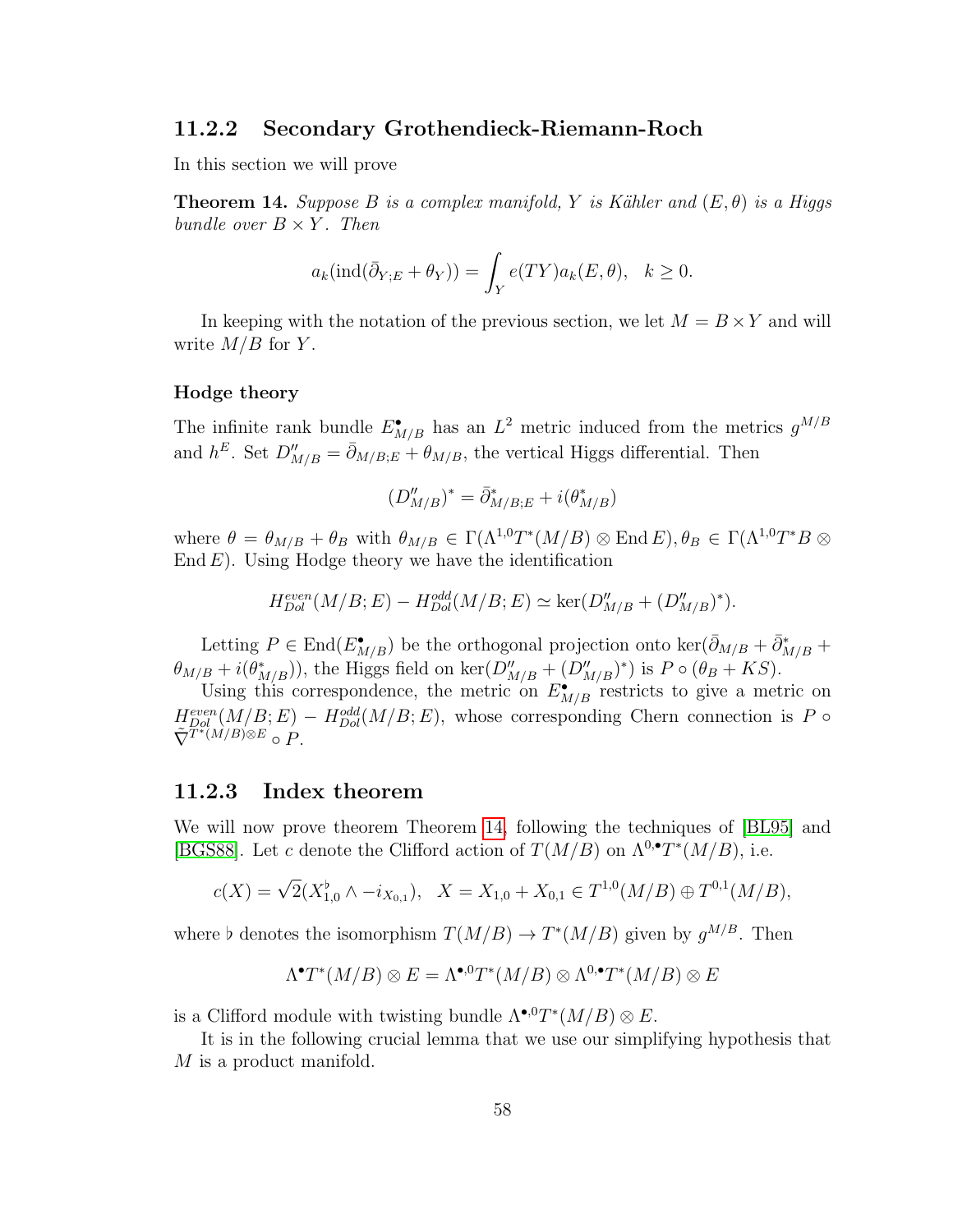<span id="page-63-0"></span>Lemma 3. Let

$$
\mathbb{A}' = \bar{\partial}_{M/B;E}^* + i(\theta_{M/B}^*) + (\tilde{\nabla}^{T^*(M/B)\otimes E})^{1,0}
$$

$$
\mathbb{A}'' = \bar{\partial}_{M/B;E} + \theta_{M/B} + (\tilde{\nabla}^{T^*(M/B)\otimes E})^{0,1}
$$

$$
\Theta = \theta_B + KS.
$$

Then

$$
(\mathbb{A}')^2 = 0 = (\mathbb{A}'')^2
$$
  
 $[\mathbb{A}'', \Theta] = 0.$ 

*Proof.* From eq. [\(11.2.4\)](#page-61-1) and the fact that  $\Omega = 0$  since M is a product, we have

$$
0 = (\bar{\partial}_E + \theta)^2 = (\mathbb{A}'' + \Theta)^2.
$$

Then decomposing the above using the 4-part type decomposition and eq. [\(11.2.3\)](#page-61-2) gives  $(\mathbb{A}'')^2 = 0$  and  $[\mathbb{A}'', \Theta] = 0$ . Then  $(\mathbb{A}')^2 = 0$  follows, by duality, from  $(\mathbb{A}'')^2 =$ 0.  $\Box$ 

**Definition 20.** Let  $N_{M/B}$  and  $N_B$  be the number operators on  $\Lambda^{\bullet}T^*(M/B)$  and  $\Lambda^{\bullet}T^*B$ , respectively, i.e.

$$
N_{M/B}|_{\Lambda^{i}T^{*}(M/B)} = i, \quad N_{B}|_{\Lambda^{i}T^{*}B} = i.
$$

For  $t > 0$ , define

$$
\mathbb{A}_t = t^{-N_{M/B}} \circ \mathbb{A}' \circ t^{N_{M/B}} + \mathbb{A}''.
$$

<span id="page-63-1"></span>**Proposition 25.** The element Str  $(\exp(-\mathbb{A}_t^2)\Theta) \in \Omega^{\bullet}(B)$  is  $\overline{\partial}$ -closed, its Dolbeault cohomology class is independent of t, and

$$
\lim_{t \to \infty} \text{Str} \left( \exp(-\mathbb{A}_t^2) \Theta \right) = \text{Str} \left( \exp(-(P \circ \tilde{\nabla}^{T^*(M/B) \otimes E} \circ P)^2) \Theta \right)
$$

$$
= \sum_k \frac{1}{k!} \left( a_k \left( H_{Dol}^{even}(M/B; E|_{M/B}) \right) - a_k \left( H_{Dol}^{odd}(M/B; E|_{M/B}) \right) \right).
$$

Proof. We have

$$
\bar{\partial}_B \operatorname{Str} \left( \exp(-\mathbb{A}_t^2) \Theta \right) = \operatorname{Str} \left[ \mathbb{A}^{\prime \prime}, \exp(-\mathbb{A}_t^2) \Theta \right].
$$

Now,  $\mathbb{A}_t^2 = [\mathbb{A}'_t, \mathbb{A}'']$  so that  $[\mathbb{A}'', \mathbb{A}_t^2] = 0$  since  $(\mathbb{A}'')^2 = 0$ . Further,  $[\mathbb{A}'', \Theta] = 0$  by Lemma [3](#page-63-0) so the above vanishes. To show that the Dolbeaut cohomology class is independent of t, let  $\mathbb{F}_t = \mathbb{A}_t^2$ . Then by Lemma [3,](#page-63-0)

$$
\mathbb{F}_t = [\mathbb{A}'', t^{-N_{M/B}} \circ \mathbb{A}' \circ t^{N_{M/B}}]
$$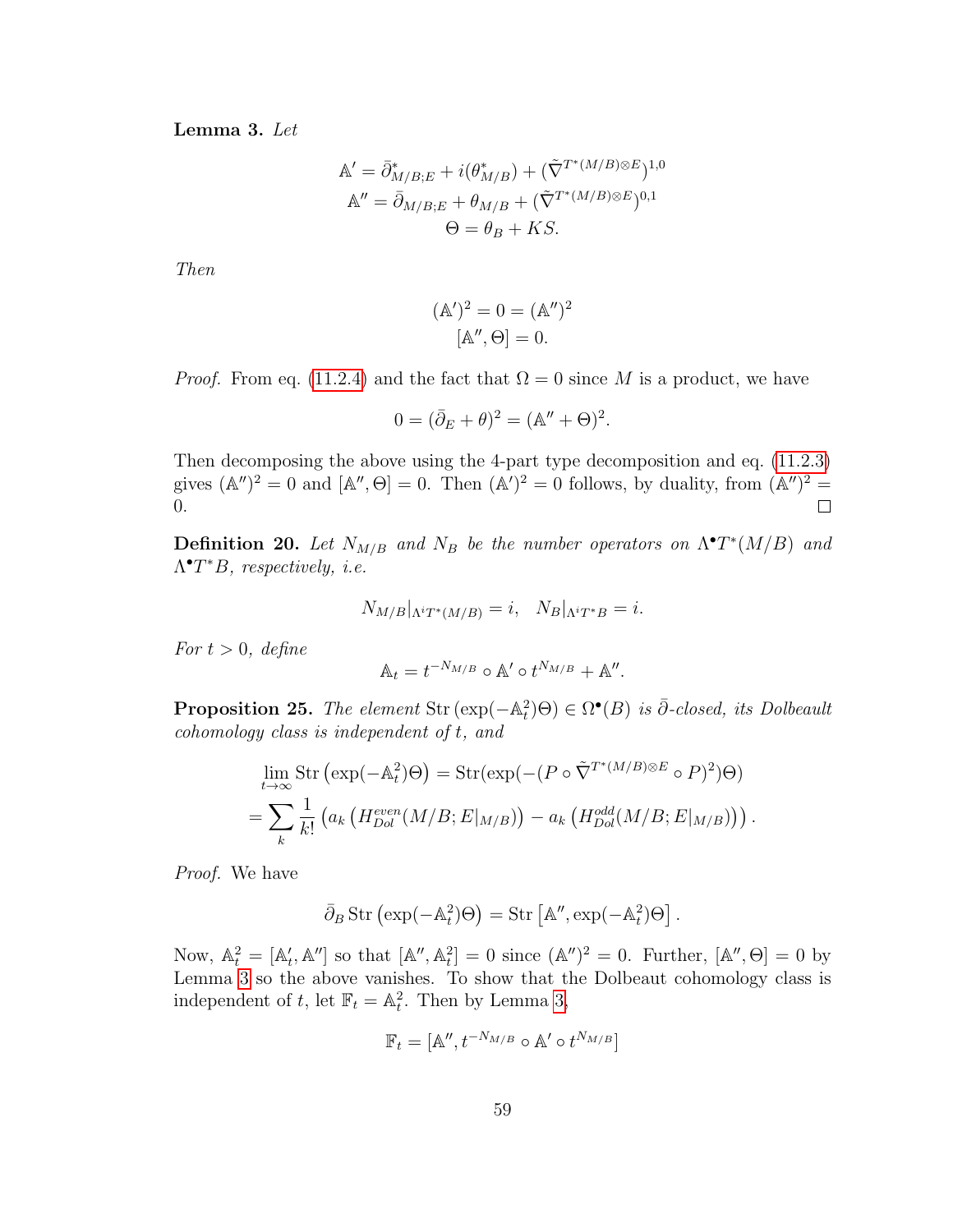so that

$$
\frac{\partial}{\partial t}\mathbb{F}_t = \left[\mathbb{A}'', \frac{\partial}{\partial t}t^{-N_{M/B}} \circ \mathbb{A}' \circ t^{N_{M/B}}\right].
$$

Now it is easy to see that  $\mathbb{B}_t := \frac{\partial}{\partial t} t^{-N_{M/B}} \circ \mathbb{A}' \circ t^{N_{M/B}}$  is  $C^{\infty}(B)$  linear, i.e. lies in  $\Omega^{\bullet}(B; \text{End } E^{\bullet}_{M/B})$ . Then, using to denote differentiation with respect to t, we have for any integer  $k$ 

$$
\frac{\partial}{\partial t} \operatorname{Str}(\mathbb{F}_t^k \Theta) = \sum_{j=0}^k \operatorname{Str}(\mathbb{F}_t^j \dot{\mathbb{F}}_t \mathbb{F}_t^{k-j-1} \Theta) = \sum_{j=0}^k \operatorname{Str}(\mathbb{F}_t^j [\mathbb{A}'', \mathbb{B}_t] \mathbb{F}_t^{k-j-1} \Theta)
$$

$$
= \sum_{j=0}^k \operatorname{Str}([\mathbb{A}'', \mathbb{F}_t^j \mathbb{B}_t \mathbb{F}_t^{k-j-1} \Theta] = \bar{\partial} \sum_{j=0}^k \operatorname{Str}(\mathbb{F}_t^j \mathbb{B}_t \mathbb{F}_t^{k-j-1} \Theta),
$$

where we have used the fact that  $\mathbb{F}_t$  and  $\Theta$  (super)commute with  $\mathbb{A}''$ . This shows that the cohomology class of  $Str(exp(-\mathbb{A}_t^2)\Theta)$  is independent of t.

For the last part, we have

$$
\begin{split} \text{Str} \left( \exp(-\mathbb{A}_t^2) \Theta \right) &= \text{Str} \left( t^{N_{M/B}/2} \exp(-\mathbb{A}_t^2) \Theta t^{-N_{M/B}/2} \right) \\ &= \text{Str} \left( \exp(- (t^{N_{M/B}/2} \mathbb{A}_t t^{-N_{M/B}/2})^2) \Theta \right). \end{split}
$$

The superconnection

$$
t^{N_{M/B}/2} \mathbb{A}_t t^{-N_{M/B}/2} = \sqrt{t} (D''_{M/B} + (D''_{M/B})^*) + \tilde{\nabla}^{T^*(M/B) \otimes E}
$$

is adapted to the Dirac operator  $D''_{M/B} + (D''_{M/B})^*$  and so by Theorem 9.19 of [\[BGV92\]](#page-68-6)

$$
\lim_{t \to \infty} \exp(-(t^{N_{M/B}/2} \mathbb{A}_t t^{-N_{M/B}/2})^2) = \exp(-(P \circ \tilde{\nabla}^{T^*(M/B) \otimes E} \circ P)^2).
$$

Thus, as in the heat kernel proof of the families index theorem, we will investigate the limit of  $\exp(-\mathbb{A}_t\Theta)$  as  $t \to 0$ . Define

$$
\mathbb{A} = \mathbb{A}' + \mathbb{A}'' = \bar{\partial}_{M/B;E} + \bar{\partial}_{M/B;E}^* + \theta_{M/B} + i(\theta_{M/B}^*) + \tilde{\nabla}^{T^*(M/B)\otimes E}.
$$

Modulo the degree 0 part  $\theta_{M/B} + i(\theta_{M/B}^*)$ , this is the Bismut superconnection for the Dirac operator  $\bar{\partial}_{M/B;E} + \bar{\partial}_{M/B;E}^*$ .

We have

$$
\begin{split} \text{Str}\left(\exp(-\mathbb{A}_{t})\Theta\right) &= \exp(-(t^{N_{M/B}/2}\mathbb{A}_{t}t^{-N_{M/B}/2})^{2}) \\ &= \text{Str}\left(\exp(-tt^{\frac{-N_{B}}{2}}\mathbb{A}^{2}t^{\frac{N_{B}}{2}})\Theta\right) \\ &= \text{Str}\left(\exp(-tt^{\frac{-N_{B}}{2}}\mathbb{A}^{2}t^{\frac{N_{B}}{2}})\sqrt{t}t^{\frac{-N_{B}}{2}}\Theta t^{\frac{N_{B}}{2}}\right) \\ &= t^{\frac{-N_{B}}{2}}\text{Str}(\exp(-t\mathbb{A}^{2})\sqrt{t}\Theta). \end{split}
$$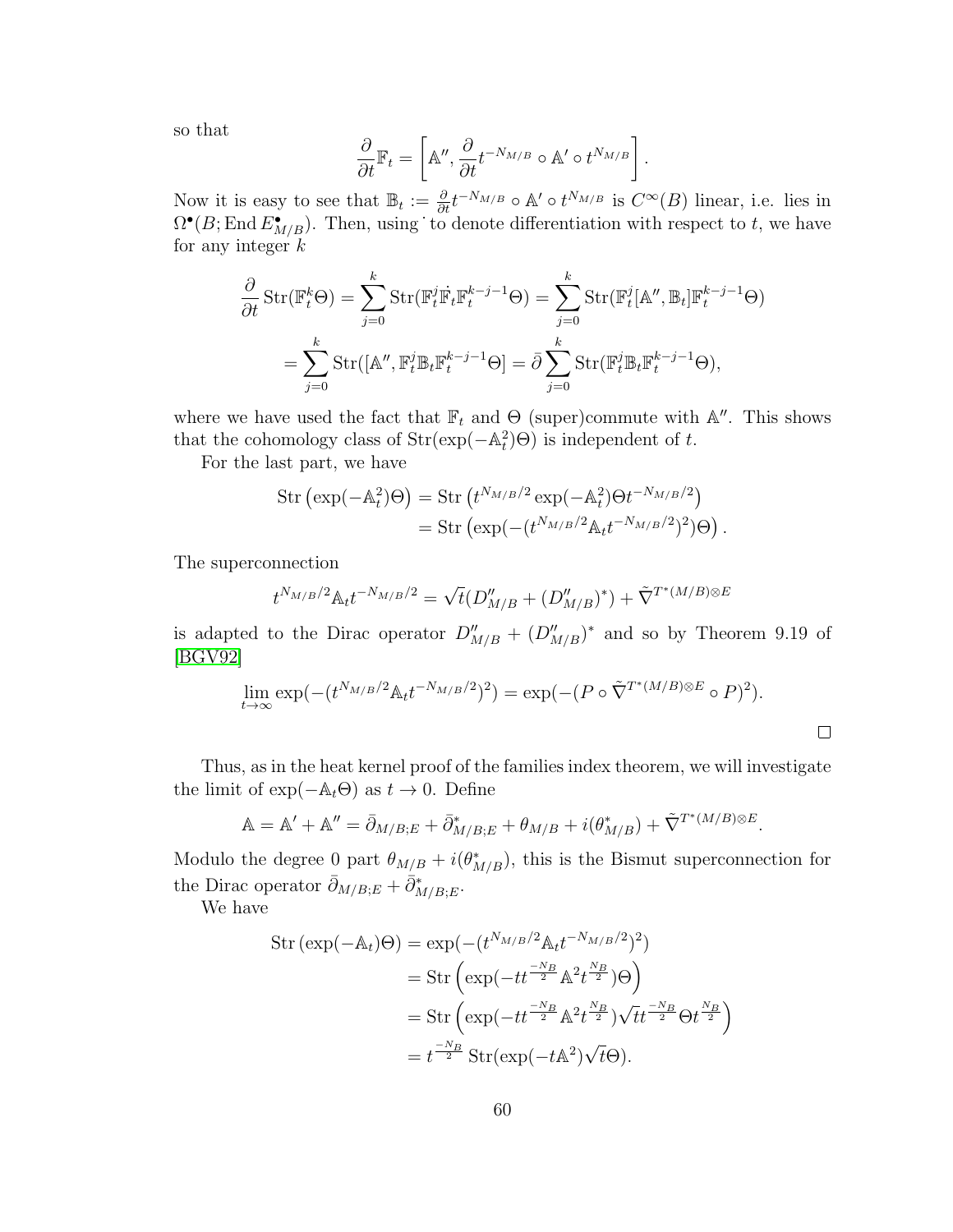We will now follow the techniques and notation of [\[BGV92\]](#page-68-6). Let  $\tilde{k}_t(\cdot, \cdot)$  be the kernel of the operator  $e^{-t\mathbb{A}^2}\Theta$  and  $k_t(\cdot,\cdot)$  the kernel of  $e^{-t\mathbb{A}^2}$ . Then since  $\Theta$  has order  $\tilde{k}_t(x, y) = \sqrt{t}k_t(x, y)\Theta(y)$ . Writing  $k_t(x), \tilde{k}_t(x)$  for  $k_t(x, x), \tilde{k}_t(x, x)$ , we have an asymptotic expansion [\[BGV92\]](#page-68-6) on the diagonal

$$
k_t(x) = (4\pi t)^{-n/2} \sum_{i=0}^{\infty} t^i k_i(x)
$$
  
\n
$$
\Rightarrow \tilde{k}_t(x) = (4\pi)^{-n/2} t^{-(n-1)/2} \sum_{i=0}^{\infty} t^i k_i(x) \Theta.
$$

with

$$
k_i \in \Gamma(M; T^*B \otimes \text{End}(\Lambda^\bullet T^*(M/B) \otimes E)).
$$

Now,

$$
\operatorname{End}(\Lambda^{\bullet}T^*(M/B)) \simeq \operatorname{End}(\Lambda^{0,\bullet}T^*(M/B)) \otimes \operatorname{End}(\Lambda^{\bullet,0}T^*(M/B))
$$
  

$$
\simeq C(T(M/B)) \otimes \operatorname{End}(\Lambda^{\bullet,0}T^*(M/B)) \simeq \Lambda^{\bullet}T^*(M/B) \otimes \operatorname{End}(\Lambda^{\bullet,0}T^*(M/B)).
$$

Thus we may also view  $k_i$  as being in  $\mathbb{A}^{\bullet}(M; \text{End}(\Lambda^{\bullet,0}T^*(M/B) \otimes E)).$ 

Let  $\text{Str}_{\Lambda^{\bullet}T^{*}(M/B)\otimes E}$  denote the supertrace of an element in  $\text{End}(\Lambda^{\bullet}T^{*}(M/B))$  and let  $\text{Str}_{\Lambda^{\bullet,0}T^*(M/B)\otimes E}$  denote the supertrace of an element in  $\text{End}(\Lambda^{\bullet,0}T^*(M/B)\otimes E)$ . For  $a \in \text{End}(\Lambda^{\bullet}T^*(M/B))$  write  $a_{[p,n]} \in \Lambda^pT^*B \otimes \text{End}(\Lambda^{\bullet,0}T^*(M/B) \otimes E)$  for the projection of a, under the correspondence above, onto the space  $\Lambda^pT^*B$  ⊗  $\Lambda^n T^*(M/B) \otimes \text{End}(\Lambda^{\bullet,0} T^*(M/B) \otimes E)$  followed by the Berezin integral. In other words,  $a_{[p,n]}$  is the coefficient of a on  $d \text{vol}_{M/B}$ . Then we have [\[BGV92\]](#page-68-6)

$$
\operatorname{Str}_{\Lambda^{\bullet}T^*(M/B)\otimes E}a = (-2i)^{n/2} \sum_{p} \operatorname{Str}_{\Lambda^{\bullet,0}T^*(M/B)\otimes E} a_{[p,n]}
$$

and

$$
\begin{split} \text{Str}(\exp(-\mathbb{A}_{t}^{2})\Theta) &= \int_{M/B} t^{\frac{-N_{B}}{2}} \text{Str}_{\Lambda^{\bullet}T^{*}(M/B)\otimes E} \, \tilde{k}_{t}(x) d \, \text{vol}_{M/B} \\ &= (4\pi)^{-n/2} \int_{M/B} \sum_{i=0}^{\infty} t^{-\frac{N_{B}+n-1}{2}+i} \, \text{Str}_{\Lambda^{\bullet}T^{*}(M/B)\otimes E}(k_{i}(x)\Theta) \\ &= (2\pi i)^{-n/2} \int_{M/B} \sum_{i,j=0}^{\infty} t^{-\frac{j+n-1}{2}+i} \, \text{Str}_{\Lambda^{\bullet,0}T^{*}(M/B)\otimes E}(k_{i}(x)\Theta)_{[j,n]} \\ &= (2\pi i)^{-n/2} \int_{M/B} \sum_{i,j=0}^{\infty} t^{-\frac{j+n-1}{2}+i} \, \text{Str}_{\Lambda^{\bullet,0}T^{*}(M/B)\otimes E}(k_{i}(x)_{[j-1,n]}\Theta). \end{split}
$$

For this to have a limit as  $t \to 0$ , we need

$$
Str(k_i(x)_{[j-1,n]}\Theta) = 0, \text{ if } n + (j - i) > 2i.
$$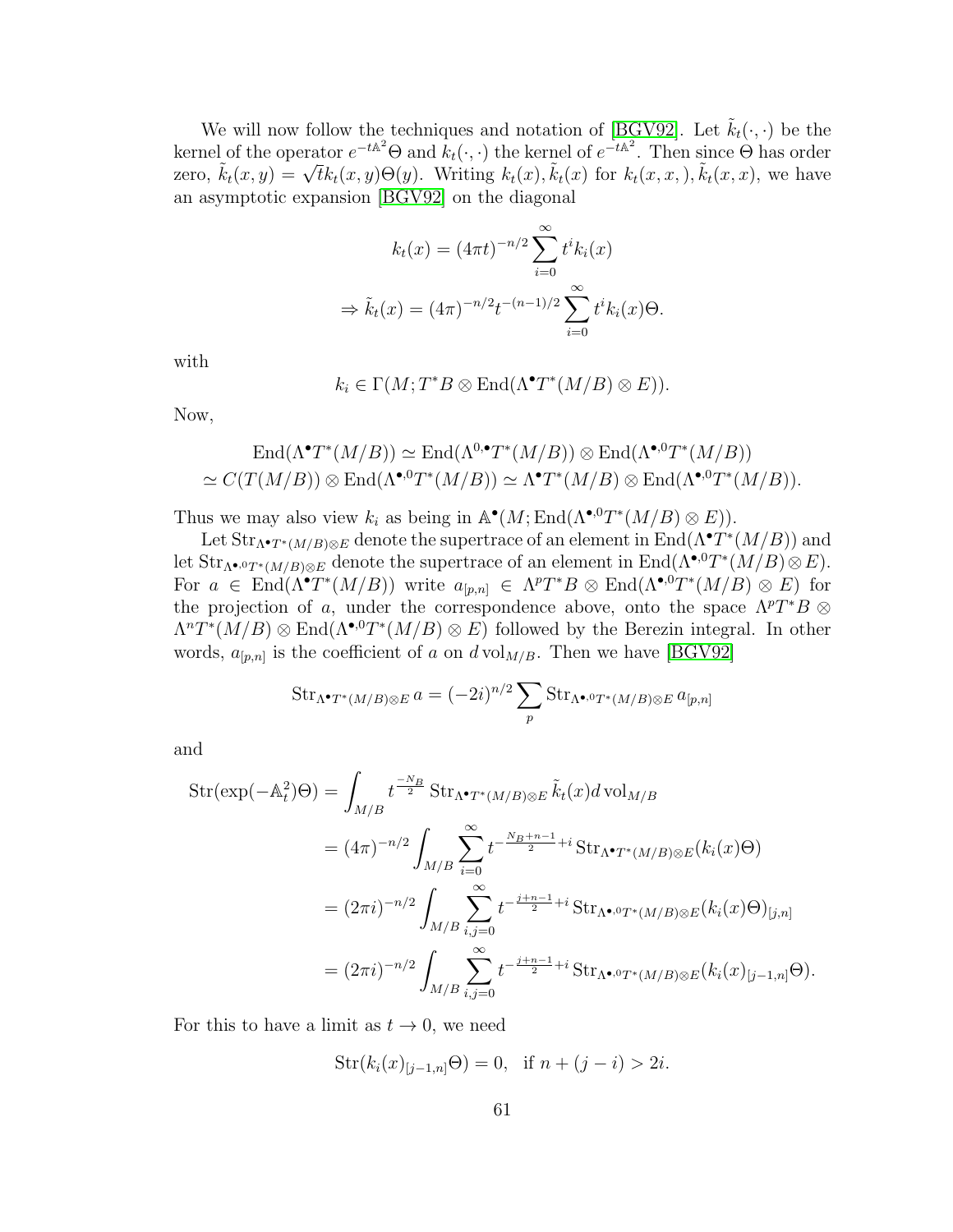Assuming this holds, we then have

$$
\lim_{t \to 0} \operatorname{Str}(\exp(-\mathbb{A}_t^2)\Theta) = (4\pi)^{-n/2} \int_{M/B} \sum_i \operatorname{Str}(k_i(x)_{[2i-n,n]} \Theta).
$$

Theorem [14](#page-62-2) will then follow from Proposition [25](#page-63-1) and the following lemma.

Lemma 4. We have

$$
Str(k_i(x)_{[j-1,n]}\Theta) = 0, \quad if \ n + (j - i) > 2i
$$

and

$$
\sum_{i} Str(k_i(x)_{[2i-n,n]}\Theta) = e(TM) tr(e^F \theta_B).
$$

*Proof.* We follow the rescaling argument of [\[BGV92\]](#page-68-6). Fix  $x_0 \in M$  and use normal coordinates so that  $x_0 = 0$ . Introduce the rescaling operator  $\delta_u$  with

$$
(\delta_u a)(x,t) = u^{-i/2} a(u^{1/2}x, ut)
$$

for

$$
a(x,t) \in \Lambda^i T^*M \otimes \text{End}(\Lambda^{\bullet,0} T^*(M/B)) \subset \text{End}(\Lambda^{\bullet} T^*(M/B)).
$$

Let

$$
r(u, t, x) = u^{n/2}(\delta_u k)(t, x)
$$

be the rescaled heat kernel. Then we have

$$
r(u, 1, 0) = (4\pi)^{-n/2} \sum_{i,j} u^{i-j/2} k_i(x_0)_{[j]},
$$

where the subscript  $[j]$  denotes the part that has differential form degree j. Thus the lemma will be proved by showing that  $\lim_{u\to 0} r(u, 1, 0)$  exists and is equal to  $e(TM) \operatorname{tr}(e^F \theta_B).$ 

Now  $r(u, t, x)$  satisfies

$$
\left(\frac{\partial}{\partial t} + u \delta_u \mathbb{A}^2 \delta_u^{-1}\right) r(u, t, x) = 0
$$

and  $\lim_{u\to 0} r(u, t, x)$  is determined by  $\lim_{u\to 0} u \delta_u \mathbb{A}^2 \delta_u^{-1}$ . Letting  $\mathbb{A}_0 = \overline{\partial}_{M/B;E}$  +  $\bar{\partial}_{M/B;\bar{E}}^* + \tilde{\nabla}^{T^*(M/B)\otimes E}$ , we have

$$
\mathbb{A}^2 = \mathbb{A}_0^2 + \theta_{M/B} i(\theta_{M/B}^*) + i(\theta_{M/B}^*) \varepsilon(\theta_{M/B}) + \tilde{\nabla}\theta_{M/B} + \tilde{\nabla}i(\theta_{M/B}^*).
$$

Now  $\theta_{M/B}$  and  $i(\theta^*_{M/B})$  are of degree 0 since they lie in End( $\Lambda^{\bullet,0}T^*M/B$ ) and  $\tilde{\nabla} \theta_{M/B}, \tilde{\nabla} i(\theta^*_{M/B})$  are order 1. Thus

$$
u\delta_u\mathbb{A}^2\delta_u^{-1} = u\delta_u\mathbb{A}_0^2\delta_u^{-1} + u\theta_{M/B}i(\theta_{M/B}^*) + ui(\theta_{M/B}^*)\varepsilon(\theta_{M/B})
$$
  
+  $\sqrt{u}\tilde{\nabla}\theta_{M/B} + \sqrt{u}\tilde{\nabla}i(\theta_{M/B}^*),$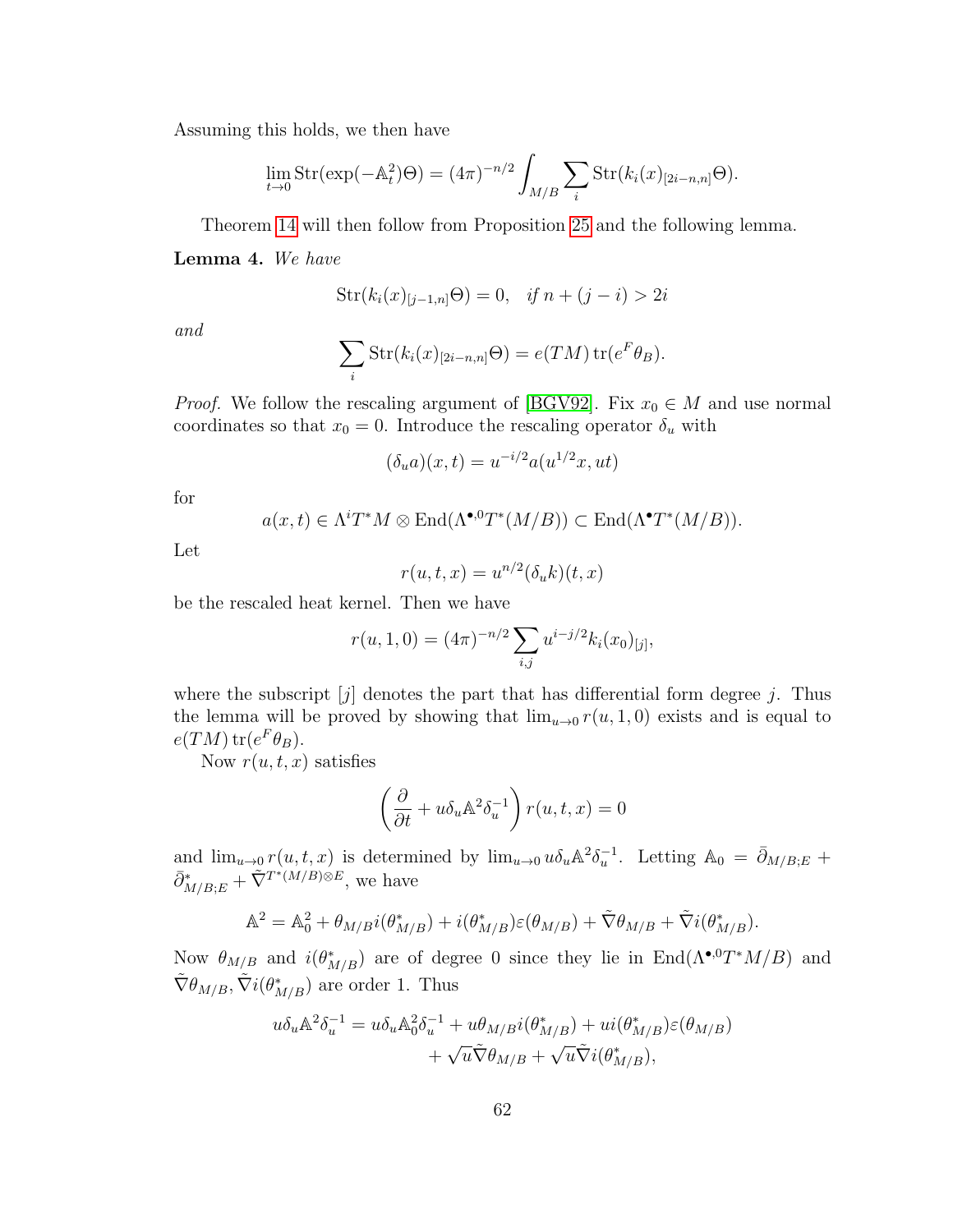so that  $\lim_{u\to 0} u \delta_u \mathbb{A}^2 \delta_u^{-1} = \lim_{u\to 0} u \delta_u \mathbb{A}^2 \delta_u^{-1}$ . Thus we may use the superconnection A<sub>0</sub> instead of A for computing  $\lim_{u\to 0} r(u, 1, 0)$ .

The lemma then follows from the standard result on the index density for the Dirac operator  $\bar{\partial}_{M/B;E} + \bar{\partial}_{M/B;E}^*$  [\[BGV92\]](#page-68-6) and the fact that the term KS does not contribute to the trace since it is the only endomorphism appearing that does not act as a degree zero operator on  $\Lambda^{\bullet,0}T^*M/B$ .  $\Box$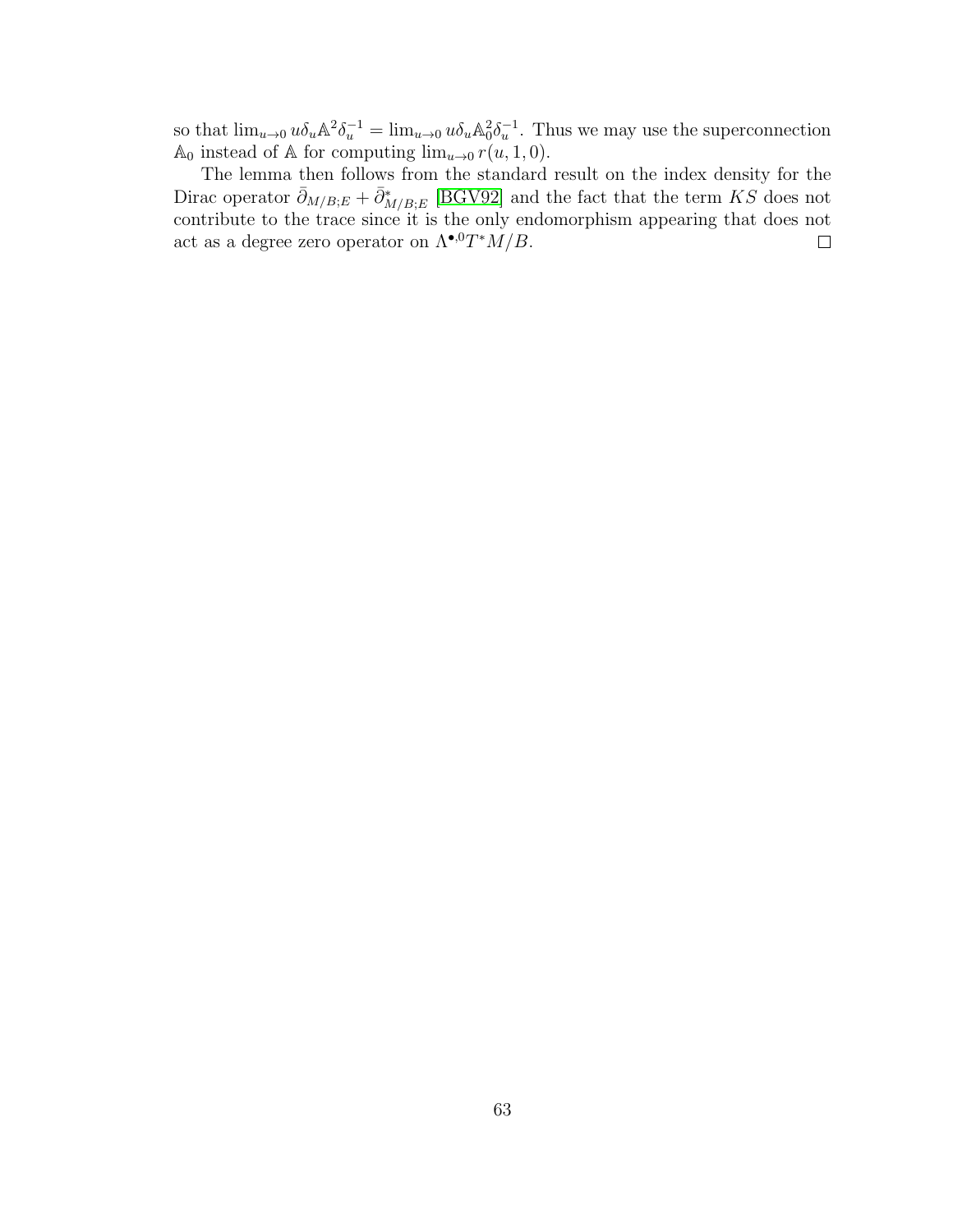### Bibliography

- <span id="page-68-3"></span>[Ati57] M. F. Atiyah. Complex analytic connections in fibre bundles. Trans. Amer. Math. Soc., 85:181–207, 1957.
- <span id="page-68-1"></span>[BCH08] Shiferaw Berhanu, Paulo D. Cordaro, and Jorge Hounie. An introduction to involutive structures, volume 6 of New Mathematical Monographs. Cambridge University Press, Cambridge, 2008.
- <span id="page-68-5"></span>[BGS88] Jean-Michel Bismut, Henri Gillet, and Christophe Soulé. Analytic torsion and holomorphic determinant bundles. II. Direct images and Bott-Chern forms. Comm. Math. Phys., 115(1):79–126, 1988.
- <span id="page-68-6"></span>[BGV92] Nicole Berline, Ezra Getzler, and Michèle Vergne. Heat kernels and Dirac operators, volume 298 of Grundlehren der Mathematischen Wissenschaften [Fundamental Principles of Mathematical Sciences]. Springer-Verlag, Berlin, 1992.
- <span id="page-68-8"></span>[BH58] A. Borel and F. Hirzebruch. Characteristic classes and homogeneous spaces. I. Amer. J. Math., 80:458–538, 1958.
- <span id="page-68-0"></span>[BL95] Jean-Michel Bismut and John Lott. Flat vector bundles, direct images and higher real analytic torsion. J. Amer. Math. Soc., 8(2):291–363, 1995.
- <span id="page-68-9"></span>[Blo78] Spencer Bloch. Applications of the dilogarithm function in algebraic K-theory and algebraic geometry. In Proceedings of the International Symposium on Algebraic Geometry (Kyoto Univ., Kyoto, 1977), pages 103–114, Tokyo, 1978. Kinokuniya Book Store.
- <span id="page-68-4"></span>[Blo05] Jonathan Block. Duality and equivalence of module categories in noncommutative geometry i. arXiv preprint math/0509284, 2005.
- <span id="page-68-2"></span>[BMS87] A. Be˘ılinson, R. MacPherson, and V. Schechtman. Notes on motivic cohomology. Duke Math. J., 54(2):679–710, 1987.
- <span id="page-68-7"></span>[Bot57] Raoul Bott. Homogeneous vector bundles. Ann. of Math. (2), 66:203– 248, 1957.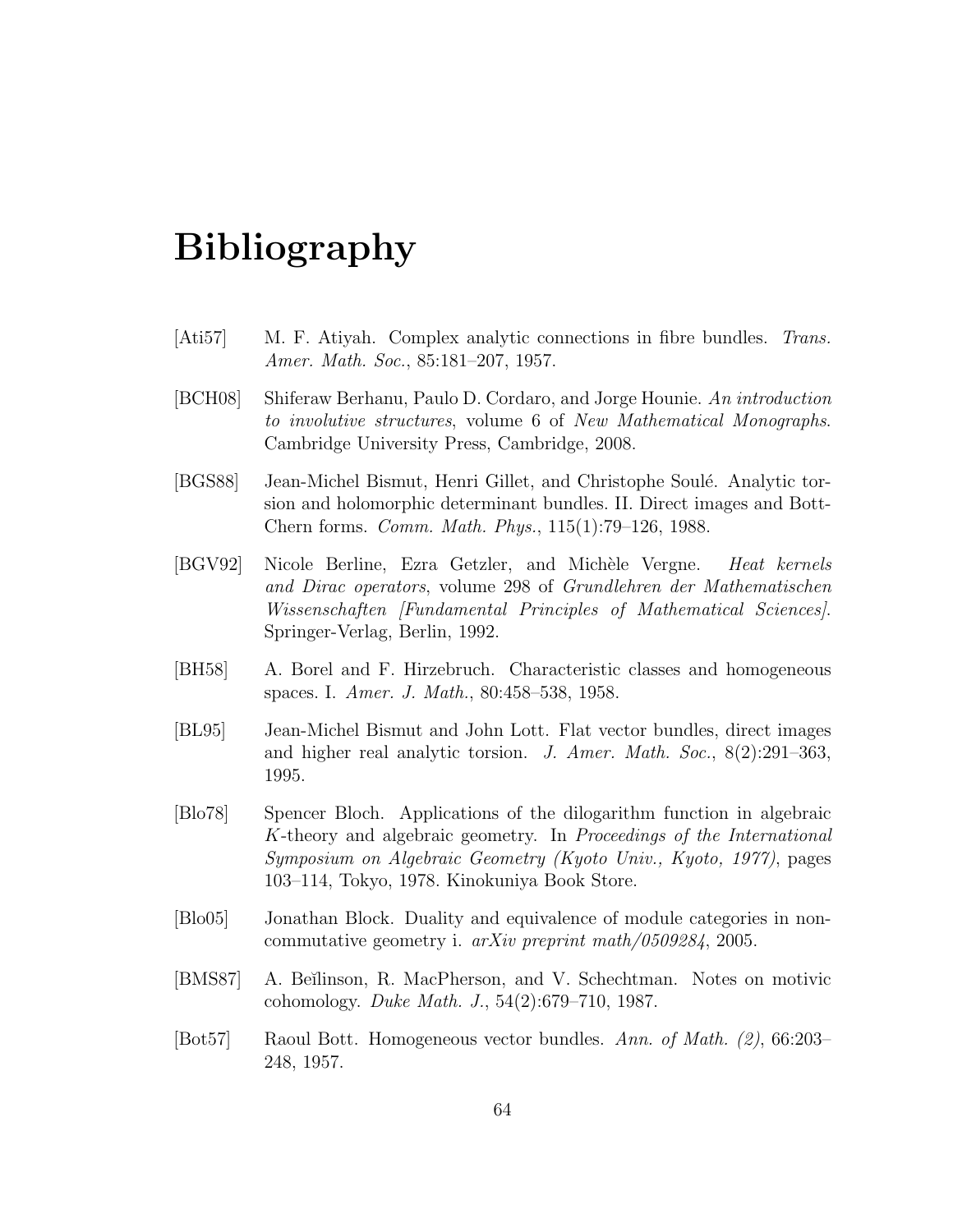- <span id="page-69-6"></span>[Bru96] Marco Brunella. On transversely holomorphic flows. I. Invent. Math., 126(2):265–279, 1996.
- <span id="page-69-2"></span>[CDFK14] Cyril Closset, Thomas T Dumitrescu, Guido Festuccia, and Zohar Komargodski. The geometry of supersymmetric partition functions. Journal of High Energy Physics,  $2014(1):1-56$ ,  $2014$ .
- <span id="page-69-11"></span>[Cra03] Marius Crainic. Differentiable and algebroid cohomology, van Est isomorphisms, and characteristic classes. Comment. Math. Helv., 78(4):681–721, 2003.
- <span id="page-69-3"></span>[CSX12] Z. Chen, M. Stiénon, and P. Xu. From Atiyah Classes to Homotopy Leibniz Algebras. arXiv:1204.1075, 2012.
- <span id="page-69-10"></span>[DK79] T. Duchamp and M. Kalka. Deformation theory for holomorphic foliations. J. Differential Geom., 14(3):317–337 (1980), 1979.
- <span id="page-69-9"></span>[DK84] T. Duchamp and M. Kalka. Holomorphic foliations and deformations of the Hopf foliation. *Pacific J. Math.*,  $112(1):69-81$ , 1984.
- <span id="page-69-12"></span>[Don95] Ron Donagi. Spectral covers. Current Topics in Complex Algebraic Geometry (Berkeley, CA 1992/93), Math. Sci. Res. Inst. Publ, 28:65– 86, 1995.
- <span id="page-69-5"></span>[ELW99] Sam Evens, Jiang-Hua Lu, and Alan Weinstein. Transverse measures, the modular class and a cohomology pairing for Lie algebroids. Quart. J. Math. Oxford Ser. (2), 50(200):417–436, 1999.
- <span id="page-69-4"></span>[Fer02] Rui Loja Fernandes. Lie algebroids, holonomy and characteristic classes. Adv. Math., 170(1):119–179, 2002.
- <span id="page-69-13"></span>[FS90] Akira Fujiki and Georg Schumacher. The moduli space of extremal compact Kähler manifolds and generalized Weil-Petersson metrics. Publ. Res. Inst. Math. Sci., 26(1):101–183, 1990.
- <span id="page-69-8"></span>[GHS83] J. Girbau, A. Haefliger, and D. Sundararaman. On deformations of transversely holomorphic foliations. J. Reine Angew. Math., 345:122– 147, 1983.
- <span id="page-69-7"></span>[Ghy96] Etienne Ghys. On transversely holomorphic flows. II. *Invent. Math.*, 126(2):281–286, 1996.
- <span id="page-69-0"></span>[GM80] Xavier G´omez-Mont. Transversal holomorphic structures. J. Differential Geom., 15(2):161–185 (1981), 1980.
- <span id="page-69-1"></span>[Gua11] Marco Gualtieri. Generalized complex geometry. Ann. of Math.(2), 174(1):75–123, 2011.